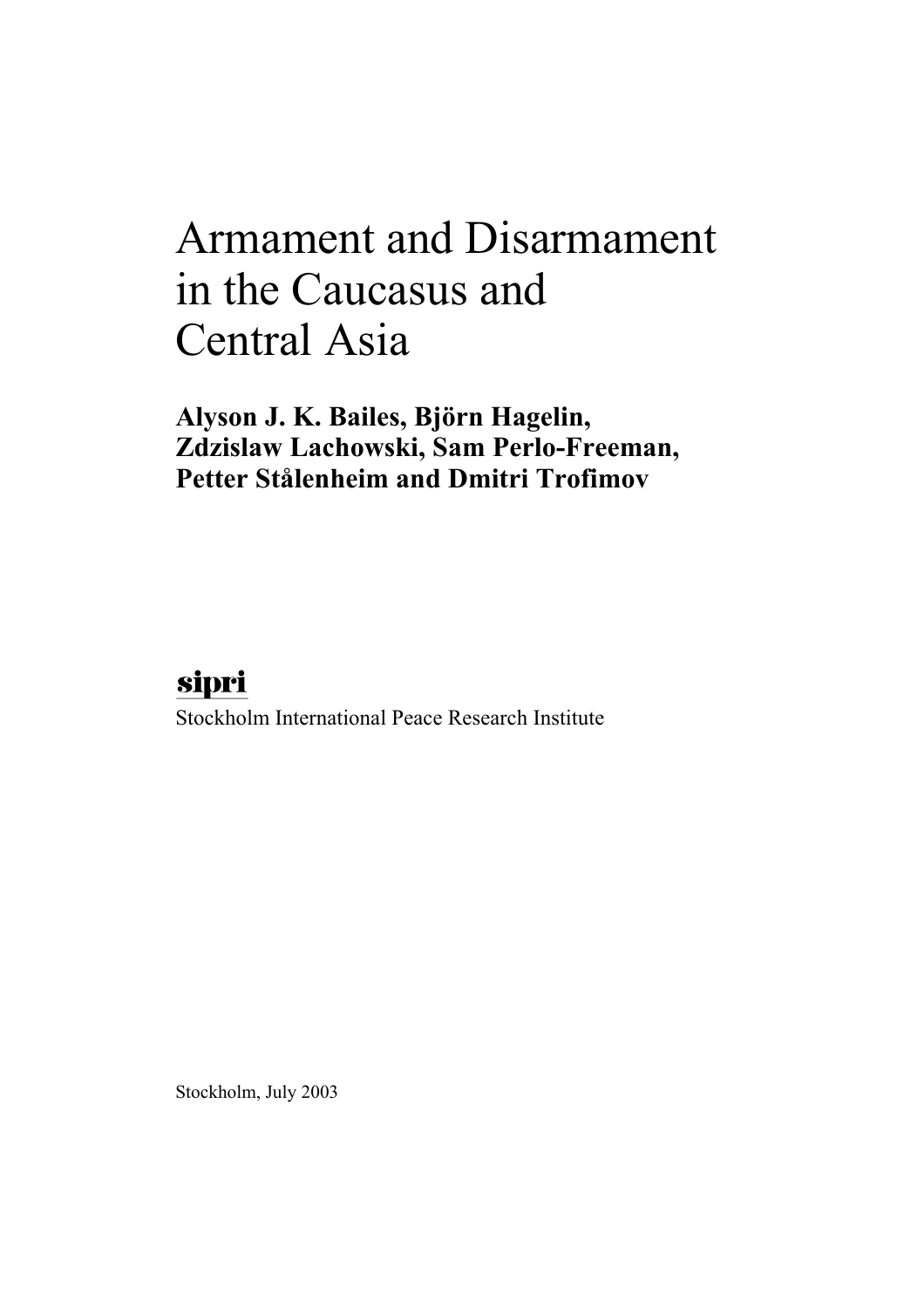© SIPRI, 2003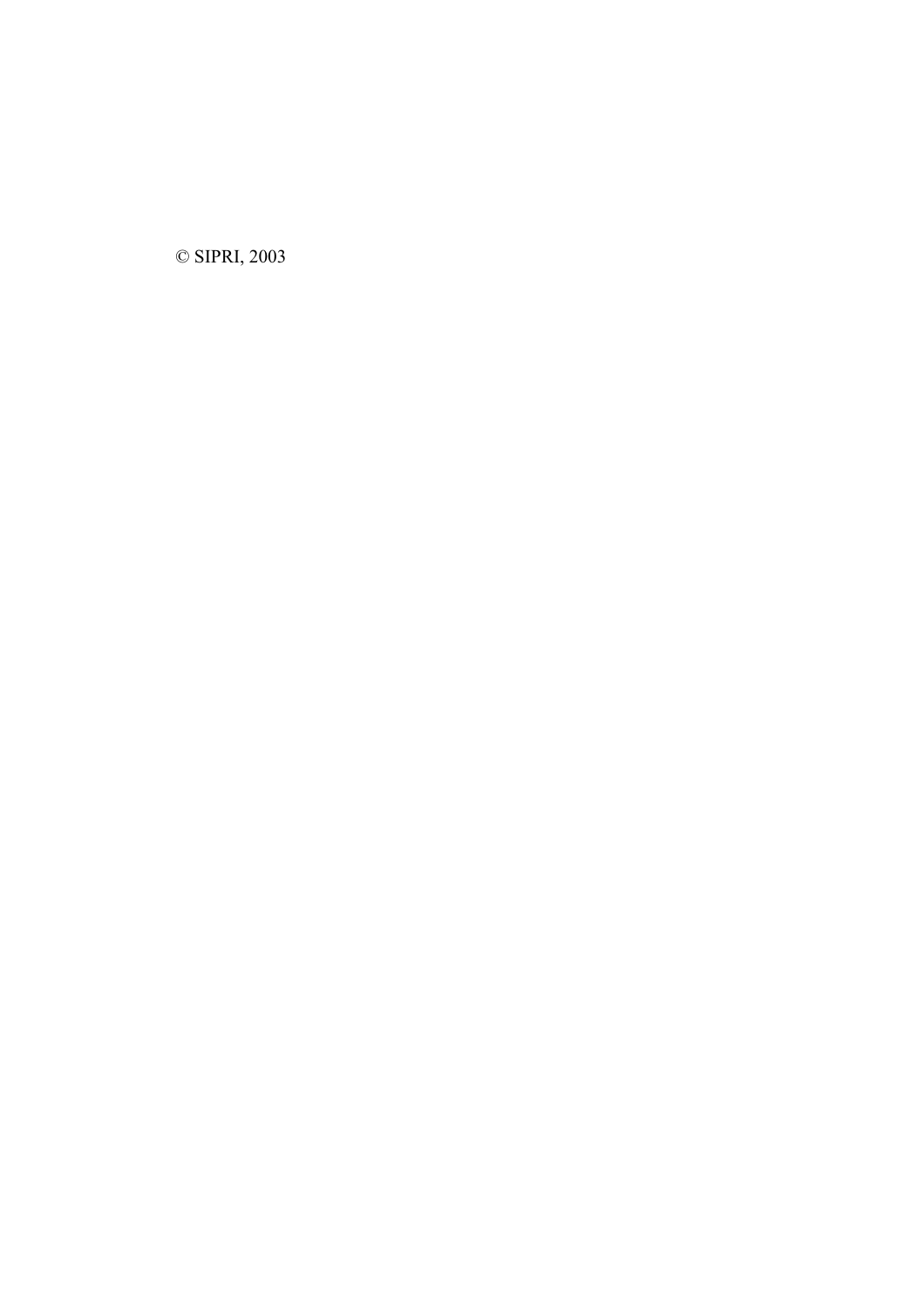# **Contents**

| Preface                                                                                                           | $\mathcal{V}$ |
|-------------------------------------------------------------------------------------------------------------------|---------------|
| <b>Acronyms</b>                                                                                                   | νi            |
| Figure 1. Map of the Caucasus and Central Asia                                                                    | vii           |
| Figure 2. Map of the Caucasus                                                                                     | viii          |
| Armament and disarmament in the Caucasus and<br><b>Central Asia: an introduction</b>                              | $\mathbf{1}$  |
| Alyson J. K. Bailes                                                                                               |               |
| 1. Military expenditure in the South Caucasus and Central Asia                                                    | $\tau$        |
| Sam Perlo-Freeman and Petter Stålenheim                                                                           |               |
| Introduction                                                                                                      | $\tau$        |
| The South Caucasus                                                                                                | 8             |
| Central Asia                                                                                                      | 15            |
| Table 1.1. US military assistance to the South Caucasus and Central<br>Asia, FY 2002                              | 10            |
| 2. Arms transfers to the South Caucasus and Central Asia<br>compared, 1992-2002                                   | 21            |
| Björn Hagelin                                                                                                     |               |
| Major arms imports                                                                                                | 21            |
| Major arms exports                                                                                                | 25            |
| Specific arms transfer and export control issues                                                                  | 27            |
| Table 2.1. Imports of major conventional weapons to the South<br>Caucasus, 1992-2002                              | 22            |
| Table 2.2. Imports of major conventional weapons to Central Asia,<br>1992-2002                                    | 23            |
| Table 2.3. Categories of major conventional weapons imported by<br>the South Caucasus and Central Asia, 1992-2002 | 24            |
| Table 2.4. Major conventional weapons exported by the South<br>Caucasus and Central Asia, 1992-2002               | 26            |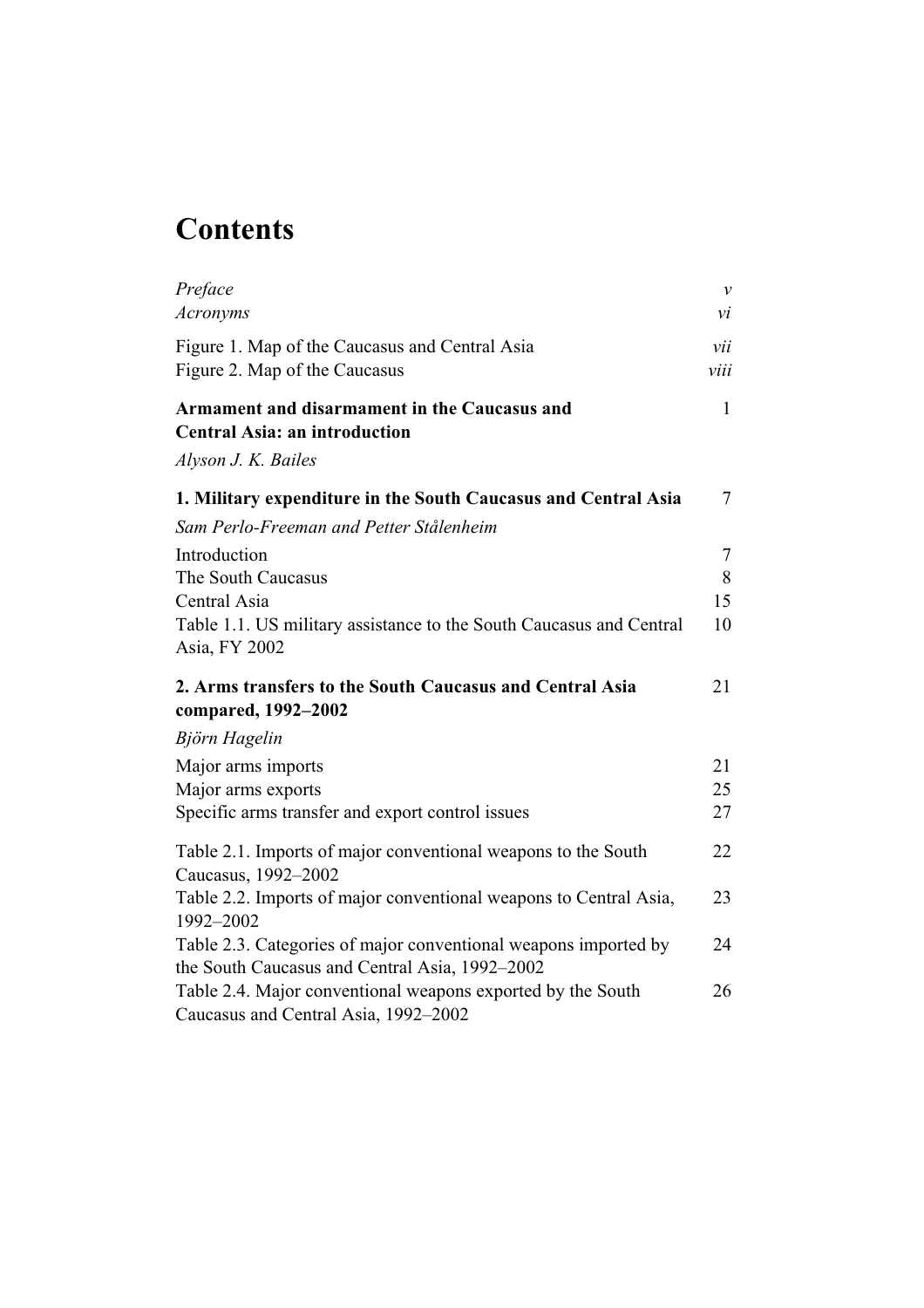| 3. Arms control in the Caucasus                                                                                                            | 32 |
|--------------------------------------------------------------------------------------------------------------------------------------------|----|
| Zdzislaw Lachowski                                                                                                                         |    |
| Introduction                                                                                                                               | 32 |
| CFE Treaty reductions in the South Caucasus area                                                                                           | 33 |
| The Russian military presence in the South Caucasus                                                                                        | 37 |
| The unaccounted-for equipment in the South Caucasus                                                                                        | 41 |
| Non-compliance in the North Caucasus                                                                                                       | 41 |
| Conclusions                                                                                                                                | 44 |
| Table 3.1. TLE holdings notified and limits of the South Caucasus<br>states, 1990-2003                                                     | 34 |
| Table 3.2. Russian entitlements in the flank zone and alleged holdings<br>in the revised flank zone under the 1999 Agreement on Adaptation | 42 |
| 4. Arms control in Central Asia                                                                                                            | 46 |
| Dmitri Trofimov                                                                                                                            |    |
| Introduction                                                                                                                               | 46 |
| Confidence-building in the Chinese–Soviet border areas                                                                                     | 47 |
| Major implications of the 1996–97 arms control agreements                                                                                  | 54 |
| Conclusions                                                                                                                                | 55 |
| Table 4.1. Military personnel limits                                                                                                       | 50 |
| Table 4.2. Equipment limits for ground, air and air defence forces                                                                         | 51 |
| Table 4.3. Limits of armaments for the border forces                                                                                       | 52 |
| <b>Appendix A.</b> Register of major conventional weapons imported by<br>the countries of the South Caucasus and Central Asia, 1992–2002   | 57 |
| Appendix B. Register of major conventional weapons exported by<br>the countries of the South Caucasus and Central Asia, 1992–2002          | 60 |
| About the authors                                                                                                                          | 62 |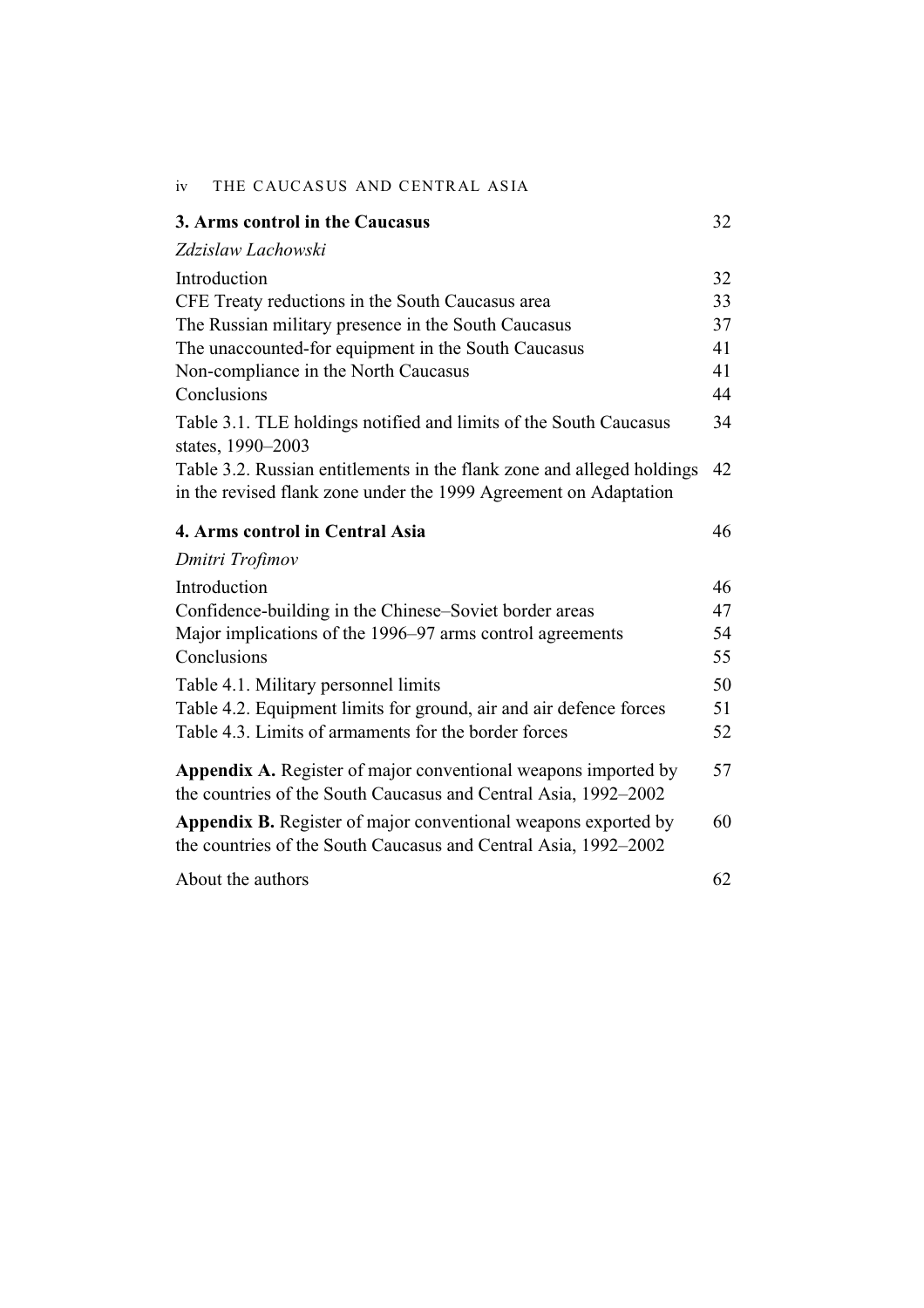# **Preface**

Since the publication of Gennady Chufrin's edited book on *The Security of the Caspian Sea Region* in 2001, SIPRI has not attempted to maintain a special research focus on the affairs of the Caucasus region and Central Asia. Our decision nevertheless to offer this modest Policy Paper now reflects two considerations. First, and despite some progress in clarifying the oil-related issues covered in the previous volume, these regions have again become a target of considerable strategic attention and have been exposed to new political/military challenges as a result principally of the US-led 'war on terrorism'. Second, at a time when the regional security agenda is being reopened and reassessed, we considered that it might be helpful to throw into the debate some detailed factual information of the sort traditionally gathered by SIPRI—on such important but often underdiscussed dimensions as the actual pattern of military spending and defence development, arms transfers within and beyond the region, and the applicability and effectiveness of arms control and confidence-building measures.

The authors of this Policy Paper include representatives of three different SIPRI project teams and a qualified Russian expert. The picture which emerges from their interlocking contributions is of two regions caught between fast-evolving and often contradictory agendas: the priorities and power-based logic of the war on terrorism; the dead weight and remaining dangers of indigenous conflicts; the appeal and normative pressure of European-style global and regional integration; and the continued very serious flaws in governance in the countries concerned when judged by both value-related and efficiency-related standards. The great northern neighbour, Russia, remains an ambivalent force in all these dimensions. Greater attention by a wider (including a European) audience to these issues and to the related risks and opportunities would be timely and welcome, and our best hope is that the present Policy Paper may help to encourage it.

I would like to thank all the authors, and editor Eve Johansson, for their excellent work and for their mutual cooperation on the production of this Policy Paper within an unusually challenging time frame.

> Alyson J. K. Bailes Director, SIPRI July 2003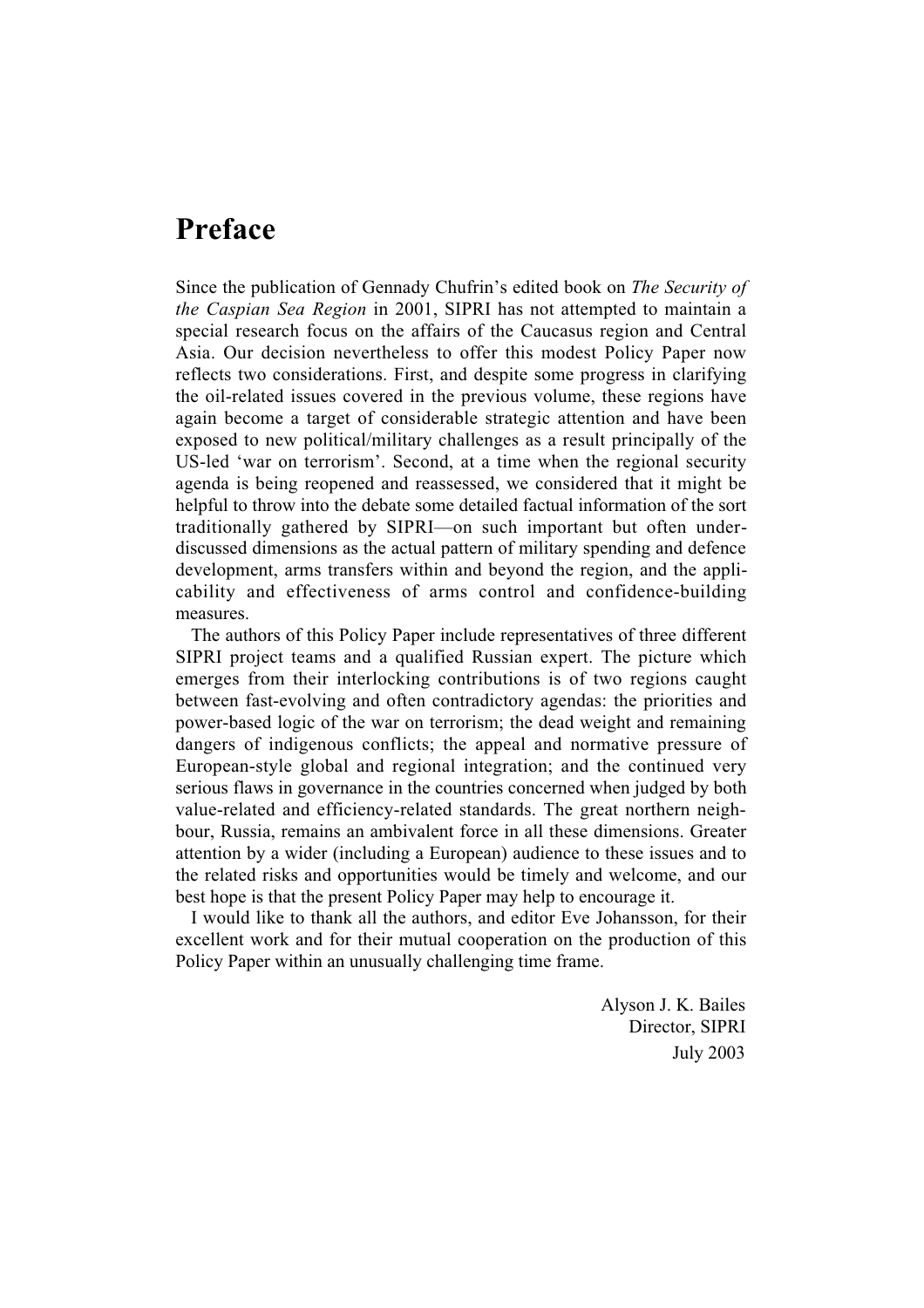# **Acronyms**

| Armoured combat vehicle                              |
|------------------------------------------------------|
| Confidence-building measure                          |
| Conventional Armed Forces in Europe (Treaty)         |
| Commonwealth of Independent States                   |
| Confidence- and security-building measure            |
| Conference on Security and Co-operation in Europe    |
| <b>Collective Security Treaty</b>                    |
| Electronic combat and reconnaissance                 |
| European Union                                       |
| Federal Republic of Yugoslavia                       |
| <b>Foreign Military Financing</b>                    |
| Fiscal year                                          |
| Gross domestic product                               |
| Georgia, Ukraine, Azerbaijan and Moldova             |
| Georgia, Ukraine, Uzbekistan, Azerbaijan and Moldova |
| International Military Equipment and Training        |
| Islamic Movement of Uzbekistan                       |
| Joint Consultative Group (CFE Treaty)                |
| Joint Control Group                                  |
| North Atlantic Treaty Organization                   |
| Organization for Security and Co-operation in Europe |
| Partnership for Peace                                |
| Surface-to-air missile                               |
| Shanghai Cooperation Organization                    |
| Treaty-limited equipment                             |
| Unaccounted-for and uncontrolled TLE                 |
|                                                      |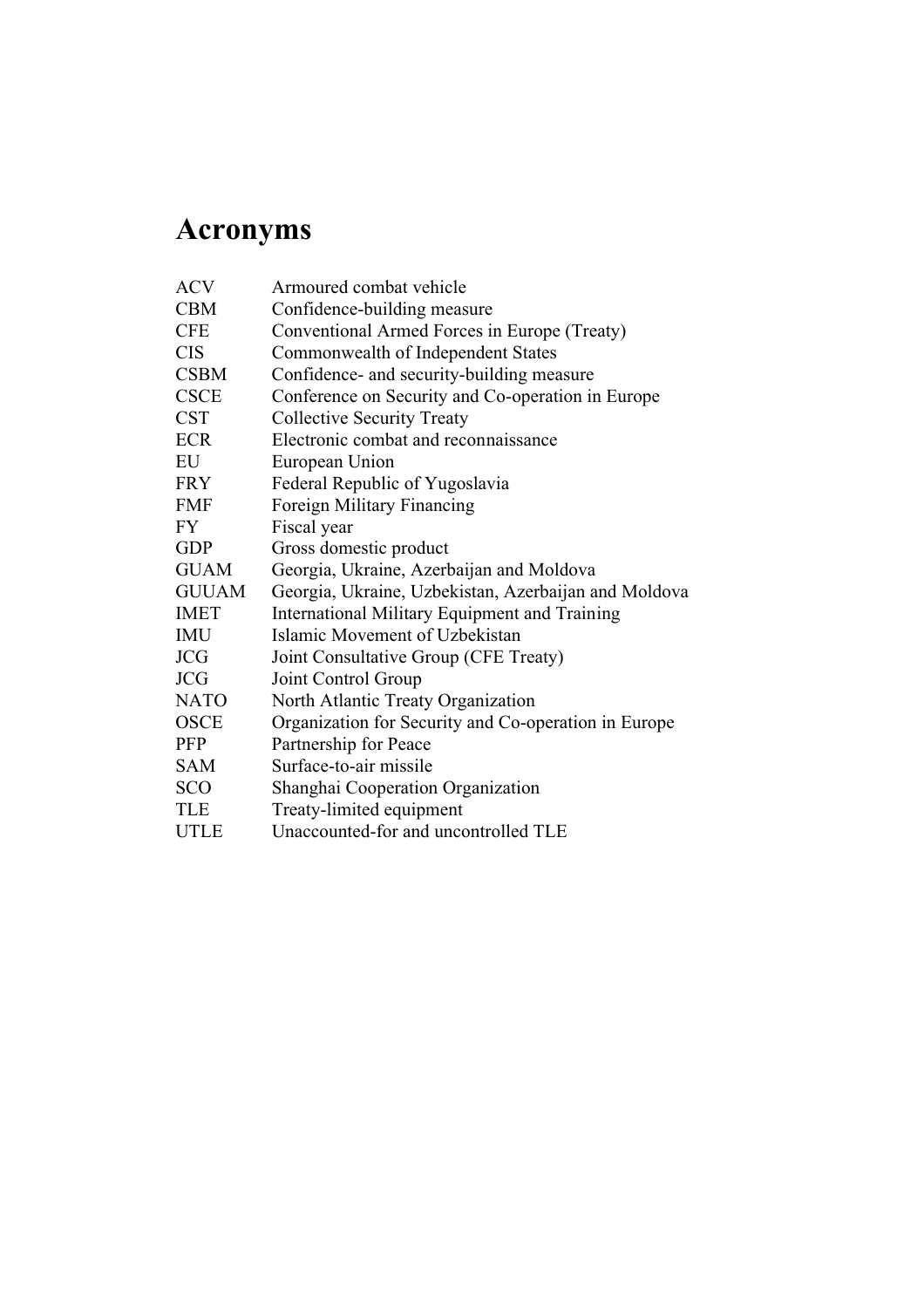

Figure 1. Map of the Caucasus and Central Asia  **Figure 1.** Map of the Caucasus and Central Asia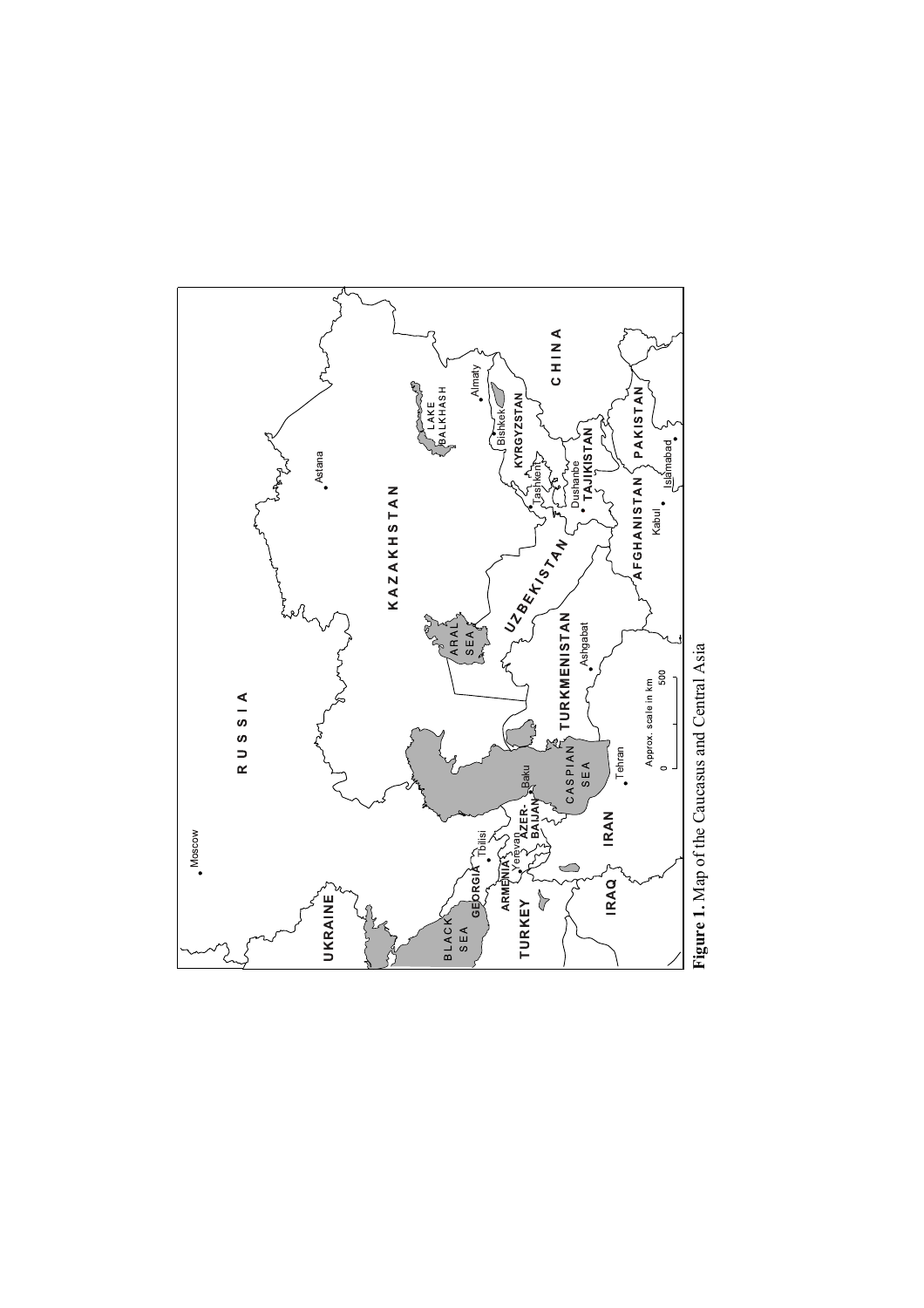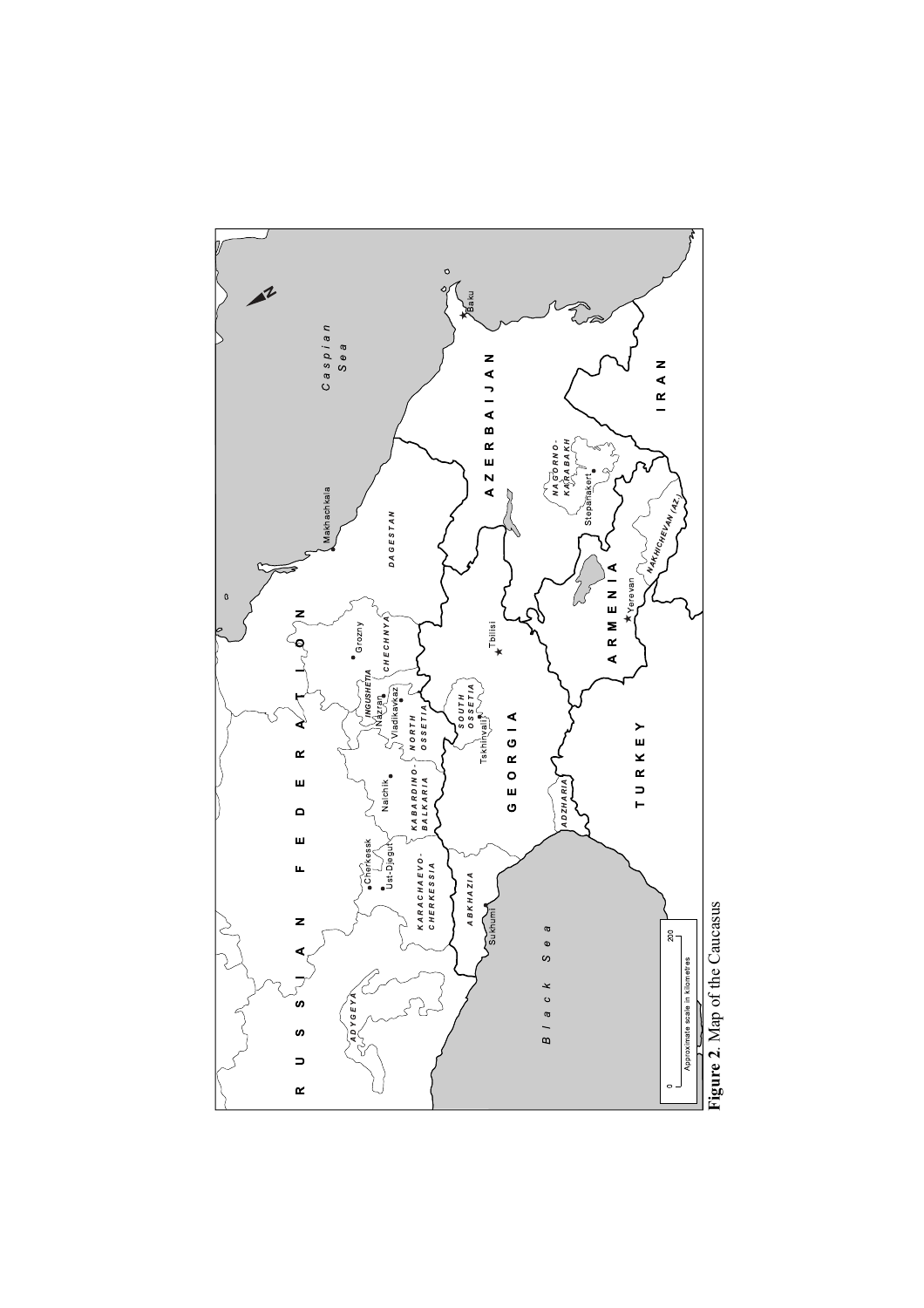# **Armament and disarmament in the Caucasus and Central Asia: an introduction**

# ALYSON J. K. BAILES

The international attention paid to the nations of the South Caucasus<sup>1</sup> region and Central Asia2—a group of post-Soviet states beyond Europe's conventional frontiers but included in the Conference on/Organization for Security and Co-operation in Europe (CSCE/OSCE)—has been fitful at best over the past decade. During the last years of the 20th and at the start of the 21st century, after the conflicts in Georgia and Nagorno-Karabakh became (at least partly) 'frozen', security concerns about the regions tended to decline and to become overshadowed both by 'oil diplomacy' and by concern about developments within Russia itself, in Chechnya and Dagestan. In 2002–2003 a constellation of changes in the outside world has started to reverse this pattern. Chechnya is no longer a regular topic of high-level political debate between Russia and the West, and President Vladimir Putin has played the anti-terrorist card with some success to secure his freedom to deal with it as an internal security matter.3 The factors prompting greater international attention to Russia's south-western and southern neighbours, by contrast, have the potential to undermine—perhaps for good—any Russian pretension to decisive influence or an exclusive *droit de regard* in these regions. At the time of writing, however, this latest shift could again be called in question by a new diversion of focus to the 'greater Middle East' following hostilities in Iraq.

'Regions' is a better term than 'region' because there is at least one important dividing line between Armenia, Azerbaijan and Georgia on the one hand and the Central Asian states on the other. The most obvious difference is geographical and geo-strategic, but it is reinforced by the historical contrast between Armenia and

<sup>1</sup> Armenia, Azerbaijan and Georgia. The North Caucasus consists of the Russian republics of Adygeya, Chechnya, Dagestan, Ingushetia, Kabardino-Balkaria, Kalmykia, Karachaevo-Cherkessia and Northern Ossetia.

<sup>2</sup> Kazakhstan, Kyrgyzstan, Turkmenistan, Tajikistan and Uzbekistan.

<sup>3</sup> See the speech by President George W. Bush on Russia's NTV on 18 Nov. 2002: 'Our position on Chechnya is that we hope this can get solved peacefully, that this is an issue within Russia . . . [apropos the Chechnyan terrorist action in a Moscow theatre] the people to blame are the terrorists. I believe you can hold terrorists to account, killers to account, and at the same time solve difficult situations in a peaceful way . . . [on general anti-terrorist cooperation] Russia is our friend and we're working in collaboration to hunt down those who would kind of hide in the shadowy corners and bring them to justice'. 'Bush praises Russian, Georgian anti-terrorism cooperation', 18 Nov. 2002, URL <http://usinfo.state.gov/topical/pol/terror/02112104.htm>. On recent developments on the Chechnya and Georgia issues see Anthony, I. *et al.*, 'The Euro-Atlantic system and global security', SIPRI Yearbook 2003: Armaments, Disarmament and International Security, (Oxford University Press: Oxford, 2003), pp. 72–73.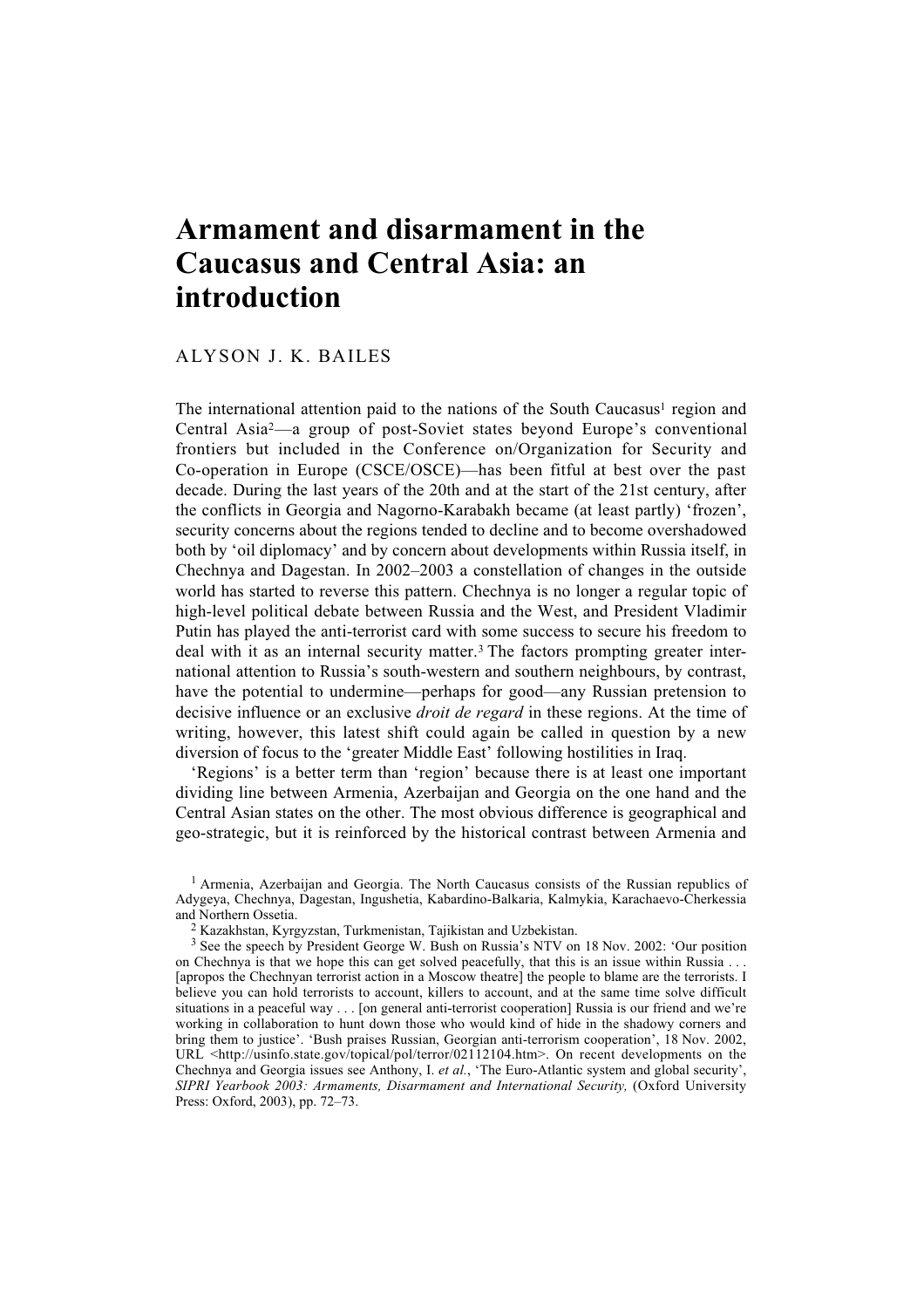Georgia as ancient kingdoms and the 'stans' which—as their names hint—have a long-standing ethnic identity but short experience as modern nation states (with artificial frontiers inherited from the Soviet period). Azerbaijan is closer to the 'stans' in this respect, as well as in belonging to the continuum of Turkic4 language and culture. Other, cross-cutting differences such as the importance and nature of religiosity and the possession or absence of oil are also of practical significance.

The factors common to all these states, apart from having formerly been parts of the Soviet Union, are unfortunately of a negative kind: various degrees of bad governance and internal instability; unresolved civil conflict, often linked with territorial fragmentation and/or 'soft' outer frontiers; low socio-economic standards and varying degrees of economic dependence on the big Russian neighbour;<sup>5</sup> shortage and mismanagement of natural resources (notably water); poor environmental, health, social and educational conditions; and a high degree of vulnerability to 'new threats' such as crime, smuggling, drug trafficking, terrorist infiltration, uncontrolled migration and so on. In strategic terms it may be remarked that these regions have sometimes had order imposed on them by a more or less authoritarian outside force, and have sometimes been used as a strategic buffer, but have never achieved a stable regional security order of their own. Recent proposals for subregional cooperation have been used by these states more as a tool for self-profiling and in attempts to dictate the local agenda than with a genuine intent to sink old differences. Russia's attempts to make the Commonwealth of Independent States (CIS) an integrating force have done more in practice to atomize local relationships than to draw local states together, either in allegiance to Moscow or in opposition to it: the membership of the GUAM group, set up to some extent as a counterweight to the CIS, cut across the South Caucasus region, dividing Georgia and Armenia from Azerbaijan, and it was later joined by Uzbekistan without the other Central Asian states.6

The new trends bearing upon these regions show a difference in origin and impact roughly corresponding to the divide between the Caucasus and Central Asia. Georgia, Armenia and Azerbaijan lie on the edge of the 'greater Europe' and are starting to be more obviously affected by the great tide of European integration now approaching as far as Romania and potentially Turkey. Georgia officially requested an invitation to join the North Atlantic Treaty Organization (NATO) at

4 Or, in the case of Tajikistan, related to Persian.

5 According to the Interstate Statistical Committee of the CIS and the Russian State Customs Committee, in 2001 Kazakhstan conducted 31.7% of its total trade (exports plus imports) with Russia and drew over 43% of its imports from there. Others conducting a noteworthy proportion of total trade with Russia were Kyrgyzstan (15.3%), Tajikistan (14.8%), and Georgia (14%). IMF figures are some two percentile points lower for Kazakhstan and give only 9% for Georgia.

6 The other founder members of the GUAM group were Ukraine and Moldova. On sub-regional cooperation, or the lack of it, see Bremmer, I. and Bailes, A., 'Sub-regionalism in the newly independent states', *International Affairs*, vol. 74, no. 1 (Jan. 1998), pp. 131–47; and Dwan, R. (ed.), *Building Security in Europe's New Borderlands: Sub-regional Cooperation in the Wider Europe* (EastWest Institute and M. E. Sharpe: New York and London, 1999), Part III. The 'bilateralizing' trend in Russia's policy towards its CIS partners grew stronger with Putin's arrival and has been only superficially offset by new steps to formalize CIS security cooperation in 2002–2003. See Anthony (note 3).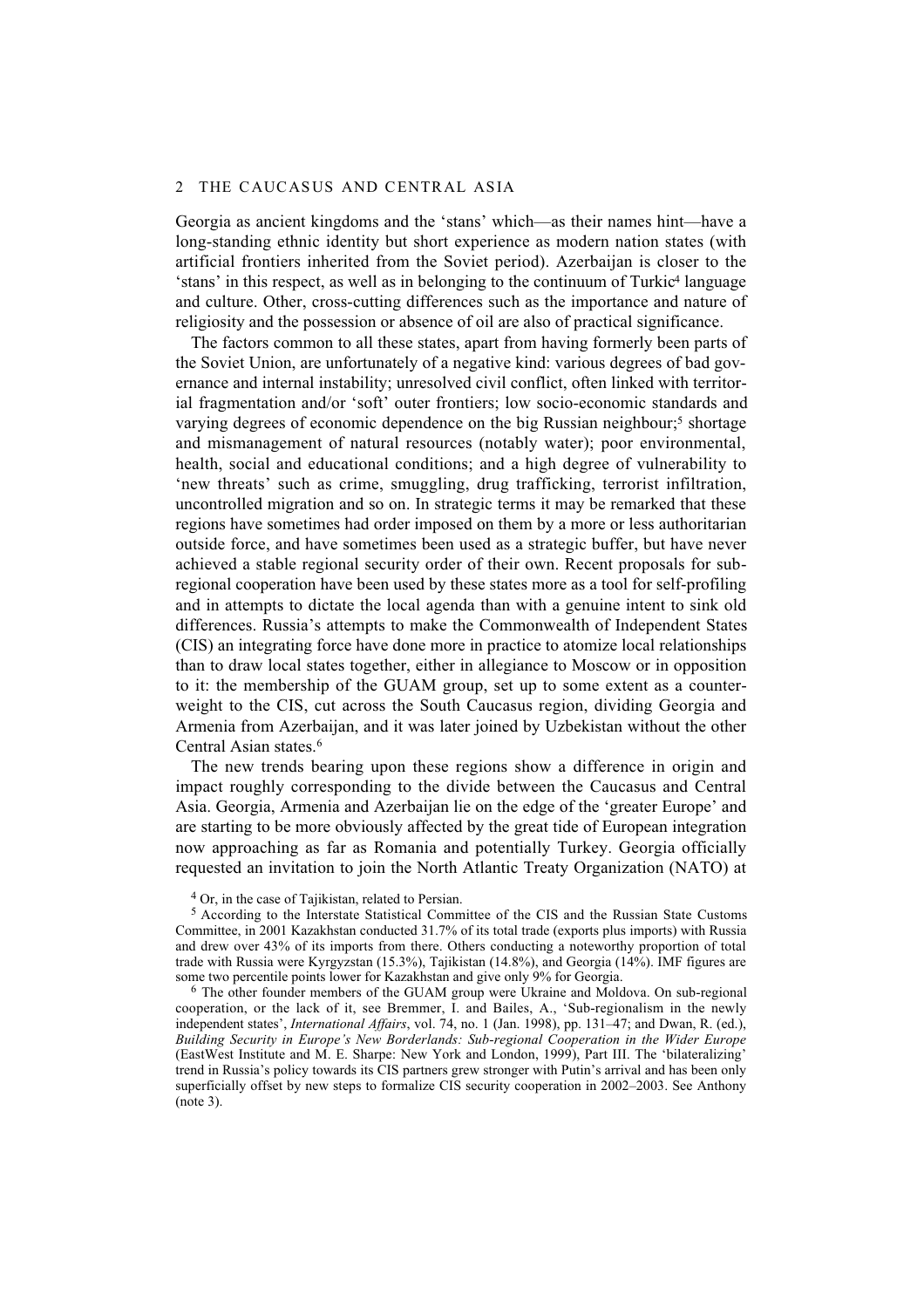its Prague summit meeting in November 2002.7 Any practical prospect of membership of the alliance and/or the European Union (EU) may look remote in view of these states' own standards, as well as Russian attitudes, but the surprisingly smooth progression of the Baltic states towards double integration—in both the EU and NATO—in 2004 has given added cause to dream for Westernizing elements in the South Caucasus as well.8 The point certainly seems to have been reached where integrationist aspirations can start to be used as a lever of Western institutional policies to promote reforms (including the settlement of historical differences) in these countries.

At the same time, the prospect of a 'big bang' enlargement carrying the EU and NATO as far as Ukraine's frontiers in 2004 is driving both these institutions to increase their efforts for security 'outreach', implying attempts to control both residual conflicts and new threats, within the next tier of Eurasian territory which will constitute their new neighbourhood.<sup>9</sup> The OSCE is similarly likely to shift resources and attention eastward as the EU and NATO in effect take responsibility for the safety and good behaviour of states within their boundaries. That said, there have been (up to the spring of 2003) no notable recent efforts to reinvigorate the search for settlements in specific civil and sub-regional conflicts.

The second principal source of changing attitudes towards these regions lies in the campaign developed by the USA since 2001 against the new threats of transnational terrorism, weapons of mass destruction and 'rogue states'. The launch of military operations against al-Qaeda and the Taliban regime in Afghanistan in October 200110 led the USA to seek military facilities in neighbouring Central Asian states, stationing 2000 and 3000 troops at airfields in Kyrgyzstan and Uzbekistan respectively, and a smaller number in Tajikistan, while also opening dialogue with Kazakhstan. Both as recompense for these services and with the idea of strengthening local regimes' ability to deal with terrorist-related threats on their own territory, the USA has extended new military aid and advice and offered other strategic favours such as the relaxation of export controls to its supporters among the local states.11

From 2001 onwards President Putin generally chose to acquiesce in these developments, partly no doubt because his hopes of resisting were limited and in accord with his general strategy of Western rapprochement, but perhaps also in the belief that certain interests (anti-terrorist, anti-Islamist) in the regions were genuinely common to himself and President George W. Bush. Nonetheless, the uneasy coexistence of Russian and US strategic influence on post-Soviet territory was

8 The Baltic states, especially Estonia, have cultivated relations with Georgia for some years now and encouraged the latter to follow their model. A former international Defence Advisory Board to the Baltic states has now moved part of its activities to Georgia.

<sup>7 &#</sup>x27;Georgia: Shevardnadze officially requests invitation to join NATO', Radio Free Europe/Radio Liberty (RFE/RL), *RFE/RL Newsline*, 22 Nov. 2002, available at URL <http://www.rferl.org/nca/ features/2002/11/22112002172610.asp>.

<sup>&</sup>lt;sup>9</sup> Anthony (note 3).

<sup>&</sup>lt;sup>10</sup> On Afghanistan see Cottey, A., 'Afghanistan and the new dynamics of intervention: counterterrorism and nation building', *SIPRI Yearbook 2003* (note 3).

<sup>&</sup>lt;sup>11</sup> See chapter 3 in this policy paper.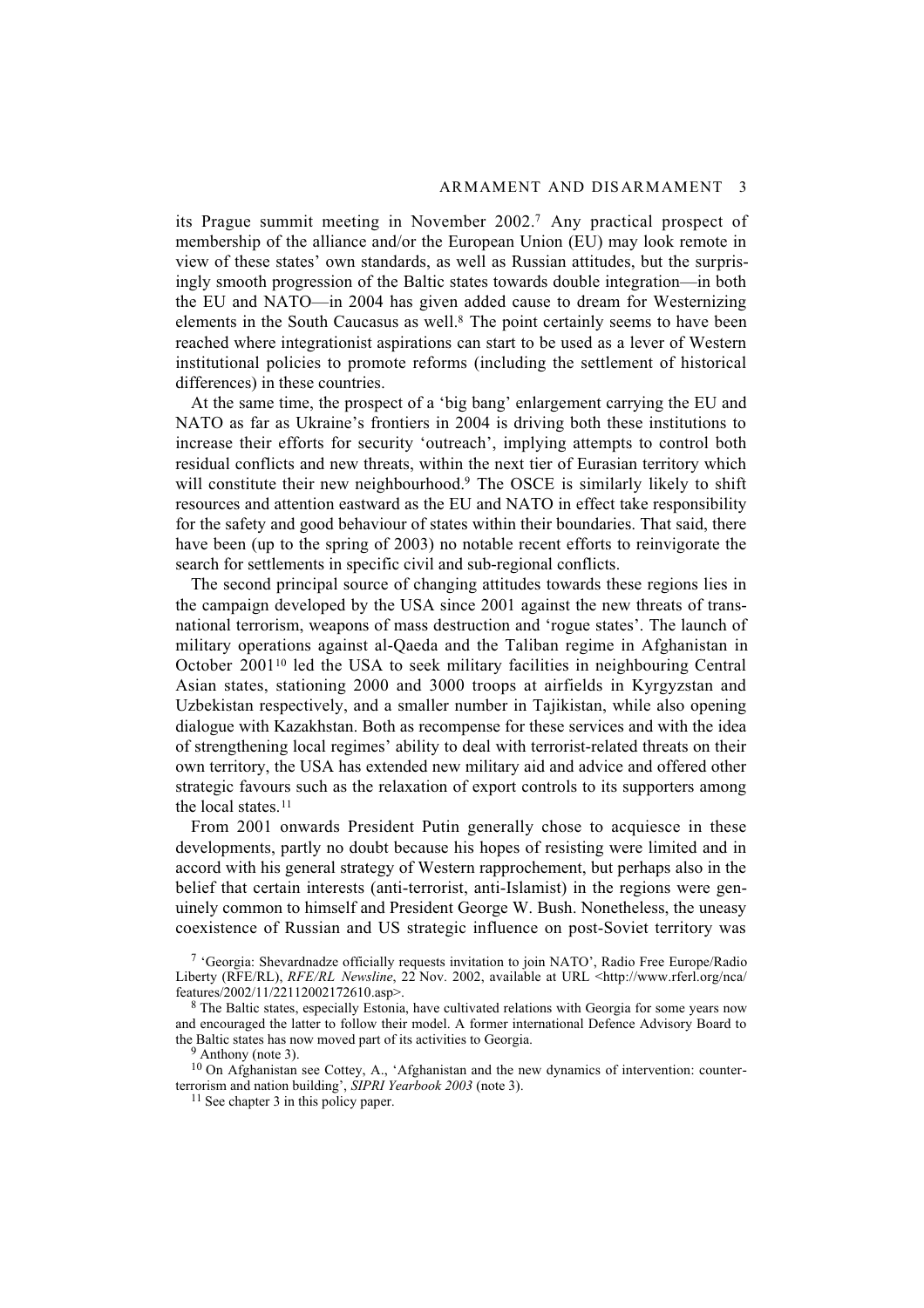illustrated in more than one way during 2002. An attempt by Putin to turn US doctrines of counter-terrorist pre-emption to his own profit by claiming the same justification for cross-border strikes against insurgents in Georgia's Pankisi Gorge drew stern US warnings, and would have been additionally provocative as US military advisers were now present in Georgia. More generally, Putin's steps to formalize and extend the security aspects of CIS cooperation<sup>12</sup> can be seen as a signal—even if more political than practical given the CIS's patchy record on implementation—that Russia itself does not regard its regional leadership as superseded, and will go on trying to channel development in directions that safeguard its own proximate (population, territory) and wider strategic interests.

It is still very early to assess how the combined impact of these changes will affect either the states of the region themselves or the larger pattern of security and strategic relationships in the area. A number of questions to guide observation may, however, be formulated. One obvious issue has already been mentioned—whether the world is seeing a move towards reconciliation and coexistence of Western (especially US) and Russian interests in these regions, or a more cynical US– Russian 'division of the spoils', or merely a tactical lull in strategic competition. (A sub-question is how long-lasting the US interest will be, as the military phase of action in Afghanistan draws to an end.) China is, of course, also an important player at the Eastern end of the region, and its perceptions and reactions have so far been little discussed. It does have some prima facie interests in stabilization and in the control of militant Islam and insurgency—hence, for example, its efforts to get certain Islamist groups in Xinjiang added to international lists of terrorist organizations. This might point to a certain tolerance both of US involvement and of a US– Russia modus vivendi. On the other hand, China's cooperation with Russia masks more existential distrust than may be found today in US–Russian relations, and Sino-US relations are still highly ambivalent, leaving room for more unpredictable and conflictual Chinese reactions, especially if trouble with the USA should flare up elsewhere (perhaps in Taiwan?).

Another set of questions concerns the impact the new outside attention and inputs will have on the regional states themselves. If US aid is not given with adequate attention to end-use and conditionality, there is a risk that it could aggravate authoritarian tendencies and excessive militarization within these already flawed regimes. At inter-state level it could lead to enhanced competition rather than new departures in sub-regional cooperation, and even to a kind of arms race.13

Here a general contrast might be postulated between conditions in the South Caucasus and in Central Asia. In the former, the spreading normative influence of European-style integration combined with the international community's continuing focus on conflict resolution (implying measures of demilitarization, or at least

<sup>&</sup>lt;sup>12</sup> See Anthony (note 3). The measures include the designation of a Collective Security Treaty Rapid Reaction Force composed initially of forces from Russia and Kyrgyzstan. Other future providers of troops are Kazakhstan and Tajikistan. The force was declared operational in Nov. 2002.

<sup>&</sup>lt;sup>13</sup> One provocative instance may be Georgia's use of US military assistance to attempt to strengthen its grip on Abkhazia.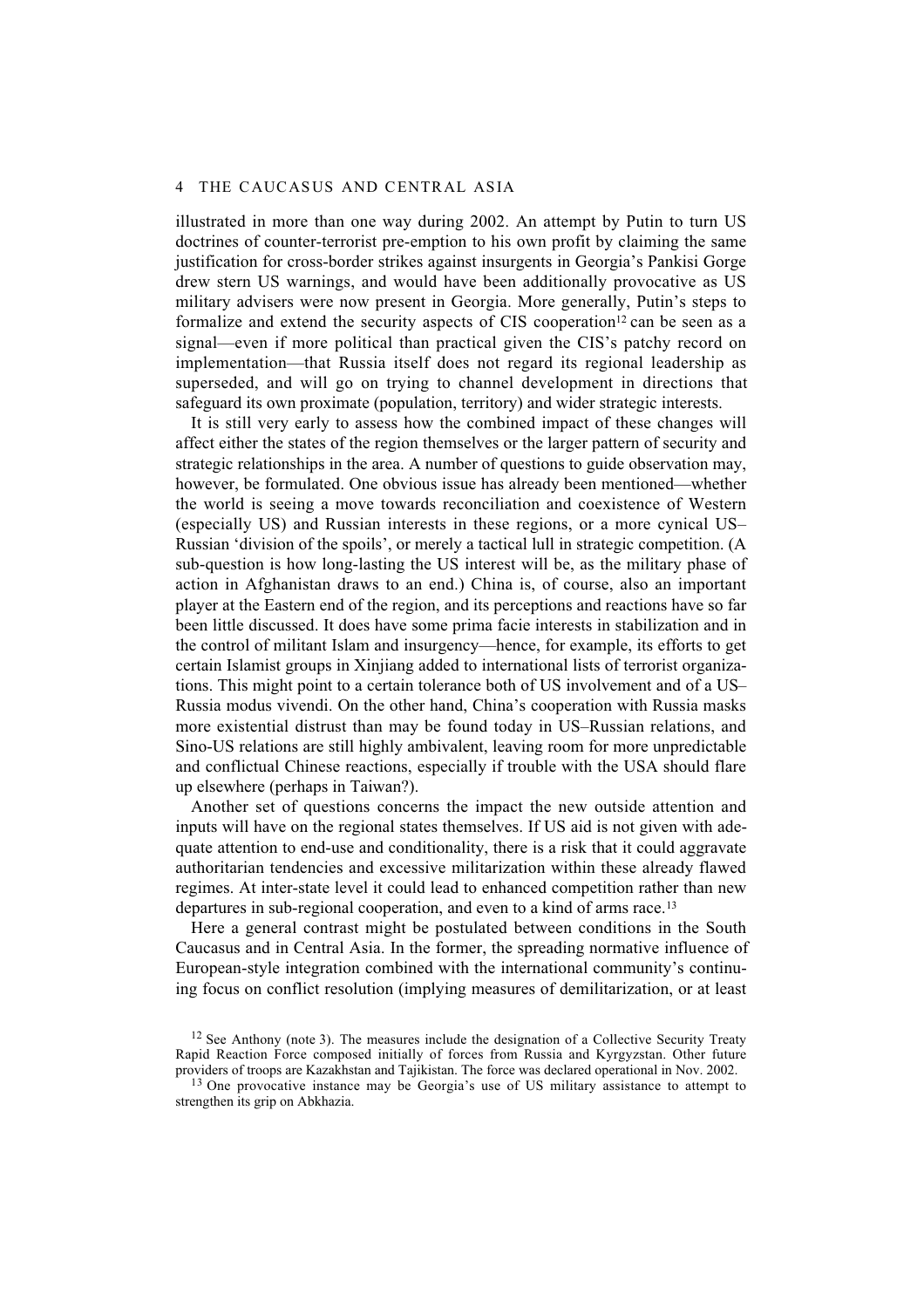#### ARMAMENT AND DISARMAMENT 5

military reform) might just be enough to offset any mixed messages flowing from US aid. On the other hand, the region lacks any indigenous framework for arms restraint and confidence building, and the application of the one directly relevant international instrument—the 1990 Conventional Armed Forces in Europe (CFE) Treaty—is at present a matter of contention and bitterness rather than a calming influence.14 In Central Asia, conversely, there is no identifiable democratizing force with the power to guide and contain national leaders' exploitation of external favours: yet a regional framework for restraint in arms build-ups and military behaviour does exist in the form of the 'Shanghai process', linking Kazakhstan, Kyrgyzstan, Tajikistan and Uzbekistan with Russia and China.15 The successful de-nuclearization of Kazakhstan after the dissolution of the Soviet Union (together with Belarus and Ukraine) was a rare achievement that has stood the test of time. Kazakhstan has, indeed, continued to campaign for a wider regional nuclear-free zone. It is worth noting also that most of the dogs of potential inter-ethnic conflict and Islamist–extremist insurgency have not barked (yet) in Central Asia. It will be interesting to observe whether these more benign local tendencies and traditions are affected, strengthened or weakened or changed in significance in response to other players' regional involvement over the next two or three years.

The development of the Caspian Sea Basin's hydrocarbon resources has been an important extra strand in both the local and the international security dynamics of the region. The speculative boom in the West about the 'oil bonanza' in the Caspian has by now given way to a more sober assessment of the proven reserves of oil and gas, and the economics of their exploitation and transportation. Few experts continue to refer to the 'new Great Game' of oil and gas competition, yet doubts remain about the potential for destabilization across the broad Caspian area. One challenge stems from the uneven distribution of the reserves, which means that Kazakhstan, Azerbaijan and Turkmenistan stand to benefit far more than their neighbours—fanning jealousy and hardly promoting sub-regional cooperation. Another source of destabilization is related to mismanagement of the oil wealth by corrupt elements in the regimes, so that instead of being a lever for reforms Western investment may become a driver for authoritarian tendencies. The position of Russia also remains ambivalent: while Moscow in the last couple of years has come a long way towards accepting 'civilized' standards of cooperation and competition in this sector, its attitude can easily shift towards more predatory and self-assertive behaviour. Russia's large-scale military exercises in the Caspian Sea in mid-2002 certainly hint at readiness to exploit military instruments for influencing the outcome of disputes with the other littoral states on the division of the spoils.<sup>16</sup>

<sup>14</sup> See chapter 3 in this policy paper.

<sup>&</sup>lt;sup>15</sup> See chapter 4 in this policy paper. Uzbekistan is not part of the agreements on restraint in arms build-ups.

<sup>16</sup> On the interactions between oil and security issues see, e.g., Chufrin, G. (ed.), SIPRI, *The Security of the Caspian Sea Region* (Oxford University Press: Oxford, 2001); Hill, F. and Fee, F., 'Fuelling the future: the prospects for Russian oil and gas', *Demokratizatsiya*, fall 2002, URL  $\lt$ http://www.brook.edu/views/papers/hillf/200205.htm>; Baev, P., 'Russia's policies in the Caucasus: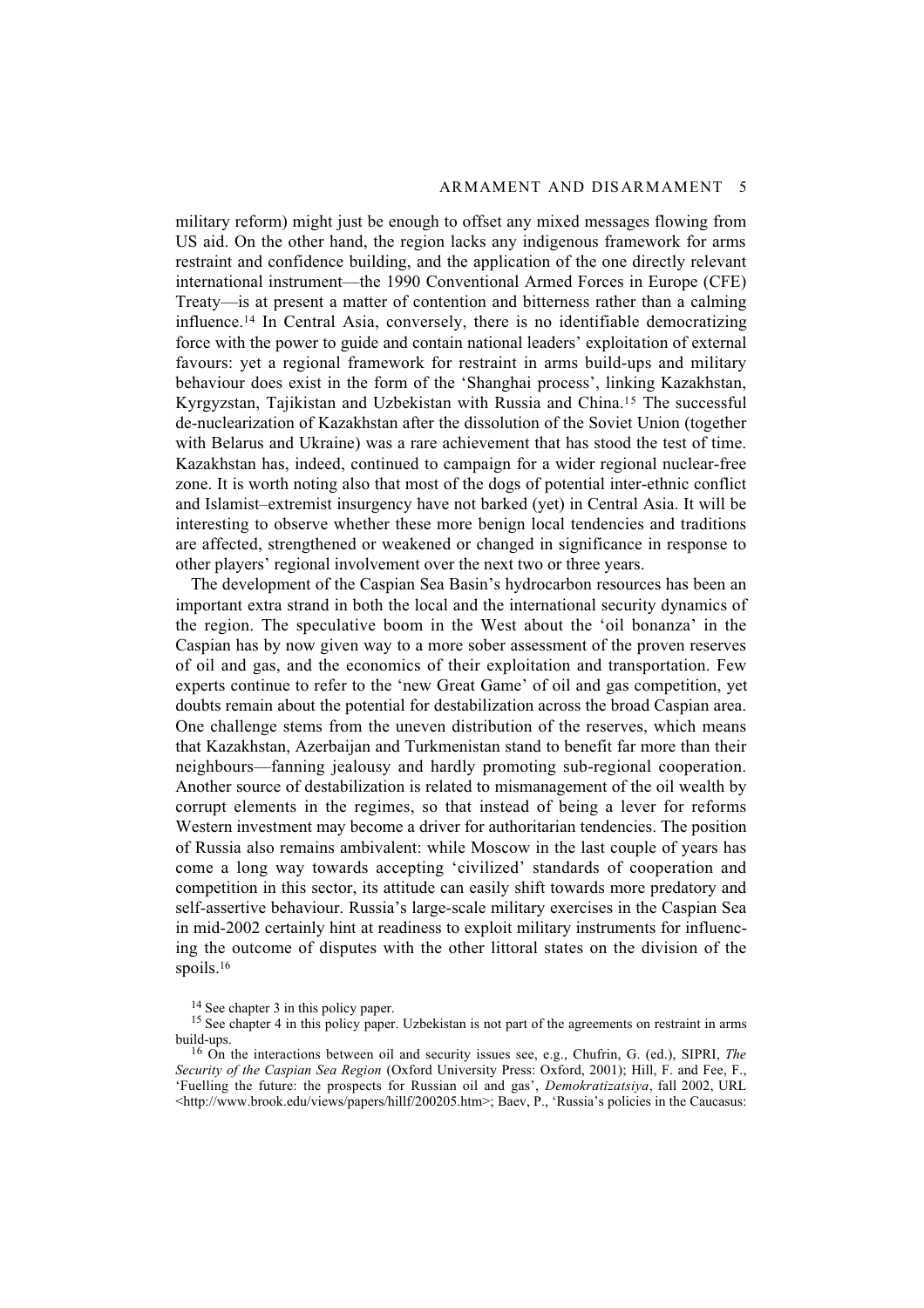The specialized essays in the remainder of this report are designed to contribute to the further understanding and monitoring of the issues raised above, by providing practical information on aspects which are accessible to SIPRI's established methods of data collection and analysis. The four chapters which follow focus first on concrete evidence of defence and military behaviour—one covering military expenditure, and another covering arms production and arms transfers, by all the states of the South Caucasus and Central Asia as defined above; then on arms control and confidence-building processes in the Caucasus region; and finally on the same issues for Central Asia. The data presented are up to date as far as the end of 2002.

security, energy, geopolitics', ed. D. Lynch, *Security and Insecurity in the South Caucasus* (EU Institute of Security Studies: Paris (forthcoming 2003); and Baev, P., 'Gunboats in the great antiterrorist game', CACI Analyst, 28 Aug. 2002, URL <http://www.cacianalyst.org/view article. php?articleid=17>.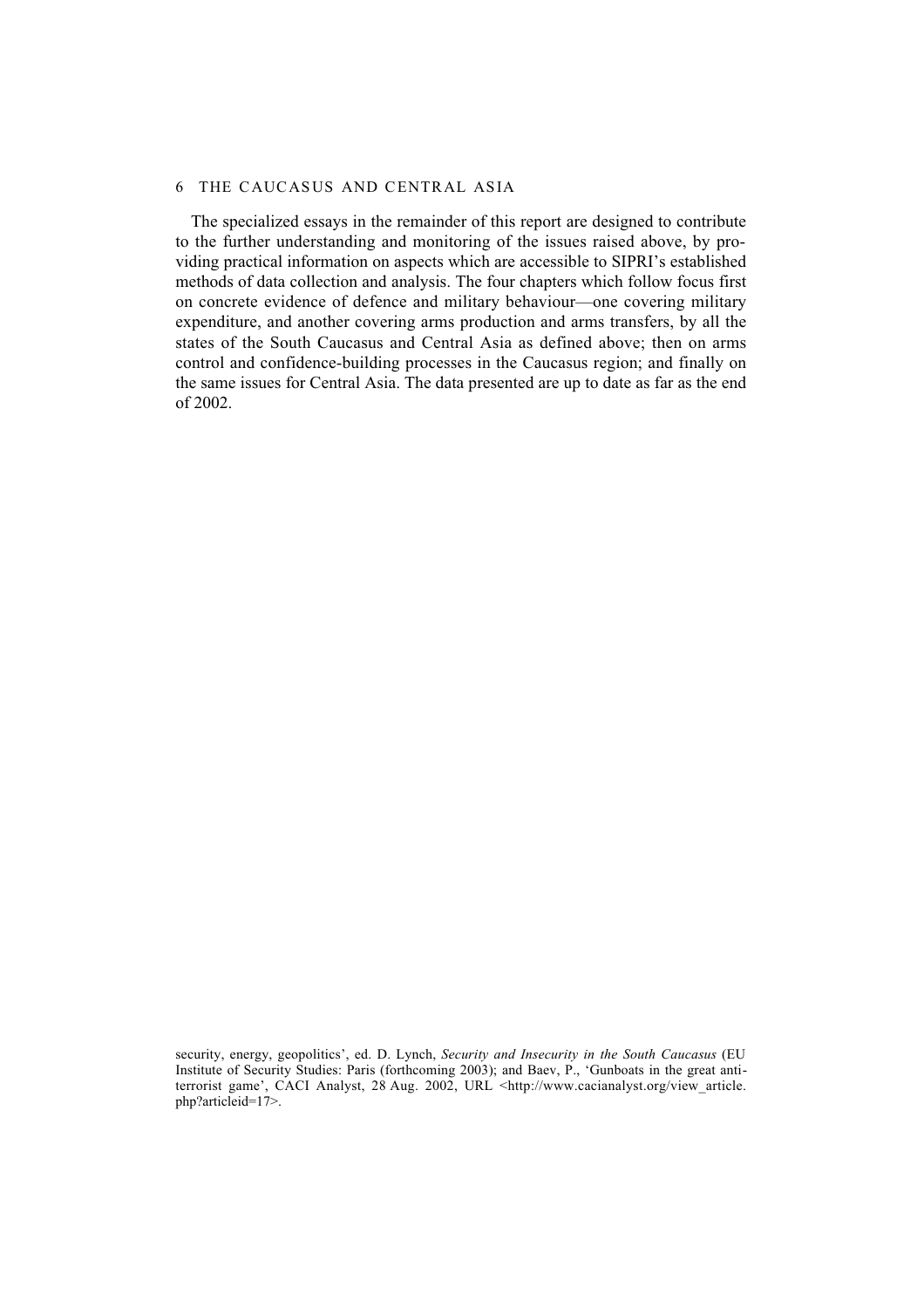# **1. Military expenditure in the South Caucasus and Central Asia**

# SAM PERLO-FREEMAN and PETTER STÅLENHEIM

# **Introduction**

The two regions of the former Soviet Union situated on either side of the Caspian Sea—the South Caucasus and Central Asia—present complex and troubled security environments which share a number of common features. Both are made up of economically poor states with fragile political institutions. Many countries in both are beset with internal conflicts, and central governments' control over some areas is limited. Both are becoming important theatres—for Russia and the USA—in the 'war on terrorism' because of their proximity to conflict zones in Afghanistan and Chechnya, and the presence of radical Islamic organizations, some allegedly linked to al-Qaeda. For the Caspian littoral states of Azerbaijan, Kazakhstan and Turkmenistan, the increasing exploitation of Caspian Sea oil presents new security issues. The last two factors—terrorism and oil—have led to the USA forming new security links with countries in the two regions, including the supply of military aid.

While there are such common factors, other features are specific to particular countries. For Tajikistan, Turkmenistan and Uzbekistan, there is the continuing instability in neighbouring Afghanistan. Armenia and Azerbaijan have an unresolved territorial dispute over the Armenian-populated enclave of Nagorno-Karabakh in Azerbaijan.<sup>1</sup> Finally, the aspirations of Azerbaijan and Georgia eventually to join the North Atlantic Treaty Organization (NATO) make the transformation of their armed forces towards NATO doctrines and structures an issue, although the prospect of membership is at present remote.2

This chapter analyses the implications for both military expenditure and external military assistance in the South Caucasus (section II) and Central Asia (section III) of these security challenges; of the current strategic importance of the two regions, including their relevance to the war on terrorism; and of internal factors such as progress (or lack of it) in military reform. The linkages and effects involved are not always entirely clear, *inter alia* because military expenditure data for some Central Asian countries for recent years are patchy. Indications are, however, that military expenditure has been generally rising in most of Central Asia and is likely to continue to do so. In the South Caucasus, Azerbaijan's increase in its military expenditure in recent years is likely to be followed in 2003 by Armenia, but Georgia's

 $<sup>1</sup>$  A comprehensive analysis of security issues in these regions (although written before 11 Sep.</sup> 2001) can be found in Chufrin, G. (ed.), SIPRI, *The Security of the Caspian Sea Region* (Oxford University Press: Oxford, 2001).

<sup>2</sup> See also the Introduction to this policy paper.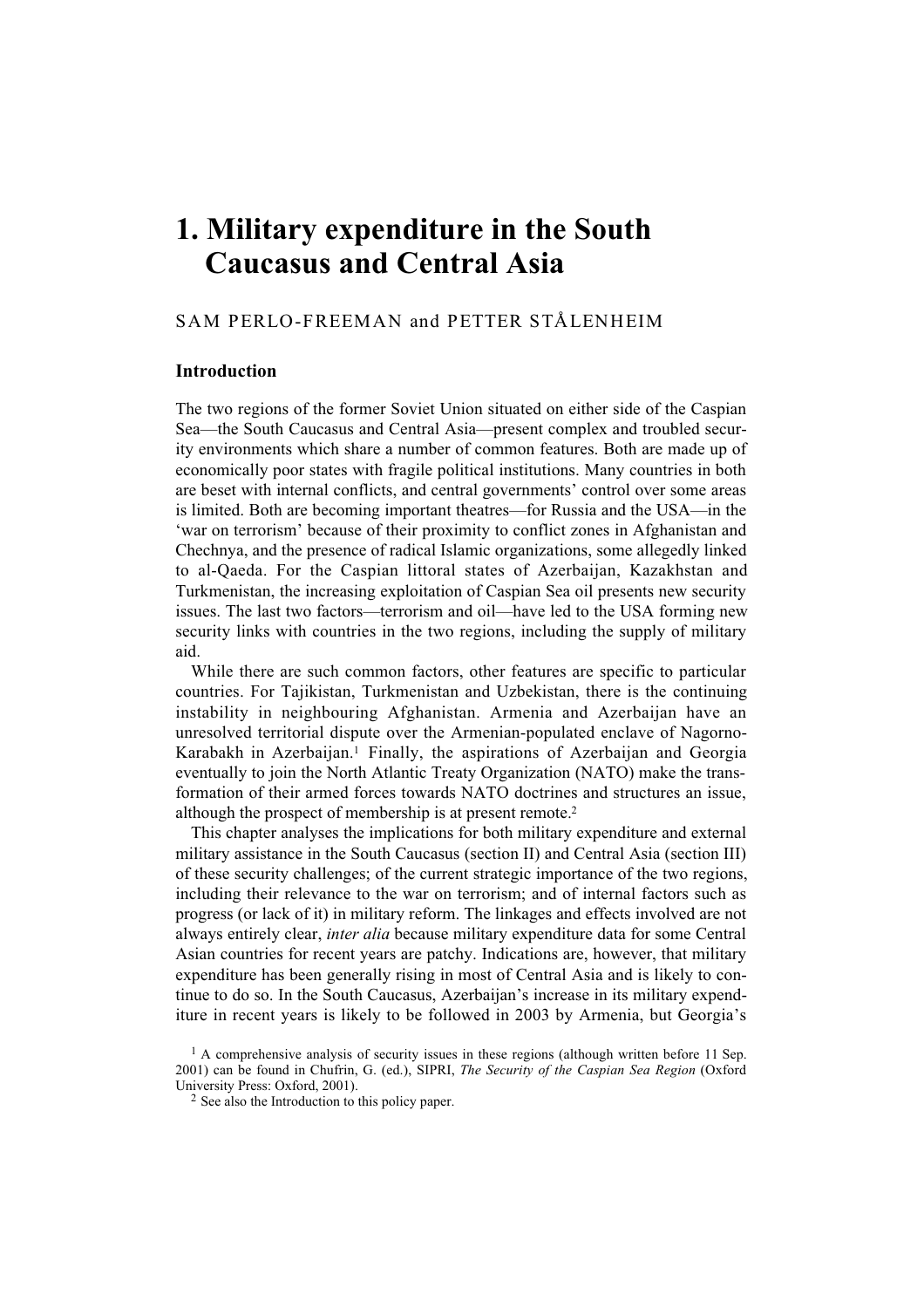military expenditure has been falling sharply owing to economic pressures, rendering the country's armed forces highly dependent on external military aid.3

#### **The South Caucasus**

The South Caucasus region has become the focus of increasing international interest in the past few years. The main recent security developments are the following. First, the region has become a theatre for the US war on terrorism, leading to the USA supplying military aid to all three countries. Second, the planned Baku– Tbilisi–Ceyhan oil pipeline, which will allow Caspian oil to be piped directly to the Mediterranean, has increased the economic importance of the region. Third, the presence of Chechen militants in the Pankisi Gorge area of Georgia, which borders Chechnya, has led to Russian threats of military action against Georgia if it fails to deal with the problem in a manner satisfactory to Russia. In addition, the region remains home to numerous unresolved, although largely dormant, conflicts, involving Nagorno-Karabakh<sup>4</sup> and the separatist areas of Abkhazia and South Ossetia in Georgia. These conflicts, already the subject of involvement by the Organization for Security and Co-operation in Europe (OSCE), are becoming of increasing concern to the European Union (EU) and NATO.5

The extent to which these security pressures are leading to increases in military expenditure varies according to economic circumstances in the three countries, and may also be connected to the role of major powers as suppliers of military aid, guarantors of security and, in some instances, unwelcome guests.

Georgia's military, faced with growing security threats, both internal and external, has experienced a chronic lack of funding because of the general weakness of the government's fiscal position. Azerbaijan has been rapidly increasing its military expenditure. Armenia has up until 2002 kept its military expenditure flat in real terms, perhaps relying on Russian military aid and assistance with border defence. However, all three countries have budgeted for a substantial increase for defence in 2003, which may be a sign of the growing insecurity in the region.

#### *Armenia and Azerbaijan: an arms race in the making?*

There are signs that a renewed arms race between Armenia and Azerbaijan may be beginning. While the ceasefire that has held since the end of the 1988–94 war between them shows no sign of being broken, the two countries remain deadlocked over the Nagorno-Karabakh issue, with Armenian forces remaining not only in

5 See also Anthony, I. *et al.*, 'The Euro-Atlantic system and global security', *SIPRI Yearbook 2003* (note 3), pp. 67–70.

<sup>&</sup>lt;sup>3</sup> For SIPRI data on the military expenditure of the countries covered in this policy paper see Stålenheim, P. *et al*., 'Tables of military expenditure', *SIPRI Yearbook 2003: Armaments, Disarmament and International Security* (Oxford University Press: Oxford, 2003), pp. 339–59.

<sup>4</sup> For a brief summary of the Nagorno-Karabakh conflict see 'Nagorno Karabakh', Federation of American Scientists Military Analysis Network online, URL <http://www.fas.org/man/dod-101/ops/war/nagorno-karabakh.htm>.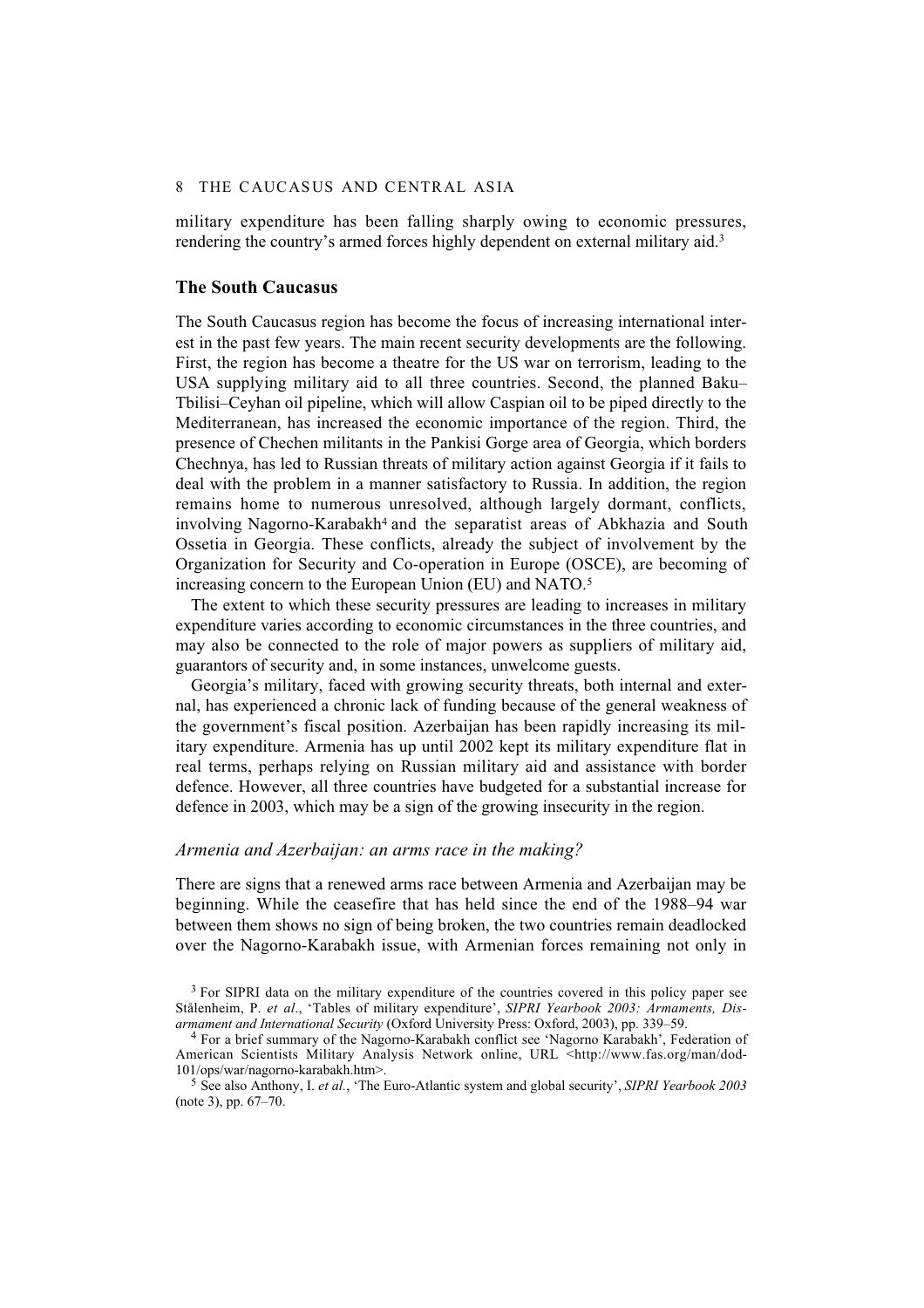Nagorno-Karabakh but also in areas of Azerbaijan surrounding it. Azerbaijan's military expenditure has roughly doubled in real terms since the 1994 ceasefire. Its 2002 defence budget was for 608 billion manats (approximately \$130 million) roughly twice Armenia's level. Armenia's military expenditure has remained fairly flat since 1997. However, both countries have decreed substantial increases in military spending for 2003—Armenia by approximately 20 per cent in real terms6 and Azerbaijan by approximately 9 per cent in real terms.7 There is some indication that Armenia's increase may in part be a response to that of Azerbaijan. The Armenian Defence Minister, Serzh Sarkisian, has expressed concern at the gap between the two and at Azerbaijan's increase in its military expenditure.<sup>8</sup> On the other hand, Armenia's increase may be smaller than it appears, as the president, when announcing the increase, also announced that the government would stop using offbudget funds to support the military.<sup>9</sup>

It should be noted that Azerbaijan's higher level of military spending and the larger size of its armed forces do not reflect the true military balance between the two countries given the substantial military aid Armenia receives from Russia. In addition, Azerbaijan's mostly conscript army is reported to suffer from poor morale and from conditions so poor as to lead to serious health problems.10 It may be a mark of the military's lack of resources, despite the budget increases, that President Heidar Aliev established a charitable fund in August 2002 to support the armed forces, channelling private and corporate donations.<sup>11</sup>

# *External military aid and involvement*

Armenia receives significant military aid and support from Russia. This support, including arms supplies at preferential prices, was crucial for Armenia's victory in the 1988–94 war, and a formal military assistance treaty was concluded in 1997.12 Russia contributes to the defence of Armenia's borders with non-Commonwealth of Independent States (CIS) countries, including Turkey, and has a significant air defence base in Armenia, including MiG-29 combat aircraft and cruise missiles. Moves were made in 2002 to step up this cooperation, with the Secretary of the Russian Security Council, Vladimir Rushailo, indicating that Russia would prob-

6 'Armenian government seeks large increase in defence spending', Radio Free Europe/Radio Liberty (RFE/RL), *RFE/RL Newsline*, vol. 6, no. 214, Part 1 (14 Nov. 2002).

7 'Azerbaijan to increase defence spending', *RFE/RL Newsline*, vol. 6, no. 198, Part 1 (21 Oct. 2002).

8 Mediamax (Yerevan), 'Armenian defence chief concerned at rising Azerbaijani military expenditure', 13 Nov. 2002, in Foreign Broadcast Information Service, *Daily Report–Central Eurasia* (*FBIS-SOV*), FBIS-SOV-2002-1113, 13 Nov. 2002.

'Armenian government seeks large increase in defence spending' (note 6).

10 Doyle, C., 'Azerbaijani bluster masks military weaknesses', *Eurasia Insight*, 13 Dec. 2002, URL <http://www.eurasianet.org/departments/insight/articles/eav121302\_pr.shtml>.

11 'Azerbaijan creates charitable fund to support armed forces', *RFE/RL Newsline*, vol. 6, no. 158, Part 1 (22 Aug. 2002); and 'Azerbaijani army fund receives corporate donation', *RFE/RL Newsline*, vol. 6, no. 240, Part 1 (27 Dec. 2002).

12 'Armenia and Russia form military alliance', *Institute for the Study of Conflict, Ideology and Policy Digest*, vol. 2, no. 16 (9 Sep. 1997), URL <http://www.bu.edu/iscip/digest/vol2/ed16.html>.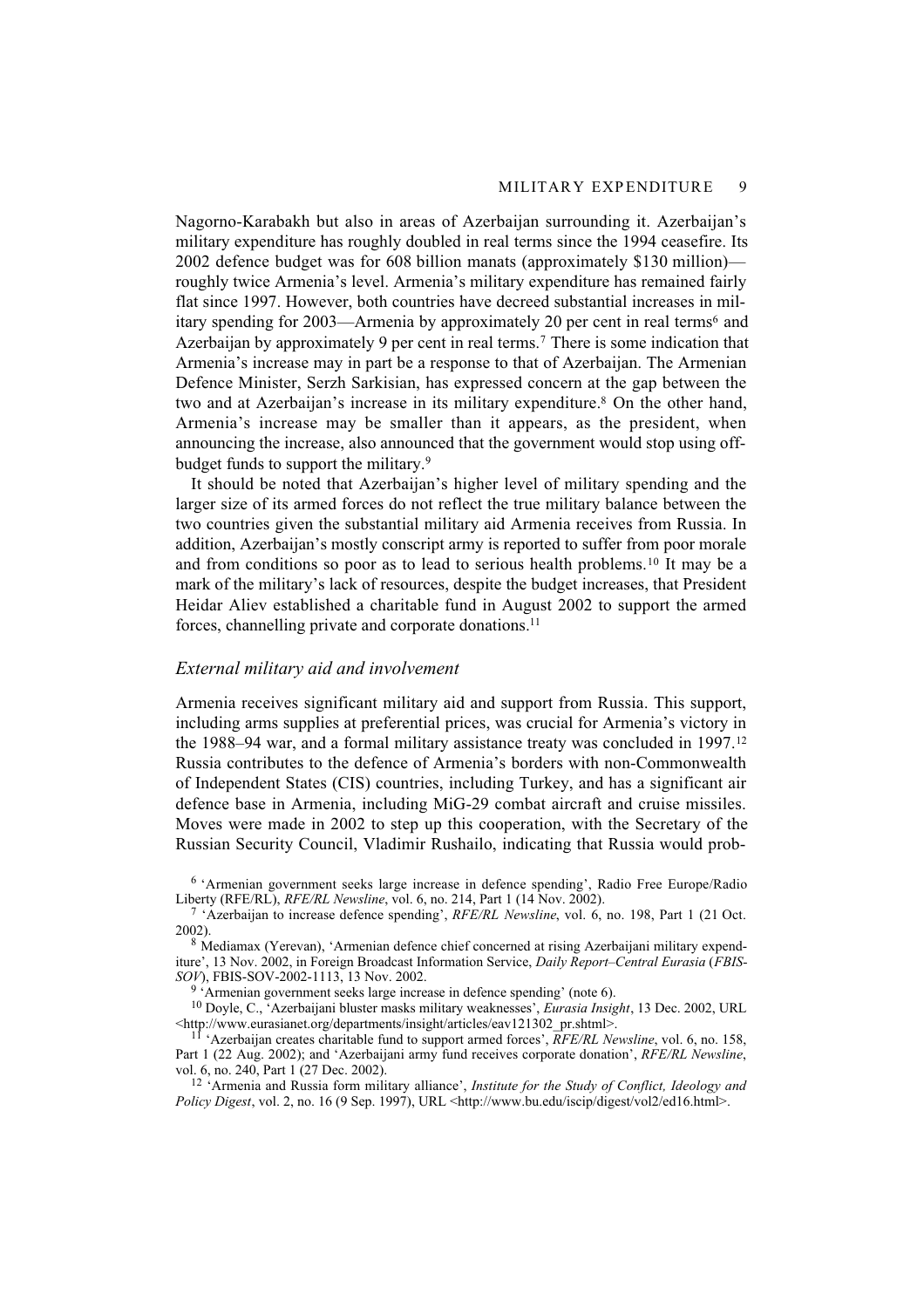### **Table 1.1.** US military assistance to the South Caucasus and Central Asia, FY 2002*<sup>a</sup>*

|              | <b>FMF</b> | Suppl.   | <b>IMET</b> | <b>Total</b> |
|--------------|------------|----------|-------------|--------------|
| Armenia      | 4 0 0 0    | $\theta$ | 75          | 4 0 7 5      |
| Azerbaijan   | 4 0 0 0    | $\Omega$ | 377         | 4 3 7 7      |
| Georgia      | 11 000     | 20 000   | 889         | 31889        |
| Kazakhstan   | 2 7 5 0    | 2 0 0 0  | 893         | 5 6 4 3      |
| Kyrgyzstan   | 2 0 0 0    | 9 0 0 0  | 600         | 11 600       |
| Tajikistan   | 700        | 3 0 0 0  | 259         | 3959         |
| Turkmenistan | $\theta$   | $\Omega$ | 388         | 388          |
| Uzbekistan   | 207        | 11 000   | 880         | 12 087       |
| <b>Total</b> | 24 657     | 45 000   | 4 3 6 1     | 74 018       |

Figures are actual expenditure, in thousand US \$.

*Notes*: FY = Fiscal year. FMF = Foreign Military Financing; Suppl. = Foreign Operations Emergency Supplemental Funding; IMET = International Military Education and Training.

*<sup>a</sup>*The US fiscal year runs from 1 Oct. of the previous year to 30 Sep. of the named year.

*Source*: US Department of State, 'Congressional budget justification for foreign operations', 15 Apr. 2002, URL <http://www.fas.org>.

ably approve a fresh request for arms recently made by Armenia.13 This may be in part an attempt by Russia to maintain its influence in the region as a counterweight to US involvement in Georgia (see below).

Azerbaijan also benefits from military aid from a larger neighbour, Turkey. This seems to be on a smaller scale than Russia's aid to Armenia, although not all the details are made public. In 1999 Turkey provided \$3.5 million in military aid to Azerbaijan for force modernization, and a further agreement was signed in 2002 to increase this cooperation. Turkey also provides military training for Azerbaijan.14

Both Armenia and Azerbaijan also receive military aid from the USA, in the latter case partly linked to Azerbaijan's strong support for the USA's war on terrorism. The Azerbaijan government has granted the USA unlimited overflight rights and is sharing intelligence and curbing terrorist financing and the use of Azerbaijan as a transit route by Chechen rebels.15 Although there is little record of

<sup>15</sup> 'Patterns of global terrorism: Azerbaijan', available on the Internet site of the US Embassy in Baku, URL <http://www.usembassybaku.org/pas/globalterr.html>.

<sup>&</sup>lt;sup>13</sup> Danielyan, E., 'Caucasus: Russia boosts alliance with Armenia as US gains foothold in Georgia', RFE/RL online, 6 June 2002, URL <http://www.rferl.org/nca/features/2002/06/ 06062002162402.asp>; and Litovkin, V., *Obshchaya Gazeta*, 11 Feb. 1999, in 'Moscow view on Armenia air defence deal', FBIS-SOV-1999-0219, 11 Feb. 1999.

<sup>14</sup> Litovkin (note 13); Interfax (Moscow), 'Turkey to help Azerbaijan bolster defence', in FBIS-SOV-1999-0724, 24 July 1999; and 'Turkey to maintain military aid to Azerbaijan', *Turkish Daily News,* 25 Sep. 2002, URL <http://www.geocities.com/master8855/Forces/turkey.html>.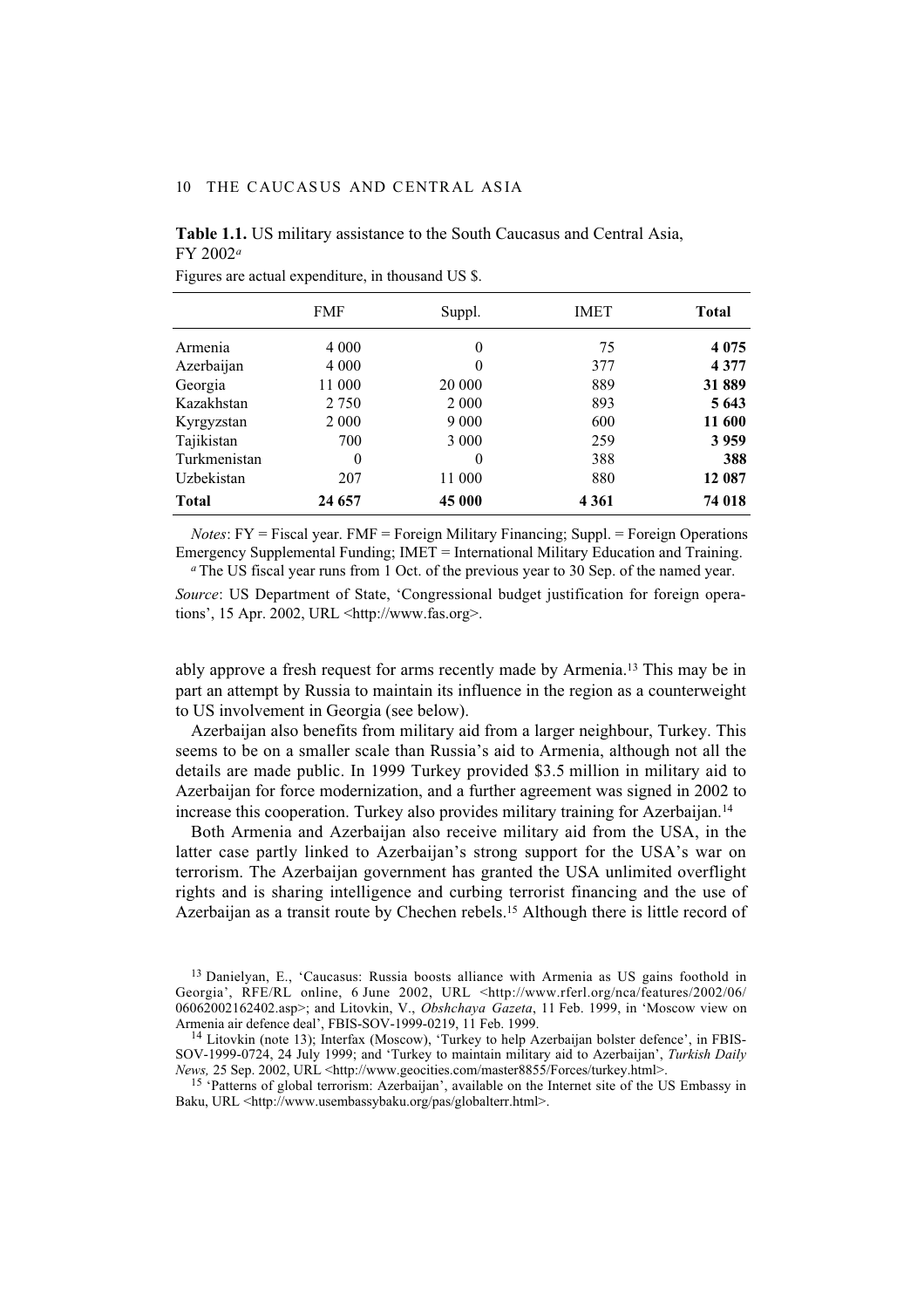Islamist terrorist activity in Azerbaijan,16 its support for US goals has resulted in US military aid to Azerbaijan for counter-terrorism purposes of \$4.4 million for US fiscal year (FY) 2004.17 This was made possible by President George W. Bush in January 2002 waiving Section 907 of the 1992 Freedom Support Act, which banned military aid to Azerbaijan on account of the Nagorno-Karabakh dispute. This waiving of the ban on military aid to Azerbaijan was opposed by the influential Armenian lobby in the USA; a Senate compromise balanced this by earmarking \$4.075 million in military aid to Armenia (see table 1.1).<sup>18</sup> In subsequent requests to Congress for military aid appropriations, the US administration has requested identical sums for the two countries for both Foreign Military Financing (FMF) and International Military Equipment and Training (IMET)—in fiscal year (FY) 2003, \$3 million of FMF and \$750 000 of IMET funding for each, and in FY 2004 \$2.5 million of FMF and \$900 000 of IMET for each.<sup>19</sup> This puts the USA in the somewhat ironic position of providing military aid to Azerbaijan to counter terrorist threats, and at the same time to Armenia to counter the resulting Azerbaijani threat.

Table 1.1 shows US military aid to all the countries in the South Caucasus and Central Asia in 2002.

# *Oil*

Another possible driving factor behind Azerbaijan's military expenditure is the oil resources of the Caspian Sea, the source of its current strong economic growth. This creates both internal and external security issues. The issue of the division of the Caspian oilfields and waters has proved a contentious one for the littoral states, Azerbaijan, Iran, Kazakhstan, Russia and Turkmenistan. In particular it has created tensions between Azerbaijan and Iran, with Iranian gunboats challenging Azerbaijani oil exploration vessels in July 2001.<sup>20</sup> At the time of writing, the littoral states were reported to be making progress in negotiations on the status of the Caspian but had not yet reached agreement on some key issues.21

<sup>16 &#</sup>x27;Azerbaijan: Islamic activists get jail sentences', RFE/RL online, 29 Apr. 2002, URL  $\lt$ http://www.rferl.org/nca/features/2002/04/29042002100222.asp>; and Pannier, B., 'How big a threat is Hizb-ut-Tahrir?', *RFE/RL Weekday Magazine*, 30 May 2002, URL <http://www.rferl.org/ nca/features/2002/05/30052002155920.asp>.

<sup>&</sup>lt;sup>17</sup> US Department of State, 'Congressional budget justification for FY04 foreign operations', Feb. 2003, URL <http://www.fas.org/asmp/profiles/aid/aidindex.htm>.

<sup>18</sup> Morgan, D., 'Lawmakers face delicate decisions in assigning foreign aid', *Washington Post*, 3 Nov. 2001, reproduced at URL <http://www.detnews.com/2001/politics/0111/03/politics-334417.htm>. The final figure was \$4 million. US Department of State (note 17).

<sup>&</sup>lt;sup>19</sup> US Department of State (note 17).

<sup>20</sup> Iskenderov, M. and Wall, T., 'Caspian Sea disputes flare, raising doubts about oil and gas exploration', *Eurasia Insight*, 31 July 2001, URL <http://www.eurasianet.org/departments/insight/ articles/eav073101.shtml>.

 $21$  Blagov, S., 'Caspian states make progress on accord, but territorial differences remain', Eurasianet, 15 May 2003, URL <http://www.eurasianet.org/departments/business/articles/eav051503. shtml>.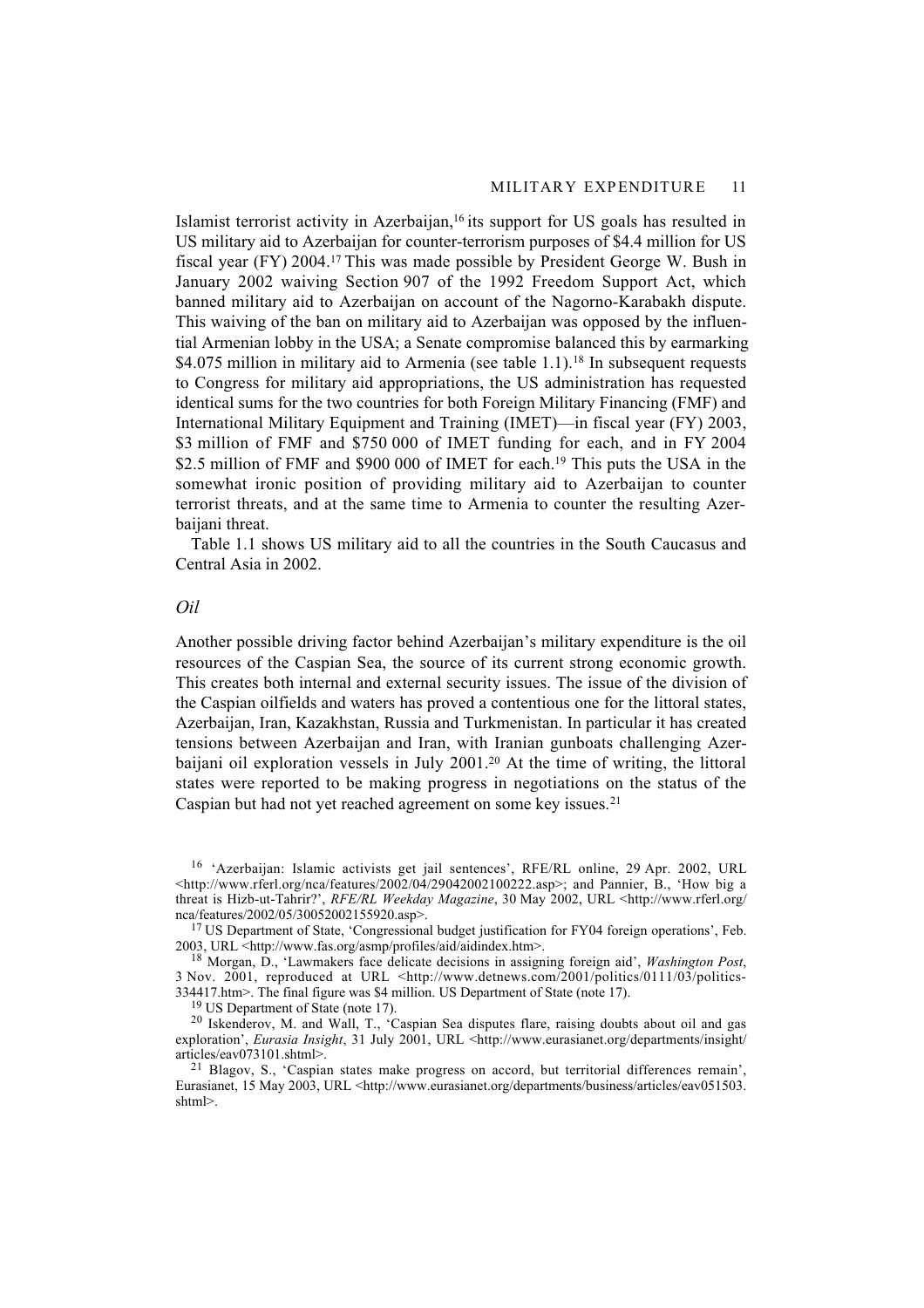Internally, the construction of the new Baku–Tbilisi–Ceyhan oil pipeline, begun in September 2002, is significant. This will enable Caspian oil to be piped from the Azerbaijani capital, Baku, to the Turkish Mediterranean coast, avoiding Russian territory, and is both crucial for Azerbaijan's economy and of great strategic importance beyond the region. Russia has been concerned at what it sees as political motives for the construction of the pipeline, while the USA is interested in reducing both its dependence on Middle Eastern oil and Russian control of the transport routes for energy. For these reasons the pipeline is generating security concerns which are heightened by the fact that it passes close to the disputed Nagorno-Karabakh enclave, as well as to Armenian-dominated areas of Georgia and Kurdish areas of Turkey. In April 2002 Azerbaijan signed a military agreement with Georgia to increase oil pipeline security and counter-terrorism efforts.<sup>22</sup>

# *'The greatest enemy'*

The conflict over Nagorno-Karabakh remains the defining security issue for both Armenia and Azerbaijan. Although President Aliev has rejected the option of renewing armed conflict, pro-war rhetoric is growing among the media and politicians in Azerbaijan. The present poor morale and conditions in Azerbaijan's army mean that this is likely to remain no more than rhetoric, but in the long run Azerbaijan's rapidly growing oil economy is likely to lead to increased resources for the military, as for other sectors of society. This will inevitably put pressure on Armenia to follow suit, as it must surely reckon that Azerbaijan cannot tolerate for ever a status quo resulting from military defeat, which sees its territory occupied by the country it proclaims its 'greatest enemy'.23 Unless there is a peace agreement, military expenditure in both countries is likely to increase in the coming years.

# *Georgia*

According to estimates based on available official data, military spending is continuing to fall in Georgia, despite major security problems which include the two breakaway autonomies of Abkhazia and South Ossetia, and the presence of Chechen rebel fighters in the Pankisi Gorge, which has led to Russian threats. However, domestic spending is augmented by US military aid as Georgia develops a closer alliance with the USA, pursuing the eventual goal of NATO membership.

Georgia's military expenditure fell by approximately two-thirds in real terms between 1996 and 2002.24 This has led to severe funding shortfalls. In April 2001 it

<sup>24</sup> Actual military expenditure in recent years is difficult to specify precisely, partly because of budgeted funds being sequestered in mid-year and partly because of failure to transfer budgeted funds to the relevant department. The Georgian armed forces are split across 4 departments of state—the Ministry of Defence, the Department of State Border Guards, the Interior Ministry and the Depart-

<sup>22</sup> Economist Intelligence Unit (EIU), *Country Report, Azerbaijan* (EIU: London, 1 Oct. 2002); and Akhmedova, A., 'Azerbaijan, Georgia, move to secure oil pipelines', Eurasianet, 21 Apr. 2002, URL <http://www.eurasianet.org/departments/business/articles/pp042102.shtml>.

<sup>23 &#</sup>x27;Defence Minister describes Armenia as "greatest enemy"', *RFE/RL Newsline*, vol. 5, no. 48, Part 1 (9 Mar. 2001).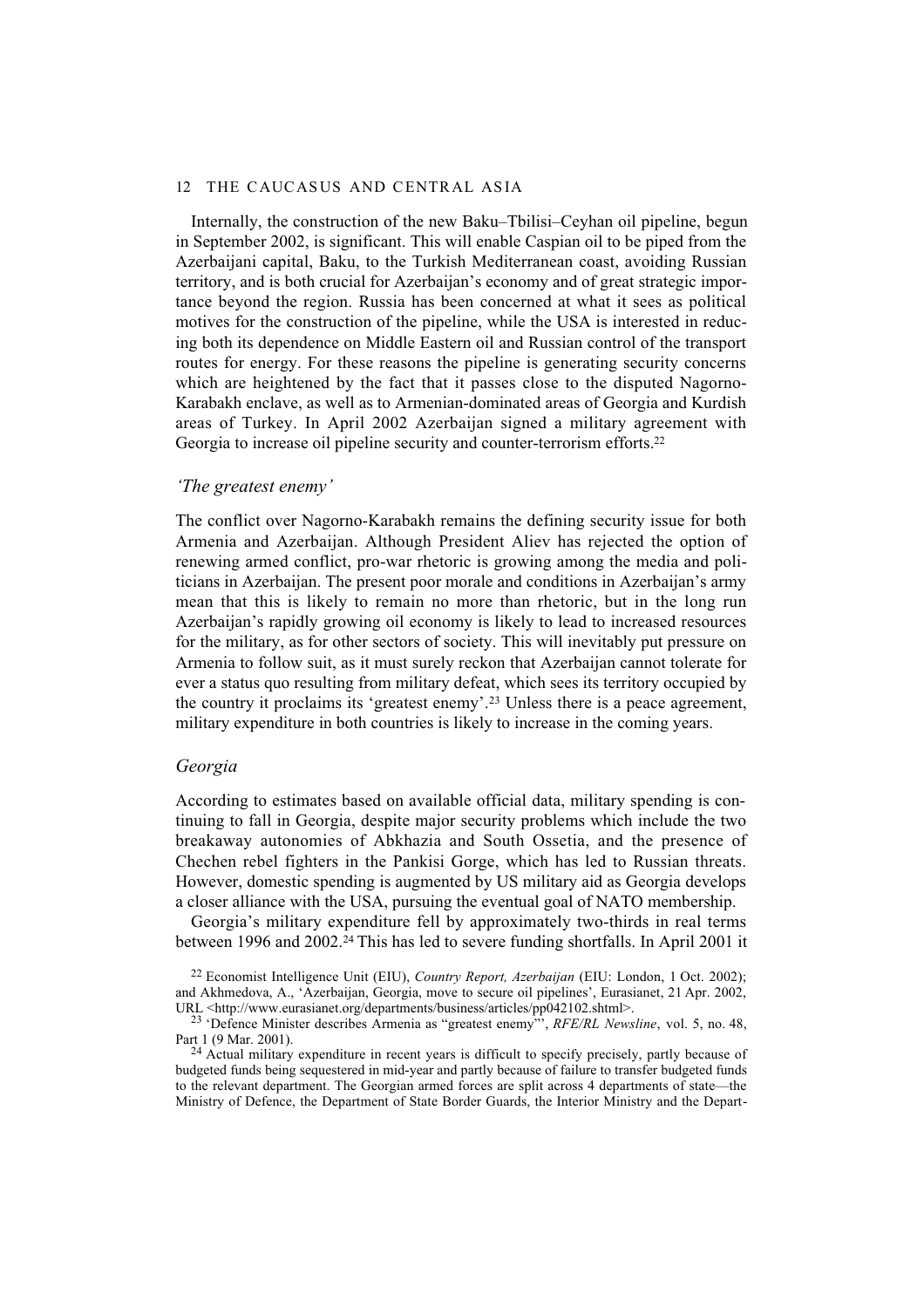was reported that salaries had not been paid for 16 months and that soldiers were actually undernourished.25 When Russian aircraft bombed the Pankisi Gorge area of Georgia in September 2002 in pursuit of alleged Chechen fighters, the Georgian Defence Ministry admitted that it did not have a functioning anti-aircraft system. Georgian participation in a number of NATO Partnership for Peace (PFP) exercises in 2002 was cancelled, and the army was even forced to cancel an independence day parade in 2001 because of lack of funds. Conditions were bad enough to provoke a mutiny in May 2001 at a base near Tbilisi, although it was ended without bloodshed.26 The lack of funding is exacerbated by endemic corruption in all ranks of the armed forces, with generals alleged to skim off funds from the military budget and more junior officers stealing supplies and selling them on the black market.27 It has led to sharp public disagreements between the military, supported by the Minister of Defence, and the Finance Minister, with the Chief of Staff of the Border Guards threatening to resign if more funds were not provided. However, with a projected budget deficit of 100 million lari (\$47 million) in 2002, the Finance Minister insisted that, as Georgia was no longer facing an immediate external threat, this was not a priority. The budget for 2003 increases the Ministry of Defence budget from 38 million to 57 million lari, but this is well short of the military's demands.28

These problems are the result of Georgia's severe general economic difficulties. Georgia suffered more than any of the other countries discussed here from the collapse of the Soviet Union. By 1995 its gross domestic product (GDP) had fallen to 20 per cent of its 1990 level, and its transition problems were exacerbated by the conflicts in Abkhazia, South Ossetia and elsewhere.29 Since then the country has enjoyed generally strong economic growth, but it was hit hard by the world economic crisis of 1998 and built up high levels of debt and budget deficits. Revenue shortfalls resulting from corruption and poor tax collection contribute to the fiscal

<sup>29</sup> 'Georgia: Economy', URL <http://www.inogate.org/html/countries/economy/georgia\_ec.htm>.

ment of State Security. Actual expenditure figures have been made available to SIPRI for the Ministry of Defence portion of the budget for the period 1997–2001, and in some cases for the Border Guards, but not for the other paramilitary forces. SIPRI's estimates for these units are based on the known ratio of actual to budgeted expenditure for the Ministry of Defence. See Stålenheim *et al*. (note 3), pp. 343, 349 and 355. See also 'Georgian finance official rules out second budget sequester', *RFE/RL Newsline*, vol. 5, no. 215, Part 1 (13 Nov. 2001).

<sup>25</sup> Georgian TV1 (Tbilisi), 4 Apr. 2001, 1500 GMT (in Georgian), in 'Georgian soldiers said undernourished as army hit with financial crisis', FBIS-SOV-2001-0404, 4 Apr. 2001.

<sup>26</sup> Peuch, J.-C., 'Georgia: Tbilisi urgently needs military reforms before NATO hopes become reality', *Eurasia Insight*, 1 Dec. 2002, URL <http://www.eurasianet.org/departments/insight/articles/ eav120102.shtml>.

 $27$  Peuch (note 26); and Interfax (Moscow), 'Official details Georgian Defence Ministry corruption', 18 Jan. 2000, in FBIS-SOV-2000-01-18, 18 Jan. 2000.

<sup>&</sup>lt;sup>28</sup> Agence France-Presse (Tbilisi), 'No money, no NATO membership', 29 Nov. 2002, URL <http://www.spacedaily.com/2002/021129013125.sxhm0pvw.html>; and 'Parliament speaker urges increase in funding for protecting Georgia's borders', *RFE/RL Newsline*, vol. 6, no. 206, Part 1 (31 Oct. 2002). (This figure is for the original budget for the Ministry of Defence and does not include the other portions of military expenditure referred to in note 24.)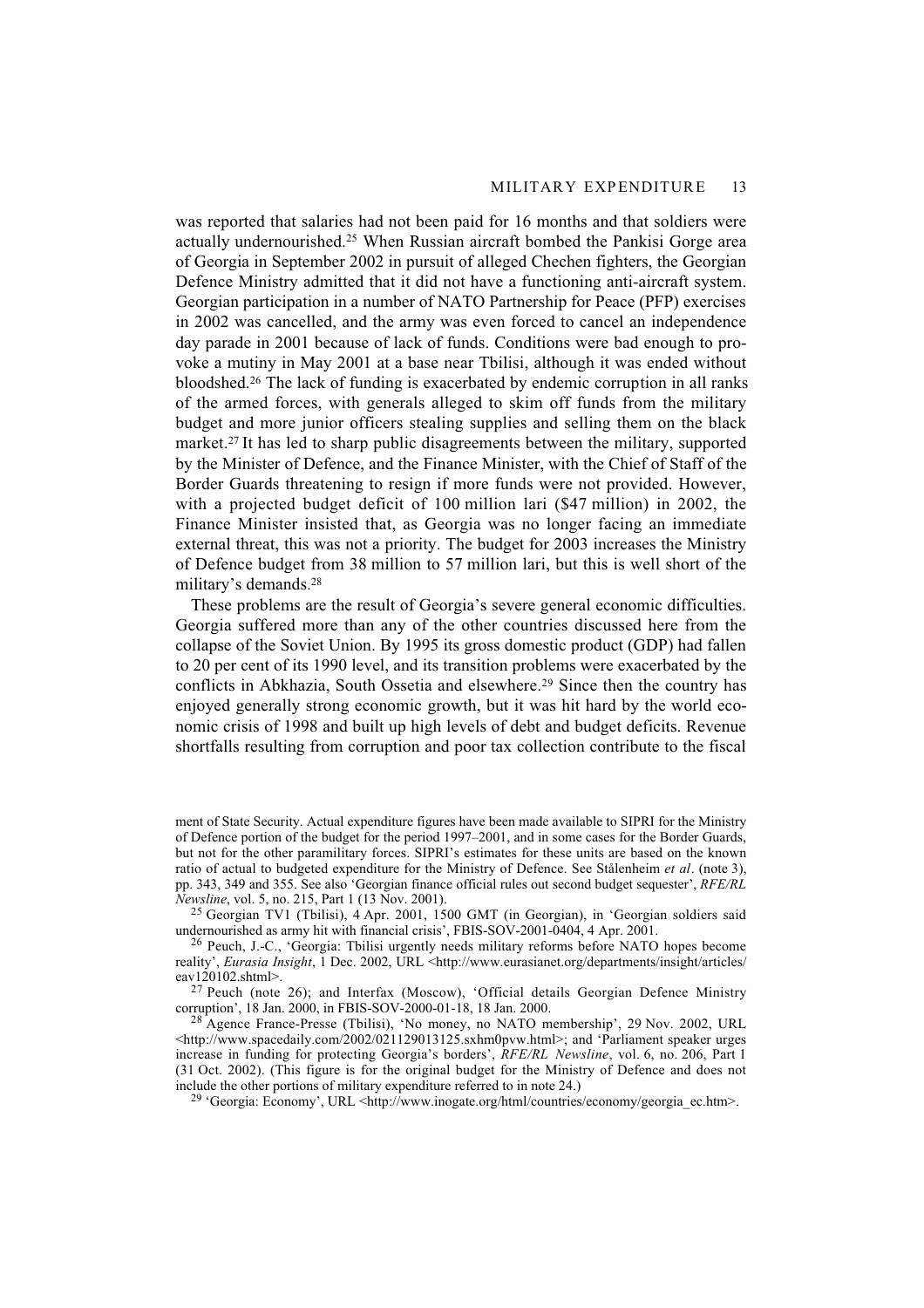problems.30 The cuts in military expenditure have resulted especially from the need to bring the budget deficit under control. It was brought down from 6.1 per cent of GDP in 1997 to 2.6 per cent of GDP in 2000.<sup>31</sup> The 'power' ministries (of defence, the interior and state security) were the worst hit as the government sought to protect social expenditure.32

All this leaves Georgia in the paradoxical position of a country facing severe external and internal threats but with a military burden—the share of GDP allocated to military expenditure—of less than 1 per cent. The Georgian armed forces are therefore wholly unable to tackle the chronic instability in the country. The Pankisi Gorge is home not only to Chechen rebels but to drug traffickers and organized crime; in October 2001 a UN helicopter was shot down over the Kodori Gorge in Abkhazia; and a spate of kidnappings has made Georgia a potentially dangerous destination for foreign tourists and business people. CIS peacekeeping troops (mostly Russian) are deployed in two secessionist areas—Abkhazia, from where Georgian forces (and civilians) were driven in the l992–94 war, and South Ossetia, where a 1994 ceasefire ended fighting over independence and allowed in the peacekeepers.

Russia also retains a number of bases in Georgia from the Soviet era, which Georgian President Eduard Shevardnadze wants closed as quickly as possible,<sup>33</sup> but the closure of the Russian 62nd Division base at Akhalkalaki in the 90 per cent Armenian-populated region of Samtskhe-Javaheti would risk increased instability there among a population that is economically dependent on the Russians, is fearful of neighbouring Turkey and has poor communications with Tbilisi. The proximity of the Baku–Tbilisi–Ceyhan oil pipeline to the region is added cause for concern.34

Probably the biggest security concern, however, remains relations with Russia over the presence of Chechen militants in the Pankisi Gorge. In September 2002, after a series of threats of military action against Georgia, President Putin threatened a pre-emptive air strike on Georgian territory against armed Chechen and other Islamist extremist fighters in the gorge.35 Tensions have eased for the time

30 'Georgia: rebounding from the Russian economic collapse', *Summary of the CSIS Georgia Forum*, 1 Apr. 1999, URL <http://www.csis.org/ruseura/georgia/ga\_990401papa.htm>; and TACIS, *Georgian Economic Trends*, no. 3 (1999), pp. 24–25.

31 International Monetary Fund (IMF), *Georgia: Recent Economic Developments and Selected Issues*, Country Report no. 01/211 (IMF: Washington, DC, 26 Nov. 2001).

32 Georgian TV1 (Tbilisi), 3 Nov. 2000, 1600 GMT (in Georgian), in 'Georgian intelligence chief criticizes budget cuts', FBIS-SOV-2000-1103, 3 Nov. 2000; and Georgian TV1 (Tbilisi), 23 Sep. 2000, 1500 GMT (in Georgian), in 'Shevardnadze supports 2001 draft budget to lead Georgia out of crisis', FBIS-SOV-2000-0923, 23 Sep. 2000.

33 See chapter 3 in this policy paper.

34 Center for Defense Information, 'Georgia: fighting terrorism in another failed state', 22 Mar. 2002, URL <http://www.cdi.org/terrorism/georgia.cfm>; Silverman, J., 'Paniski Gorge kidnappings hint at chaos in Georgian government', *Eurasia Insight*, 29 Jan. 2002, URL <http://www.eurasianet. org/departments/insight/articles/eav012902.shtml>; and 'Georgia helicopter shooting still shrouded in mystery : Q&A with Ermina van Hoye', *Eurasia Insight*, 8 Dec. 2001, URL <http://www.eurasianet. org/departments/qanda/articles/eav120801.shtml>.

 $35$  See also Anthony *et al.* (note 5), pp. 73.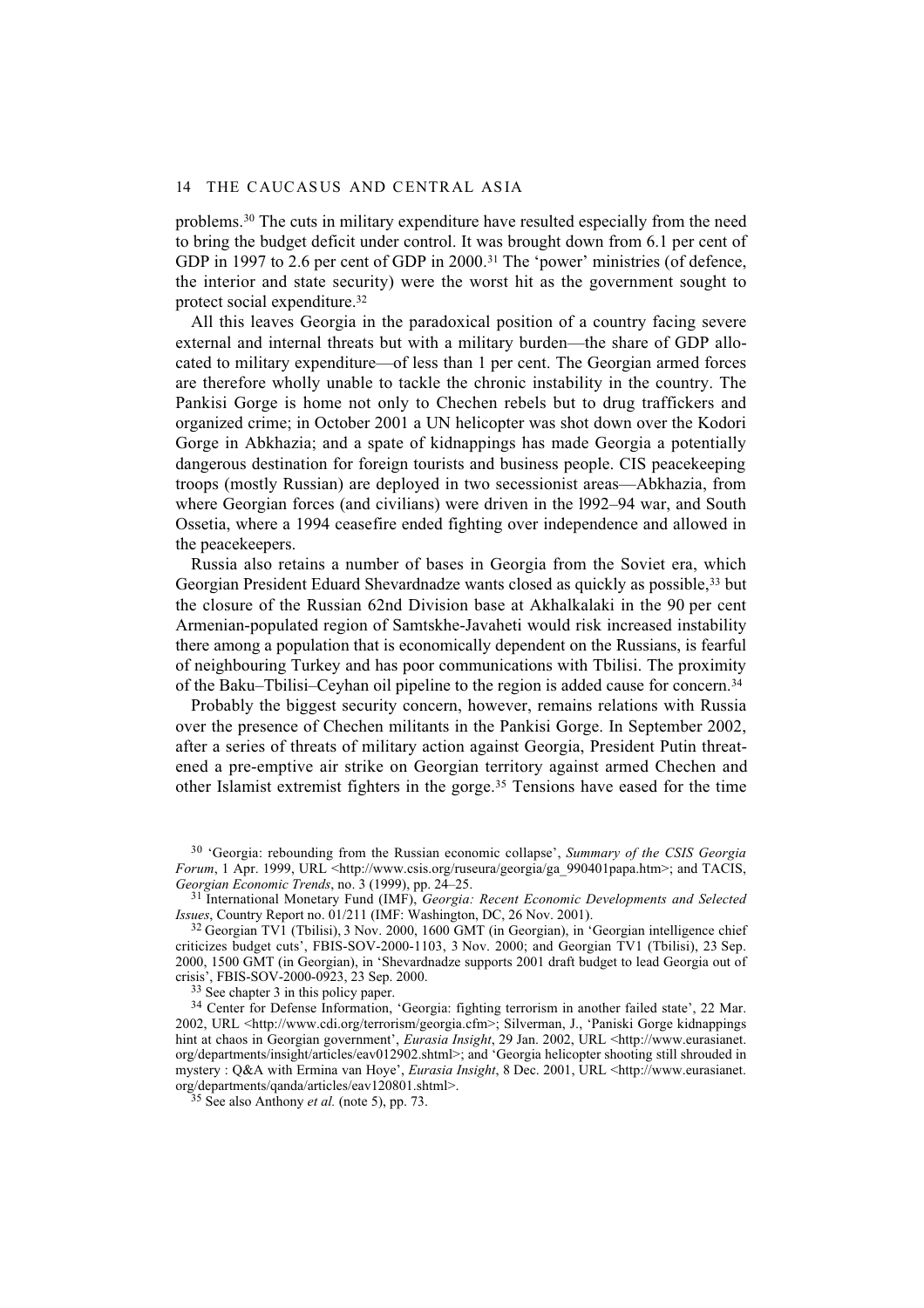being, however, as the two countries have agreed to joint patrols to remove the Chechen rebels.36

Georgia's military security will depend in the short term on a major new military aid programme from the USA, agreed in March 2002, involving 200 US troops training Georgian forces for anti-terrorism purposes and the supply of equipment, including 10 Huey helicopters.<sup>37</sup> This programme, which will reportedly cost the USA \$64 million in total, is part of the US war on terrorism and also aims to cement relations with Georgia, promoting US interests (such as the oil pipeline) in the South Caucasus region. The immediate aim is to enable the Georgian armed forces to deal with suspected terrorists (which the USA as well as Russia has stigmatized as being linked to al-Qaeda) in the Pankisi Gorge. More generally the aim is to give Georgia a well-trained, professional core force with modernized equipment.38 The reported \$64 million figure for US aid (about \$32 million was disbursed in 2002: see table 1.1) represents three or four times Georgia's total military expenditure. Furthermore, Georgian President Shevardnadze announced in June 2003 that US military aid is to increase to \$75 million per year.39 Whatever additional funds the state budget is able to provide in the coming years, Georgia is thus likely to remain dependent on external support for its armed forces for the foreseeable future. The level of its spending from the domestic budget is likely to continue to depend more on economic than on security factors.

Georgia also receives small amounts of military aid from Turkey.40

# **Central Asia**

The security situation in the Central Asian states has become increasingly central to the war on terrorism and the ongoing military campaigns in Afghanistan.<sup>41</sup> Thus, the need for more detailed knowledge of the military expenditure, military aid and reform of the armed forces in the region is greater than ever. Unfortunately, this is constrained by the lack of official data on military expenditure and of information on the coverage and reliability of existing data.

It is generally believed that the official military expenditure figures of these countries understate the true defence burden.42 The official defence burden is relatively low: military expenditure constitutes 1–2 per cent of GDP for four of the

36 'Russia and Georgia reach border deal', BBC News Online, 7 Oct. 2002, URL <http://news.bbc.co.uk/2/hi/europe/2305729.stm>.

 $3^{\frac{1}{7}}$  Heintz, J., 'Georgia's military counting on US', AP (Europe), 10 Mar. 2002.

38 Stier, K., 'The ruins of an empire', *Newsweek,* 3 June 2002, p. 23; and Traynor, I., 'War on terror extended to gorges of Georgia', *Guardian Weekly*, 28 Mar.–3 Apr. 2002, p. 3.

39 Stratfor, 'US to give Georgia \$75 million in aid', 4 June 2003, URL <http://www.stratfor. biz/sitrep.neo?storyId=218358>.

40 'Georgian, Turkish officials sign defence grant protocol', *RFE/RL Newsline*, vol. 5, no. 106, Part 1 (5 June 2001).

41 On Central Asia see also Anthony *et al.* (note 5), pp. 76–77.

42 See Eaton, M., 'Major trends in military expenditure and arms acquisitions by the states of the Caspian region', ed. Chufrin (note 1).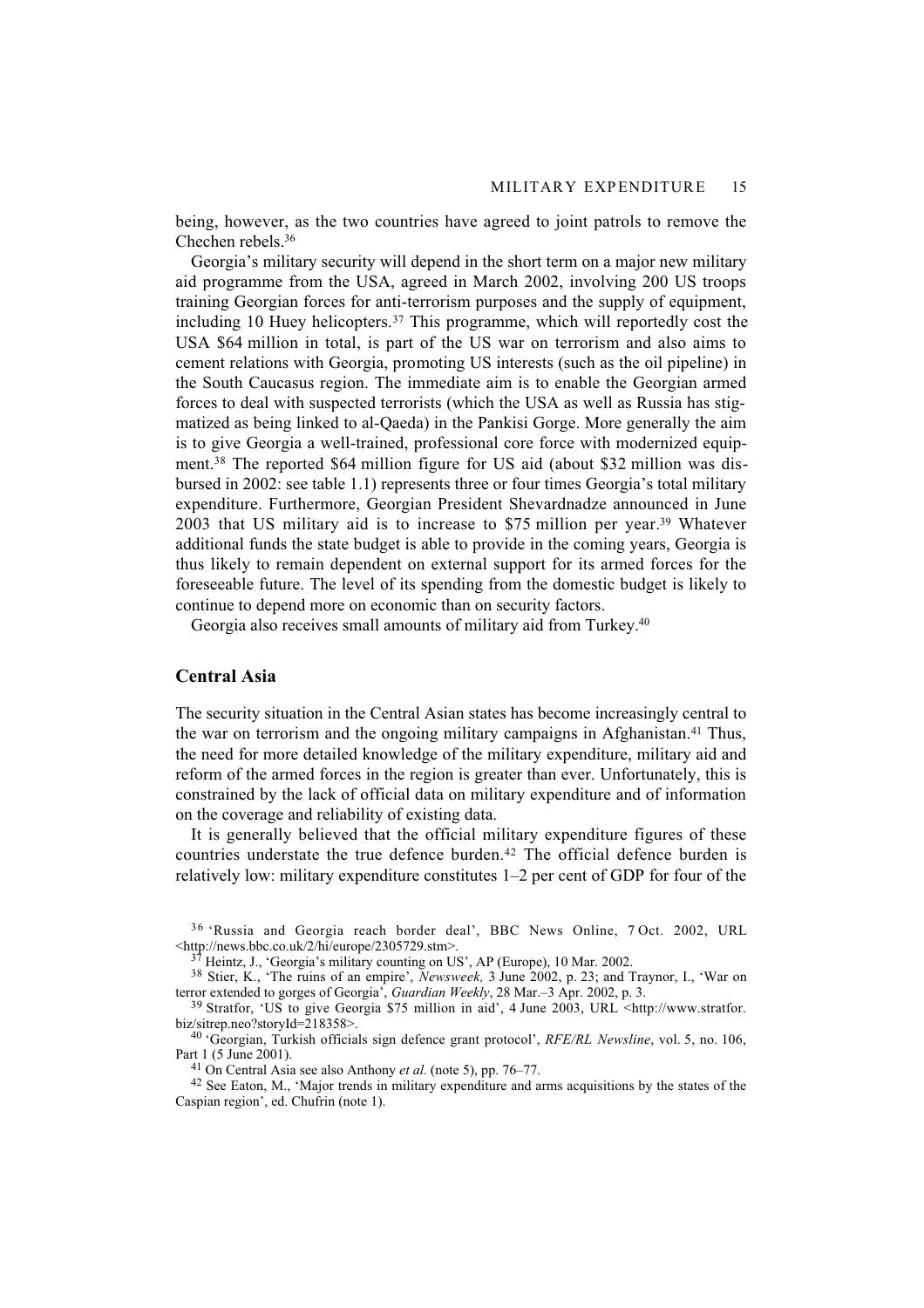five countries in the region.<sup>43</sup> The exception is Turkmenistan, with military expenditure of 3.8 per cent of GDP in 2000, reflecting its strong neutral posture and ambition to be self–sufficient in the field of military security.

Central Asian military expenditures are also difficult to compare with those of other countries. Using market exchange rates for the conversion of their military expenditure into dollar figures, as is done in the *SIPRI Yearbook 2003* for the purpose of methodological consistency, significantly underestimates their military expenditure in an international context.44 Thus, while total military expenditure for the Central Asian countries in 1999 was \$477 million when converted using market exchange rates, it was \$2338 million when using purchasing power parity rates.<sup>45</sup>

While it is clear that official Central Asian military expenditure increased significantly over the period 1998–2001, the combined levels of military expenditure are therefore subject to an unknown margin of error.

For 2002 official data are available only for Kazakhstan, which makes it impossible to assess even the official level of military expenditure for the region. In 2002 Kazakhstan's official military expenditure declined by 3.8 per cent in real terms from 2001, when its military expenditure reached its highest point since 1993. For 2003 the country's defence budget has been increased by almost 25 per cent in current prices. For Kyrgyzstan and Tajikistan, the available information suggests significant increases in their military budgets in 2002.<sup>46</sup> The combined effect of internal unrest and ongoing professionalization and modernization programmes for their armed forces (see below) indicates increased military expenditure in Turkmenistan and Uzbekistan as well.47

The main sources of insecurity in Central Asia are: (*a*) unsettled disputes over natural resources such as oil, gas and water; (*b*) lack of regional cooperation and cohesion; and (*c*) religious extremism, with direct connections to terrorism and cross-border insurgencies. Radical Islamist guerrilla organizations are a problem, especially for Kyrgyzstan, Tajikistan and Uzbekistan. The Islamic Movement of Uzbekistan (IMU) operates in all three countries, especially from the Fergana Valley where their borders meet. The IMU was most active in 1999–2001, launching numerous military assaults in all three countries and carrying out a series of car bombings in the Uzbek capital, Tashkent, as well as numerous kidnappings.48 The IMU sustained heavy losses fighting with the Taliban against US/Coalition forces

47 Blua, A., 'Central Asia: militarization could come at cost of regional stability', *Center for Defense Information Russia Weekly*, no. 221 (6 Sep. 2002).

48 See, e.g., Center for Defense Information, 'Islamic Movement of Uzbekistan' (no date), URL <http://www.cdi.org/document/search/displaydoc.cfm?DocumentID=1157&StartRow=1&ListRows=  $10$  $>$ .

<sup>43</sup> Stålenheim *et al.* (note 3), pp. 354–55.

<sup>44</sup> See also Sköns, E. *et al.*, 'Military expenditure', *SIPRI Yearbook 2003* (note 3), pp. 304–306.

<sup>45</sup> On purchasing-power parity (PPP) rates see Sköns, E. and Stålenheim, P., 'Sources and methods for military expenditure data', *SIPRI Yearbook 2003* (note 3), appendix 10C, pp. 364–71.

<sup>46</sup> Interfax, 'Kyrgyzstan to increase defense spending in 2002', 19 Nov. 2001, in FBIS-SOV-2001- 1119, 19 Nov. 2001; and International Monetary Fund (IMF), *Republic of Tajikistan: Selected Issues and Statistical Appendix*, IMF Country Report no. 5 (IMF: Washington, DC, 2003), p. 78.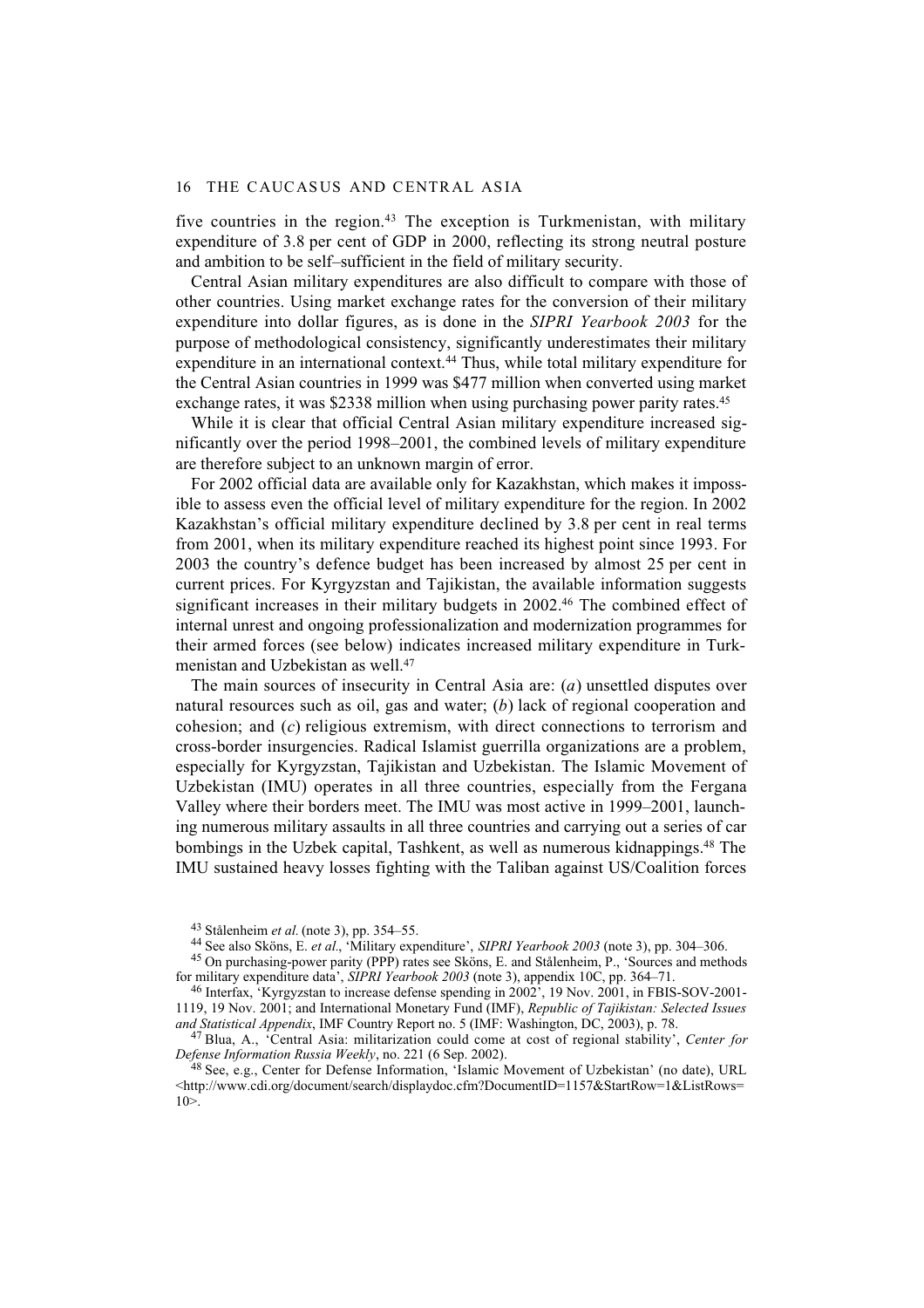in Afghanistan in 2001, and the presence of US troops in Uzbekistan is forcing it to take a lower profile, but it is reported to be regrouping in Tajikistan.49

Although armed groups such as the IMU are currently less active than they were, the growing strength of political Islamic movements is causing security concerns for Central Asian governments. Of particular significance is Hizb ut-Tahrir, a secretive region-wide organization that seeks to establish an Islamic caliphate throughout Central Asia. The group also has members in Azerbaijan. Although Hizb ut-Tahrir specifically rejects the use of violence, regional governments claim that it is linked to armed groups such as the IMU and have imprisoned hundreds of its members.50 The existence of such groups exacerbates the governmental fears of militant Islam that are leading to increased military expenditure.

Disputed and largely unprotected borders add to the problem of dealing with militant organizations and have led to bilateral disputes over the responsibility for the fight against them. Uzbekistan, for instance, has threatened military action against countries which harbour the  $IMU<sub>51</sub>$ . The open borders and proximity to Afghanistan are also sources for concern, as the smuggling of arms and drugs is a source of finance for terrorists and rebel groups.

### *Military reform*

The armed forces of the Central Asian states are generally in poor condition and their structures, partly a legacy of the Soviet Union's reliance on a mass conscript  $army<sub>1</sub>$ <sup>52</sup> are ill fitted to face asymmetric threats such as terrorism and guerrilla insurgencies in mountainous areas. Moreover, the successor governments' inability to pay, feed and provide housing for military personnel has resulted in low morale and difficulties in recruiting or drafting soldiers. Partly as a result of this, the armed forces of all of the Central Asian countries are top-heavy with senior officers. The forces also lack training and adequate, sometimes even basic, equipment. Hence the prevailing trend of initiatives for reforming the armed forces—a trend that is to some extent also driven by participation in international activities such as PFP training and exercises, and international peacekeeping.

Despite the obvious need for military reform, real progress has effectively been obstructed by lack of economic resources, lack of manpower, lack of political will,

<sup>49</sup> McConnell, A., 'Islamic radicals regroup in Central Asia', Eurasianet, 15 May 2002, URL <http://www.eurasianet.org/departments/insight/articles/eav051502.shtml>.

<sup>50 &#</sup>x27;How big a threat is Hizb ut-Tahrir?' (note 16). See also Stepanova, E., *Anti-terrorism and Peace-building During and After Conflict*, SIPRI Policy Paper (Stockholm International Peace Research Institute: Stockholm, June 2003), available at URL <http://editors.sipri.se/pubs/ Stepanova.pdf>.

<sup>51</sup> International Crisis Group (ICG), *Tajikistan: An Uncertain Peace*, Asia Report No. 30 (ICG: Osh/Brussels, 24 Dec. 2001).

<sup>&</sup>lt;sup>52</sup> All the national armed forces of Central Asia except Tajikistan's were formed from the parts of the Soviet Army Turkestan Military District (MD) that were located on their respective territories. The Tajik armed forces were formed out of the guerrilla bands of the warring factions in the civil war. Burnashev, R. and Cherykh, I., 'The armed forces of the Republic of Tajikistan', *Central Asia and the Caucasus*, no. 6, vol. 18 (2002), p. 95.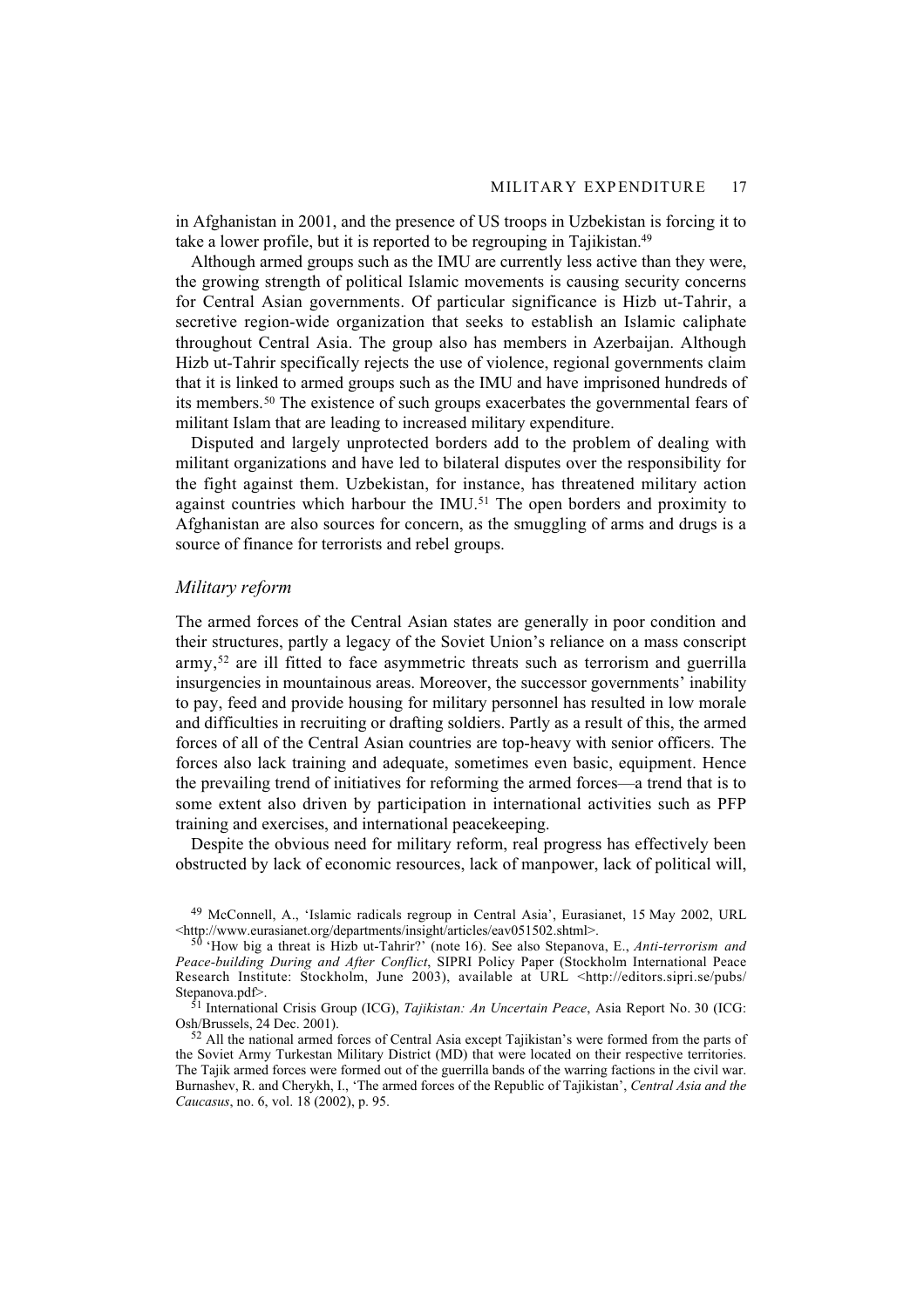inertia in the officer ranks and the absence of clear visions of what the reformed armed forces should look like. In the case of Tajikistan, economic constraints have even forced the abolition of contract service altogether.<sup>53</sup>

Alongside the general objective of achieving more capable forces at lower cost, some more specific aims are discernible and some, mainly structural, reforms have been carried out. In both Kazakhstan and Kyrgyzstan one aim of the reforms has been to create well trained and equipped, mobile professional forces that are able to fight in mountainous terrain. Kazakhstan aims to have one-half of its troops on contract by 2007. According to the Defence Minister of Kyrgyzstan, one-third of the country's 9000-strong armed forces was serving on contract (i.e., professional) in August 2002 and the objective of a 100 per cent professional force was expected to be achieved within  $2-3$  years.<sup>54</sup> This goal seems unlikely to be attained given current defence budgets. In order to make a start on reforms, the leadership has chosen to concentrate them on the important southern military district. There has been some progress in the development of a few small, professional, special troop units in Kazakhstan and Kyrgyzstan, but this is not believed to be possible across the armed forces as a whole in either country as lack of training and equipment continues to be a problem even for the small professional forces already created.55

In contrast to the other Central Asian states involved in military reform, Turkmenistan, stressing its neutral status, has started a massive increase in the size of its armed forces. At the same time it is striving to modernize arms and other equipment. To meet the increase in both personnel and equipment costs, the armed forces are supposed to become self-sufficient in terms of food by working part-time on military farms and supplying labour in other parts of the economy.56

Despite these efforts, major reform efforts have remained on paper, without any correspondence to reality. This is due in part to lack of funding, but primarily to corruption and continual reshuffling both in the higher echelons of command and within the political authorities overseeing them.<sup>57</sup>

The Uzbek leadership, with the largest and most capable force in the region, claims to have more or less completed its armed forces reforms, having created a flexible and mobile force. The length of conscription has been reduced from 18 to 12 months. However, the planned reformed force contrasts with what has been envisioned in Kazakhstan and Kyrgyzstan in that it entails a substantial element of

<sup>53</sup> Burnashev and Cherykh (note 52), p. 101.

<sup>54</sup> ITAR-TASS, 'Kyrgyzstan forecasts 'all-professional' army within 2–3 years', 2 Aug. 2002, 1501 GMT, in FBIS-SOV-2002–0802, 2 Aug. 2002.

<sup>55</sup> Vatanka, A., 'Split loyalties: the Central Asian states are centre stage as the USA and other Western countries look to safeguard stability in the region', *Jane's Defence Weekly* 16 Oct. 2002, pp. 82–90; and 'Kyrgyzstan: Defense minister says contract-based army too expensive', *Slovo Kyrgyzstana* (Bishkek), 1 May 2003, URL <http://perso.club-internet.fr/kozlowsk/centralasia.html>.

<sup>56</sup> Vatanka (note 55), p. 85; and Alexeyev, A., 'The armed forces of Turkmenistan', *Eksport Vooruzhenii* (English version), vol. 31, no. 3 (May/June 2002), pp. 14–19.

<sup>57</sup> Vatanka (note 55), pp. 82–90.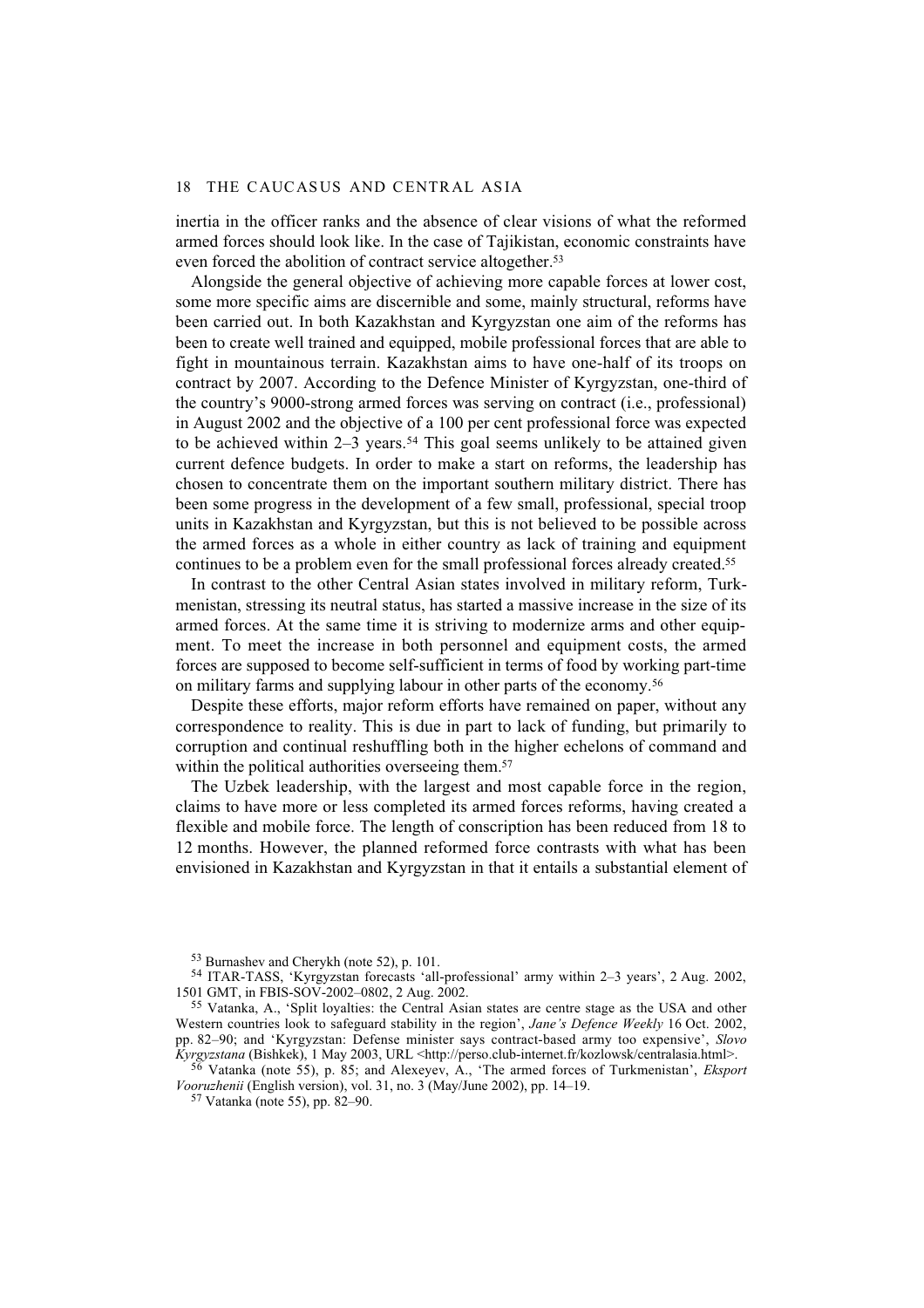conscription.58 Two of the most important reforms actually implemented since the country's independence are (a) the building of new bases in areas that did not need to be protected while Uzbekistan was a Soviet republic, but which since 1991 have become international border regions, and (*b*) the unification of command for all defence and security forces, more or less creating one unified armed force.59 Since 1999 Uzbekistan's military reforms have focused on the creation of anti-terrorist capabilities within the special forces and professionally trained border troops.<sup>60</sup> Given the severe problems posed by lack of economic resources, analysts have cast doubt on the success of Uzbekistan's reforms.61 US training of the special forces does not contribute much either, because the number of soldiers actually trained is very small.<sup>62</sup>

The area where Central Asian military reform can be said to have been rather more successful is on the structural level. Such reforms as adopting new defence doctrines and rearranging military districts, as has been done in Kazakhstan, Kyrgyzstan and Uzbekistan, are easy to achieve, because they seldom cost as much as do measures that actually affect the situation of the troops. Reforms aimed at solving the problem of recruiting staff and raising combat readiness, such as improvements in the social conditions of personnel, the introduction of contract service and force downsizing, as well as the improvement of standards of equipment, are expensive and are still largely lacking.

# *External military aid and involvement*

The fact that the armed forces of the Central Asian states are plagued with severe problems of undermanning and underequipment, in combination with the very poor states of the domestic economies, has resulted in a very strong dependence on military aid from the USA and other states aspiring to influence in the area.

Following the disintegration of the Soviet Union, Russia's military aid in kind to a number of Central Asian countries made it the leading donor for the region (although exact data on the nature and value of supplies are difficult to establish). The war on international terrorism has, however, now prompted the United States to provide significant quantities of military aid, with possible important effects for the overall balance of supplies and influence.

In FY 2002, the USA provided \$33.7 million in various types of military assistance to the Central Asian region (see table 1.1). Most of this (\$25 million) was

<sup>58</sup> McDermott, R., 'The changing face of the Uzbek armed forces', *Central Asia–Caucasus Analyst* (Central Asia–Caucasus Institute, Johns Hopkins University), 12 Feb. 2003, URL <http://www. cacianalyst.org/view\_article.php?articleid=1052>.

<sup>59</sup> Fairbanks, C. *et al*., *Strategic Assessment of Central Eurasia* (Atlantic Council of the United States and Central Asia–Caucasus Institute, School of Advanced International Studies, Johns Hopkins University: Washington, DC, Jan. 2001), p. 54; and 'Pluses and minuses of military reform in Uzbekistan', *WPS Analysis*, no. 123 (20 Oct. 2000), URL <http://perso.club-internet.fr/kozlowsk/ centralasia.html>.

<sup>60</sup> McDermott (note 58).

<sup>61</sup> Vatanka (note 55), p. 90.

<sup>62</sup> McDermott (note 58).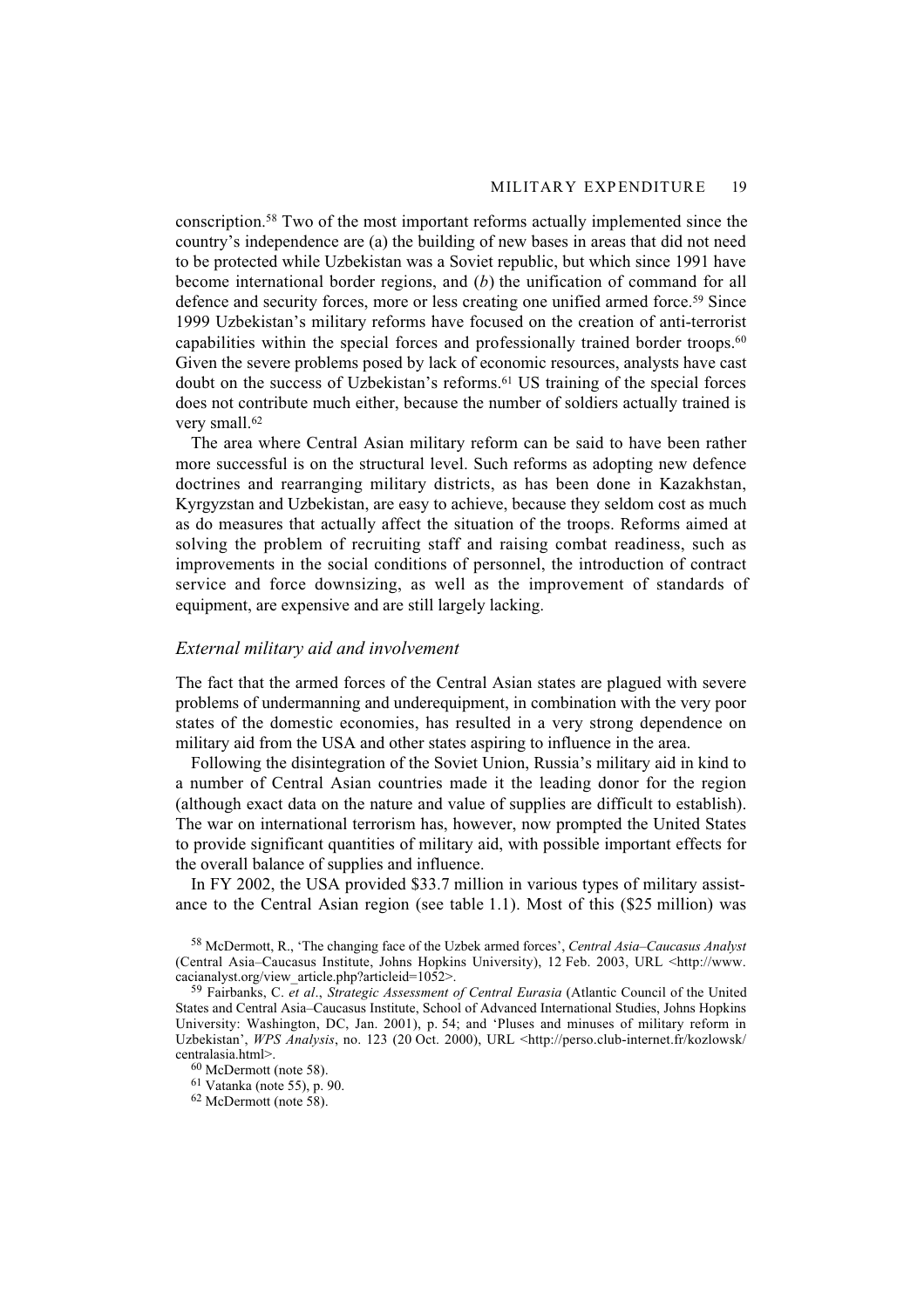from the FY 2002 Foreign Operations Emergency Supplemental Funding. The stated aim of this aid is to equip the armed forces of the regional states to increase interoperability with US or Coalition forces. Non-military aid has also been provided to the region with the stated purpose of fighting terrorism. Aid for export control and border security (not counted as military aid) aims to stop the movement of arms and terrorists over borders and to stop drug trafficking.63

Apart from Russia and the USA, other important donors of military aid to Central Asia are China, which is reported to have provided a total of \$4.2 million in 2002,<sup>64</sup> and Turkey, with a total of \$3.2 million.<sup>65</sup> The countries that received the largest amounts of military assistance in 2002 were Kyrgyzstan (\$14.0 million), Uzbekistan (at least \$13.5 million) and Kazakhstan (at least \$9.6 million).66 All these sums include the aid received from the USA (see table 1.1).

This influx of US military aid and the presence of US troops in the region are likely to become the driving factors in security policies in the region, contributing to a stronger focus on combating radical Islamic groups and on continuing force modernization—goals which are also driving regional military spending. Future military expenditure trends are likely to depend on the security situation, both in the Central Asian states and in Afghanistan, as well as on the further course of competition for influence between Russia and the USA.

63 US Department of State, 'FY 2002 Foreign Operations Emergency Supplement Funding justification', Apr. 2002, URL <http://www.fas.org>.

64 'Chinese military delegation visit Kazakhstan', *RFE/RL Newsline*, vol. 6, no. 156, Part 1 (20 Aug. 2002); and 'China gives aid to Kazakh, Kyrgyz armies', *RFE/RL Newsline*, vol. 6, no. 53, Part 1 (20 Mar. 2002).

<sup>65</sup> Uzbekistan National News Agency (UzA), 'Turkey to provide Uzbekistan military an aid worth \$300 000', 6 Mar. 2002, URL <http://www.uza.uz>; 'Kyrgyzstan receives military aid from Turkey', *RFE/RL Newsline*, vol. 6, no. 46, Part 1 (11 Mar. 2002); 'Kazakhstan, Turkey sign military cooperation agreement', *RFE/RL Newsline*, vol. 6, no. 51, Part 1 (18 Mar. 2002); and 'Turkey, US to assist Kazakh military', *RFE/RL Newsline*, vol. 6, no. 204, Part 1 (29 Oct. 2002).

66 'Kyrgyzstan receives military aid from Turkey' (note 65); 'France transfers equipment to Kyrgyz armed forces', *RFE/RL Newsline*, vol. 6, no. 195, Part 1 (16 Oct. 2002); 'Turkey to provide military aid to Uzbekistan', *RFE/RL Newsline*, vol. 6, no. 52, Part 1 (19 Mar. 2002); 'Kazakhstan, Turkey sign military cooperation agreement' (note 65); and 'Turkey, US to assist Kazakh military' (note 65). See also note 64.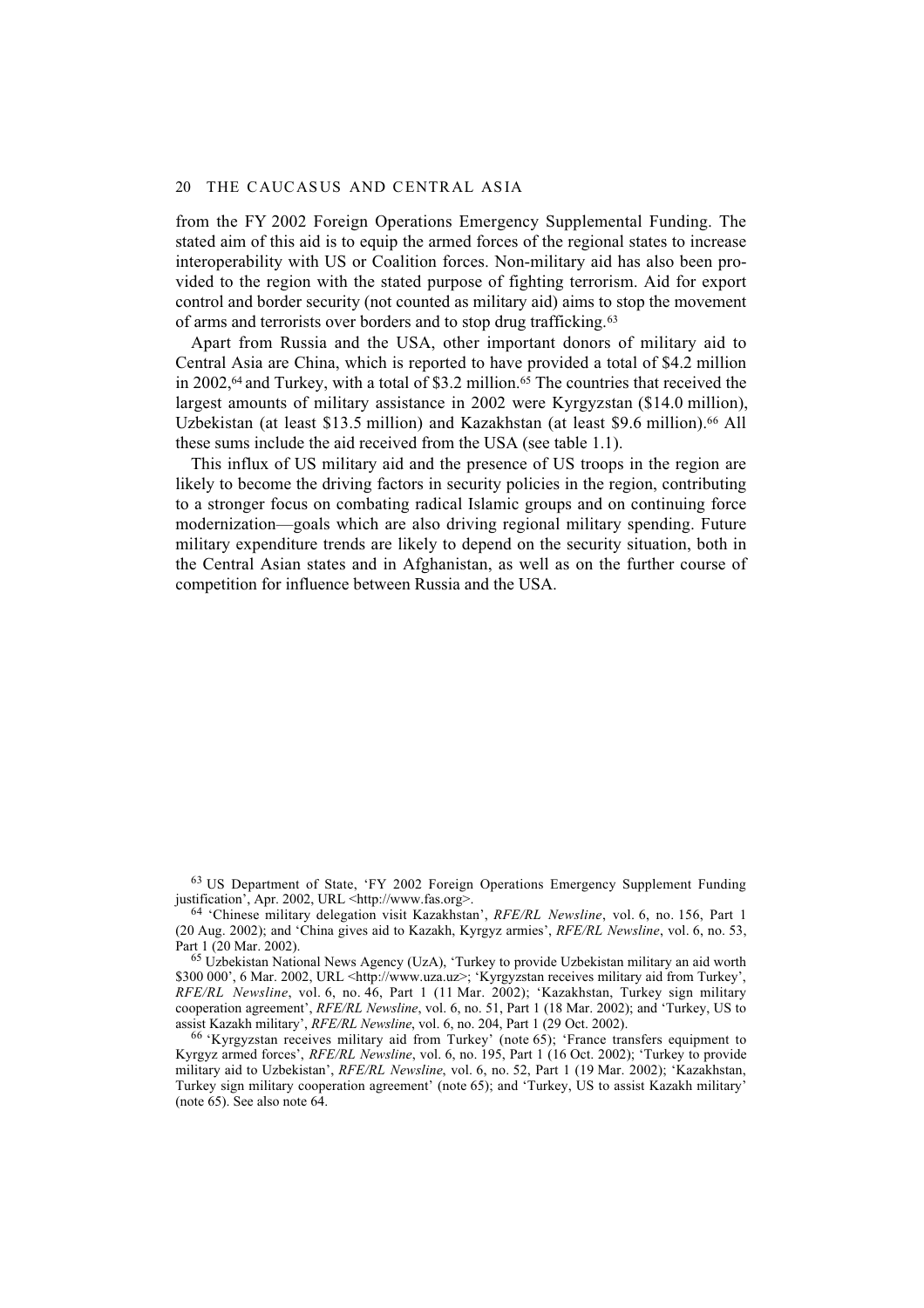# **2. Arms transfers to the South Caucasus and Central Asia compared, 1992–2002**

# BJÖRN HAGELIN\*

### **Major arms imports**

A comparison of the South Caucasus and Central Asia with regard to the volumes, types and sources of major conventional weapons imported during the 11 years 1992–2002 shows both similarities and differences (see tables 2.1 and 2.2, and appendix  $A$ ).<sup>1</sup>

First, the volumes of imports are of roughly the same magnitude for the two regions. The levels are low in international comparison. Second, each region has one main importer. Armenia received over 60 per cent of all deliveries to the South Caucasus, and Kazakhstan accounted for close to 100 per cent of all deliveries to Central Asia. Kazakhstan's imports equalled almost the total imports of major weapons by all three countries in the Caucasus.2 Third, supplier patterns differ. While Russia was in effect the only supplier to the Central Asian states, that was not the case for the South Caucasus, and in particular not true for Georgia. Georgia is the only country in the two regions that received major weapons from traditional Western suppliers such as Germany and the USA. Still, the latter remained minor suppliers to Georgia compared to the Czech Republic and Ukraine. Ukraine was the main supplier to Azerbaijan.

Both regions play a role in anti-terrorist policies. In June 2000 the Commonwealth of Independent States (CIS) adopted a Programme on the Struggle against International Terrorism and Other Forms of Extremism, and decided to set up a CIS Anti-Terrorist Centre.3 The Collective Security Treaty (CST) of May 1992, of

<sup>1</sup>SIPRI data on arms transfers refer to actual deliveries of major conventional weapons expressed as a special SIPRI *trend-indicator value*. These values, expressed in US\$ million at constant (1990) dollars, are only an indicator of the volume of international arms transfers and not of the actual monetary values of such transfers. Thus they are not comparable to economic statistics such as gross domestic product or export/import figures. All figures given in this chapter are trend-indicator values. On the method used in calculating the trend-indicator value and for a presentation of what are considered major conventional weapons see Hagelin, B. and Wezeman, S. T., 'Sources and methods for arms transfers data', *SIPRI Yearbook 2003: Armaments, Disarmament and International Security* (Oxford University Press: Oxford, 2003), pp. 535–38; and the SIPRI Internet site, URL <http://projects.sipri.se/armstrade>.

<sup>2</sup> It should be noted that recipients and suppliers are the countries in question. However, this does not necessarily mean that the respective governments were either the actual recipients or the suppliers of the weapons transferred or that these governments approved of the transfers.

3 'Zasedaniya vysshykh organov SNG' [Meeting of the highest bodies of the CIS], *Diplomaticheskii vestnik*, no. 7 (July 2000), pp. 47–48. See also Belosludtsev, O. and Gribovsky, A.,

\* The author wishes to thank all the authors who contributed to this report for their valuable comments on the draft of this chapter.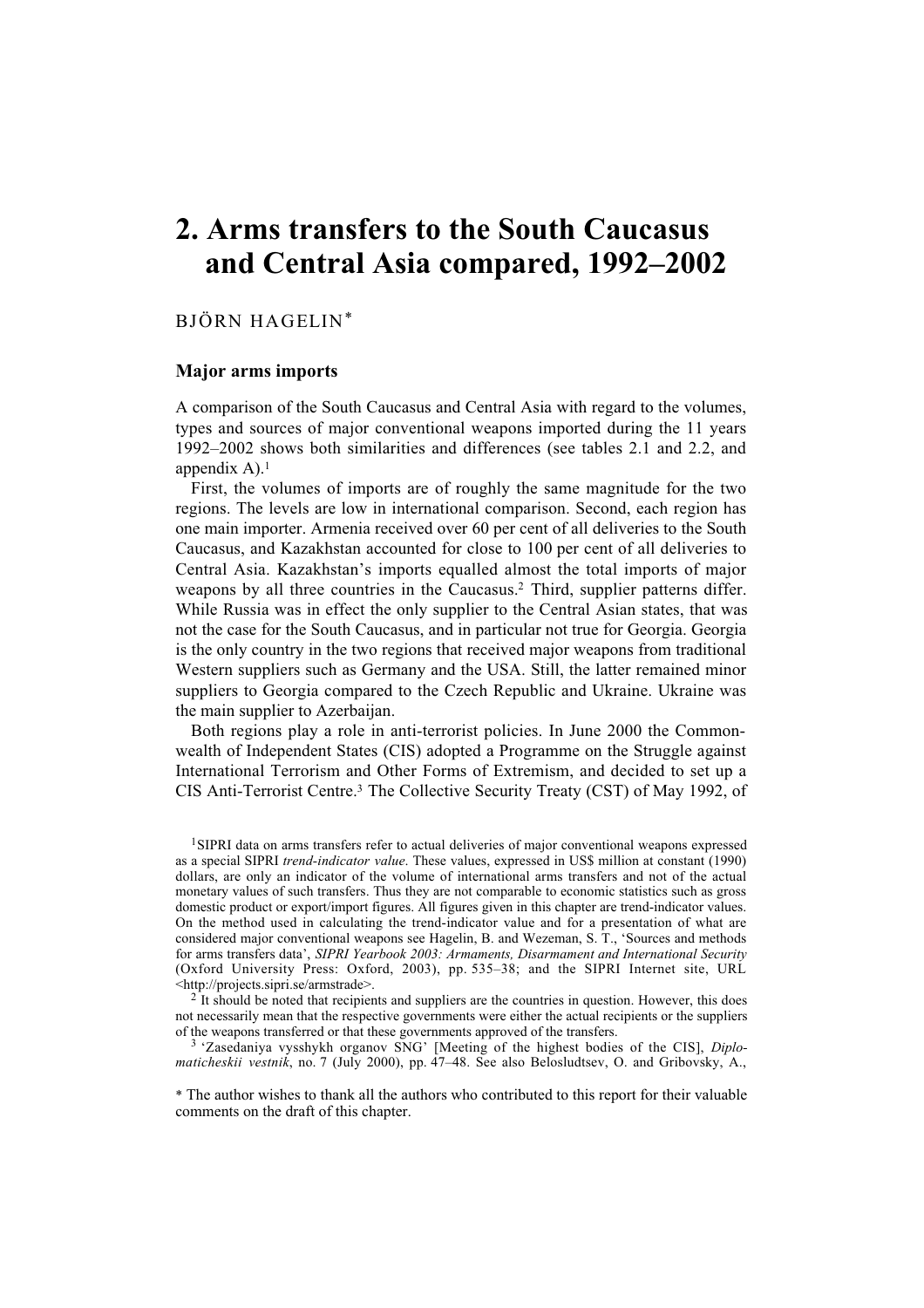# **Table 2.1.** Imports of major conventional weapons to the South Caucasus, 1992–2002

Figures are SIPRI trend-indicator values.

|                   | 1992                         | 1993                    | 1994     | 1995     | 1996                     | 1997              | 1998            | 1999                     | 2000                     |                                | 2001 2002                      | <b>Total</b> |
|-------------------|------------------------------|-------------------------|----------|----------|--------------------------|-------------------|-----------------|--------------------------|--------------------------|--------------------------------|--------------------------------|--------------|
| Armenia           |                              |                         |          |          |                          |                   |                 |                          |                          |                                |                                |              |
| Supplier          |                              |                         |          |          |                          |                   |                 |                          |                          |                                |                                |              |
| China             |                              |                         |          |          |                          |                   |                 | $\overline{2}$           |                          |                                |                                | $\mathbf{2}$ |
| Russia            | —                            | 8                       | 310      | 47       | 102                      | -                 | -               | —                        |                          |                                | $\qquad \qquad -$              | 467          |
| <b>Total</b>      | $\boldsymbol{0}$             | 8                       | 310      | 47       | 102                      | $\bf{0}$          | $\bf{0}$        | $\mathbf{2}$             | $\bf{0}$                 | $\bf{0}$                       | $\bf{0}$                       | 469          |
| Azerbaijan        |                              |                         |          |          |                          |                   |                 |                          |                          |                                |                                |              |
| Supplier          |                              |                         |          |          |                          |                   |                 |                          |                          |                                |                                |              |
| Russia            | 64                           |                         |          |          |                          |                   |                 |                          |                          |                                |                                | 64           |
| Turkey            | $\overbrace{\qquad \qquad }$ |                         |          |          |                          |                   |                 |                          | $\mathfrak{Z}$           |                                | $\qquad \qquad \longleftarrow$ | 3            |
| Ukraine           | $\overline{\phantom{0}}$     | 49                      | 25       |          |                          |                   |                 |                          |                          |                                |                                | 74           |
| <b>Total</b>      | 64                           | 49                      | 25       | $\bf{0}$ | $\bf{0}$                 | $\bf{0}$          | $\bf{0}$        | $\bf{0}$                 | 3                        | $\bf{0}$                       | $\bf{0}$                       | 141          |
| Georgia           |                              |                         |          |          |                          |                   |                 |                          |                          |                                |                                |              |
| Supplier          |                              |                         |          |          |                          |                   |                 |                          |                          |                                |                                |              |
| Bulgaria          |                              |                         |          |          |                          |                   |                 |                          |                          | 4                              |                                | 4            |
| Czech Rep.        |                              |                         |          |          |                          | —                 | —               | $\overline{\phantom{0}}$ | 6                        | 67                             | $\qquad \qquad -$              | 73           |
| Germany           |                              |                         |          |          |                          |                   | $\overline{4}$  |                          |                          |                                |                                | 4            |
| Russia            | $\overline{\phantom{0}}$     | $\overline{4}$          |          |          |                          |                   |                 |                          |                          |                                |                                | 4            |
| Turkey            |                              | $\qquad \qquad -$       | —        |          | $\overline{\phantom{0}}$ | $\qquad \qquad -$ | 3               | $\qquad \qquad -$        |                          | $\overline{2}$                 | $\qquad \qquad -$              | 5            |
| Ukraine           |                              |                         |          |          |                          | 8                 | 11              | 25                       | $\overline{\phantom{0}}$ | $\qquad \qquad \longleftarrow$ | $\qquad \qquad -$              | 44           |
| <b>USA</b>        |                              |                         |          |          |                          | -                 | $\qquad \qquad$ | $\qquad \qquad -$        | -                        | 6                              | $\overline{\phantom{0}}$       | 6            |
| <b>Total</b>      | $\bf{0}$                     | $\overline{\mathbf{4}}$ | $\bf{0}$ | $\bf{0}$ | $\bf{0}$                 | 8                 | 18              | 25                       | 6                        | 79                             | $\boldsymbol{0}$               | 140          |
| South             | 64                           | 61                      | 335      | 47       | 102                      | 8                 | 18              | 27                       | 9                        | 79                             | $\boldsymbol{0}$               | 750          |
| Caucasus<br>total |                              |                         |          |          |                          |                   |                 |                          |                          |                                |                                |              |

 $-$  = No deliveries.

*Source*: SIPRI arms transfers database.

which the signatories today are Armenia, Belarus, Kazakhstan, Kyrgyzstan, Russia and Tajikistan, became the main instrument for implementing CIS anti-terrorist policy. After 11 September 2001, Russia as part of its anti-terrorist policy extended its relations with the Central Asian member states in particular. In 2000 it had already offered, among other things, to supply weapons and other military equipment at subsidized prices.4 However, of the CST signatories that are discussed in this study, only Kazakhstan received major weapons after 2000 and no new trends

<sup>&#</sup>x27;Russia's military–political relations with Kyrgyzstan, Tajikistan and Turkmenistan', *Eksport Vooruzhenii*, May 2002, pp. 2–8 (in English).

<sup>4</sup> Jonson, L., 'Russia and Central Asia: post-11 September, 2001', *Central Asia and the Caucasus*, vol. 19, no. 1 (2003), pp. 83–94.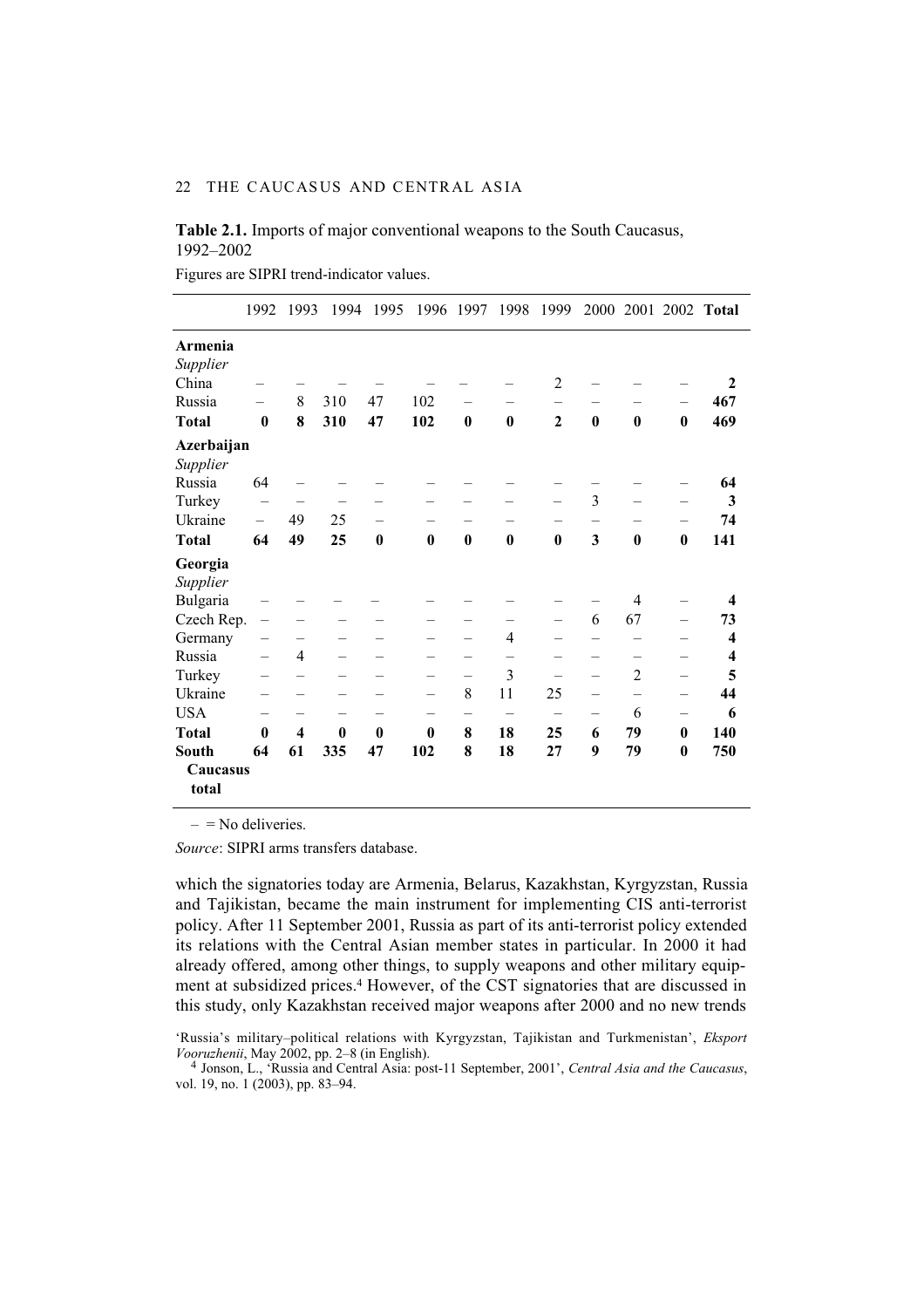|                                  | 1992         | 1993             | 1994     | 1995     | 1996         | 1997     | 1998             | 1999           |              |          |                          | 2000 2001 2002 Total |
|----------------------------------|--------------|------------------|----------|----------|--------------|----------|------------------|----------------|--------------|----------|--------------------------|----------------------|
| Kazakhstan                       |              |                  |          |          |              |          |                  |                |              |          |                          |                      |
| Supplier                         |              |                  |          |          |              |          |                  |                |              |          |                          |                      |
| Russia                           |              |                  |          | 99       | 170          | 163      |                  | 62             | 147          | 31       | 69                       | 741                  |
| Ukraine                          |              |                  |          |          |              |          |                  | $\overline{2}$ |              |          | $\overline{\phantom{0}}$ | $\mathbf{2}$         |
| <b>Total</b>                     | $\bf{0}$     | $\boldsymbol{0}$ | $\bf{0}$ | 99       | 170          | 163      | $\bf{0}$         | 64             | 147          | 31       | 69                       | 743                  |
| Tajikistan<br>Supplier<br>Russia | $\theta$     | $\theta$         | 24       | $\theta$ | $\theta$     | $\theta$ | $\mathbf{0}$     | $\theta$       | $\theta$     | $\theta$ | $\theta$                 | 24                   |
| <b>Uzbekistan</b><br>Supplier    |              |                  |          |          |              |          |                  |                |              |          |                          |                      |
| Russia                           | $\mathbf{0}$ | $\theta$         | $\theta$ | $\theta$ | $\mathbf{0}$ | $\theta$ | $\boldsymbol{0}$ | $\mathbf{0}$   | $\mathbf{0}$ | 5        | 5                        | 10                   |
| <b>Central Asia0</b><br>total    |              | $\bf{0}$         | 24       | 99       | 170          | 163      | $\bf{0}$         | 64             | 147          | 36       | 74                       | 777                  |

**Table 2.2.** Imports of major conventional weapons to Central Asia, 1992–2002 Figures are SIPRI trend-indicator values.

 $=$  No deliveries.

*Source*: SIPRI arms transfers database.

are detectable in such deliveries that can be explained by anti-terrorist activities. Part of future transfers may be in support of the Central Asian rapid reaction force that was decided on by signatories to the CST in May 2001.5

Russian deliveries to Uzbekistan remained on the same low level in 2002 as in 2001, despite a five-year bilateral agreement to develop cooperation in defence and military–technological cooperation. It has been reported that the cooperation has mainly been intended to enhance Uzbekistan's ability to resist Islamist pressure.<sup>6</sup> Moreover, Uzbekistan left the CST in 1999 and has become an important partner of the USA in Central Asia. It has been described as a key country capable of orchestrating the strategic reorientation of Central Asia away from Russia to the USA.7 US military–political relations with Uzbekistan have come close to a security relationship: the USA would regard with grave concern any external threat to the security and territorial integrity of Uzbekistan.<sup>8</sup>

<sup>5</sup> See the Introduction to this policy paper, note 12.

<sup>6</sup> Kenzhetaev, M., 'Uzbekistan's military–technical cooperation with foreign states', *Eksport vooruzhenii*, vol. 28, no. 6 (Nov./Dec. 2001) (in English).

<sup>7</sup> Kenzhetaev (note 6).

<sup>8 &#</sup>x27;Uzbek–US declaration kept secret', *Washington Post*, 1 July 2002, p. 11, URL <http://www. washingtonpost.com>.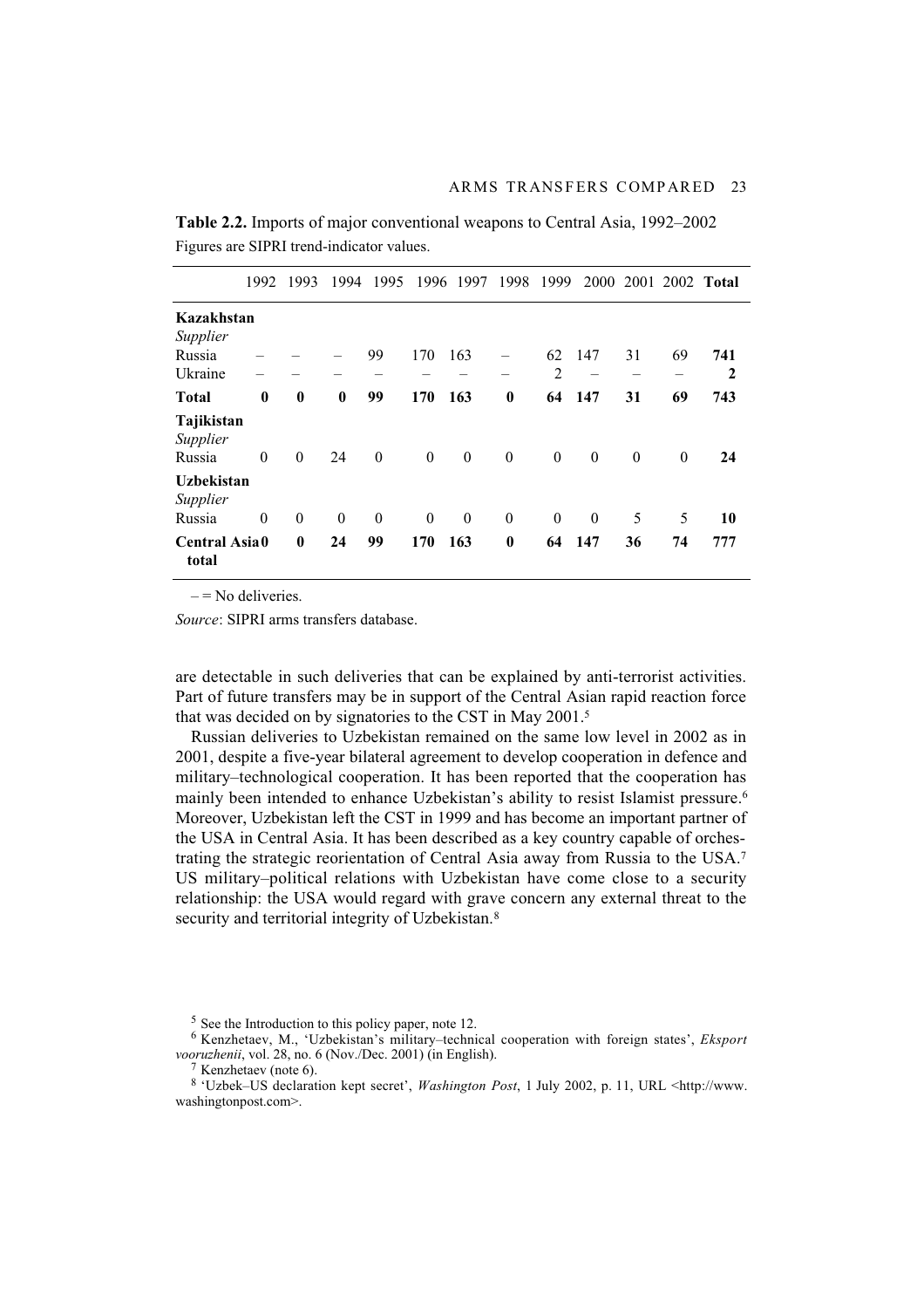# **Table 2.3.** Categories of major conventional weapons imported by the South Caucasus and Central Asia, 1992–2002

|                   | South Caucasus |     |                                           | Central Asia |     |    |              |                  |
|-------------------|----------------|-----|-------------------------------------------|--------------|-----|----|--------------|------------------|
|                   | Armenia        |     | Azerb. Georgia <b>Total</b> Kazak. Tajik. |              |     |    | Uzbek. Total |                  |
| Aircraft          |                |     | 16                                        | 16           | 683 | 24 |              | 707              |
| Artillery         | 26             |     |                                           | 27           |     |    |              | 0                |
| Armoured vehicles | 90             | 74  | 76                                        | 240          |     |    | 10           | 10               |
| Radars            | 108            |     | $\overline{\phantom{0}}$                  | 108          | 22  |    |              | 22               |
| <b>Missiles</b>   | 245            |     | 3                                         | 248          | 38  |    |              | 38               |
| Ships             |                | 67  | 44                                        | 111          |     |    |              | $\boldsymbol{0}$ |
| <b>Total</b>      | 469            | 141 | 140                                       | 750          | 743 | 24 | 10           | 777              |

Figures are SIPRI trend-indicator values.

 $=$  No deliveries.

*Source*: SIPRI arms transfers database.

# *Types of major weapon received*

Table 2.3 shows transfers to both regions according to six weapon categories. Again, there are clear differences between them.

First, deliveries to the South Caucasus include weapons in all six categories. There were no deliveries of artillery or ships to Central Asia (see also appendix A). Second, 65 per cent of all deliveries to the South Caucasus were armoured vehicles and missiles. If radars and ships are included, those deliveries accounted for over 90 per cent. While all three countries in the region imported armoured vehicles in roughly similar volumes, only Armenia imported radar equipment and missiles, and only Georgia imported aircraft. In contrast, aircraft accounted for 91 per cent of deliveries to Central Asia. Almost all were to Kazakhstan, which also imported radar equipment and missiles. Russia's main arms transfers to Kazakhstan in the 1990s consisted of aircraft and air defence equipment.9 Although a complete analysis of acquisition patterns must also consider the make-up of existing inventories in these countries, the import patterns suggest that Kazakhstan in the period studied here has focused more on air defence, while all the countries in the South Caucasus were mainly concerned with land warfare. This was particularly so for Armenia.

<sup>9</sup> See also Kenzhetaev, M., 'Kazakhstan's military–technical cooperation with foreign states: current status, structure and prospects', *Eksport vooruzhenii*, vol. 29, no. 1 (Jan./Feb. 2002) (in English).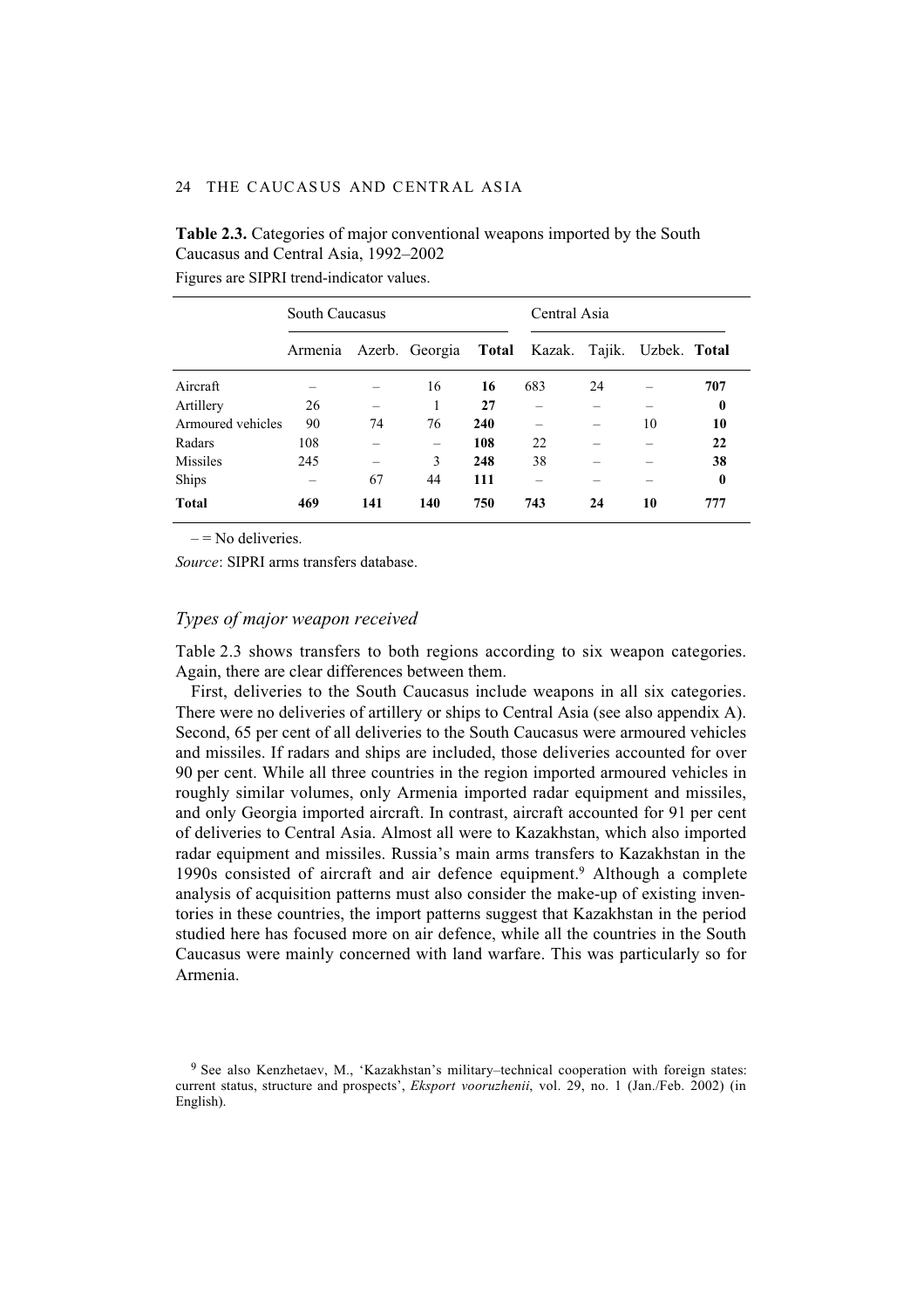## **Major arms exports**

Many of the effects of the collapse of the Soviet Union were common to the countries included in this study. While some had indigenous arms manufacturing capacities,10 by and large they contributed to the integrated Soviet military production without having a complete domestic production structure themselves, and were largely left without major contracts when the Soviet Union collapsed. Other sectors of their economies and societies had similar experiences. At the same time these countries had to rebuild their economies to fit commercial market mechanisms. The Soviet forces also left much military materiel in the inventories of these countries, and this equipment became one of the main products they could export in order to solve their immediate economic problems and obtain foreign currency.

As in the case of imports, however, there are regional and national variations (see table 2.4). First, volumes of exports of weapons are much lower than volumes of imports of weapons, especially for the South Caucasus. Second, in the South Caucasus only Georgia delivered major weapons, while three countries of Central Asia—Kazakhstan, Kyrgyzstan and Uzbekistan—were suppliers. Third, Georgia and Kazakhstan have transferred roughly similar volumes of major weapons, but the latter supplied to a more varied foreign market.

The recipients include countries or regions in conflict, mainly in Africa and Asia (see also below in this chapter), and recipients that are politically controversial in other ways. For instance, North Korea received over 70 per cent by value of the deliveries made from Kazakhstan in the period 1992–2002. This is explained by deliveries of high-value combat aircraft in 1999. Those deliveries were not, however, approved by the Kazakh Government. This illustrates a final point—the existence of illegal transfers that are not sanctioned by the government of the supplier country.

# *Types of major weapon delivered*

Deliveries from both regions included highly valued types of equipment such as combat aircraft. Georgia transferred Su-25s to both Croatia and the Democratic Republic of the Congo (DRC), while MiG-21s were delivered to North Korea from Kazakhstan. Similarly, both India and Sudan received combat helicopters from Kyrgyzstan while Uzbekistan delivered transport aircraft to Russia. Another type of equipment delivered from Kazakhstan to North Korea as well as to Angola, the Congo and Ethiopia was artillery. The Federal Republic of Yugoslavia (FRY) received portable surface-to-air missiles (SAMs) and their launchers. (See also appendix B.)

<sup>10</sup> E.g., Kazakhstan can manufacture torpedoes for mainly Russian submarines, sea mines, communication and jamming systems, rockets and small arms. Kenzhetaev (note 9). According to Kazakh President Nursultan Nazarbaev, the revival of the country's defence industry has top priority. Interfax, *Presidential Bulletin, April 15, 2003*, in Foreign Broadcast Information Service, *Daily Report– Central Eurasia* (*FBIS-SOV*), FBIS-SOV-2003-0416, 15 Apr. 2003.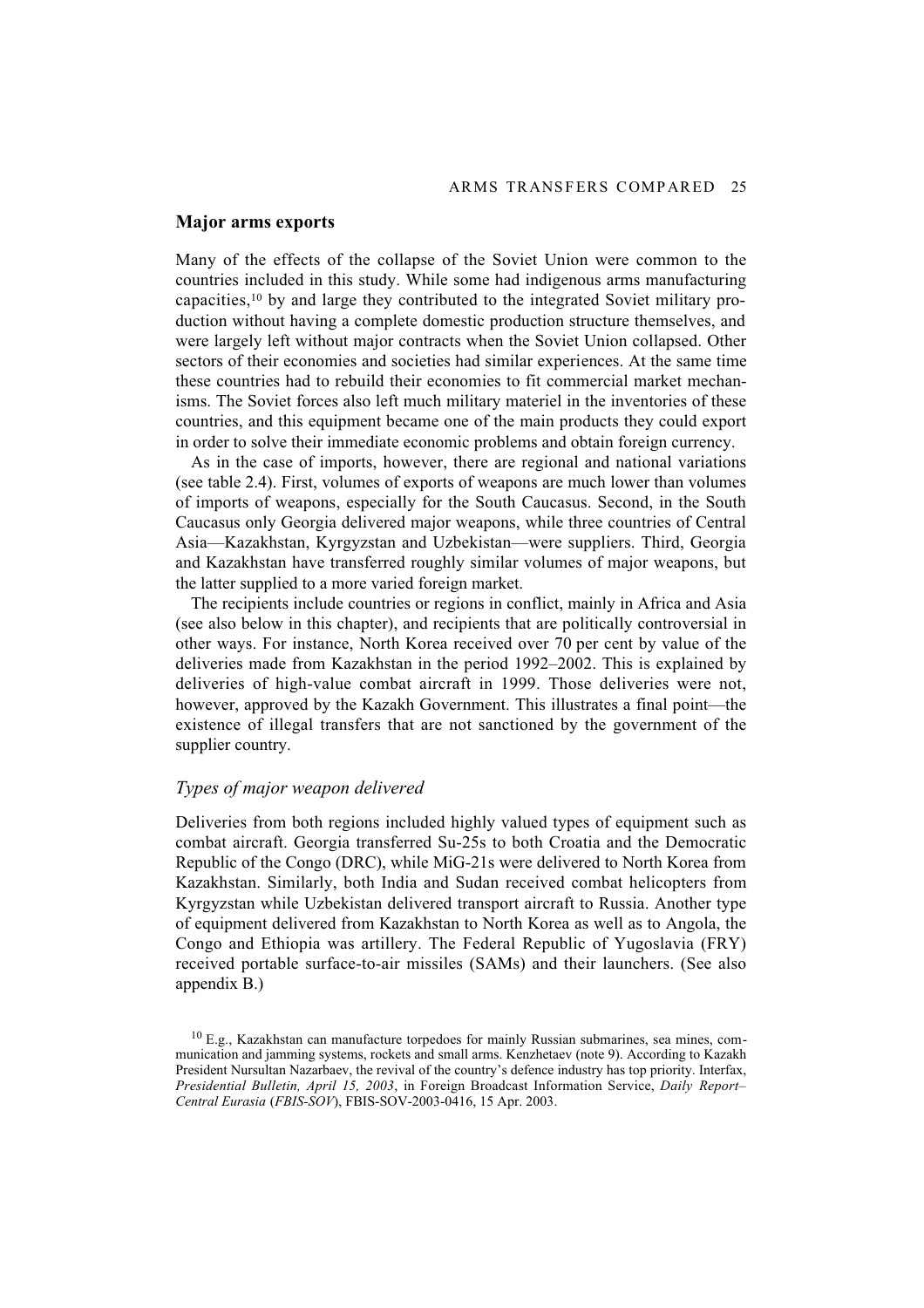| <b>Table 2.4.</b> Major conventional weapons exported by the South Caucasus and |  |
|---------------------------------------------------------------------------------|--|
| Central Asia, 1992–2002                                                         |  |

|                                | 1992                     | 1993                     | 1994                     | 1995                     | 1996                     | 1997                     | 1998           | 1999                     | 2000                     |                          |                          | 2001 2002 Total |
|--------------------------------|--------------------------|--------------------------|--------------------------|--------------------------|--------------------------|--------------------------|----------------|--------------------------|--------------------------|--------------------------|--------------------------|-----------------|
| Georgia                        |                          |                          |                          |                          |                          |                          |                |                          |                          |                          |                          |                 |
| Recipient                      |                          |                          |                          |                          |                          |                          |                |                          |                          |                          |                          |                 |
| Congo<br>(DRC)                 |                          |                          |                          |                          |                          |                          |                | 72                       | 108                      |                          |                          | 180             |
| Croatia                        |                          |                          | -                        | 86                       |                          |                          |                |                          |                          |                          | $\overline{\phantom{0}}$ | 86              |
| South                          | $\bf{0}$                 | $\bf{0}$                 | $\bf{0}$                 | 86                       | $\bf{0}$                 | $\bf{0}$                 | $\bf{0}$       | 72                       | 108                      | $\bf{0}$                 | $\bf{0}$                 | 266             |
| Caucasus                       |                          |                          |                          |                          |                          |                          |                |                          |                          |                          |                          |                 |
| total                          |                          |                          |                          |                          |                          |                          |                |                          |                          |                          |                          |                 |
| <b>Kazakhstan</b>              |                          |                          |                          |                          |                          |                          |                |                          |                          |                          |                          |                 |
| Recipient                      |                          |                          |                          |                          |                          |                          |                |                          |                          |                          |                          |                 |
| Angola                         |                          |                          |                          |                          |                          |                          | 1              | 10                       |                          |                          |                          | 11              |
| Congo                          | $\qquad \qquad -$        | $\overline{\phantom{0}}$ | $\overline{\phantom{m}}$ |                          | $\overline{\phantom{0}}$ | $\qquad \qquad -$        | $\equiv$       | $\leq 1$                 | $\leq 1$                 | $\overline{\phantom{0}}$ | $\equiv$                 | $\leq 1$        |
| Ethiopia                       | $\qquad \qquad$          | -                        |                          | $\overline{\phantom{0}}$ |                          |                          |                | $\qquad \qquad -$        | 16                       | $\qquad \qquad -$        |                          | 16              |
| Macedonia                      | $\qquad \qquad -$        |                          | $\equiv$                 | $\overline{\phantom{0}}$ | $\overline{\phantom{0}}$ |                          | 1              | $\overline{\phantom{0}}$ | $\overline{\phantom{0}}$ | $\overline{\phantom{0}}$ | $\overline{\phantom{0}}$ | 1               |
| Nepal                          |                          |                          | $\equiv$                 | $\overline{\phantom{0}}$ | $\qquad \qquad -$        | $\overline{\phantom{m}}$ |                | $\equiv$                 |                          | 9                        | $\overline{\phantom{0}}$ | 9               |
| North Korea -                  |                          | $\overline{\phantom{0}}$ | $\overline{\phantom{0}}$ | 6                        | $\equiv$                 | $\equiv$                 | $\equiv$       | 170                      |                          | $\equiv$                 | $\equiv$                 | 176             |
| Sri Lanka                      | $\qquad \qquad -$        | $\overline{\phantom{0}}$ | $\overline{\phantom{m}}$ | $\equiv$                 | 12                       | $\equiv$                 |                | $\overline{\phantom{0}}$ | $\overline{\phantom{0}}$ |                          |                          | 12              |
| Yugoslavia                     | $\overline{\phantom{0}}$ |                          | $\overline{\phantom{0}}$ | 20                       | $\equiv$                 |                          |                | $\equiv$                 |                          |                          | $\overline{\phantom{0}}$ | 20              |
| <b>Total</b>                   | $\bf{0}$                 | $\bf{0}$                 | $\bf{0}$                 | 26                       | 12                       | $\bf{0}$                 | $\overline{2}$ | 180                      | 16                       | 9                        | $\bf{0}$                 | 245             |
| Kyrgyzstan<br>Recipient        |                          |                          |                          |                          |                          |                          |                |                          |                          |                          |                          |                 |
| India                          |                          |                          |                          | 57                       |                          |                          |                |                          |                          |                          |                          | 57              |
| Sudan                          |                          | $\overline{\phantom{0}}$ | $\equiv$                 | 3                        | $\equiv$                 | $\qquad \qquad -$        | $\equiv$       | $\equiv$                 |                          | $\equiv$                 | $\equiv$                 | 3               |
| <b>Total</b>                   | $\mathbf{0}$             | $\bf{0}$                 | $\bf{0}$                 | 60                       | $\bf{0}$                 | $\bf{0}$                 | $\bf{0}$       | $\bf{0}$                 | $\bf{0}$                 | $\bf{0}$                 | $\bf{0}$                 | 60              |
| <b>Uzbekistan</b><br>Recipient |                          |                          |                          |                          |                          |                          |                |                          |                          |                          |                          |                 |
| Russia                         | $\theta$                 | $\boldsymbol{0}$         | $\boldsymbol{0}$         | $\boldsymbol{0}$         | $\boldsymbol{0}$         | $\boldsymbol{0}$         | $\theta$       | $\theta$                 | $\boldsymbol{0}$         | $\boldsymbol{0}$         | 170                      | 170             |
| Central<br>Asia total          | $\bf{0}$                 | $\bf{0}$                 | $\bf{0}$                 | 86                       | 12                       | $\bf{0}$                 | $\overline{2}$ | 180                      | 16                       | 9                        | 170                      | 475             |

Figures are SIPRI trend-indicator values.

 $-$  = No deliveries.

*Source*: SIPRI arms transfers database.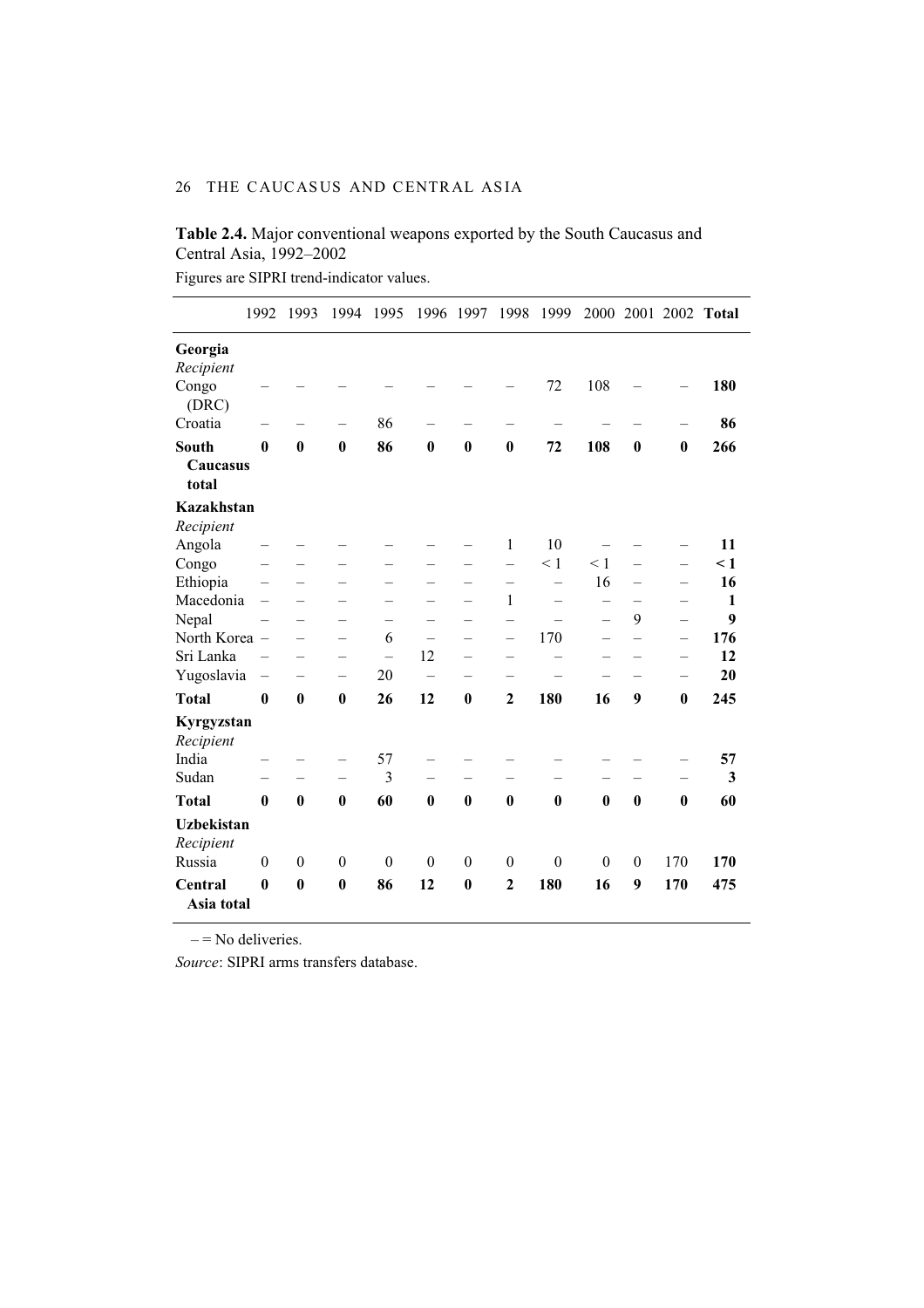### **Specific arms transfer and export control issues**

# *Transfers of arms other than major weapons*

Between 2000 and 2003 SIPRI studied transfers of armaments to areas of conflict.<sup>11</sup> Complex methodological problems stand in the way of measuring small arms transfers in the same way as SIPRI measures major weapon transfers. Nevertheless, there are several ongoing projects and published studies that point to problems of controlling the availability of small arms before, during or after conflict, in particular in countries such as Georgia<sup>12</sup> and regions such as the South Caucasus.<sup>13</sup>

The availability of former Soviet and nationally manufactured, as well as internationally transferred, small arms is a problem that is high on the international political agenda. The presence of missions from the Organization for Security and Co-operation in Europe (OSCE) in both the South Caucasus and Central Asia may support national governments in establishing the necessary institutions and controls to reduce problems within their own societies as well as those associated with international transfers.14 However, the many complications associated with the control of small arms—not least the security situation in general and the actual implementation of policies—suggest that it may take a long time to solve all outstanding problems.

### *Arms races*

There is an assumption that wars result in increasing arms transfers to the forces supported by outside governments or groups. Although this is sometimes the case, especially during long wars, it is not necessarily true during short wars or for major weapons. Many supplier governments embargo such deliveries or abide by international arms embargoes to countries involved in war. Nevertheless, interstate conflicts even short of open war can stimulate threat perceptions which in turn may stimulate competitive arms acquisitions. Chapter 1 of this study suggests that Armenia and Azerbaijan may be at the beginning of an arms competition; and table 2.1 suggests that such a competition may also have existed in the early 1990s. It may not be reflected in a change in military expenditure data because the acquisitions did not necessitate actual new expenditure.

The current arms inventories of both countries go back to Soviet times. The Azerbaijani armed forces, including not only an army but also naval and air forces,

<sup>11</sup> Wezeman, P., *Conflicts and Transfers of Small Arms*, SIPRI final report to the Swedish Ministry for Foreign Affairs, Mar. 2003 (unpublished).

<sup>12</sup> Demetriou, S., *Politics from the Barrel of a Gun: Small Arms Proliferation and Conflict in the Republic of Georgia (1989–2001)*, Occasional paper no. 6 (Small Arms Survey: Geneva, Nov. 2002).

<sup>13</sup> Matveeva, A. and Hiscock, D. (eds), *The Caucasus: Armed and Divided* (Saferworld: London, Apr. 2003).

<sup>&</sup>lt;sup>14</sup> E.g., the President of Kazakhstan stated in May 2003 that a national arms trade policy should be drawn up and implemented in the near future. Interfax, 'Nazarbayev prioritizes army development', *Presidential Bulletin*, *7 May 2003*, FBIS-SOV-2003-0507, 7 May 2003.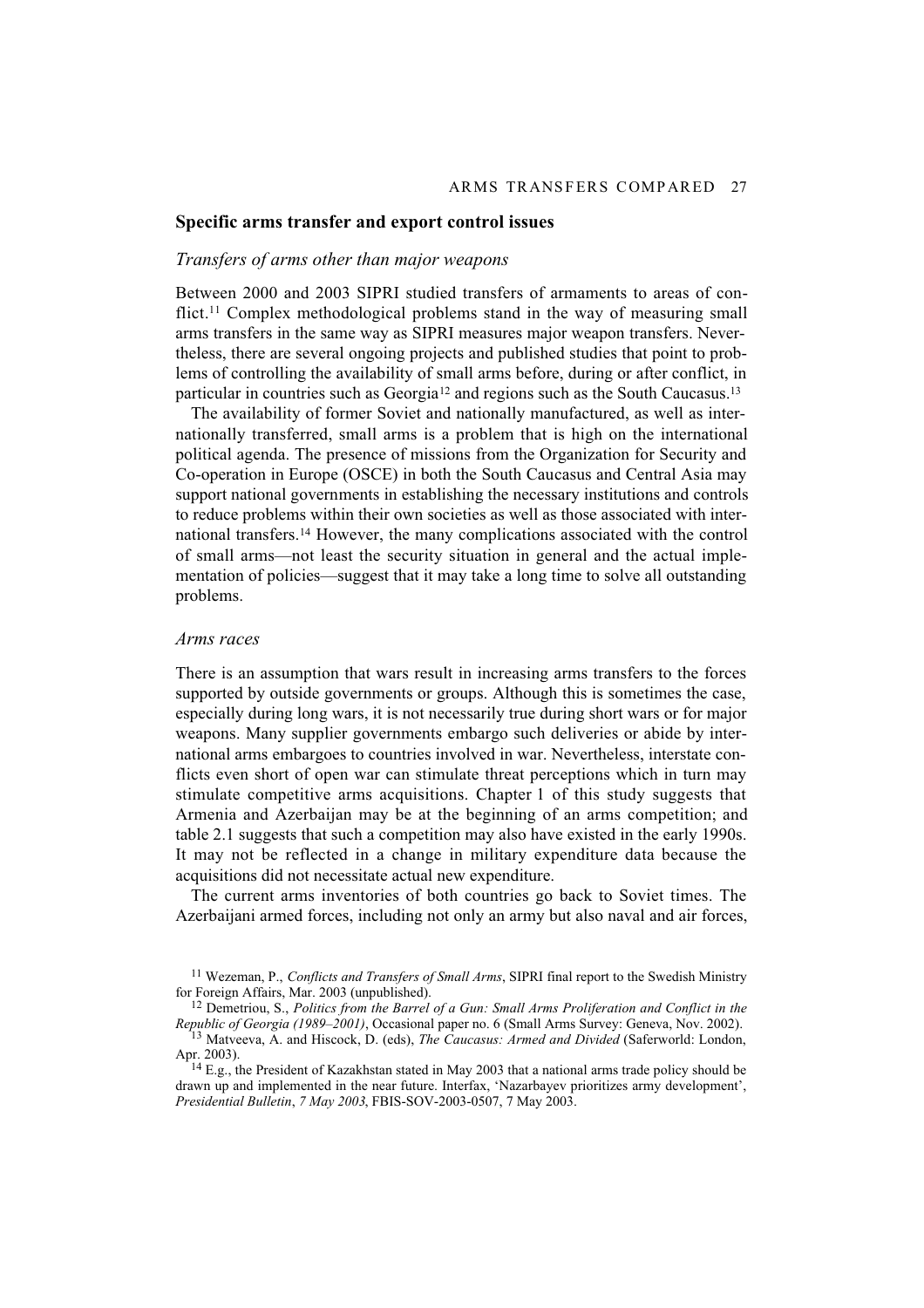overtook those of Armenia in the mid-1990s,<sup>15</sup> when Azerbaijan also acquired approximately 150 former Ukrainian battle tanks. This, together with the conflict in Nagorno-Karabakh and a Russian willingness to supply weapons, may have been the principal reasons for Armenia increasing its armed forces. Between 1993 and 1996 Armenia acquired former Soviet towed artillery and other types of surface-tosurface equipment, including Scud missiles, as well as battle tanks and anti-tank missiles. It also acquired SAMs and related radars that could be used to defend against a potential air threat from Azerbaijan.

# *The effectiveness of international arms embargoes*

Examples of arms being supplied to and exported by the countries of the two regions illustrate the problem that has long been acknowledged of implementing UN and other international arms embargoes.

There is an OSCE embargo of February 1992 on deliveries of arms to forces engaged in combat in the Nagorno-Karabakh area.16 Many deliveries of artillery to Armenia that occurred between 1994 and 1996 occurred after the embargo was imposed. In fact, a Trilateral Commission with representatives from military agencies of Armenia, Azerbaijan and Russia was established in 1997 on the initiative of Russian President Boris Yeltsin to investigate what had happened. The commission seems to have been established following pressure from Azerbaijan, which was hoping to find out how much Armenia had received and possibly to prevent further transfers. However, the parties were unwilling to reveal relevant information. The commission was unable to conclude its task and no report was produced.17 It must have been a complex problem to decide whether the arms transferred to Armenia and Azerbaijan were actually used in the Nagorno-Karabakh conflict. Since then these transfers have been explained by Russian officials as being legally independent of the embargo since they were regulated by Russia's bilateral agreements on the division of military property.18 Today, Russia does not allow arms transfers to the South Caucasus and supports the OSCE arms embargo.19

A small share of total deliveries from Kazakhstan in 1995–2001 went to the FRY in 1995, and Georgia delivered weapons to Croatia the same year. Both destinations were under international arms embargoes. Between 1991 and 1996, as part of the efforts to contain and resolve the conflicts related to the break-up of the former

<sup>15</sup> International Institute for Strategic Studies, *The Military Balance 1996/97* (Oxford University Press: Oxford, 1996), pp. 77–80.

<sup>16</sup> On international arms embargoes see Hagelin, B. *et al.*, 'International arms transfers', *SIPRI Yearbook 2002: Armaments, Disarmament and International Security* (Oxford University Press: Oxford, 2002), pp. 387–90. For a review of international arms embargoes in force see successive editions of the SIPRI Yearbook.

<sup>&</sup>lt;sup>17</sup> Private communication from M. Pyadushkin, Centre for Analysis of Strategies and Technologies, Moscow, May 2003. See also Pyadushkin, M., 'Arming the Caucasus: Moscow's accidental legacy' in Matveeva and Hiscock (note 13), pp. 147–56; and Anthony, I., 'Illicit arms transfers', ed. I. Anthony, SIPRI, *Russia and the Arms Trade* (Oxford University Press: Oxford, 1998), pp. 224–25.

<sup>18</sup> Pyadushkin (note 17), pp. 153–54.

<sup>19</sup> Pyadushkin (note 17), p. 153.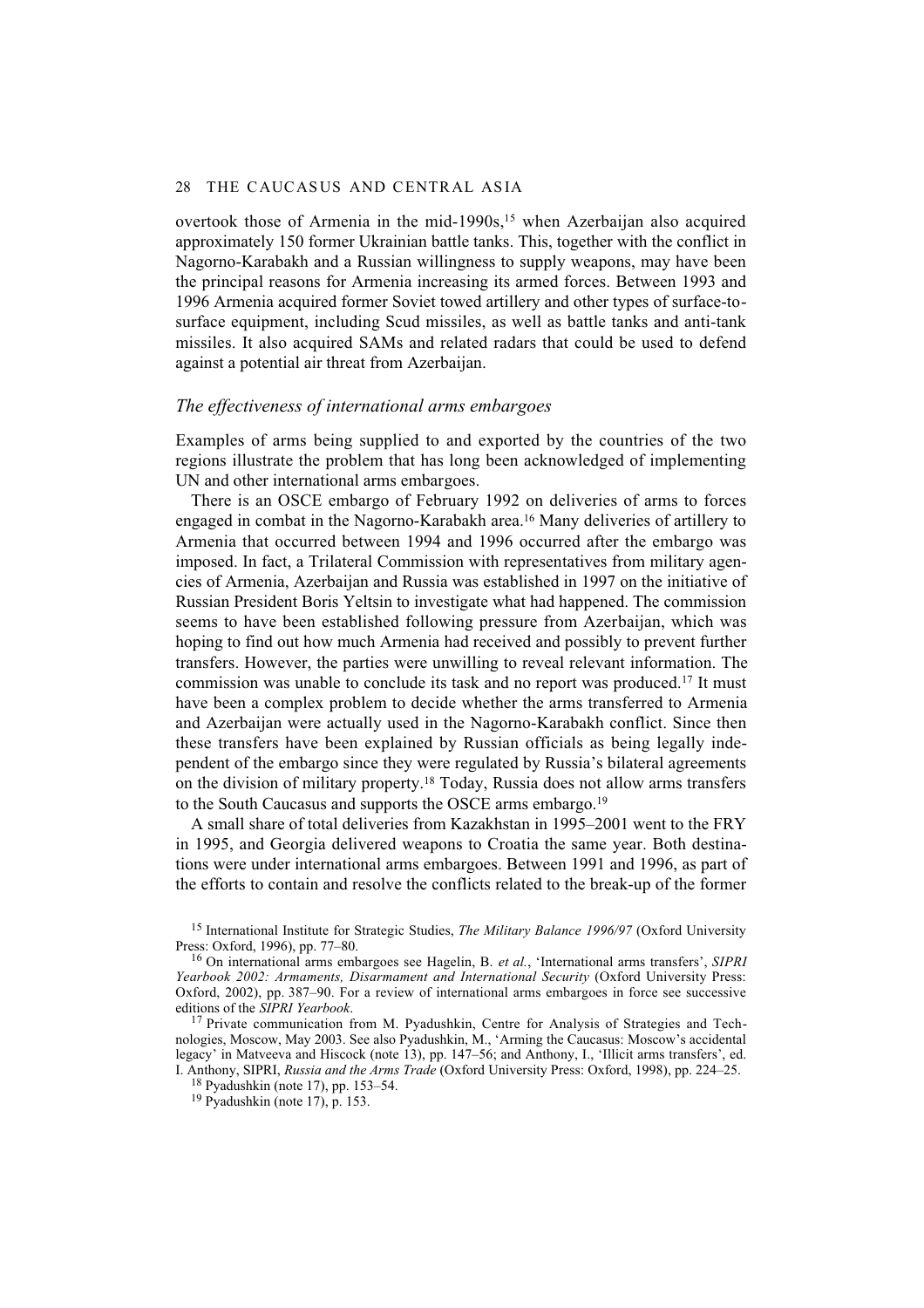Yugoslavia in 1991–92, a United Nations mandatory arms embargo was imposed on the entire territory of the former Yugoslavia. In 1998 the UN imposed another mandatory arms embargo on the FRY until 2001 as a result of Serb actions in Kosovo.20

In 1999 war broke out between Eritrea and Ethiopia, and in 2000 Ethiopia received major conventional equipment from Kazakhstan. The participants in the Wassenaar Arrangement on Export Controls for Conventional Arms and Dual-Use Goods and Technologies had already expressed concern about the conflict in the Horn of Africa in late 1998.21 In February 1999 the UN Security Council established a mandatory embargo on arms transfers to both Eritrea and Ethiopia which was extended in May 2000 to a one-year embargo on arms transfers and the provision of military equipment, training or arms industry support to both countries.22

Examples of non-UN international arms embargoes include European Union (EU) embargoes, for instance, one on new delivery contracts with Sudan from 1994.23 Whether a country is a member of the EU or not, observance of an international embargo may be regarded as a strong political statement of 'good behaviour'. Even so, Sudan received small volumes of weapons from Kyrgyzstan in 1995.

The cases mentioned above occurred during a period when the post-Soviet states involved had had little time to establish and implement export control policies or mechanisms. However, arms transfers are not only a matter of formulating policy or establishing national institutions and control mechanisms. Other forces can steer policy in a contrary direction in countries where arms transfers have a role in the national economy, creating a dilemma between restrictive and permissive interpretations of policy.

# *Major power rivalry or cooperation?*

Regional organizations such as the North Atlantic Treaty Organization (NATO), through its Partnership for Peace (PFP) programme, the EU and the OSCE are involved in security-building activities in both the South Caucasus and Central Asia. Some governments in the South Caucasus have formally expressed interest in joining NATO and the EU. However, no formal regional security structures or related arrangements exist apart from (*a*) bilateral border agreements involving countries in Central Asia,24 (*b*) the CST, involving countries in both regions, and (*c*) the Shanghai Cooperation Organization (SCO).25

21 Bonner, R., 'Porous accord on arms', *International Herald Tribune*, 7 Dec. 1998, p. 5. See the SIPRI Internet site, URL <http://projects.sipri.se/expcon/Wassenaar-documents.html>, for a presentation of the Wassenaar Arrangement.

<sup>20</sup> UN Security Council Resolution 1160, 31 Mar. 1998. The embargo was lifted on 10 Sep. 2001.

<sup>22</sup> UN Security Council Resolution 1298, 15 May 2001.

<sup>23</sup> Council of the European Union, Decision 94/165/CFSP, 15 Mar. 1994.

<sup>24</sup> See also chapter 4 of this policy paper.

<sup>&</sup>lt;sup>25</sup> The members of the SCO (formerly the Shanghai Forum) are currently China, Kazakhstan, Kyrgyzstan, Russia, Tajikistan and Uzbekistan. See also chapter 4 of this policy paper.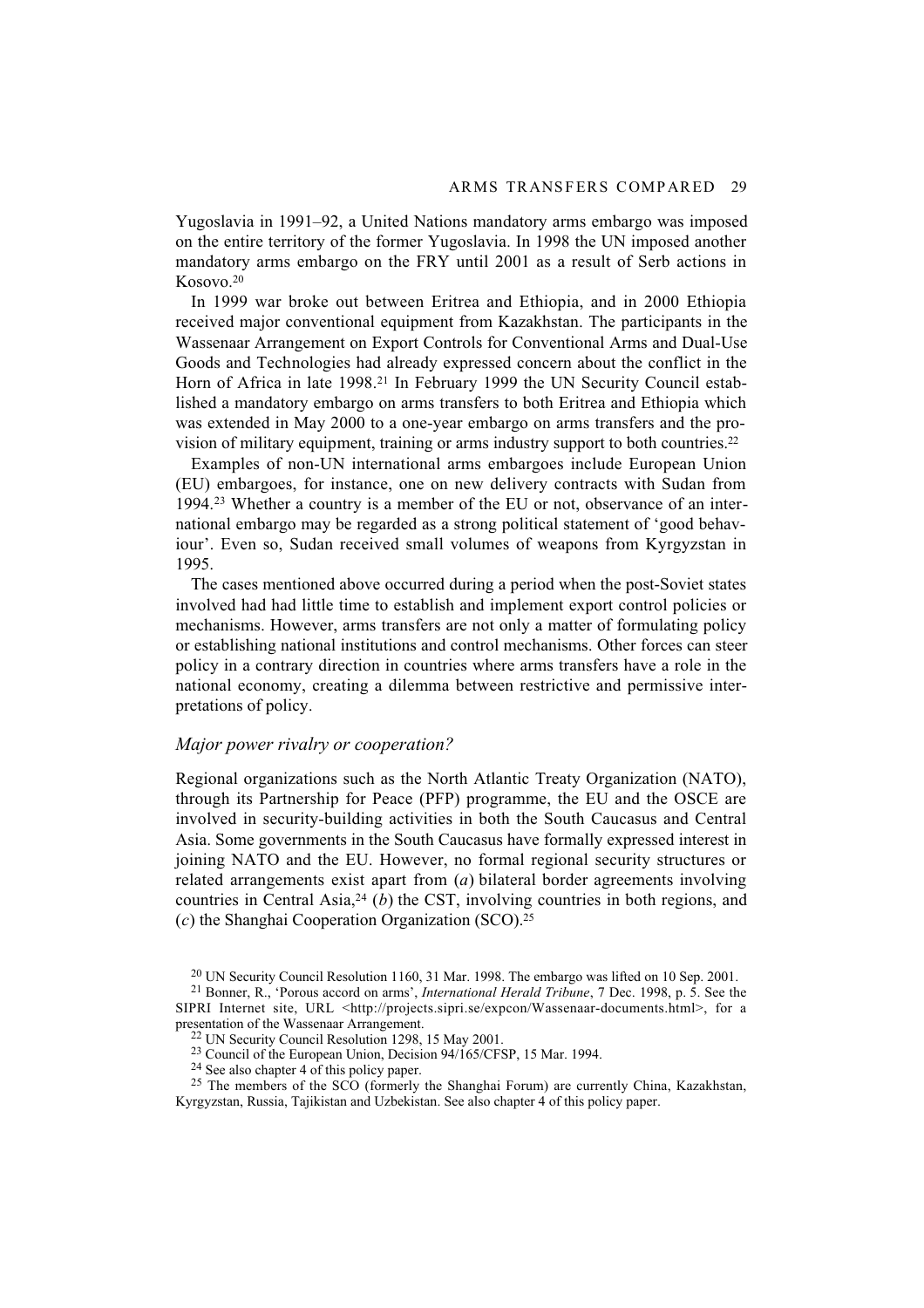In April 2003 the presidents of the CST signatory states reached a final understanding on mechanisms, including the establishment of a joint headquarters by 2004, to strengthen foreign policy interaction and military–political cooperation between them and allow them to interact with other organizations. Russia will supply arms to treaty countries on the same terms as it supplies them to the Russian armed forces.26

One of the main characteristics of developments in both regions, however, is that the USA is becoming an important actor through bilateral political and military arrangements. Azerbaijan and Georgia in the South Caucasus have left the CST and are striving for closer relations with the USA. Russia, perhaps in response, appears to be making moves to step up aid to Armenia. In Central as well as other parts of Asia the USA is using the 'war against terrorism' to establish new bilateral relations. As mentioned above, Uzbekistan (no longer a member of the CST) has become a particular US partner. Apart from Turkmenistan, all countries in both regions receive significant amounts of US military aid, and in Georgia in 2002 this amounted to more than the domestic funding for the military (see chapter 1). In addition, the SCO brings China into a developing security architecture.

A crucial question is whether regional security building will develop in a setting of Russian–US cooperation or a tacit division of roles between them (or with one of them being the dominant power). Although security building does not have to be a 'zero-sum' game, Russia seems to be losing its previous position in both regions while US influence is increasing. The ratification of a Georgian–US agreement on military cooperation in March 2003 was said to have caused concern in Russia.27 In both the South Caucasus and Central Asia, the plans connected with the transport of oil over national territories and the revenues expected from it have to be negotiated. In Central Asia a special dilemma may be connected with defining the terms for when the military operations in Afghanistan are over and the arrangements when the US forces are no longer needed in Central Asia.

If violent conflict proves to be a continuing problem in Central Asia and the South Caucasus over the next  $10-15$  years,  $28$  and if a stable cooperative arrangement is not secured between (*a*) Russia and the USA, (*b*) Russia and Europe, and (*c*) China and the USA, individual countries in the South Caucasus and Central Asia might become proxies for conflicting Russian and US interests.29 Such a situation would have important impacts on wider security issues as well as arms transfers, especially if the conflicts of interest as a result of the war in Iraq continue

<sup>26</sup> Interfax (Moscow), 'Collective Security Treaty countries agree on military-political interaction mechanisms', 28 Apr. 2003, FBIS-SOV-2003-0428, 28 Apr. 2003.

<sup>27</sup> Interfax, 'Georgia views agreement on military cooperation with US as timely', *Presidential Bulletin Report for April 11, 2003*, FBIS-SOV-2003-0411, 11 Apr. 2003; and Interfax, 'Shevardnadze will address Ukraine's role in Abkhaz settlement', *Presidential Bulletin Report for April 22, 2003*, FBIS-SOV-2003-0422, 22 Apr. 2003.

<sup>28</sup> See, e.g., Oliker, O. and Szayna, T. S. (eds), *Faultlines of Conflict in Central Asia and the South Caucasus* (RAND: Santa Monica, Calif., 2003), p. xix.

<sup>&</sup>lt;sup>29</sup> Four Central Asian scenarios are formulated in Jonson, L., 'Russia and threats to stability in Central Asia', ed. I. Kiesow, *From Taiwan to Taliban: Two Danger Zones in Asia*, Report FOI-R-0393-SE (Swedish Defence Research Agency (FOI): Stockholm, Feb. 2002), p. 244.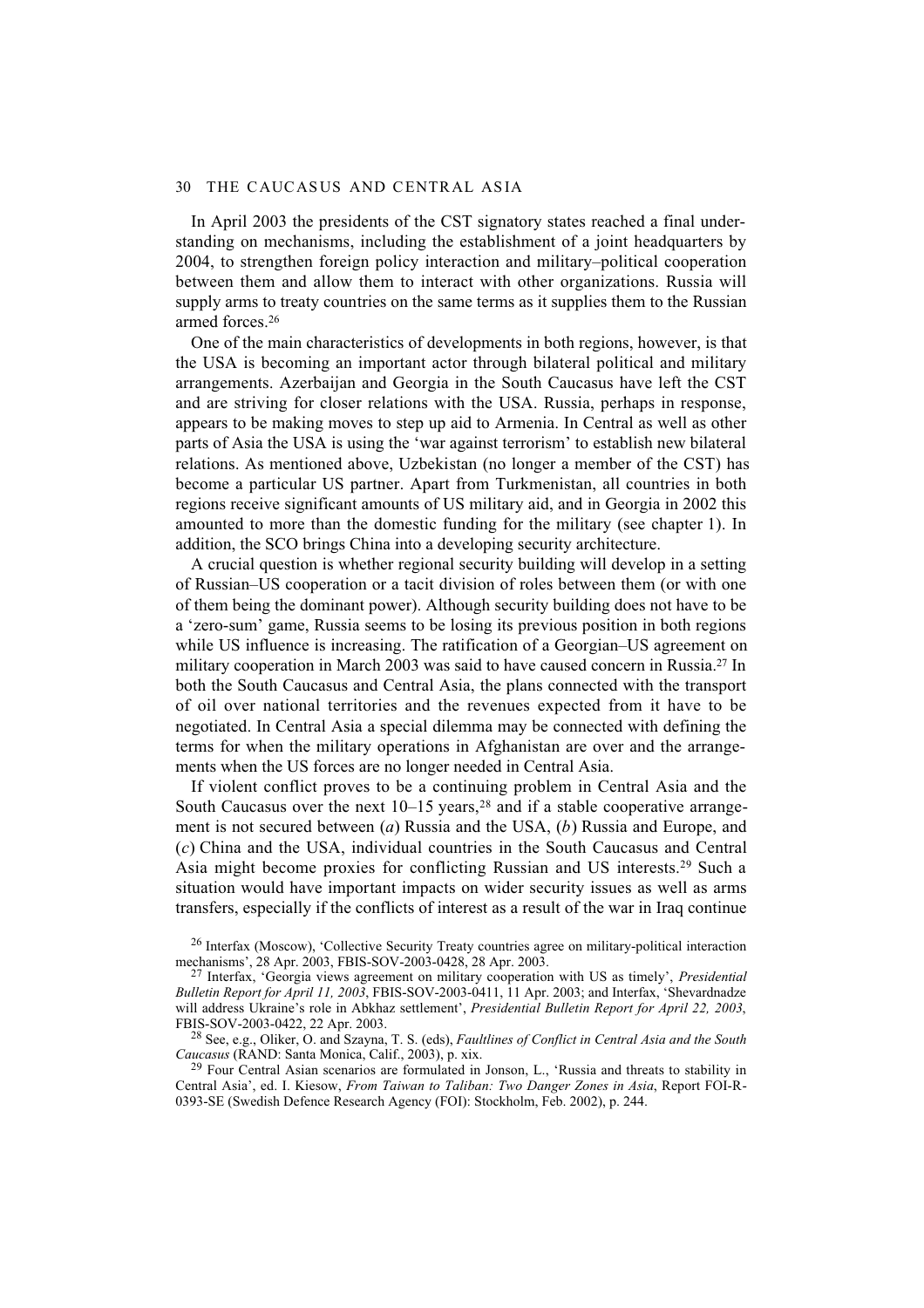to undermine the role of the UN and transatlantic relations, and if organizations such as the OSCE are unable to extend their influence eastwards for balancing effect. If military anti-terrorist activities multiply and become long drawn-out operations, continued military aid and arms deliveries—not least to these proxies might be regarded as necessary in order to guarantee continued access to support facilities and to maintain control of the strategic setting generally.

Should that happen, it could become increasingly difficult to distinguish between a legitimate ambition to support anti-terrorism and commercially motivated attempts to find foreign markets for arms-producing companies. Even low-level ad hoc transfers of major weapons could make a substantial contribution to the military capability of particular recipients, thereby changing local threat and security perceptions.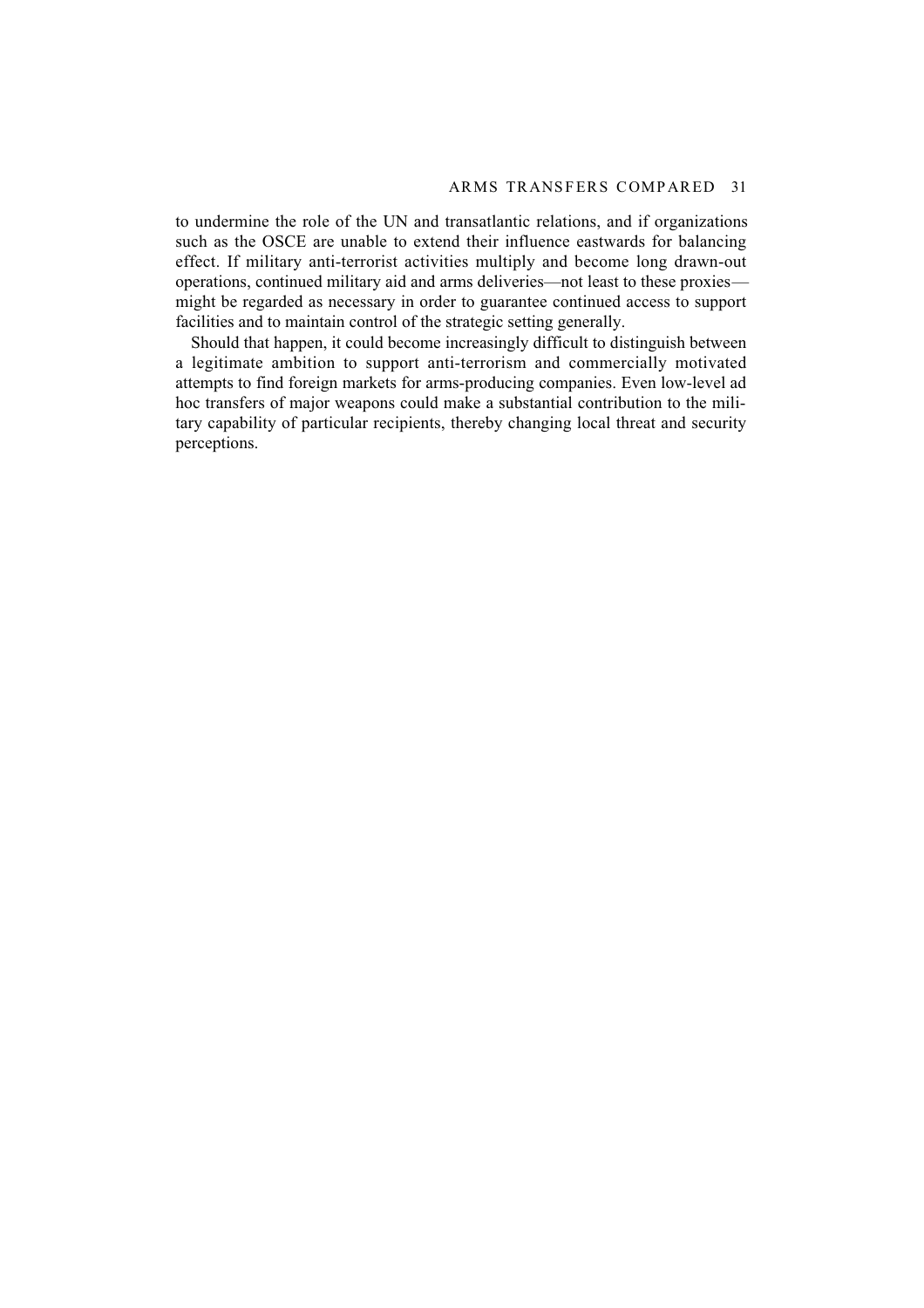# **3. Arms control in the Caucasus**

# ZDZISLAW LACHOWSKI

# **Introduction**

Already troubled by unrest and hostilities even before the Soviet Union broke up in late 1991, the Caucasus region was immediately confronted with a plethora of challenges and problems stemming both from the complexities of the current situation and from former Soviet policies (such as artificially drawn borders and the divide-and-rule principle) aimed at keeping the peoples of the region under heavyhanded and hostile control. The three new states of the South Caucasus—Armenia, Azerbaijan and Georgia—found themselves in a particular plight characterized by inter-ethnic confrontation, nationalist ambitions, social and economic instability, refugee problems, and the absence of adequate institutions, indigenous armies and security forces. These problems were compounded by the inter- and intra-state wars and conflicts that soon broke out, as well as by the divisive nature of the policies initially adopted towards the region by Russia itself. The volatile ethnic and political situation on Russian territory in the North Caucasus also affected developments in the South Caucasus.

All this took place against a background of international military security-related agreements already in place and other action being taken towards building confidence and security. The conventional arms control agreement binding the USSR the 1990 Conventional Armed Forces in Europe (CFE) Treaty—had situated the Soviet Caucasus republics in the so-called flank zone.<sup>1</sup> It was also hoped that the existing Conference on Security and Co-operation in Europe (CSCE) Vienna Document on confidence- and security-building measures (CSBMs)2 would add to the self-assurance of and the sense of partnership and security among the newly independent countries, thus enabling the South Caucasus states both to consolidate their new sovereignty and to develop peaceful cooperation among themselves and with Russia. The following decade was to deliver a verdict on how well founded these expectations were and how workable arms control was in injecting stability and security into the region.

 $<sup>1</sup>$  The flank zone countries under the CFE Treaty, apart from Armenia, Azerbaijan and Georgia, are</sup> Bulgaria, Greece, Iceland, Moldova, Norway, Romania, Russia (North Caucasus and Leningrad military districts—MDs), Turkey (except its south-eastern part) and Ukraine (Odessa MD).

<sup>2</sup> The Vienna Document on CSBMs is a politically binding accord between the CSCE (since Jan. 1995 the Organization for Security and Co-operation in Europe, OSCE) participating states. First agreed in 1990, it was built upon the traditional (1986 Stockholm Document) CSBMs and integrated further CSBMs in the successive versions adopted in 1992, 1994 and 1999.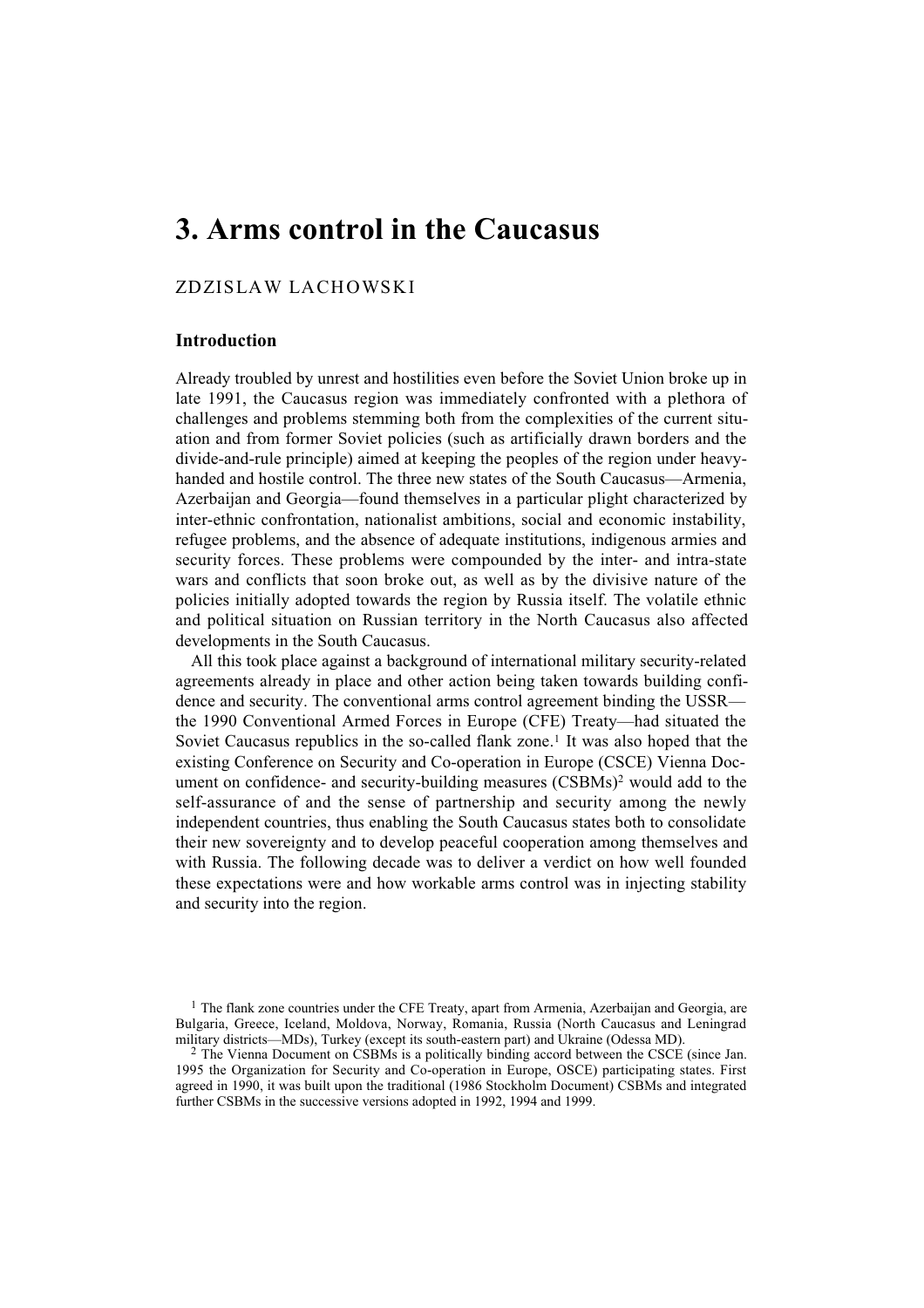## **CFE Treaty reductions in the South Caucasus area**

On 8 December 1991 the signing of the document that created the Commonwealth of Independent States (CIS) put an end to the Soviet Union and the question arose which country or countries would succeed to its obligations and entitlements as a signatory of the CFE Treaty. A month later the CIS foreign and defence ministers met with the CFE states parties at the North Atlantic Treaty Organization (NATO) headquarters in Brussels. All those present confirmed the importance of the CFE Treaty as 'the cornerstone of European security'. In spite of Russia's wish to retain a sole representation as the CFE state party, it was decided that all the new states in the CFE zone of application should ratify the treaty as successor states.3

Russia's moves, attitudes and tactics aimed at retaining politico-military control of the former constituent republics of the USSR affected the course of further negotiations.4 The negotiations on partitioning the former USSR's conventional armed forces proved difficult, particularly with the South Caucasus states, which witnessed almost constant inter-ethnic conflict following the collapse of the USSR. Armenia and Azerbaijan in particular, locked in a war over separatist Nagorno-Karabakh, an Armenian-populated enclave which had declared its independence from Azerbaijan, insisted on obtaining higher allocations of former Soviet treatylimited equipment (TLE). Intensive talks conducted with the help of a US envoy in various CIS capital cities resulted in the Tashkent Agreement of 15 May 1992 on the division of the former Soviet treaty obligations and entitlements.5 The Oslo Final Document of the Extraordinary Conference on 5 June made legal both the entry of the new states parties and their acceptance of the relevant obligations and entitlements of the former Soviet Union.<sup>6</sup> The three South Caucasus states were apportioned equal entitlements in all five heavy weapons categories (see table 3.1).

From the very beginning of the CFE reduction period, problems in the provision of *information* about weapons arose in former Soviet republics where the status of the armed forces was vague or where the existence of an army had not been declared (Azerbaijan and Georgia). Other CFE states parties have generally taken a sympathetic approach to the difficult and complex situation in those states. Also, although the former Soviet republics had agreed to TLE allocations under the terms of the 1992 Oslo Document, they were unable to agree on how to share out the former Soviet responsibility for *weapon destruction*. This was difficult for several

3 Institute for Defense and Disarmament Studies, *Arms Control Reporter* (IDSS: Brookline, Mass.), sheet 407.B.463-4, 1992. Eight newly independent countries signed the CFE Treaty as successor states: Armenia, Azerbaijan, Belarus, Georgia, Kazakhstan, Moldova, Russia and Ukraine.

5 The text of the Agreement on Principles and Procedures for Implementing the Treaty on Conventional Armed Forces in Europe, the Tashkent Document, is reproduced in *SIPRI Yearbook 1993: World Armaments and Disarmament* (Oxford University Press: Oxford, 1993), pp. 671–77. See also URL <http://dosfan.lib.uic.edu/acda/factshee/conwpn/tashkent.htm>.

6 The Final Document of the Extraordinary Conference of the States Parties to the CFE Treaty, Oslo, 5 June 1992, is reprinted in *SIPRI Yearbook 1993* (note 5), pp. 677–82.

<sup>4</sup> E.g., Russia considered that an apportionment of armaments ceilings to the 3 states of the South Caucasus did not imply that they owned the TLE deployed on their territories (although it did not take a similar line in relation to Belarus and Ukraine).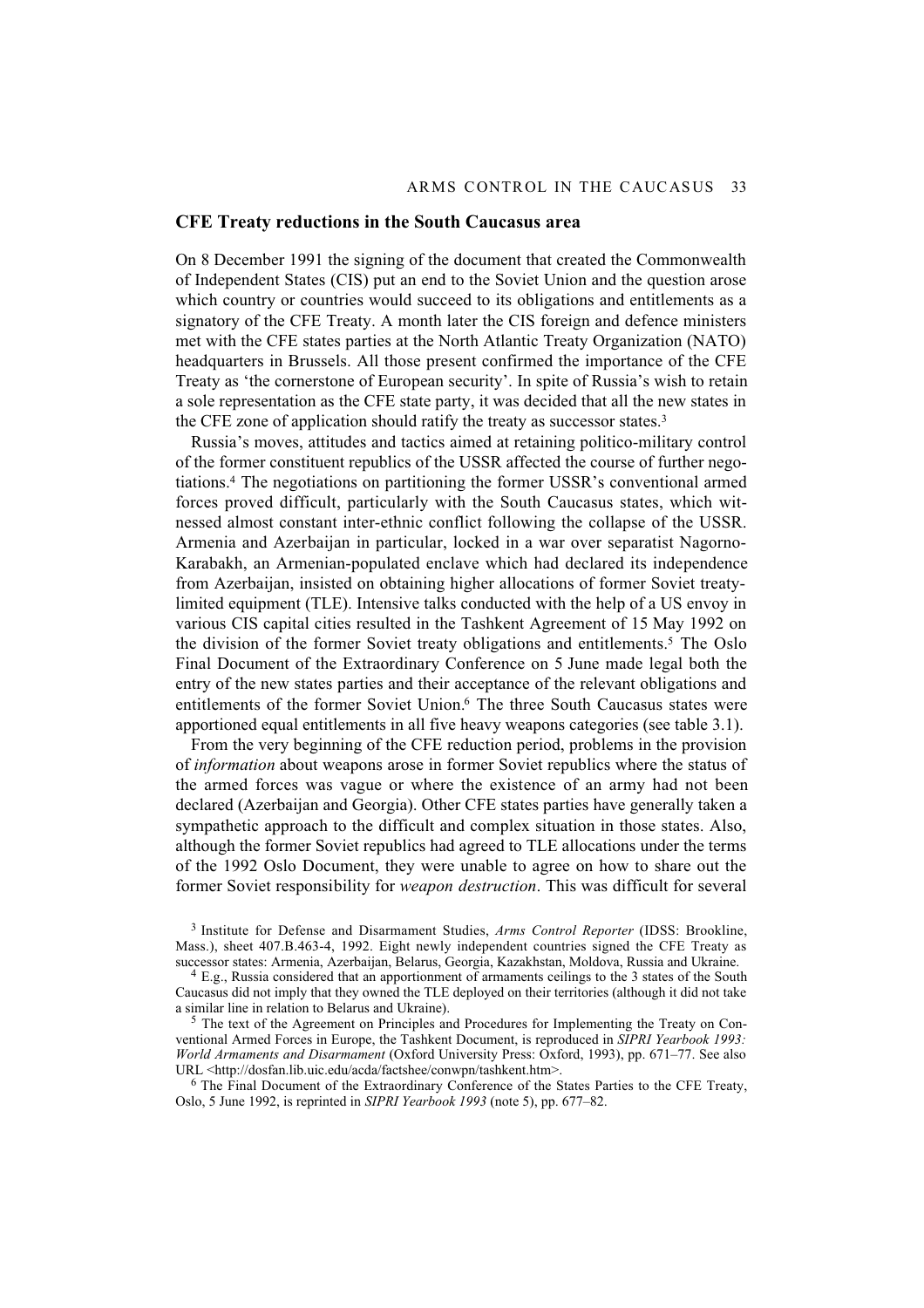| <b>State</b>     | Year     | Tanks | <b>ACVs</b> | Artillery | Aircraft   | Helicopters |
|------------------|----------|-------|-------------|-----------|------------|-------------|
| Armenia          | 1990     | 258   | 641         | 357       | $\theta$   | 7           |
|                  | 1993     | 77    | 189         | 160       | 3          | 13          |
|                  | $1995^a$ | 102   | 218         | 225       | 6          | 7           |
|                  | $1999^b$ | 102   | 204         | 225       | 6          | 7           |
|                  | 2003     | 110   | 140         | 229       | 6          | 8           |
| Azerbaijan       | 1990     | 391   | 1 2 8 5     | 463       | 124        | 24          |
|                  | 1993     | 278   | 338         | 294       | 50         | 6           |
|                  | 1995c    | 285   | 835         | 343       | 58         | 18          |
|                  | 1999     | 262   | 331         | 303       | 48         | 15          |
|                  | 2003     | 220   | 210         | 282       | 54         | 15          |
| Georgia          | 1990     | 850   | 1 0 5 4     | 363       | 245        | 48          |
|                  | 1992     | 77    | 28          | $\theta$  | $\theta$   | $\theta$    |
|                  | $1995^d$ |       |             |           |            |             |
|                  | 1999     | 79    | 113         | 106       | 7          | 3           |
|                  | 2003     | 86    | 108         | 110       | 7          | 3           |
| <b>CFE</b> limit |          | 220   | 220         | 285       | <b>100</b> | 50          |
| for each country |          |       |             |           |            |             |

**Table 3.1**. TLE holdings notified and limits of the South Caucasus states, 1990–2003

 $-$  = Equipment existed but was not properly notified.

ACV = Armoured combat vehicle.

*<sup>a</sup>* Armenia claimed the following combat losses in the period of the armed conflict with Azerbaijan: 52 tanks, 94 ACVs and 5 artillery pieces, and the reassignment of 67 ACVs to internal security forces.

*b* Armenia exceeded the ACV sub-ceiling of 135 on heavy armoured combat vehicles plus armoured infantry fighting vehicles  $(HACV + AIFV)$  by 33 items.

*<sup>c</sup>* Azerbaijan claimed the following combat losses in the period of the armed conflict with Armenia: 186 tanks, 110 ACVs and 74 artillery pieces.

*<sup>d</sup>* Unable to report because of the civil war.

*Source:* CFE Joint Consultative Group, Group on Treaty Operation and Implementation, Consolidated matrix on the basis of data available as of 1 January 2003, document JCG.TOI/22/03, 23 June 2003.

reasons: some of the former Soviet equipment turned over by Russia to the newly independent states was in large measure unusable; other equipment had been lost to (i.e., seized or stolen by) non-governmental rebel groups; and some had been destroyed in the wars and conflicts under way in the Caucasus region.

From the start neither Armenia nor Azerbaijan had acknowledged their respective reduction liabilities or reduced any equipment. Their officials suggested that the combat losses in the 1992–94 war between them be counted against their declarations of holdings—a step which would run counter to the provisions of the CFE Treaty. At the same time, their national armies had gained considerable strength in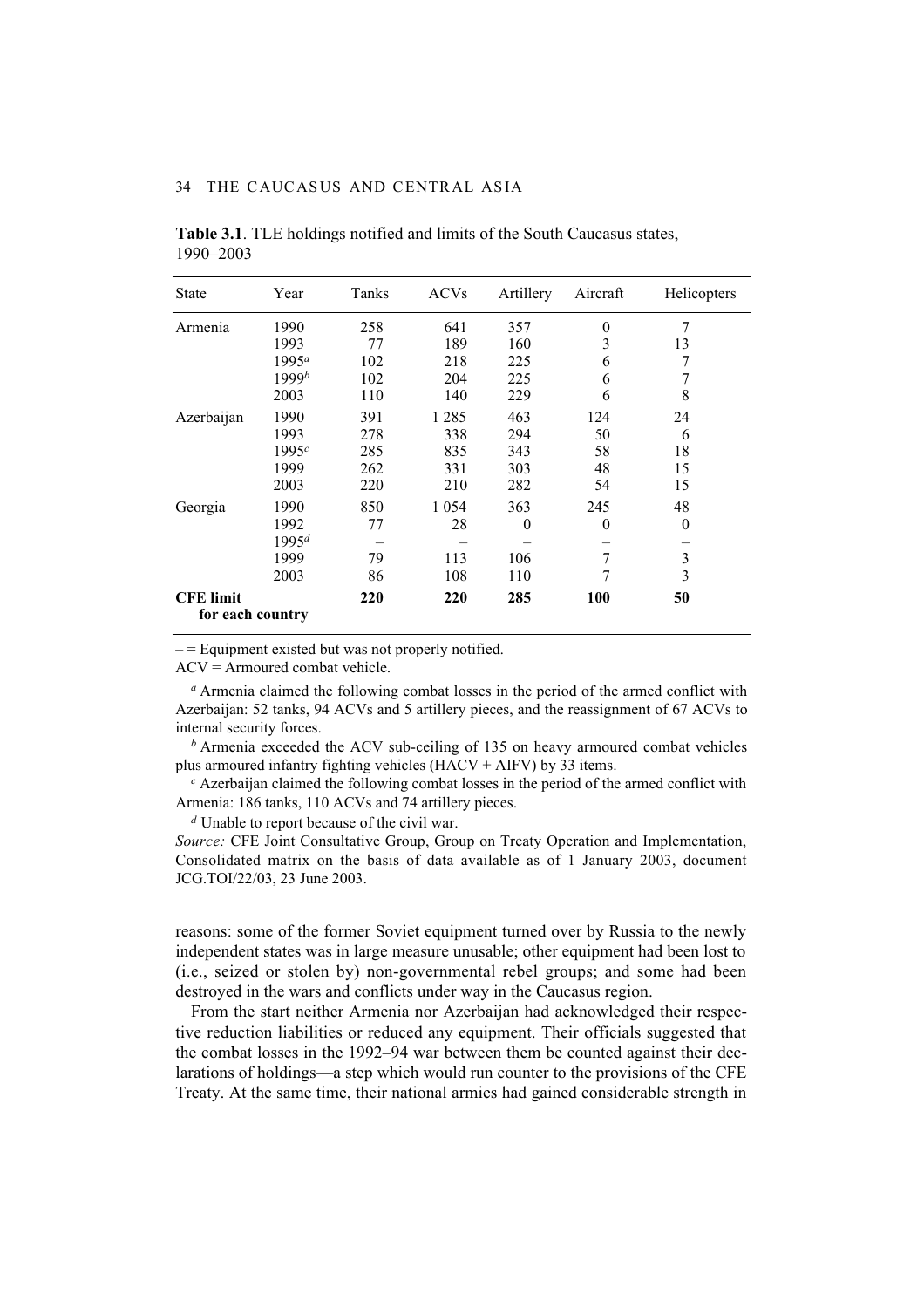the period 1992–95 (see table 3.1). Both countries complained that their resources and facilities for destruction were inadequate. The TLE in the self-proclaimed republic of Nagorno-Karabakh compounded the compliance problem still further. In effect, at the end of the first CFE Treaty reduction phase, some 2000 TLE items were reported to be still missing from the calculations, largely because of the failure of Armenia and Azerbaijan to report. Georgia was also declared temporarily not in compliance with the treaty because of its inability to report its holdings on time as a result of the civil war.7

Along with continuing tensions in their relations, both Armenia and Azerbaijan continued to exceed their maximum levels of TLE until the end of the 1990s and the beginning of the next decade.8

The continuing non-compliance by Armenia and Azerbaijan was primarily related to the Nagorno-Karabakh conflict. The holdings of TLE on the territory of Nagorno-Karabakh compounded the compliance problem in the South Caucasus region. Although insignificant in the treaty context, the quantities of weapons in the breakaway republic weighed heavily against the amount of major weaponry in the Caucasus. They were also difficult to assign to either party to the conflict. Towards the end of the reduction process, Armenia had surplus armoured combat vehicles  $(ACVs)^9$  and Azerbaijan had a surplus of some 740 items in ground categories which it could not account for because they had either perished or been lost to rebel forces in Nagorno-Karabakh.

In mid-February 1997 reports appeared of illegal (i.e., made without the authorization or knowledge of the Russian government) arms shipments by the Russian military to Armenia. The Russian State Duma reported on illegal deliveries to Armenia of some \$1 billion worth of Russian weapons in 1993–96, apparently for use against Azerbaijan.10 Armenia was also accused of having deployed large quantities of unaccounted-for weapons in the occupied territories in Azerbaijan. Consequently, Azerbaijan refused to comply with the CFE Treaty until the Nagorno-Karabakh issue was resolved. According to Azerbaijan's claims, Armenia

7 Russia also supplied Georgia with weapons in 1992–95, although the latter has long denied this. In mid-2002, Russia announced that it had given Georgia 12 helicopters, more than 350 armoured vehicles and other equipment. Georgia at first denied this, but later its defence minister admitted that Russia had provided it with tanks and trainloads of guns and ammunition. Radio Free Europe/Radio Liberty (RFE/RL), *RFE/RL Newsline*, 8, 9, and 10 July 2002, URL <http://www.rferl.org/newsline/ search/calendar2002.asp>.

8 The data as of 1 Jan. 2000 showed that Azerbaijan had fully met the CFE limits. Armenia had eventually come into compliance with its entitlements by 1 Jan. 2001.

9 In Jan. 1995 Armenia possessed 285 ACVs, but at the end of the reduction process in Nov. 1995 it declared only 218. The difference was claimed to be due to combat losses in the conflict with Azerbaijan. However, upon the end of reduction time Armenia exceeded its maximum national levels for holdings in a subcategory of ACVs. See table 3.1.

<sup>10</sup> These were said to have included equipment limited under the CFE Treaty: 84 T-72 tanks, 50 BMP-2 armoured infantry fighting vehicles (AIFVs), 36 152-mm and 36 122-mm artillery pieces, and 18 122-mm Grad multiple rocket launchers. Institute for Defense and Disarmament Studies, *Arms Control Reporter* (IDDS: Brookline, Mass.), sheets 407B.558–59, 1997.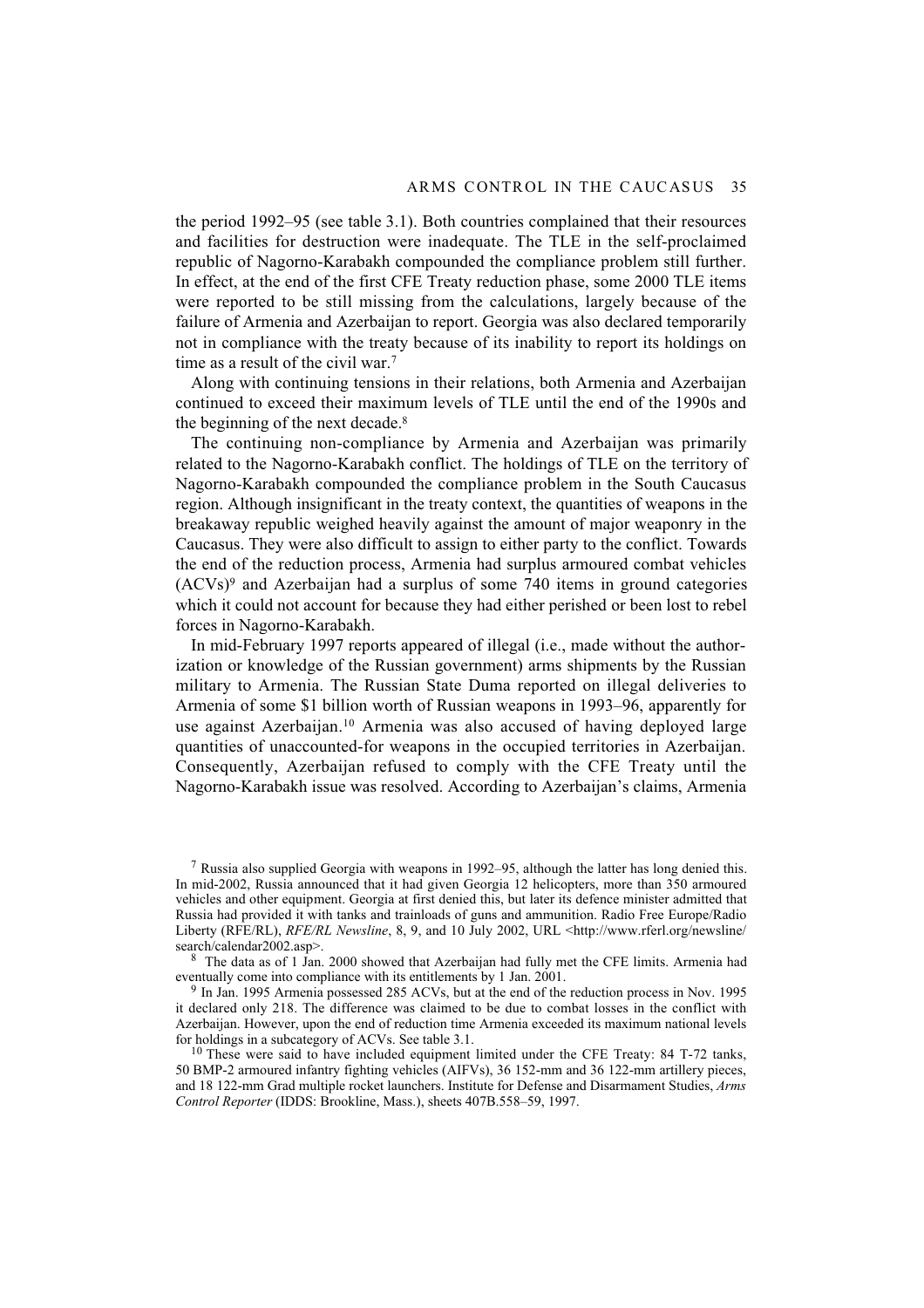had 253 tanks, 278 ACVs and 298 artillery pieces in Nagorno-Karabakh.<sup>11</sup> The data Armenia delivered to the Joint Consultative Group (JCG) did not indicate that any Russian deliveries of TLE had taken place since 1993.

In response to Azerbaijan's allegations, a 1997 US review of treaty compliance by states parties in the Caucasus attributed a number of cases of non-compliance to both Armenia and Azerbaijan. Apart from the accusations that over 200 TLE items had been transferred from Russia to Armenia, Armenia's declaration of its reduction liability was questioned; the 1 January 1997 data exchange also showed that Armenia had more armoured vehicles than permitted under its declared limits. Azerbaijan's January 1997 data showed it to have too many tanks, ACVs and artillery. Azerbaijan also exceeded the ceilings on armoured vehicle-launched bridges and was said to have failed to comply with other treaty obligations (notifications of deliveries of TLE, inspection quotas and reporting on units).<sup>12</sup>

In February 1999 Azerbaijan reiterated its claims that Armenia's military cooperation with Russia had led to the growing instability in the region and resulted in 'aggressive' supplies of modern equipment, including TLE, to Armenia, exceeding CFE Treaty limits. Claiming that the combination of Armenia's armed forces with those of Nagorno-Karabakh plus Russian military bases in Armenia upset the balance of forces in the region, Azerbaijan (unsuccessfully) demanded to be given higher TLE ceilings and maintained its refusal to declare its projected national and territorial limits for inclusion in the chart appended to the negotiated Agreement on Adaptation of the CFE Treaty.13 Inspections carried out at the Russian military bases in Armenia in 1999 found them to be in compliance with the information provided under the treaty's Protocol on Notification and Exchange of Information.

Another dispute arose between Armenia and Azerbaijan in 2001 about an alleged inconsistency in the Armenian data furnished to the JCG concerning the number of 'recovered' tanks.14

<sup>11</sup> Statement by Azerbaijani Deputy Defence Minister Col M. A. Beydullaev at the JCG session, 29 Apr. 1997, Joint Consultative Group document JCG.REF(AZ)/92/97, Vienna, 29 Apr. 1997. Armenia retaliated by charging Azerbaijan with preparing for a military offensive against Nagorno-Karabakh in order to retake the enclave.

 $12$  Statement by the US delegation to the JCG, Joint Consultative Group document JCG.DL/12/97, Vienna, 28 Oct. 1997.

<sup>13</sup> Agreement on Adaptation of the Treaty on Conventional Armed Forces in Europe, Istanbul, 19 Nov. 1999, URL <http://www.osce.org/docs/english/1990-1999/cfe/cfeagree.htm>. A consolidated text showing the amended CFE Treaty as adapted in accordance with the 1999 Agreement on Adaptation is reproduced in Lachowski, Z., *The Adapted CFE Treaty and the Admission of the Baltic States* to NATO, SIPRI Policy Paper (SIPRI: Stockholm, 2002), available at URL <http://editors. sipri.se/pubs/CFE\_Treaty\_report.pdf>.

<sup>14</sup> Armenia informed the JCG of additional T-54/55 tanks 'recovered from various parts retrieved from the scene of border clashes' in 1992–94. Azerbaijan claimed that the tanks notified by Armenia as lost were exclusively T-72s. Armenia replied that it had recovered the tanks from those lost by Azerbaijan. Joint Consultative Group documents JCG.DEL/29/01, 30 Oct. 2001; JCG.DEL/30/01, 6 Nov. 2001; and JCG.DEL/32/01, 13 Nov. 2001.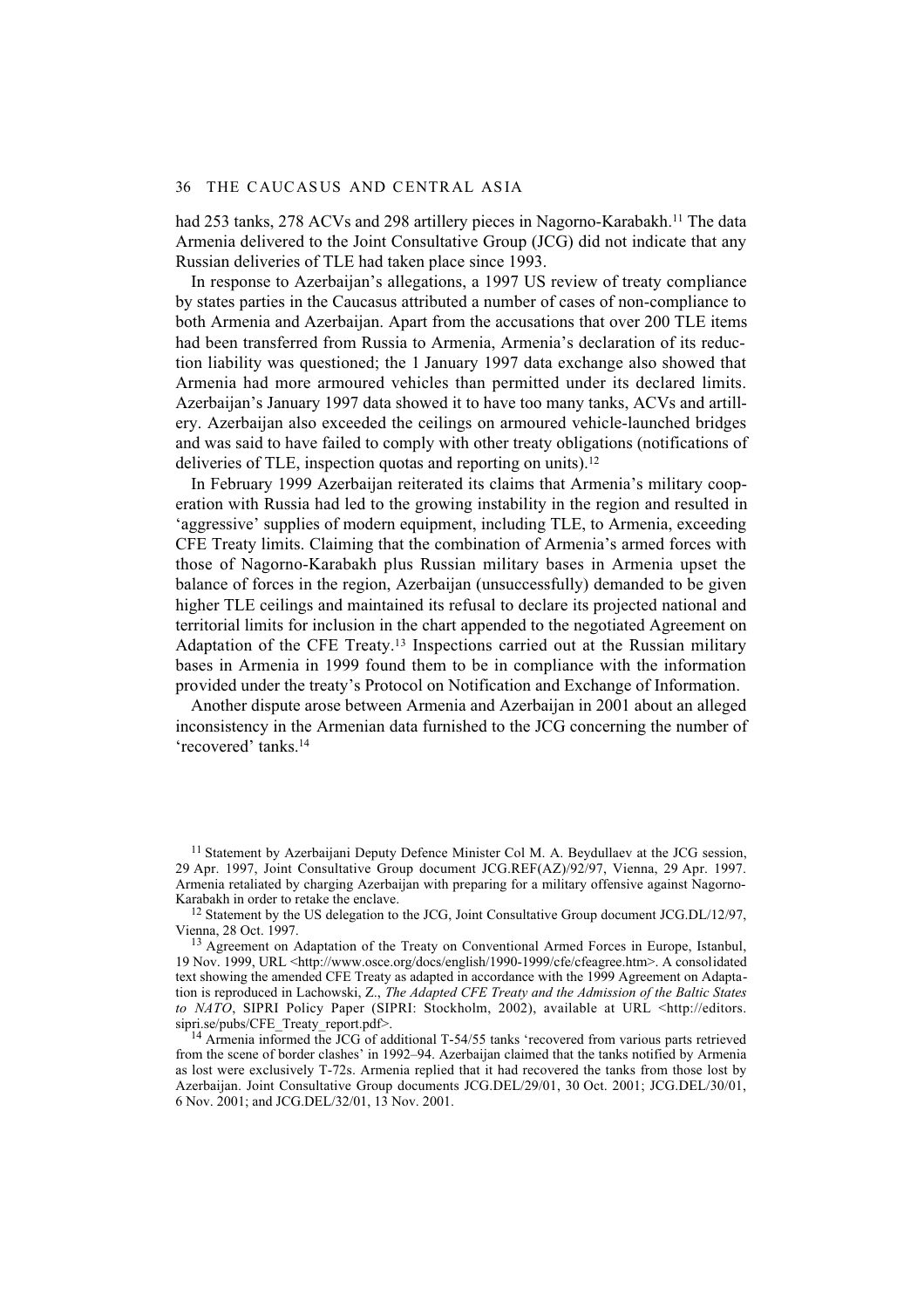## **The Russian military presence in the South Caucasus**

The early 1990s bore witness to the persisting influence of the big northern neighbour on the course of developments in the region. The Soviet Transcaucasus Military District (MD) was disbanded in September 1992. The withdrawal of the Russian troops proceeded in the midst of heavy fighting, which inevitably affected the withdrawal schedule. In May 1992 Russia and the three South Caucasus states agreed on the partition and transfer of military equipment from the former Transcaucasus MD to Armenia, Azerbaijan and Georgia 'on the basis of parity'. Russia began its withdrawal from Armenia (soon suspended) and from Azerbaijan (completed in May 1993).15 Russian military intervention saved Georgia from early disintegration and, under the terms of the military cooperation agreement of 9 October 1993 with Georgia, Russian garrisons were to be stationed in several strategic places.

After the initial pull-out of Russian troops the region soon witnessed their return, either on the strength of basing arrangements (chiefly to protect the borders of the new states) or as 'peace-making' (*mirotvorcheskie*) contingents. Concerned about the tensions and fighting in its own southern territory, the recent civil war in Georgia and the protracted conflict between Armenia and Azerbaijan, Russia began in 1994 to demand that its southern neighbours lower their TLE ceilings to enable it to raise its own ceilings without violating the treaty. The West was reluctant to concede this. The suggestion was rejected immediately by Azerbaijan, and Georgia later refused to allocate some of its TLE to Russia. Nevertheless, in June 1994, during a visit by Russian Defence Minister Pavel Grachev to the South Caucasus, principles for the operation of Russian bases in the Transcaucasus were agreed four bases in Georgia<sup>16</sup> and two in Armenia.<sup>17</sup>

Another problem was that of the Russian TLE holdings in Armenia and Georgia (as well as Moldova), held there partly to avoid reduction. Russia had approached the three governments on the problem, but with no conclusive result. Consequently, in early 1996, Russia's holdings in the three countries were said to comprise approximately 360 tanks, 750 ACVs and 430 artillery pieces. 18

During the mid-1990s Azerbaijan and Georgia grew more assertive vis-à-vis their Russian partner and leaned increasingly towards the USA. The so-called Flank Document, adopted at the first CFE review conference in May 1996,

15 Fuller, E., 'Paramilitary forces dominate fighting in Transcaucasus', *RFE/RL Research Report*, vol. 2, no. 25 (18 June 1993), pp. 74–82.

16 A framework agreement had already been signed by presidents Boris Yeltsin and Eduard Shevardnadze on 3 Feb. 1994.

<sup>17</sup> It was agreed that the early warning 'military facility' in Gabala in Azerbaijan, leased by Russia, would not qualify as an army base. In Apr. 1997 the Armenian legislature ratified a treaty which allowed Russia to maintain military bases in Armenia for a period of 25 years.

<sup>18</sup> According to Georgian estimates, Russia stationed some 200 tanks, up to 570 ACVs and 220 artillery pieces at 4 military bases in Georgia. Aladashvili, I., 'Divided quotas and lost levers', DGHE (Tbilisi), in 'Georgia: article analyses transfer of CFE quotas to Russia, 5–15 Feb. 1996' (in Georgian), Foreign Broadcast Information Service, *Daily Report–Central Eurasia* (*FBIS-SOV*), FBIS-SOV-96-039, 27 Feb. 1996, p. 59.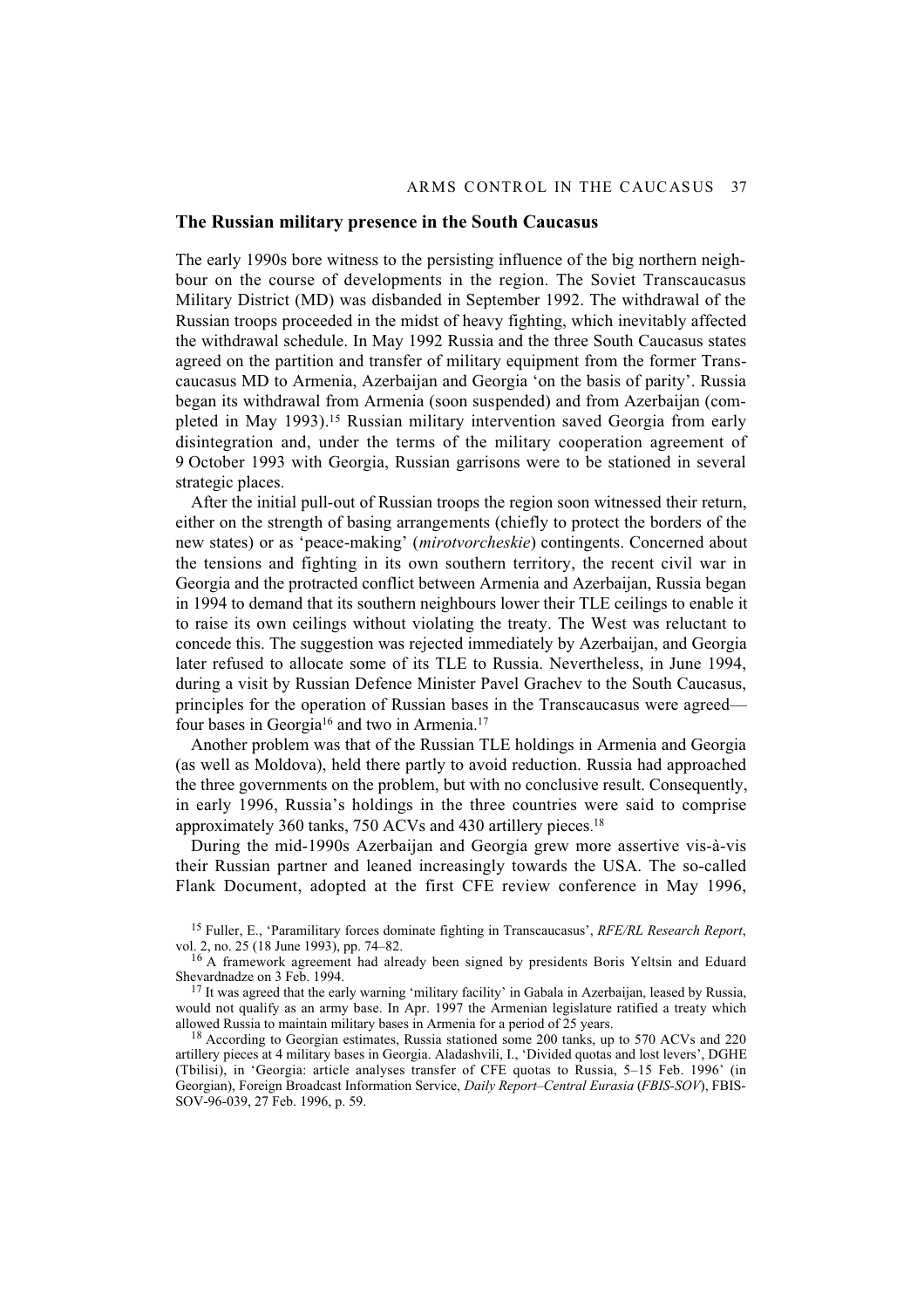amended the provisions with regard to the flank issue.<sup>19</sup> Four CIS flank states— Georgia, Ukraine, Azerbaijan and Moldova ('GUAM')—expressed concern that Russia might use the Flank Document to pursue its security interests at their expense.20 They felt that the document might effectively override the Tashkent Agreement and enable Russia to seek bilateral solutions and possibly coerce individual countries into allowing it to use part of their TLE entitlements (and thereby put pressure on third countries, for instance, on Azerbaijan in the case of Nagorno-Karabakh). A clear definition of 'temporary deployments' of troops in the flank zone was called for, as well as a ceiling on permitted equipment in conflict areas such as Nagorno-Karabakh or Abkhazia in Georgia, in order to avoid potential concentrations of weapons that were not formally in violation of the CFE Treaty.21

The USA took an active stance. In May 1997, the US Senate approved a resolution on the ratification of the Flank Document with a set of conditions that addressed the concerns of the United States and the CIS states affected, especially with regard to the Russian troops and equipment deployed on the territory of states parties. The conditions proceeded from the finding that Russian forces were deployed in the GUAM states 'without full and complete agreement of these states'.22 On 21 May Azerbaijan and the USA issued a joint statement supporting the Azerbaijani position that foreign troops might only be stationed temporarily on its territory under an agreement duly concluded in accordance with its constitution and in conformity with international law. The USA also supported Azerbaijan's position on the non-use of temporary deployments and the reallocation of quotas on its territory, as expressed in the statement of the chairman of the first CFE review conference<sup>23</sup>

<sup>19</sup> Final Document of the First Conference to Review the Operation of the Treaty on Conventional Armed Forces in Europe and the Concluding Act of the Negotiation on Personnel Strength of Conventional Armed Forces in Europe, Vienna, 15–31 May 1996, URL <http://www.osce.org/docs/ english/1990-1999/cfe/cfe1reve.htm>.

 $20$  None of these countries wanted Russia to station troops permanently either on its territory or in its vicinity. Georgia was keen to secure the withdrawal of the Russian troops if they failed to quell the separatist movements in Abkhazia and South Ossetia; Ukraine sought the ending of the naval infantry dispute in the Black Sea; Azerbaijan was protesting against Russian support for Armenia in the Nagorno-Karabakh conflict; and Moldova wanted to address the question of the Russian troops stationed in the Trans-Dniester separatist region.

<sup>21</sup> Goble, P. A., 'Outflanked: how non-Russian countries view the proposed CFE flank modifications', Testimony prepared for a hearing of the Committee on Foreign Relations, US Senate, 29 Apr. 1997.

22 Resolution of Advice and Consent to Ratification of the Document Agreed among the States Parties to the Treaty on Conventional Armed Forces in Europe of November 19, 1990 ('the CFE Flank Document'), adopted by the Senate of the United States, 14 May 1997. For more detail see Lachowski, Z., 'Conventional arms control', *SIPRI Yearbook 1998: Armaments, Disarmament and International Security* (Oxford University Press: Oxford, 1998), pp. 503–504.

<sup>23</sup> Statements of the Chairman of the First Conference to Review the Operation of the Treaty on Conventional Armed Forces in Europe and the Concluding Act of the Negotiation on Personnel Strength, attached to the CFE Final Document, Vienna, 31 May 1996.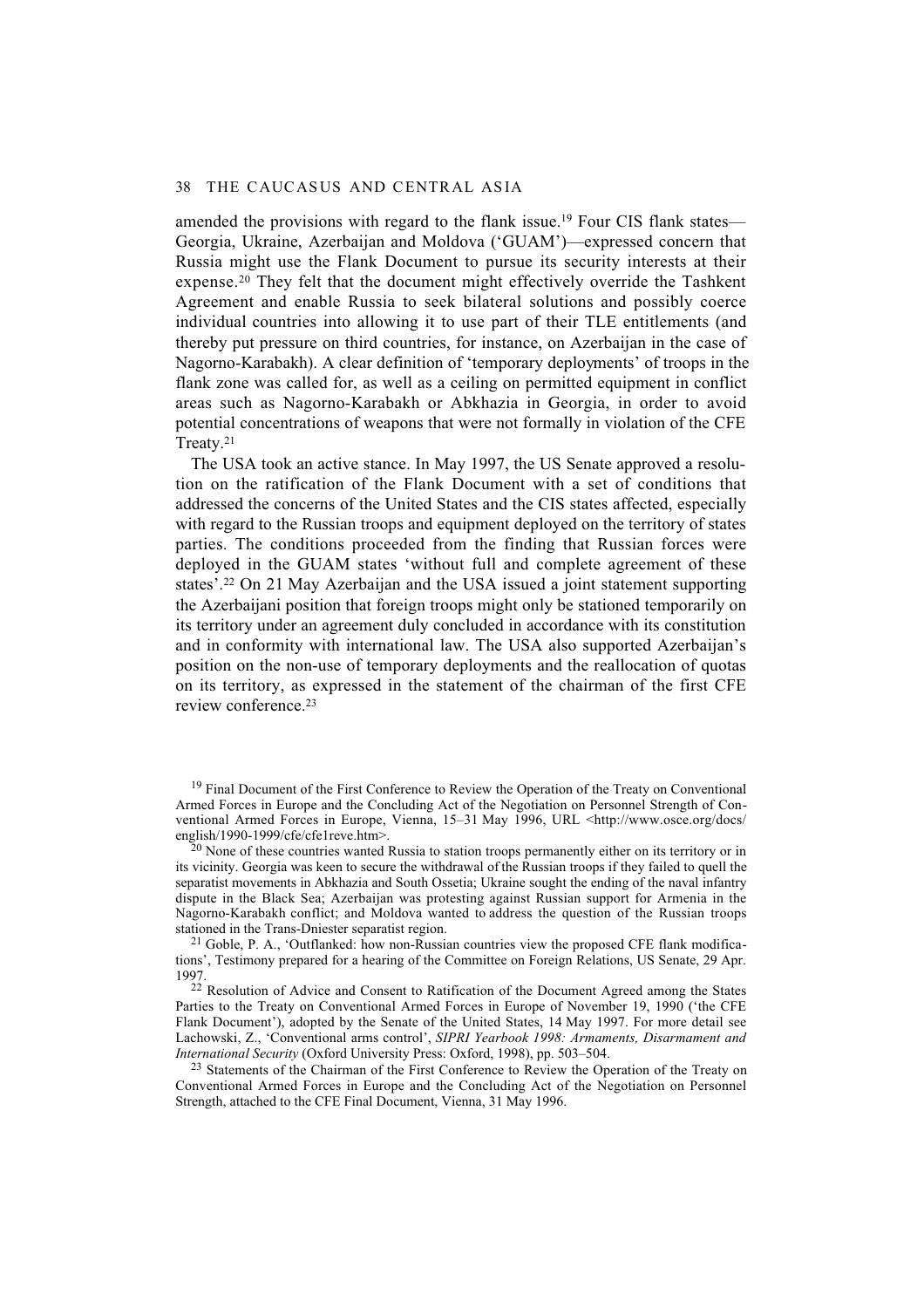## *Withdrawal of Russian troops from Georgia*

The issue of the Russian armed forces stationed in Georgia (and Moldova) came up again towards the end of the CFE Treaty adaptation talks in 1999. In the context of the ongoing conflict in Chechnya in late 1999, Russia found itself under strong political and negotiating pressure to show a measure of flexibility and goodwill with regard to this issue.

The four bases on Georgia's territory have existed by virtue of its unratified agreement of February 1994 with Russia.24 Georgia insisted on closing down two—the Vaziani air base near the capital, Tbilisi, and the Gudauta base in the separatist province of Abkhazia. Russia is likely to continue to use the other two, at Akhalkalaki and Batumi, for some time but they are intended to be dismantled eventually. On 17 November 1999 Georgia and Russia signed a joint statement to the effect that Russia would reduce the levels of its heavy ground weapons on Georgian territory to the equivalent of a brigade ('basic temporary deployment' of its TLE at the Akhalkalaki and Batumi bases), thus meeting the requirements of the Agreement on Adaptation by the end of 2000. By the same time the Russian TLE located at Vaziani and Gudauta and the repair facilities in Tbilisi would be withdrawn, and the bases themselves would be disbanded and closed down by mid-2001.25

Throughout the CFE adaptation negotiations a long-standing dispute concerned the problem of foreign military presence on the territory of a state party, especially with respect to Georgia and Moldova. Along with these countries' bilateral agreements with Russia on force withdrawals, the Agreement on Adaptation provides that TLE of a state party 'shall only be present on the territory of another State Party in conformity with international law, the explicit consent of the host State Party, or a relevant resolution of the United Nations Security Council'.<sup>26</sup> As a result, the adapted CFE Treaty potentially helps to enhance regional stability and the independent sovereignty of Russia's neighbours.

The USA, the UK and the Organization for Security and Co-operation in Europe (OSCE) offered Georgia and Russia financial assistance to facilitate the withdrawal of Russian forces. Russia had completed the scheduled reductions of its armaments by the end of 2000. The withdrawal of its troops from Georgia did not, however, begin until August 2000. Despite Georgia's insistence that all Russian forces should be withdrawn by the end of 2002, Russia proposed that the TLE at Batumi and Akhalkalaki remain there for 15–25 years in exchange for Russian military

<sup>24</sup> A series of agreements were signed in 1993–94, the most important being the Treaty of Friendship, Neighbourly Relations and Cooperation signed by presidents Yeltsin and Shevardnadze on 3 Feb. 1994. *Segodnya*, 10 Feb. 1994; and 'Georgia signs military accord and re-enters Russian sphere', *International Herald Tribune*, 4 Feb. 1994, pp. 1, 4.

<sup>&</sup>lt;sup>25</sup> Organization for Security and Co-operation in Europe, Final Act of the Conference of the States Parties to the Treaty on Conventional Armed Forces in Europe, Annex 14, Joint Statement of the Russian Federation and Georgia, Istanbul, 17 Nov. 1999.

<sup>26</sup> Agreement on Adaptation (note 13), article I.3.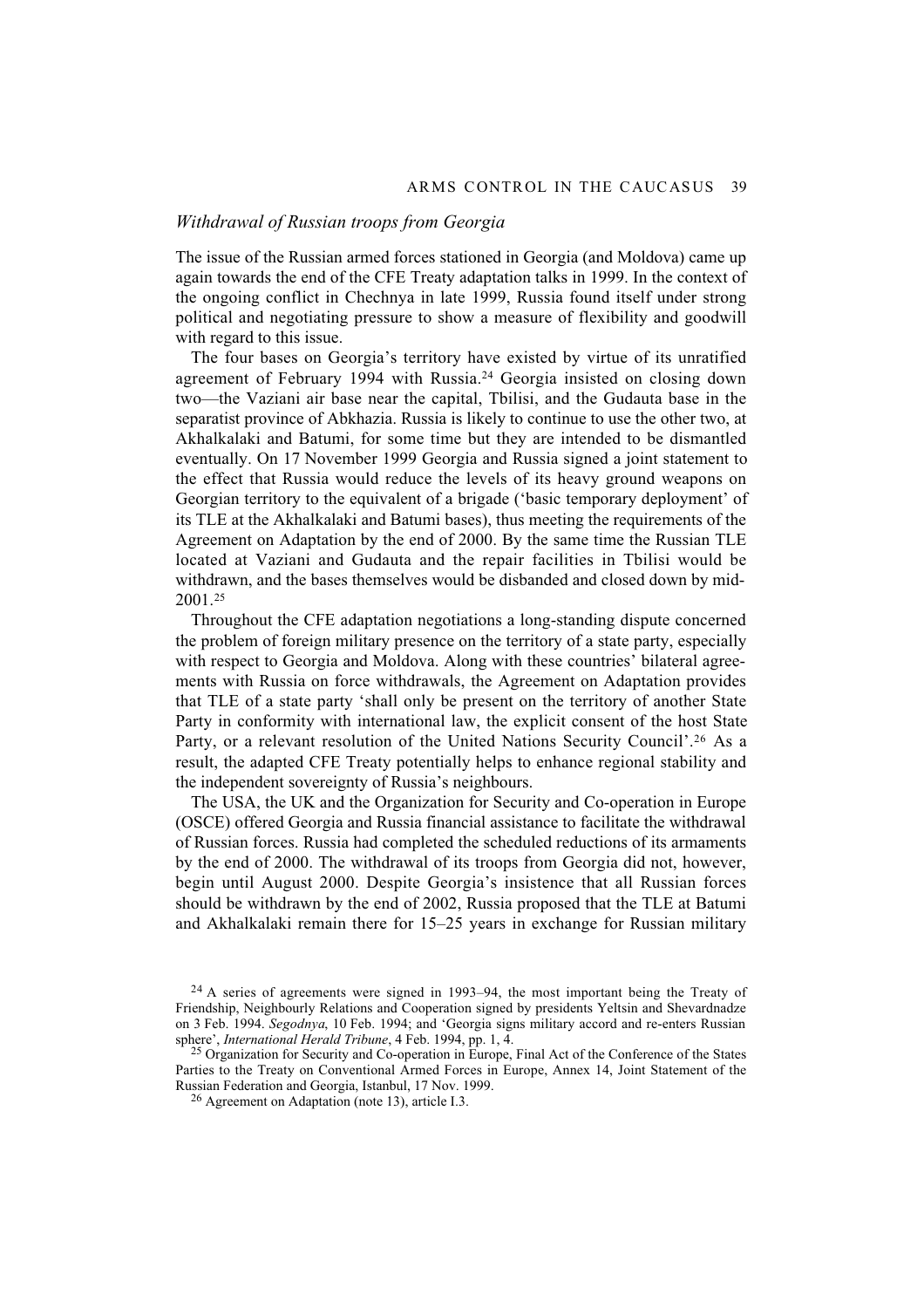assistance. Progress was slowed by Georgia and Russia exchanging accusations in the JCG and by a lack of dialogue between them.

Russia handed over control of its Vaziani base to Georgia on 29 June 2001, but it failed to pull out of the Gudauta base by 1 July. The failure was alleged to be for reasons 'beyond the control of the Russian side'.27 In early November 2001 Russia declared that the base had been dismantled and the troops withdrawn. However, Georgia claims that Russia has not fulfilled its commitments regarding Gudauta and has declared that the closure and disbanding of the base are incomplete until Russia takes sufficient transparency measures and formally transfers the base to Georgia. The situation has been complicated by allegations that Chechen military forces were fighting alongside Georgian partisans in the breakaway province of Abkhazia.

The terms of the Russian withdrawal from the Akhalkalaki and Batumi bases have not so far been agreed. Georgia has proposed a three-year withdrawal period, while Russia has suggested a 14-year withdrawal schedule. At the OSCE ministerial meeting in Porto, Portugal, in early December 2002, Georgia called on Russia to reach agreement on closing the two bases and other Russian facilities in Georgia. In this context, Georgia cited the CFE principle that a state must freely consent to foreign military deployments on its territory.28

At the NATO summit meeting in Prague of 21–22 November 2002, the member states welcomed the 'significant results' of Russian reductions in the flank area but urged 'swift fulfilment' of the outstanding commitments with regard to Georgia and Moldova made by Russia at the OSCE Istanbul Summit Meeting in November 1999.29 Russia denounced NATO's 'artificial linkage' of the ratification of the Agreement on Adaptation with Russia's commitments regarding these two states 'that have nothing to do with the CFE Treaty' and warned that NATO's position could seriously complicate Russia's efforts in Georgia and Moldova.30

The exchanges of accusations between Georgia and Russia continued. In the spring of 2003 Georgia claimed that Russia had introduced TLE to South Ossetia; this Russia denied. In turn, a Russian senior official charged that the new Georgian–US military agreement potentially violated Georgia's commitments under the CFE Treaty.31

<sup>30</sup> Statement by the Delegation of the Russian Federation to the Joint Consultative Group, Joint Consultative Group document JCG.JOUR/481, 26 Nov. 2002, annex 1.

31 ITAR-TASS (Moscow), 4 Feb. 2003 (in English), in 'Russia's Kormiltsev refutes Georgia accusations over CFE treaty', FBIS-SOV-2003-0204, 4 Feb. 2003; and ITAR-TASS (Moscow), 10 Apr. 2003 (in English), in 'Senior Russian official says Georgian–US military agreement violates CFE Treaty', FBIS-SOV-2003-0410, 10 Apr. 2003.

<sup>&</sup>lt;sup>27</sup> Russian Foreign Minister Igor Ivanov suggested that 'with the support of Chechen and international terrorists, the Georgian side provoked hostilities in Abkhazia, which clearly made it even more difficult to reach agreement with Sukhumi'. [Letter of the Minister of Foreign Affairs of the Russian Federation, 12 Nov. 2001], OSCE document SEC.DEL/29/01, 15 Nov. 2001 (in Russian).

<sup>&</sup>lt;sup>28</sup> Interpretative statement under paragraph 79 (chapter 6) of the Final Recommendations of the Helsinki Consultations, annex 3, attachment 2, OSCE document MC(10).JOUR/2, 7 Dec. 2002.

<sup>&</sup>lt;sup>29</sup> Prague Summit Declaration issued by the Heads of State and Government participating in the meeting of the North Atlantic Council in Prague on 21 Nov. 2002, NATO Press Release (2002)127, 21 Nov. 2002, URL <http://www.nato.int/docu/pr/2002/p02-127e.htm>.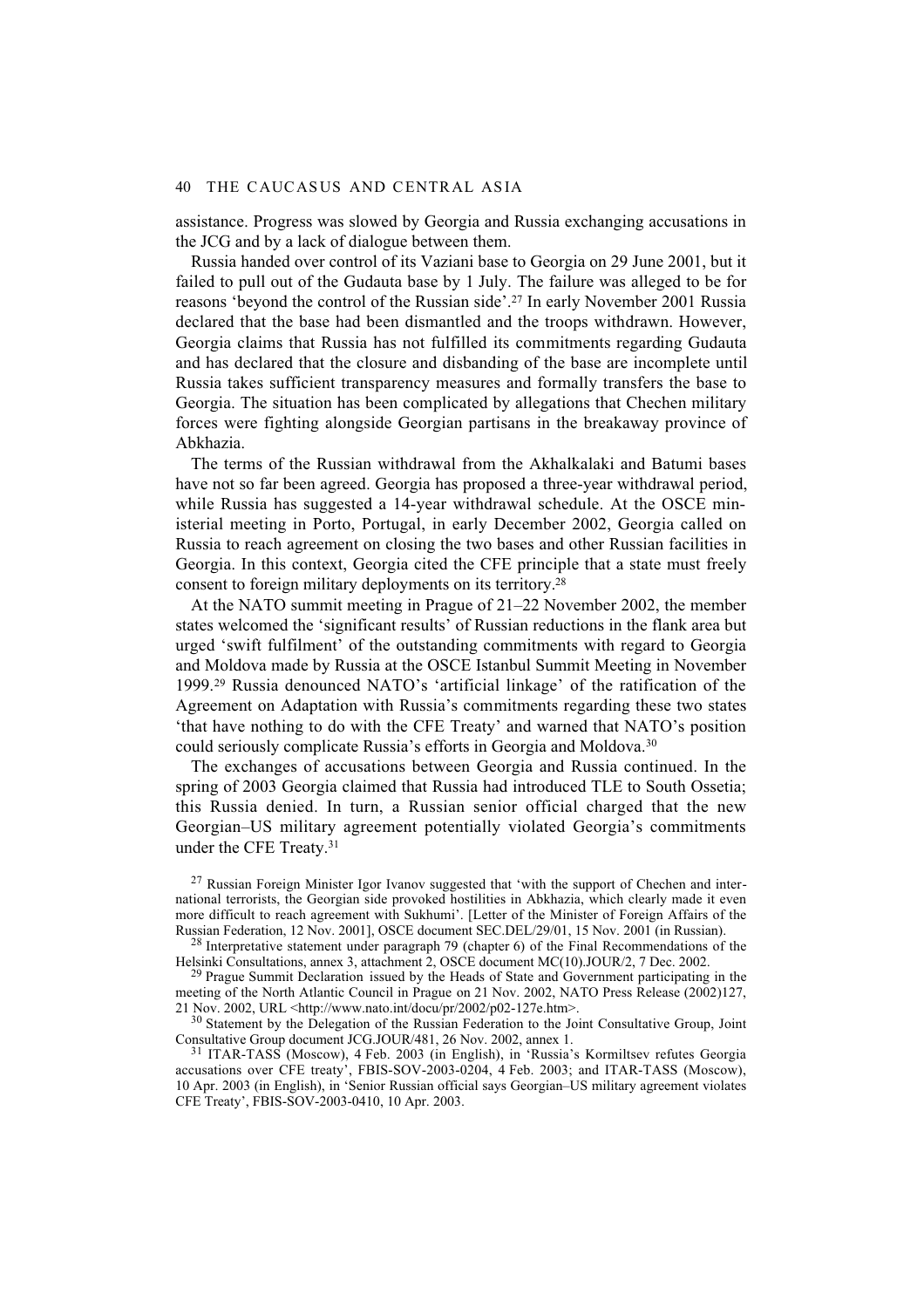## **The unaccounted-for equipment in the South Caucasus**

The problem of unaccounted-for and uncontrolled TLE (UTLE) has dogged the CFE Treaty since its start. On the basis of Soviet data submitted in 1990, there currently remains an unresolved discrepancy of 1970 TLE items between actual levels and the aggregate amount of TLE that the eight former Soviet republics<sup>32</sup> were committed to destroy or convert. The UTLE issue has been repeatedly raised both in the JCG and at the review conferences in 1996 and 2001. UTLE is present in several places in the area of application, particularly in the conflict-ridden South Caucasus—in Nagorno-Karabakh, and in Abkhazia and the Tskhinvali area in South Ossetia (Georgia). The three South Caucasian countries have repeatedly come in for criticism for failing to resolve the problem of their UTLE. The 1995 decision by the JCG on procedures for the reduction of irreversibly damaged conventional equipment mitigated the problem of weapons that were derelict or damaged in combat or 'as a result of other unanticipated circumstances'.33 In July 1997, the Joint Consultative Group agreed on general procedures for the conduct of on-site visits to assess and account for UTLE.34

The states parties have acknowledged that the situation affects the CFE regime adversely. The best prospect for resolution of the UTLE issue lies in achieving a political settlement in these regions rather than in military–technical arrangements. At the second CFE review conference in 2001, special emphasis was again put on the unaccounted-for equipment.35

## **Non-compliance in the North Caucasus**

The role of the flank zone has fundamentally changed since the relevant treaty provisions were negotiated in 1989–90. Previously a peripheral area, the southern flank now includes Russia's forward line of defence facing the volatile and conflict-ridden South Caucasus. The situation there has a politico-military impact on the North Caucasian parts of Russia's own territory. These reasons have been cited in numerous Russian demands for the relevant treaty provisions to be modified as they were no longer adequate for Russian security requirements.

In the autumn of 1993 Russia, concerned about the instability on its southern borders, formally opened the issue of a revision of the flank zone. This question was to remain for years the main bone of contention between Russia and most of

<sup>32</sup> See note 3.

<sup>&</sup>lt;sup>33</sup> Decision of the Joint Consultative Group on an additional procedure for reduction by destruction of conventional armaments and equipment limited by the Treaty on Conventional Armed Forces in Europe, 14 July 1995.

<sup>&</sup>lt;sup>34</sup> Decision of the JCG on modalities for UTLE on-site visits, Joint Consultative Group document JCG.DEC/9/97, Vienna, 23 July 1997.

<sup>&</sup>lt;sup>35</sup> Formal Conclusions of the Second Conference to Review the Operation of the Treaty on Conventional Armed Forces in Europe and the Concluding Act of the Negotiation on Personnel Strength, CFE document CFE.DOC/1/01, 1 June 2001, URL <http://www.osce.org/docs/english/1990- 1999/cfe/cfetr\_2revconfe.htm>.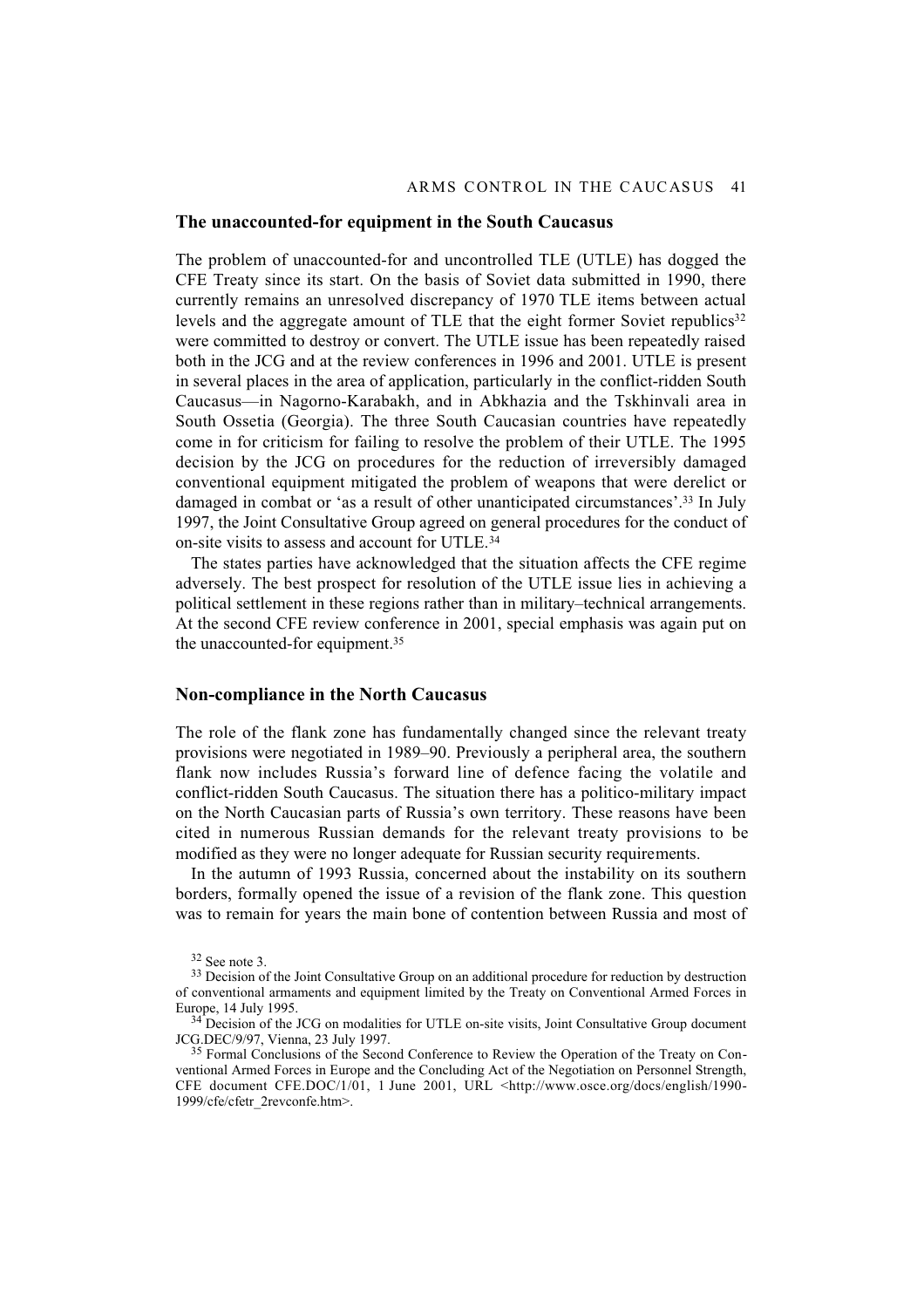|                                                               | Tanks   | <b>ACVs</b> | Artillery |
|---------------------------------------------------------------|---------|-------------|-----------|
| Flank zone entitlements <sup><i>a</i></sup> (1990 CFE Treaty) | 700     | 580         | 1 2 8 0   |
| plus those in storage                                         | (600)   | (800)       | (400)     |
| Temporary deployments (1996 Flank Document)                   | 1897    | 4 3 9 7     | 2422      |
| in original flank zone $(31$ May 1996–31 May 1999)            |         |             |           |
| Sub-limits in original flank zone (May 1999)                  | 1 800   | 3 700       | 2400      |
| Territorial sub-limits for revised flank zone <sup>b</sup>    | 1 300   | 2.140       | 1680      |
| (1999 Agreement on Adaptation)                                |         |             |           |
| Russian holdings in the revised flank zone                    |         |             |           |
| Oct. 1999                                                     | 1493    | 3 5 3 4     | 1985      |
| Nov. 2000                                                     | 1 32.7  | 2.790       | 1 746     |
| Dec. 2001                                                     | 1 2 9 4 | 2.044       | 1 5 5 7   |

**Table 3.2**. Russian entitlements in the flank zone and alleged holdings in the revised flank zone under the 1999 Agreement on Adaptation

*<sup>a</sup>*The Leningrad and North Caucasus military districts (MDs).

*<sup>b</sup>* In the Leningrad MD, excluding Pskov *oblast*; and in the North Caucasus MD, excluding Volgograd *oblast*; Astrakhan *oblast*; that part of Rostov *oblast* east of a line extending from Kushchevskaya to the Volgodonsk *oblast* border, including Volgodonsk; and Kushchevskaya and a narrow corridor in Krasnodar *kray* leading to Kushchevskaya.

*Source*: Treaty on Conventional Armed Forces in Europe, 1990 (the CFE Treaty), URL <http://www.osce.org/docs/english/1990-1999/cfe/cfetreate.htm>; Final Document of the First Conference to Review the Operation of the Treaty on Conventional Armed Forces in Europe and the Concluding Act of the Negotiation on Personnel Strength of Conventional Armed Forces in Europe, Vienna, 15–31 May 1996 (the Flank Document), URL <http://www.osce.org/docs/english/1990-1999/cfe/cfe1reve.htm>; and Russia's statements to the Joint Consultative Group plenaries in 1999–2001.

the other parties to the CFE Treaty. At the end of the reduction period it was obvious that Russia would not comply with its original CFE flank obligations. Even earlier it had failed to abide by another arms control-related commitment, the Vienna Document.36

During the first Chechnya war in 1994–95, Russia failed to notify to other participants its transfers of armed forces to the region. The aim of military action in Chechnya, it claimed, was to defend Russia's territorial integrity. This argument was rejected by other CSCE/OSCE delegations, which stressed the applicability of CSBMs for internal crisis situations. Russia's argument that no external security

<sup>36</sup> Obstacles were also put in the way of the implementation of the Vienna Document (see note 2) by the South Caucasus states in the post-cold war period, and have tended to erode the CSBM regime. In the first half of the 1990s these nations hardly experienced the 'fair weather' necessary for CSBM implementation. Moreover, they have had rather limited experience of the complex CSBM procedures and scant resources to meet all the requirements for compliance. They have generally complied with verification measures, while the provision of various kinds of information (e.g., on military activities, defence planning and budgets) remained their 'Achilles' heel' for a long time.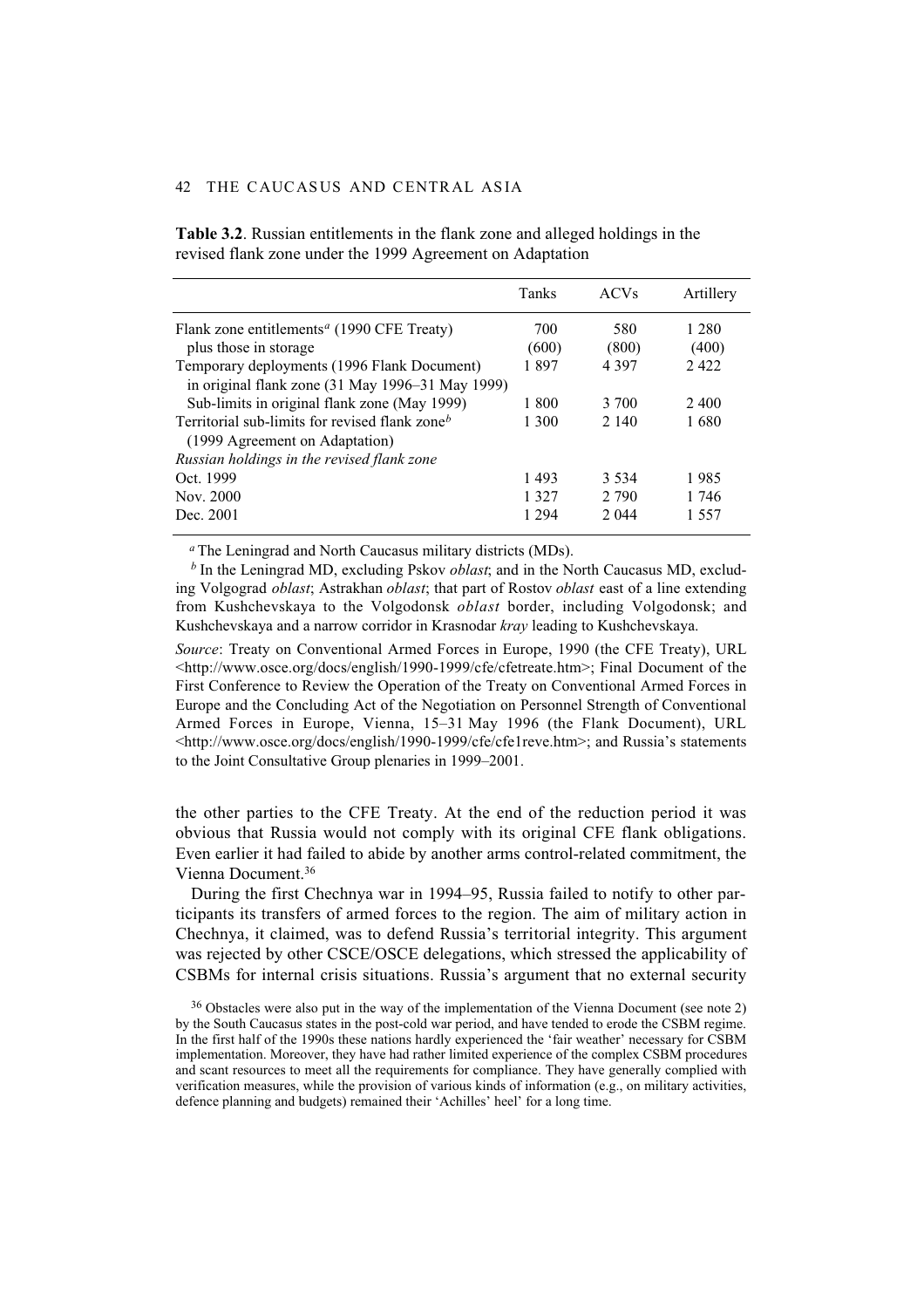threat existed was considered counter to the principle of the indivisibility of security in the area of application. Eventually, Russia accepted the relevance of CSBMs with regard to the Chechnya issue.<sup>37</sup>

The compromise contained in the 1996 CFE Flank Document retained a special regime for the former flank zone while introducing a number of changes. It scaled down the size of the flank zone by reallocating several Russian (and Ukrainian) *oblasts* (with specific constraints and transparency measures attached) to the other CFE sub-zones (table 3.2).

A major issue of non-compliance arose in the autumn of 1999 during the run-up to the Agreement on Adaptation, when Russia informed NATO and other countries that it had exceeded its flank limits on TLE in the North Caucasus in the second war with the Chechen rebels. The NATO countries requested a high-level political declaration from Russia regarding the new situation. Then Russian Prime Minister Vladimir Putin gave assurances that his country would reduce its military presence in Chechnya to levels envisaged in the treaty as soon as the 'necessary conditions' could be created. Russia promised to provide more information about its forces through additional transparency measures and allowing more inspections in the North Caucasus.38 This was found less than satisfactory by other states parties, but they noted Russia's pledge to comply with all the provisions and commitments of the CFE Treaty 'as soon as possible'.39

Russia's non-compliance has hamstrung the process of adaptation of conventional arms control instruments in Europe. It was not until December 2001 that Russia announced that it had made the appropriate weapon reductions and was now meeting its CFE obligations.40 The NATO states welcomed this declaration and in the following months Russia hosted numerous verification inspections to verify its data. However, the issue of non-compliance over the withdrawals from Georgia and Moldova (having to do with the spirit rather than the letter of the treaty itself) has effectively blocked ratification of the Agreement on Adaptation of the CFE Treaty by the great majority of states parties, in turn making the sensitive issue of extending the treaty to NATO's new members after 2004 more contentious than it need be <sup>41</sup>

37 'OSZE Tätigkeitsbericht' [OSCE report of activities], *Österreichische Militärische Zeitschrift*, no. 3 (1995), p. 342.

38 For excerpts from Putin's statement see ITAR-TASS (Moscow), 'Russia: Putin notes significance of OSCE summit', 1 Nov. 1999, in FBIS-SOV-1999-1101, 1 Nov. 1999.

<sup>39</sup> NATO, 'Final communiqué, Ministerial Meeting of the North Atlantic Council held at NATO headquarters, Brussels, on 15 Dec. 1999', Press Release M-NAC2(99)166, URL <http://www.nato. int/docu/pr/1999/p99-166e.htm>.

<sup>40</sup> In Jan. 2002 Russia claimed that it was meeting the allowed levels of heavy armaments in the flank zone. Interfax (Moscow), 11 Jan. 2002, in 'Russia expects NATO to ratify adapted treaty on conventional forces', FBIS-SOV-2002-0111, 11 Jan. 2002.

41 For further discussion on this see Lachowski (note 13); and Lachowski, Z., 'Conventional arms control in Europe', *SIPRI Yearbook 2003: Armaments, Disarmament and International Security* (Oxford University Press: Oxford, 2003), pp. 691–95.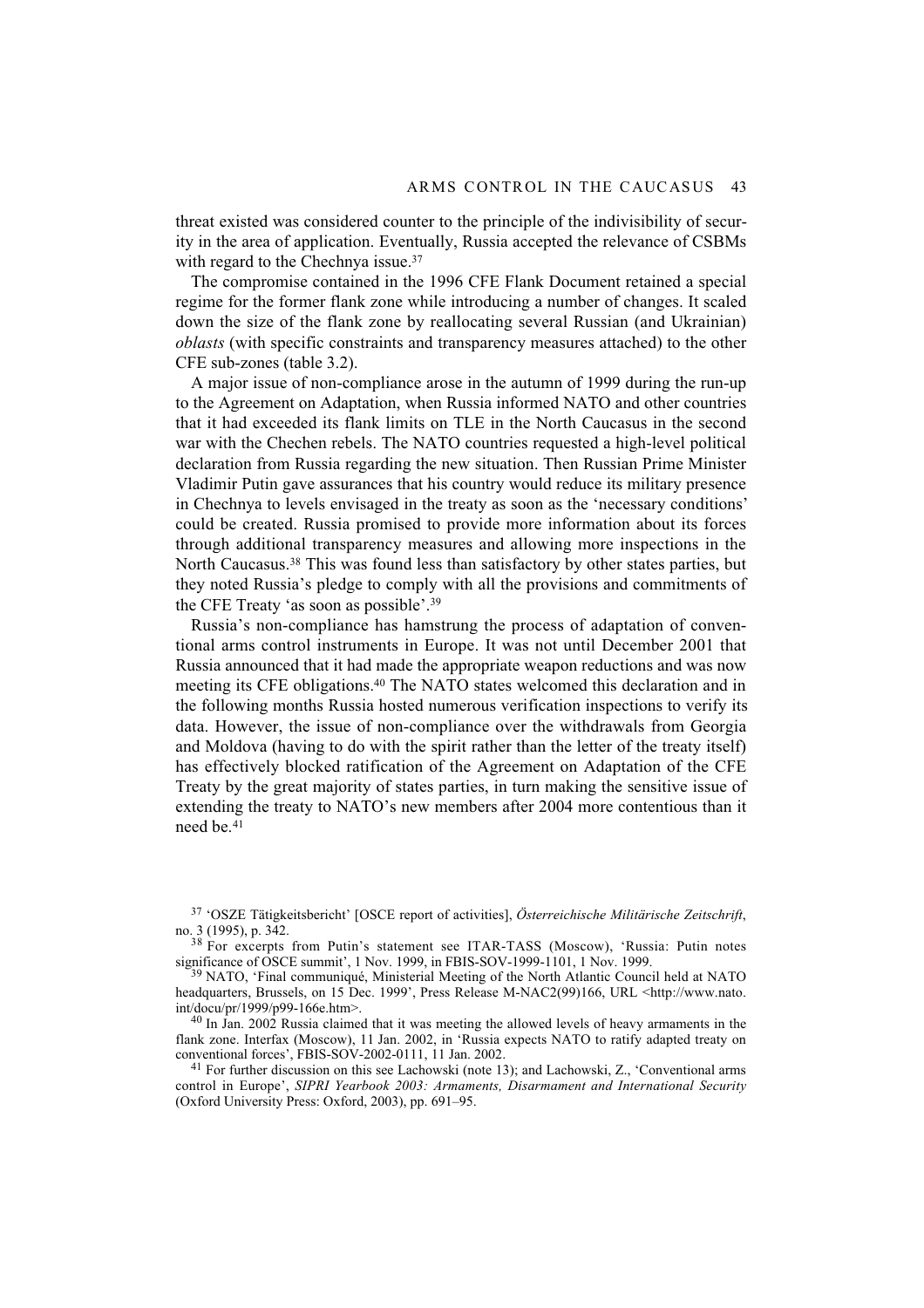## **Conclusions**

The European arms control process has certainly had a beneficial influence on the politico-military situation in the South Caucasus region. First, it helped reduce the overall excessive military arsenals there and set limits on the amounts of heavy weapons of the individual South Caucasian states and Russia. Second, it subjected the actors to a regime of compliance, verification and transparency, promoting an arms control culture among the new states, enabling a fairly effective control of weapon holdings and applying strong pressure on non-compliant states parties to the treaty. Third, it curtailed (although not always successfully) the room for manoeuvre of the main actor in the former Soviet Union—Russia—and its ability to put pressure on the other parts of the former Soviet Union, while also offering the new states more leeway and independence in pursuing their national security interests. Fourth, it enabled the international community to help to stabilize and contain the precarious regional situation. Fifth, while taking into account Russia's legitimate security concerns with regard to its flank area (especially Chechnya), the multilateral arms control agenda also addressed the concerns of its southern neighbours (such as the withdrawal or reduction of Russian troops and equipment, host country rights regarding deployments of forces, and greater transparency in Russia's military activities in the zone).

The evolving cooperative security regime proved able to exercise an influence that went beyond the formalities of the treaty. Most parties to the CFE Treaty have urged Russian compliance not only with the letter of the treaty but also with the spirit of the regime as reflected in the commitments made by Russia at the 1999 OSCE Istanbul Summit Meeting—the dismantling of its military bases and the pulling out of its troops, ammunition and non-CFE weapons.

Despite all these positive developments, however, arms control did not and could not resolve all the complex problems facing the South Caucasus in the first post-Soviet decade. While making the region part of a wider military security regime, it failed effectively to address the regional actors' conflicting interests. Many differences and sources of conflict that existed when the new Caucasian states came into being are still there, and the regional state and non-state actors are all too often willing to resort to armed responses. Russian peacekeeping has allowed for a fragile stability in the South Caucasus but has so far failed to turn it into a permanent peace. This calls for additional multilateral measures and steps which would help to provide guarantees and assurances to parties to conflicts.

On the arms control side, new intra-state, bilateral and sub-regional CSBMs or border arrangements would be helpful, inspired, for instance, by the experience of solutions arrived at in the Balkans. Further reductions of armaments are perhaps not realistic at present and could follow improvements in the political climate at a later stage. An approach similar to that of the Cooperative Threat Reduction pro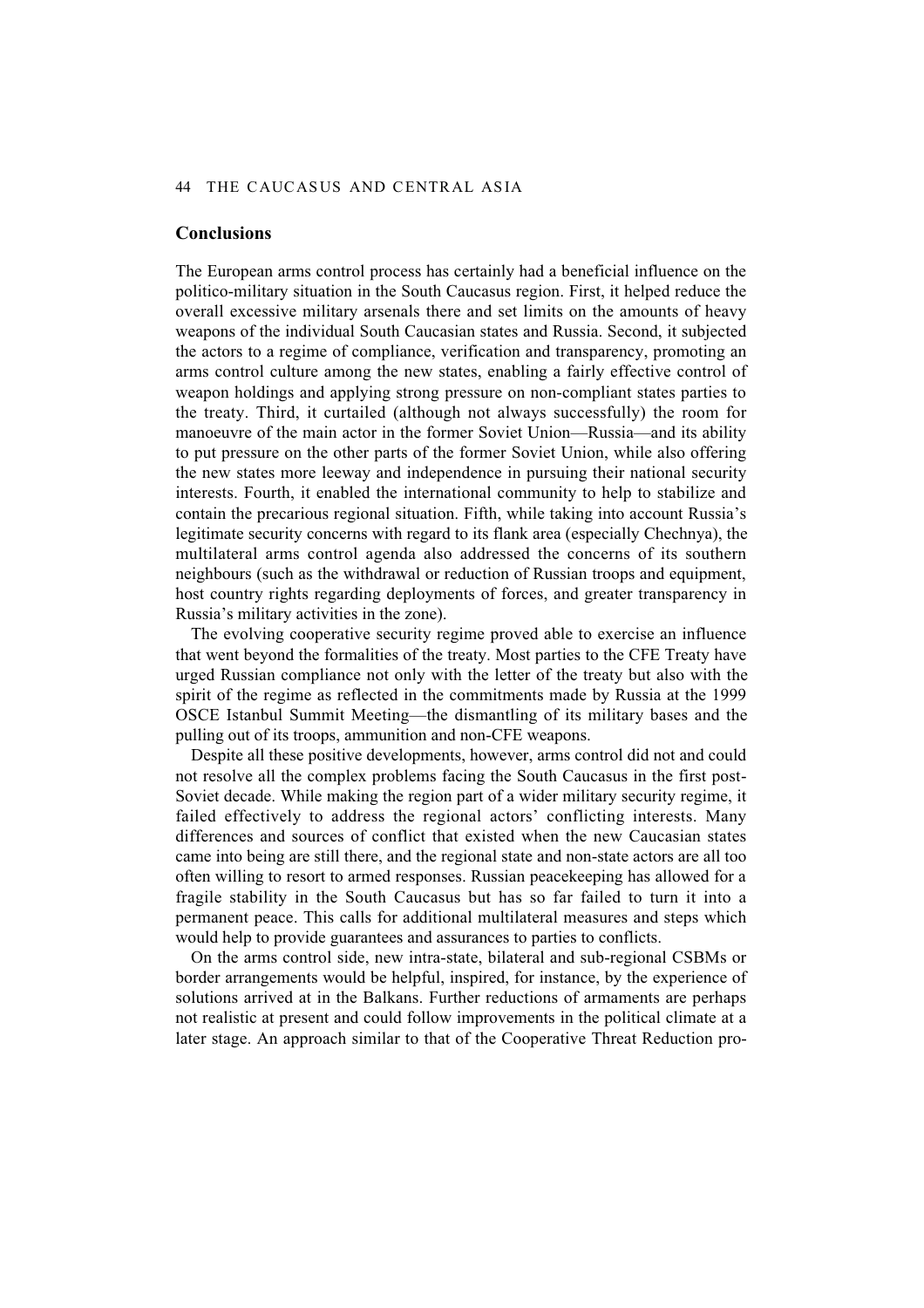gramme42 to tackle the local lack of will and lack of competence for the physical destruction of armaments, coupled with new attention to the export control dimension, are worth considering and would imply only modest costs compared to the current plans for external military assistance.<sup>43</sup>

Overall, a potentially more positive scenario is emerging as the regional situation changes, with some of the regional states (Azerbaijan and Georgia) aiming to join NATO in due course, the USA establishing a foothold in the region (in Georgia), and the European Union taking a greater interest in the region's stability as it reaches out to the eastern periphery of Europe. On the other hand, President Putin's pragmatic policy (elsewhere) has not yet found a workable translation to the Chechnya conflict, and Russia's long-term policy vis-à-vis its southern neighbours remains unclear.

<sup>42</sup> The US Cooperative Threat Reduction (CTR) programme, launched in 1993, is designed to help the countries of the former Soviet Union destroy nuclear, chemical and biological weapons and associated infrastructure, and establish verifiable safeguards against the proliferation of those weapons.

 $4<sup>3</sup>$  On external military assistance to the South Caucasus countries see chapter 1 in this policy paper.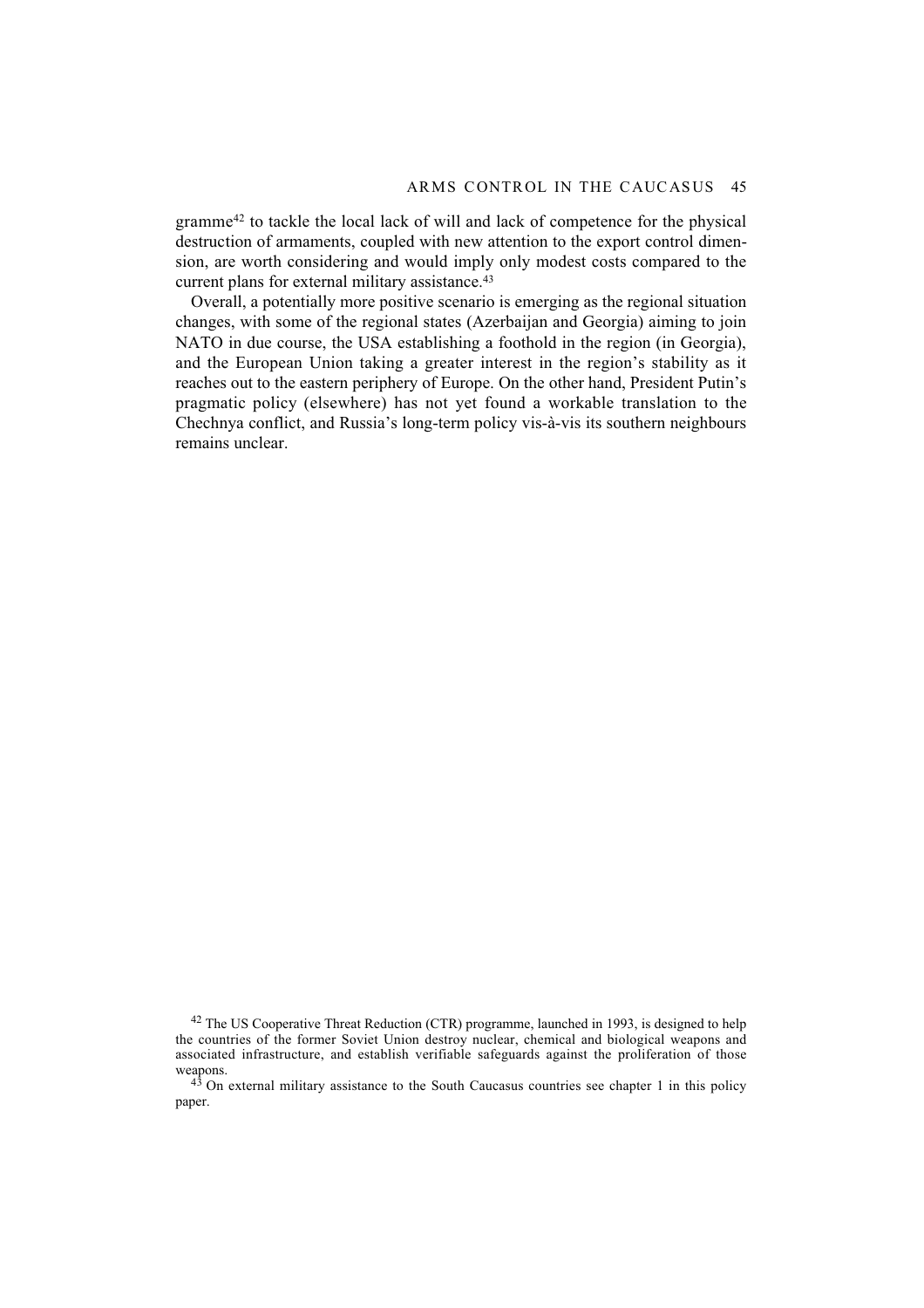# **4. Arms control in Central Asia**

# DMITRI TROFIMOV

# **Introduction**

In the 1990s dramatic changes occurred in the geopolitical landscape of Central Eurasia, where five new Central Asian republics—Kazakhstan, Kyrgyzstan, Tajikistan, Turkmenistan and Uzbekistan—assumed the responsibilities of statehood following the surprisingly swift demise of the Soviet Union. Autocratic by nature and sustained by clan loyalties, the leaders of these republics were unprepared to cope with the inevitable post-communist challenges. They have been unable to make adequate use of the comparative specializations which they inherited from the Soviet Union and instead have used their respective strengths to exert pressure on each other. The distribution of ethnic groups across borders has created interethnic tension and led to protracted border and territorial disputes, which work against these states' quest for stability. As a result, it has been difficult to balance interests in the region. Instead, relationships between the states are based on an asymmetrical balance of power.

The sensitivity of most of the Central Asian states regarding their sovereignty is hampering cooperative efforts to address security-related regional problems such as Islamic extremism. The latter is virtually the only issue on which most of the Central Asian countries are generally in agreement, but the perception of the Islamist threat has differed significantly from country to country, $<sup>1</sup>$  and some</sup> countries may be trying to occupy the niche of 'most suffering nation' in order to receive the maximum political and financial help from the international community. The reluctance and inability of these states to identify region-wide threats is further reflected in the fact that none of them has effective, well-functioning armed forces, and they have been slow to clarify the purposes and doctrines of their nascent armies. This further enhances the inferiority complex that derives from their 'unacceptable' exposure to external forces.

Overall, there seem to be more divisive political and economic factors than unifying elements—not to mention the traditionally strained personal relations between the presidents of the five republics. This has resulted in a lack of confidence and cooperation, which minimizes the probability of a complete and lasting resolution of the conflicts that exist in the region. There are numerous multilateral and bilateral cooperation pacts, but they remain pieces of paper that are cited by national leaders when it suits them to do so. In practice, they are rendered inadequate by entrenched bureaucratic processes and the new nationalism.

<sup>&</sup>lt;sup>1</sup> Two special cases are Tajikistan (since its 1997 General Peace Agreement with the Islamic opposition) and Turkmenistan, which have at times demonstrated selectivity and caution as regards their perception of the Islamist threat.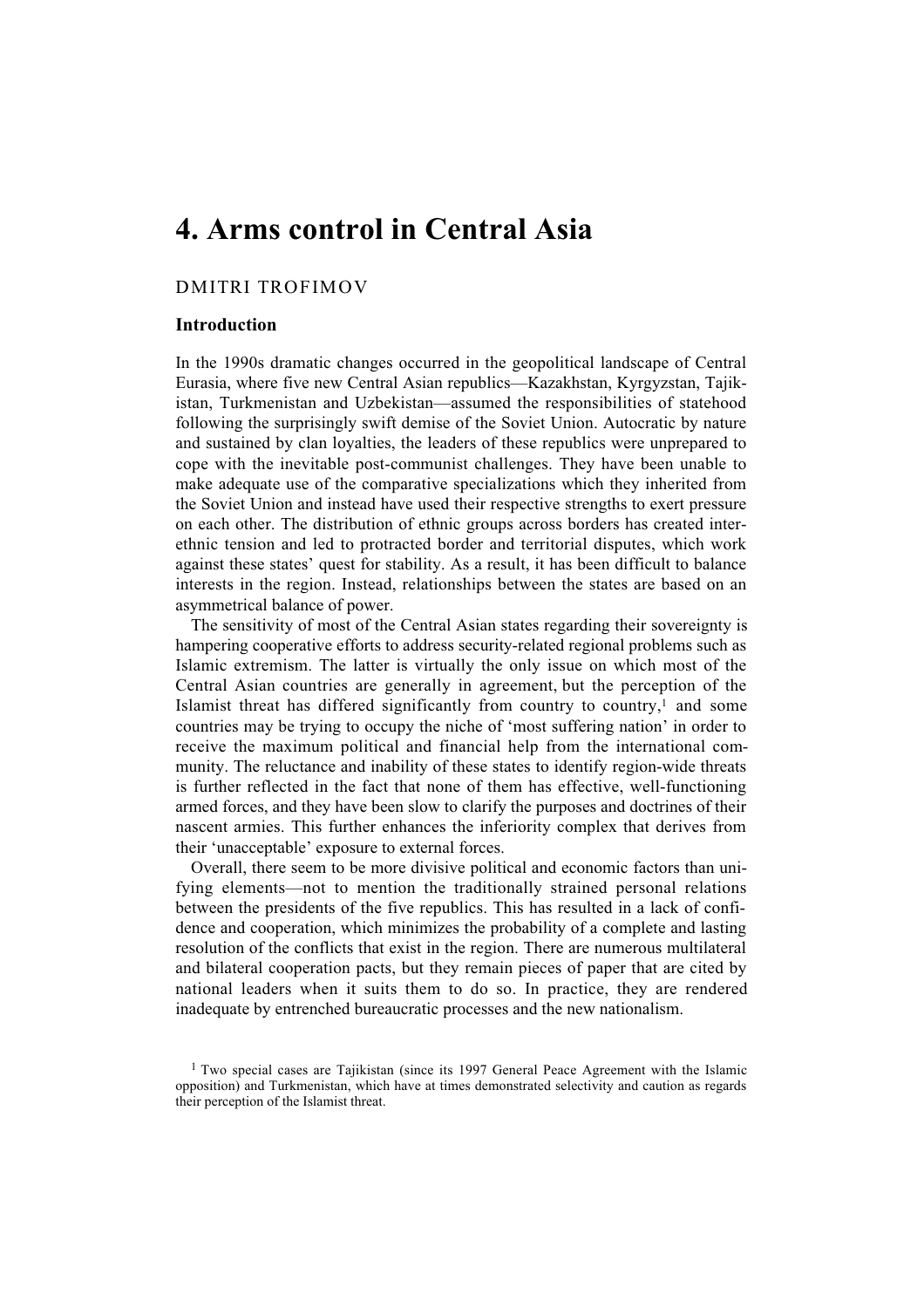In the past decade or so various models of collective security and organizations of different formats and geopolitical orientations have been tried in Central Asia. However, it has not been possible to set up an effective and comprehensive system of regional security. An explanation for this can be found in (*a*) the lack of sufficient external interest in Central Asia and (*b*) the complexity of the relationships between the Central Asian states.

## **Confidence-building in the Chinese–Soviet border areas**

Overall, relations between China and Russia have improved dramatically since the end of the cold war with its intense Sino-Soviet disputes (dating back to the 1960s), which led to almost 20 years of bilateral tension and an arms race on both sides of the border. Correspondingly, the mutual threat perceptions set the tone of the negotiations (which resumed in 1987) on the protracted border and territorial disputes. The Chinese–Soviet (later Chinese–Russian) bilateral dialogue in the past 15 years has been characterized by the close association of border issues, security matters, confidence-building measures (CBMs) and arms control issues.

By signing agreements on border delimitation, in 1991 and 1994, China and the USSR (and then Russia) came close to settling their territorial dispute.2 This led to an increased number of CBMs, which paved the way for arms control agreements in 1996 and 1997. In turn, the CBM agreements (in 1990, 1996 and 1997) contributed significantly to the settling of border disputes and eventually led to China's renunciation of its territorial claims against Russia.3

The 'Shanghai process', now the Shanghai Cooperation Organization (SCO), was largely the result of the 30-year Chinese–Soviet, later Chinese–Russian, bilateral dialogue on border and territorial issues and security. With the emergence of three newly independent states (Kazakhstan, Kyrgyzstan and Tajikistan) that had borders with China, negotiations on the former Chinese–Soviet border and the relevant arms control talks now had to be conducted on a multilateral level. In September 1992 a quadripartite intergovernmental agreement signed by Russia, Kazakhstan, Kyrgyzstan and Tajikistan on the principle of holding negotiations with China provided for a joint intergovernmental delegation of the four states to be formed in place of the former Soviet delegation.<sup>4</sup> Later the 'joint delegation'

2 Reproduced in *Collection of the Russian–Chinese Treaties, 1949–1999* (Terra-Sport: Moscow, 1999), pp. 117–25 and 275–77.

<sup>3</sup> On these agreements see below in this chapter. Article 6 of the Russo-Chinese Treaty on Neighbourly Relations, Friendship and Cooperation, signed in Moscow on 16 July 2001, prohibits China and Russia from making territorial claims on each other. Nonetheless, disagreement persists over 3 small islands: Bolshoi Island in the upper reaches of the Argun River (called the Algan River in China), and the Ussuri (Hei Zia Zi) and Tarabarov (Yinlong) islands on the Amur River, near Khabarovsk. Article 6 establishes the mutual acceptance of the status quo (i.e., Russian jurisdiction over these 2 areas). *Bulletin of International Treaties 8* (Yuridicheskaya Literatura Publishing House affiliated with the Administration of the President of the Russian Federation: Moscow, 2002), pp. 56–61.

4 Agreement on Holding Negotiations with the Government of the People's Republic of China on Mutual Reduction of Military Forces and Confidence Building Measures in the Area of the CIS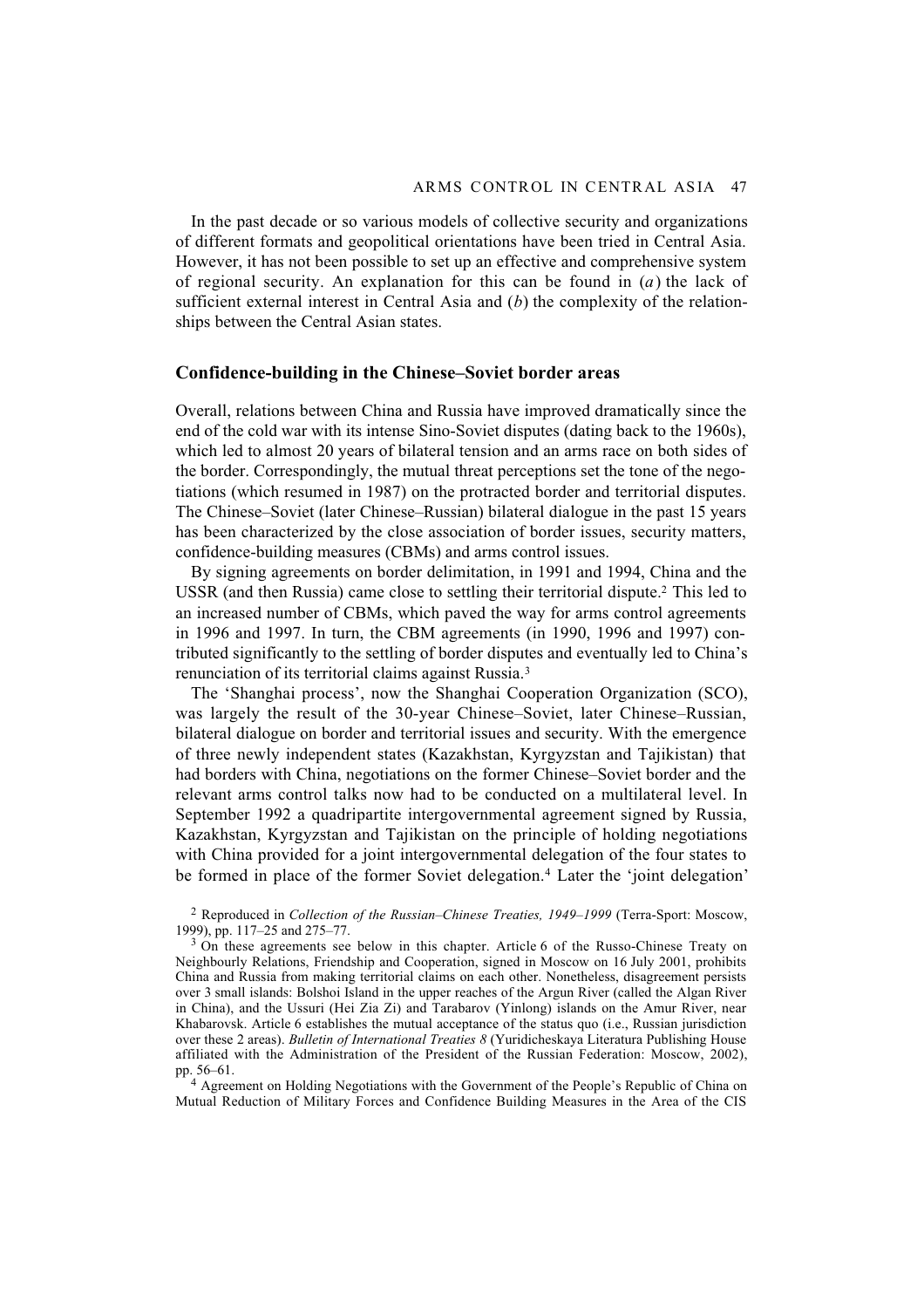principle was established in the preamble of the five-party arms control agreements of 1996 and 1997.<sup>5</sup> These, in turn, gave impetus to the formation of a five-party permanent consultative structure, later known as the Shanghai Five. At successive summit meetings, in Almaty, Kazakhstan (June 1998), Bishkek, Kyrgyzstan (August 1999) and Dushanbe, Tajikistan (June 2000), the leaders of the five countries reached agreement on the focus of multilateral cooperation and on widening the format of the Shanghai process and institutionalizing it. At a summit meeting in Shanghai in June 2001, the SCO was established and enlarged to include Uzbekistan. The SCO was formally constituted in St Petersburg in June 2002.6

The Shanghai Five, and later the six members of the SCO, have focused their efforts on the fight against international terrorism, the illegal drugs trade, arms smuggling, illegal migration and other forms of cross-border criminal activity. Since December 1999 practical coordination of these efforts has been carried out by the 'Bishkek Group', comprising the heads of law enforcement agencies and special services of these states. The group meets at least once a year in the capital of Kyrgyzstan to discuss urgent issues and coordinate activities. In addition, a regional anti-terrorist 'structure' is to be established in Bishkek.7

# *The 1990 agreement on mutual reductions and confidence building on the Chinese–Soviet border*

It has been questioned whether there is a substantial connection between CBMs and the political issue of strengthening mutual trust between nations,<sup>8</sup> but in the

Member-States Border with China (signed on 8 Sep. 1992 in Minsk; entered into force on 8 Sep. 1992), reproduced in *Bulletin of International Treaties 5* (Yuridicheskaya Literatura Publishing House, affiliated with the Administration of the President of the Russian Federation: Moscow, 1993), pp. 70–77. See Article 1.

 $5$  In 1996 and 1997 the 'Shanghai Five'—China, Kazakhstan, Kyrgyzstan, Russia and Tajikistan agreed on CBMs and arms reductions in the 100 km-wide areas adjacent to the borders. These were: (*a*) the Agreement between the Russian Federation, the Republic of Kazakhstan, the Kyrgyz Republic, the Republic of Tajikistan and China on Confidence Building in the Military Field in the Border Area, 26 Apr. 1996; and (*b*) the Agreement between Russia, Kazakhstan, Kyrgyzstan and Tajikistan (as a joint party) and China on the Mutual Reduction of Armed Forces in the Border Area, 24 Apr. 1997. Lachowski, Z., 'Conventional arms control', *SIPRI Yearbook 2002: Armaments, Disarmament and International Security* (Oxford University Press: Oxford, 2002), p. 728.

The opening statements of the preambles of both the 1996 and the 1997 agreement state: 'Russian Federation, Republic of Kazakhstan, Kyrgyz Republic and Republic of Tajikistan, composing the Joint Side, and the People's Republic of China, hereinafter referred to as the Sides'.

6 Declaration by the Heads of the Member States of the Shanghai Cooperation Organization, St Petersburg, 7 June 2002 (the St Petersburg Declaration), available in an unofficial translation at URL <http://russia.shaps.hawaii.edu/fp/russia/sco\_20020610\_4.html>.

 $<sup>7</sup>$  The establishment of this structure was initially provided for in the Shanghai Convention on the</sup> Fight Against Terrorism, Separatism and Extremism, signed on 15 June 2001. The text is available (in Russian) on the Internet site of the Russian Ministry of Foreign Affairs at URL <http://www. In.mid.ru/>. It was further stipulated in the St Petersburg Declaration of 7 June 2002 (note 6) and the eventual target date (not later than 1 Jan. 2004) was officially fixed in May 2003 in the preamble of the Declaration of the Heads of the SCO Member States (Moscow, 29 May 2003), available at URL <http://www.In.mid.ru> (in Russian).

8 Borawski, J. (ed.), *Avoiding War in the Nuclear Age: Confidence-Building Measures for Crisis Stability* (Westview Press: Boulder, Colo. and London, 1986), p. 9.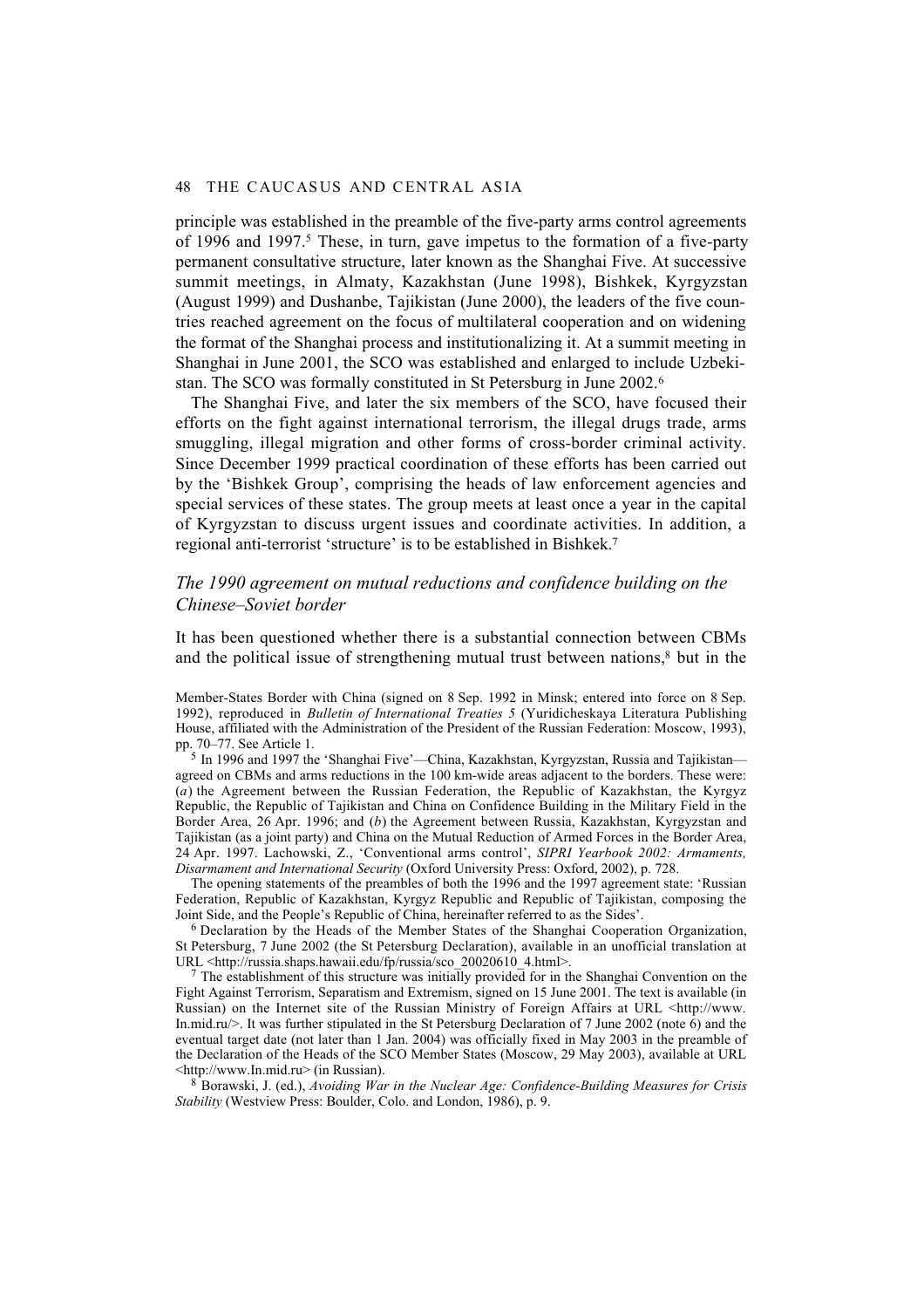past decade Chinese–Russian relations have provided evidence that there is such a connection. Initially, this was exemplified by the 1990 Agreement on the Basic Principles of Mutual Reduction of Military Forces and Confidence Building in the Military Field in the Area of the Soviet–Chinese Border.<sup>9</sup> The unprecedentedly strict linkage between levels of reductions of armaments and their association with 'normal neighbourly relations' was notable. Another peculiarity of this first-ever Chinese–Soviet arms control agreement was the inseparable binding together of border, security, CBM and arms control issues—a principle which became enshrined in the subsequent bilateral (Chinese–Russian) and relevant multilateral pacts.

In accordance with the spirit of the European arms reduction process, the 1990 agreement stipulated that military forces deployed in the border area should be reduced to *defensive troops only*. It allowed for asymmetric reductions (Article 2). It was also the first agreement to establish special geographical zones to which all reductions should be limited (Article 4). In addition, the agreement laid the foundation for future verification mechanisms (Article 5) and for major CBMs, which were subsequently elaborated in arms control agreements in 1996 and 1997. The parties were not to conduct military exercises directed at each other in the border area; military exercises in the border area were to be limited in scale, range, frequency and geographical locations; and each side was to inform the other on the scale, range and geographical location of military exercises and of all major military activities in the border area.

The 1990 agreement was the initial step towards the Chinese–Russian bargaining process on CBMs and the eventual 1997 arms reduction agreement.

## *The 1996 agreement on military confidence building in the border area*

On 26 April 1996, the heads of state of China, Kazakhstan, Kyrgyzstan and Tajikistan and the Russian Minister of Foreign Affairs signed the Shanghai Agreement on Confidence Building in the Military Field in the Border Area.10 Like the 1990 agreement, it stipulated that all military activities by the armies of the two sides deployed in the border area should be of a purely defensive nature. It included a list of CBMs for the border area: no military exercises were to be directed by either side at the other; the scale, range and frequency of military exercises were to be limited; both sides were to inform each other about important military activities taking place within 100 km of the border area; observers were required to be invited to military exercises; dangerous military actions were to be prevented; and friendly contacts were to be strengthened between troops on each side deployed in the border area. The agreement also stipulated an annual exchange

<sup>9</sup> It was signed by the ministers of foreign affairs of the USSR and the People's Republic of China on 24 Apr. 1990 in Moscow and entered into force on 24 Apr. 1990. *Collection of the Russian– Chinese Treaties, 1949–1999* (note 2), pp. 81–83.

<sup>&</sup>lt;sup>10</sup> See note 5. It consists of 16 articles and 1 supplement and entered into force on 7 May 1998. 'Basic categories of information exchange', *Collection of the Russian–Chinese Treaties, 1949–1999* (Terra-Sport: Moscow, 1999), pp. 365–73.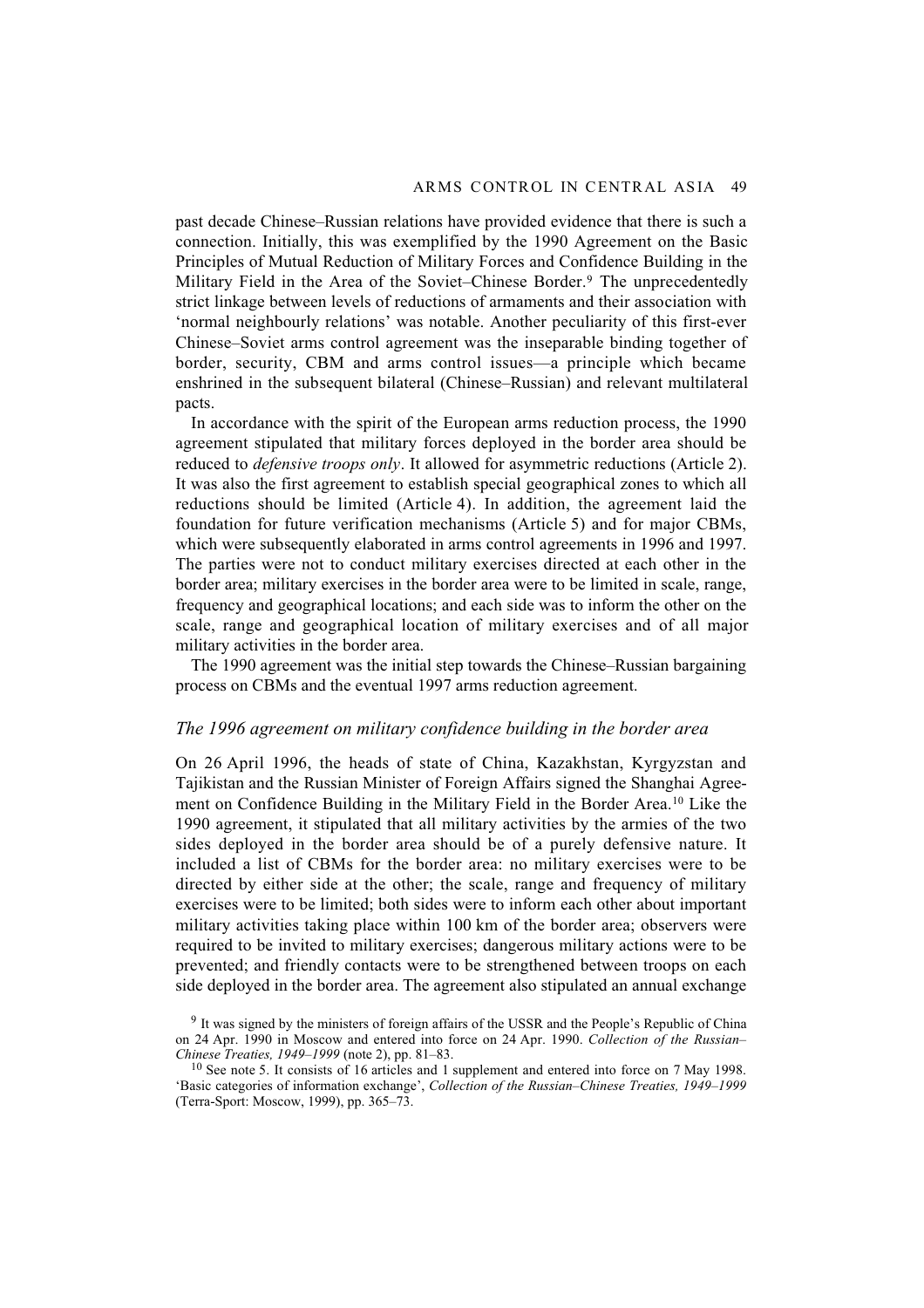| Eastern sector | Western sector | <b>Total</b> |
|----------------|----------------|--------------|
| 104.4          | 11.0           | 115.4        |
| 14.1           | $\Omega$       | 14.1         |
| 0.9            | $\Omega$       | 0.9          |
| 119.4          | 11.0           | 130.4        |
| 38.5           | 16.5           | 55.0         |
|                |                |              |

**Table 4.1.** Military personnel limits*<sup>a</sup>*

Figures are in thousands of personnel.

*<sup>a</sup>* The limits are those for each party—China and the Joint Side.

*Source*: Agreement on Mutual Reduction of Armed Forces in Border Areas, signed by the heads of state of China, Kazakhstan, Kyrgyzstan, Russia and Tajikistan, Moscow, 24 April 1997 (Article 5).

of information on military personnel and types of arms and armament in the border area. This information was to be strictly confidential. For the sake of convenience, the border area was divided into two sectors: the eastern, which covered the eastern part of the Chinese–Russian border (i.e., to the east of Mongolia); and the western, to the west of Mongolia, including the borders of China with Kazakhstan, Kyrgyzstan and Tajikistan.

The 1996 agreement addressed seven categories of equipment: the five stipulated in the CFE Treaty (main battle tanks, armoured combat vehicles (ACVs), artillery systems, combat aircraft and attack helicopters) plus tactical rocket launchers and electronic combat and reconnaissance (ECR) aircraft.11 As initially proposed by Russia, the artillery systems covered by the CBMs should be of not less than 122-mm calibre.12

# *The 1997 Agreement on Mutual Reduction of Armed Forces in Border Areas*

The Agreement on Mutual Reductions of Armed Forces in Border Areas was signed by the heads of state of China, Kazakhstan, Kyrgyzstan, Russia and Tajikistan in Moscow on 24 April 1997.13 Like the 1996 agreement, it stipulated that all military activities of the armies deployed in the border area should be of a purely

<sup>11</sup> Reconnaissance or electronic warfare aircraft were included in the category of combat aircraft under the CFE Treaty.

 $12$  The Vienna Document (see chapter 3 in this policy paper) and the CFE Treaty limit artillery with a calibre of 100 mm and above.

13 See note 5. It entered into force on 6 Aug. 1999 and consists of 16 articles and 4 supplements—a 'Statement on inspections and monitoring', a 'Statement on geographical zones of implementation of the agreement', a 'Statement on reduction mechanisms' and a 'Statement on information exchange' which are regarded as an inalienable part of the agreement (Article 12). See also Lachowski, Z., 'Conventional arms control', *SIPRI Yearbook 1998: Armaments, Disarmament and International Security* (Oxford University Press: Oxford, 1998), pp. 526–27.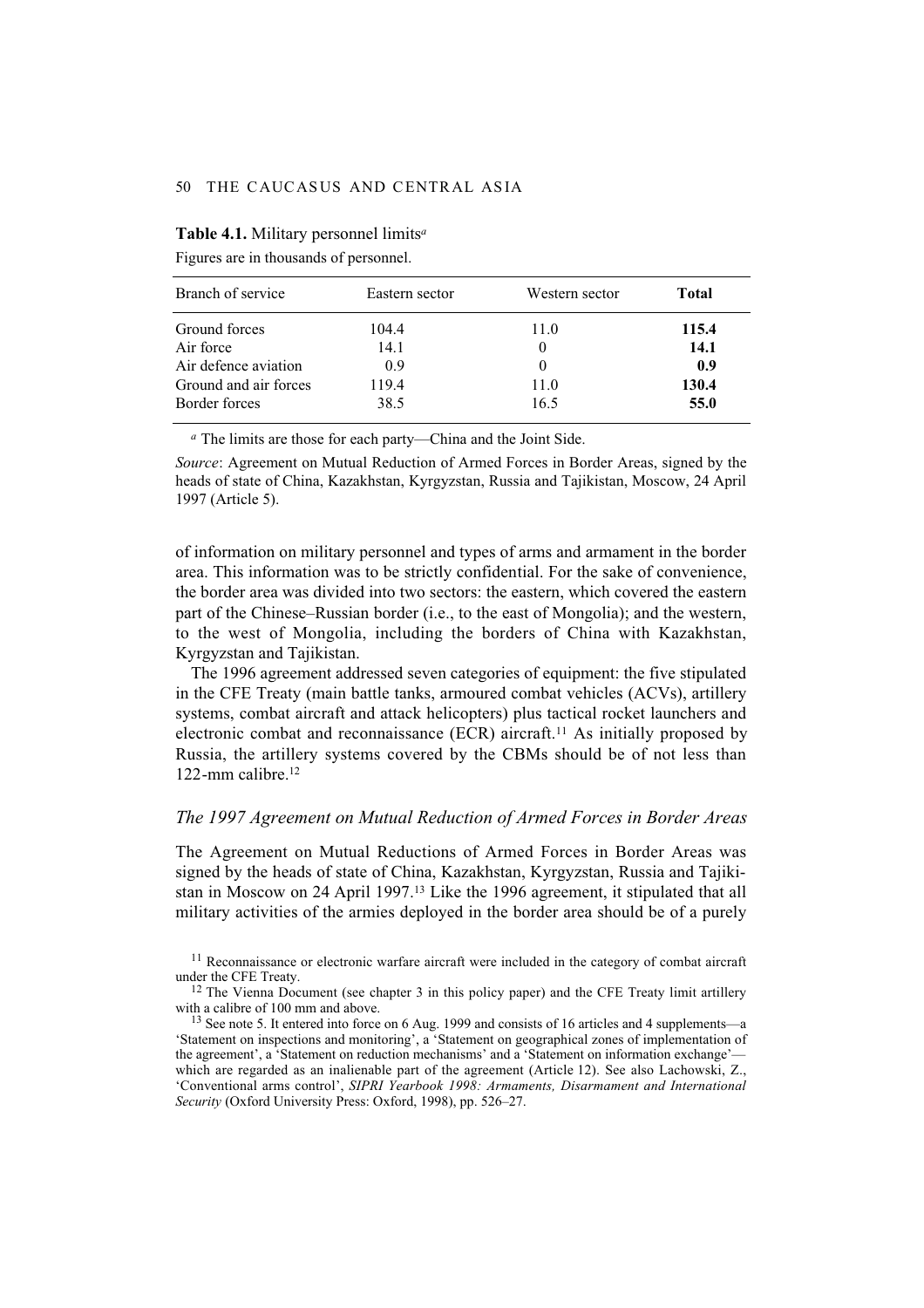| Types of equipment sector    | Eastern                      | Western<br>sector | Total                               |
|------------------------------|------------------------------|-------------------|-------------------------------------|
| Main battle tanks            | 3810 (incl. 850 in storage)  | 90                | <b>3900</b> (incl. 850 in storage)  |
| <b>ACVs</b>                  | 5670 (incl. 1370 in storage) | 220               | <b>5890</b> (incl. 1370 in storage) |
| Artillery pieces             | 4510 (incl. 1550 in storage) | 30                | 4540 (incl. 1550 in storage)        |
| Tactical rocket<br>launchers | 96 (incl. 12 in storage)     | $\theta$          | 96 (incl. $12$ in storage)          |
| Combat aircraft              | 290                          | 0                 | 290                                 |
| Attack helicopters           | 434                          | $\Omega$          | 434                                 |

**Table 4.2.** Equipment limits for ground, air and air defence forces

ACV = Armoured combat vehicle.

*Source*: Agreement on Mutual Reduction of Military Forces in Border Areas, signed by the heads of state of China, Kazakhstan, Kyrgyzstan, Russia and Tajikistan, Moscow, 24 April 1997 (Article 6).

defensive nature. It provided for: (*a*) reduction of military forces deployed in the border areas of the five countries to defensive troops only; (*b*) an obligation not to use or threaten to use weapons or to seek military superiority; (*c*) reduction of the number of ground, air, air defence and border forces and the number of major weapons deployed within 100 km of a border; (*d*) an obligation to state the size of the forces that would remain after reduction, and the manner and timetable of the reduction; (*e*) the exchange of relevant information on forces deployed in the border area; and (*f*) an obligation to conduct regular verification of the implementation of the agreement.

The agreement defined the geographical zone of its implementation as the border area within 100 km of each side of the former Chinese–Soviet border (Article 4). China had only border defences in the 100 km zone, and the agreement therefore gave it the possibility to increase its military personnel and equipment up to the established limits (see tables 4.1 and 4.2). Theoretically, for regular Chinese military forces to be covered by reductions, the geographical zone of implementation of the agreement would have had to be increased to 300 km. That would have been unacceptable to the Russian military because of the high density of Russian personnel and military infrastructure in the immediate border area (within 25 km of the border). Russia therefore insisted on the narrowest possible strip of 'transparency and predictability of military activity', which meant that 100 km was chosen as the 'least unacceptable' compromise. In any event, the provisions of the agreement were not onerous for Russia since the agreed limits were not much different from the actual position in 1997. The reductions of armed forces in the border area cannot therefore be regarded as anything but a CBM.

A peculiarity of the 1997 agreement is its creation of so-called 'sensitive' zones within the geographical zone of implementation (Article 4). The areas affected are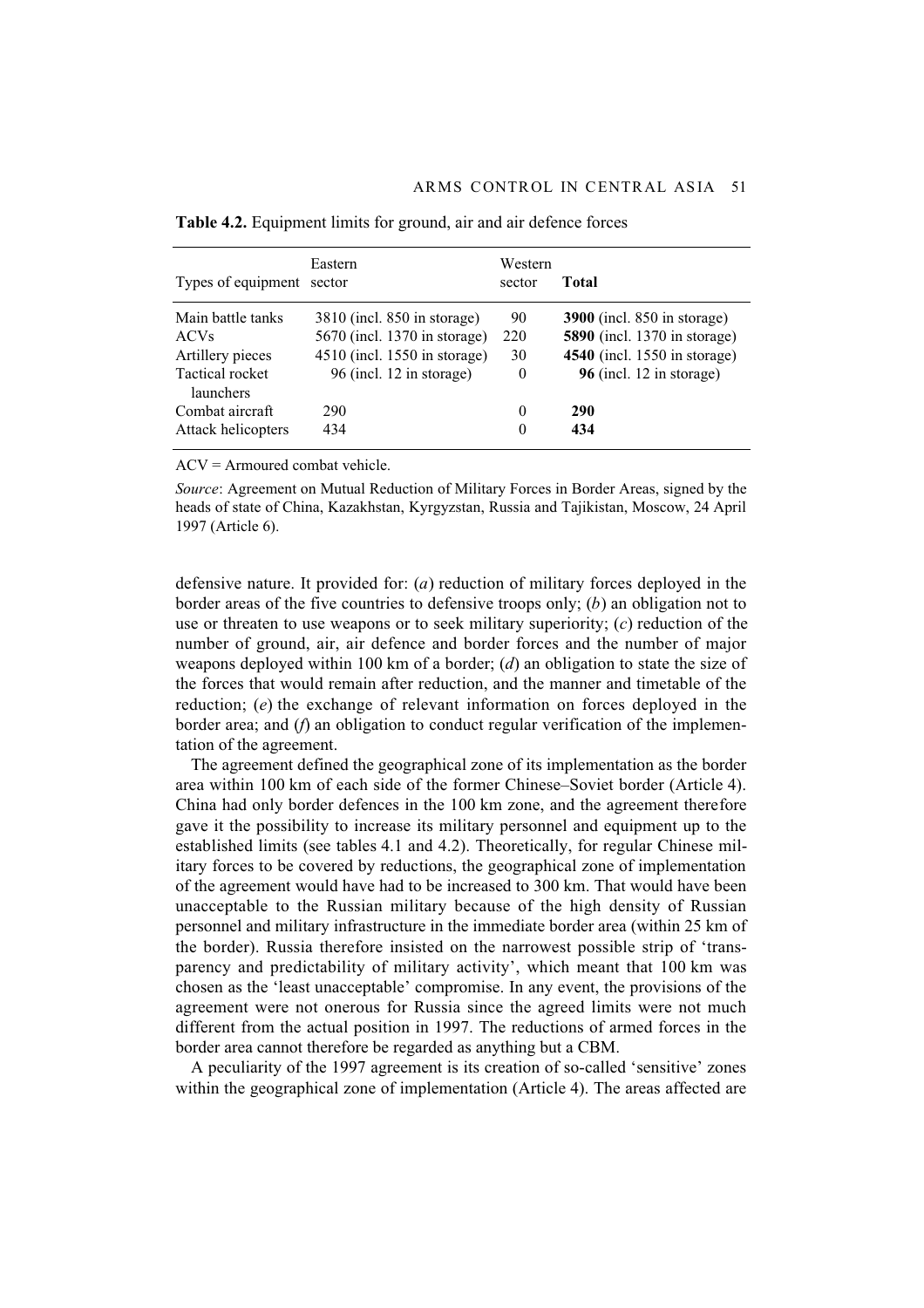| Types of armament  | Eastern sector | Western sector | Total |
|--------------------|----------------|----------------|-------|
| <b>ACVs</b>        | 680            | 140            | 820   |
| Attack helicopters | 70             |                | 80    |

| <b>Table 4.3.</b> Limits of armaments for the border forces |
|-------------------------------------------------------------|
|-------------------------------------------------------------|

ACV = Armoured combat vehicle.

*Source*: Agreement on Mutual Reduction of Military Forces in Border Areas, signed by the heads of state of China, Kazakhstan, Kyrgyzstan, Russia and Tajikistan, Moscow, 24 April 1997 (Article 6).

parts of the Russian ports of Khabarovsk and Vladivostok. Sensitive zones are exempt from inspections and no information on personnel or types of equipment is to be provided apart from total numbers. This provision resulted from a proposal made by the Russian delegation as early as 1992 and is directly related to the strategic communication facilities, headquarters and repair and reconstruction works located at Khabarovsk and Vladivostok.

Another characteristic feature of the agreement is the obligation not to deploy river combat vessels of the parties' naval forces within the zone of application. The total reductions stipulated by the agreement were to be completed within 24 months from the date of entry into force of the agreement (Article 7). Article 5 also stipulated the numbers of ground, air and air defence personnel allowed at the end of the reduction period (as stipulated in Article 7) and similar limits for border forces from the date of entry into force (see table 4.3). Article 6 also provided for limits on equipment (except ECR aircraft) in ground, air and air defence forces upon expiry of the reduction period, and similar limits for border forces from the date of entry into force of the agreement.

The most significant feature of the 1997 agreement is the strict confidentiality of the information exchanged (Article 9) and, consequently, the lack of public scrutiny. The information exchanged on military forces in the border area will be kept secret from countries that are not parties to the agreement. The agreement's Statement on Inspections and Monitoring provided for the establishment of a Joint Control Group (JCG) as the core element of the monitoring and verification mechanism stipulated by the agreement.

The agreement will remain in effect until 31 December 2020 and will be extended automatically for each ensuing five-year period provided that none of the parties has submitted written notification of its intention to suspend it.

# *Implementation of the 1997 agreement*

The practical implementation of the 1997 agreement as regards reductions of excess agreement-limited armed forces and equipment began in August 1999 and was completed in less than 24 months. In accordance with the provisions of the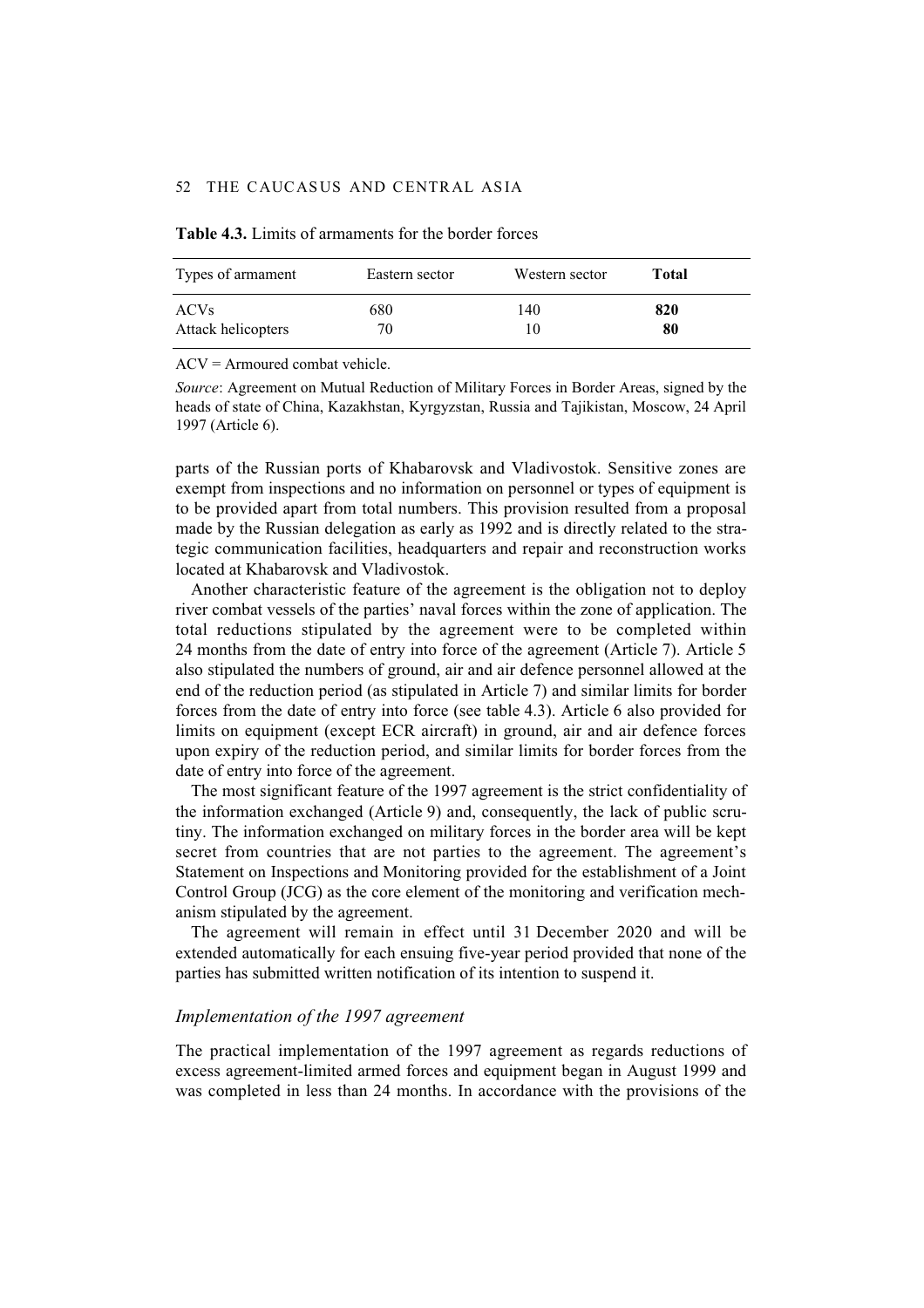agreement, equipment that is limited by it must be destroyed or, in some cases, converted to non-military purposes. Article 6, paragraph 1 requires each party to take such action for each of the six categories of conventional armaments and equipment limited by the agreement—main battle tanks, ACVs, artillery systems, tactical rocket launchers (which are not covered by the CFE Treaty), combat aircraft and attack helicopters. ECR aircraft are not subject to reduction (Article 6, paragraph 1). However, under the Statement on Information Exchange requirements, the parties to the 1997 agreement must inform each other about the type, number and location of ECR aircraft.

The Joint Control Group was established in 1999 to conduct monitoring and inspections and is based on a formula of 'China and Russia  $+3$ '.<sup>14</sup> It retained its original five-member composition even after the SCO was formed because of a joint decision by China and Russia that the number of participants in the 1996 and 1997 agreements should not increase and that no similar agreements should be concluded within the framework of the SCO if more members joined.15

The JCG met for the first time in November 1999 in Beijing.16 At its second meeting, in Beijing in November 2001, it was confirmed that the planned reductions of armed forces and equipment had been completed.

The implementation of the agreements, by the JCG or via other means, has advanced relatively smoothly despite a number of problems, such as disagreements within the 'joint delegation' ('Russia  $+ 3$ ') and varying interpretations of technical standards by the parties owing to differences in their experience, approach and understanding. These notwithstanding, the coordination mechanism has not yet encountered insuperable difficulties. Most of the problems that have occurred have been financial rather than organizational and have not been substantial. Some minor discrepancies involving purely technical misinterpretations by JCG inspectors were automatically reported to the corresponding national parts of the JCG, but no violations or major inconsistencies between the declared information and the findings of the inspectors have been discovered or reported to the JCG. Disagreements have been resolved bilaterally.

In November 2002 a quadripartite statement outlined the basic principles of the formation of the Joint Side delegation within the JCG.17 Among other things, the National Nuclear Risk Reduction Centre (NNRRC) of the Russian Federation was formally established as the main verification body to be used by the Joint Side under the 1997 agreement. In fact, the NNRRC had previously been acting in that

<sup>&</sup>lt;sup>14</sup> The group is made up of representatives of the foreign and defence ministries and border guard services of the 5 countries.

<sup>&</sup>lt;sup>15</sup> There was at one stage a view that Mongolia, given its geography and geopolitics, might join the agreements of 1996 and 1997, but neither the Russian nor the Chinese defence ministries supported the idea of getting additional 100-km. strips of 'transparency and predictability of military activity' along their borders with Mongolia.

 $16$  Up to the end of 2002 the JCG met 6 more times (i.e., twice a year, in Apr. and Nov.).

<sup>&</sup>lt;sup>17</sup> It was signed in Moscow by the 4 ministers of foreign affairs on 23 Nov. 2002. The text has not been published and it has not entered into force.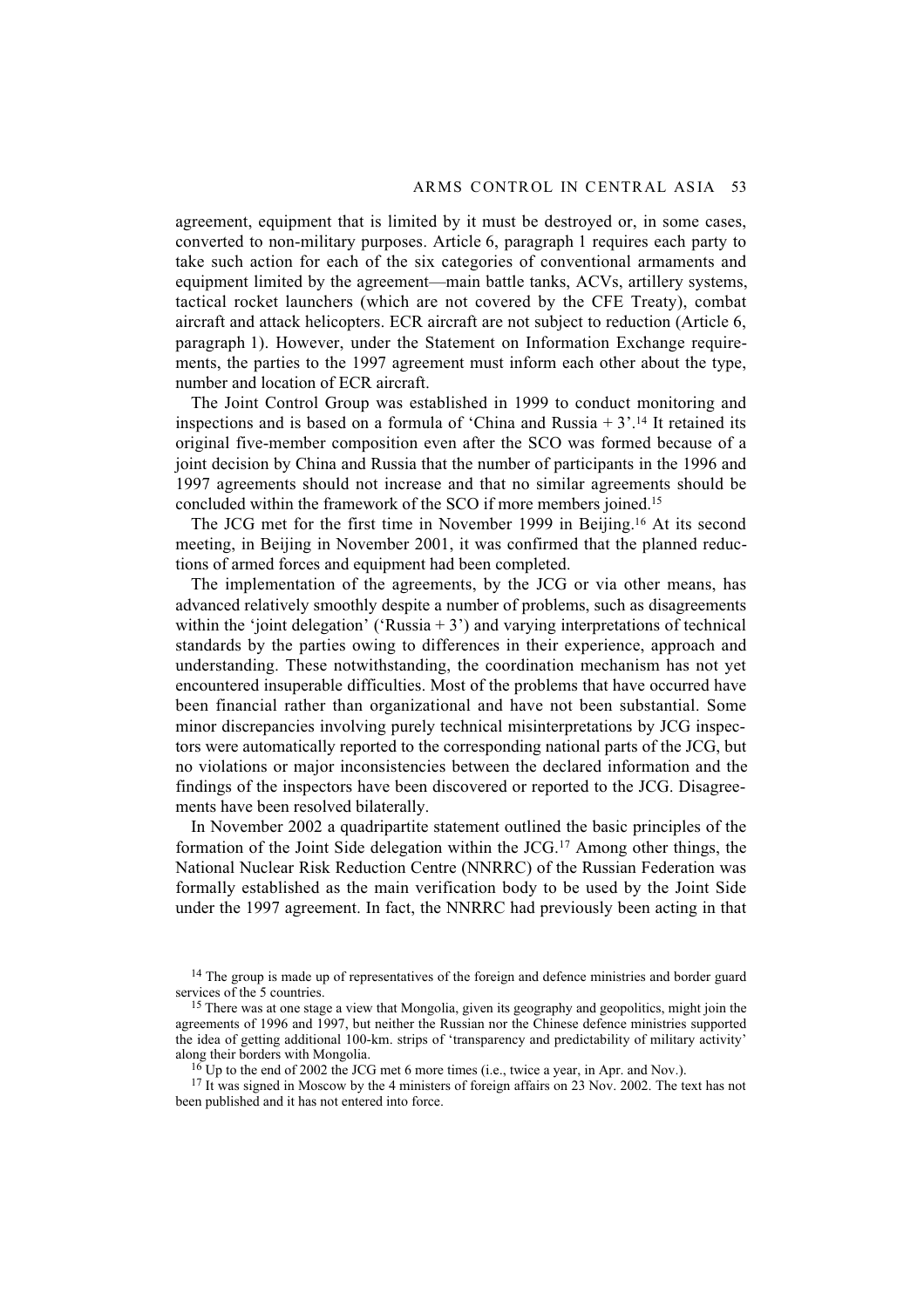capacity (although not formally authorized to do so), with the approval of the four other parties to the 1996 and 1997 agreements.

## **Major implications of the 1996–97 arms control agreements**

The most immediate effect of the CBM and border delimitation negotiation process was the resumption of Chinese–Russian military–technical cooperation, which had been suspended in the late 1950s. The Chinese–Soviet agreements of 1990 (on CBMs) and 1991 (on border delimitation) contributed to the renewal and modernization of military–technical cooperation, which was initially related to the air forces of the two countries.<sup>18</sup>

In addition to the immediate benefits of enhanced access to Russian hightechnology weaponry, China perceives its relationship with Russia as a strategic factor in its immensely important relationship with the United States. Russia sells weapons to China partly because arms transfers are potentially lucrative and partly to keep its own defence plants open; they would otherwise cease to exist because domestic demand is insufficient. It is also motivated to improve its relations with China by a deep and growing awareness of its own weak position east of the Urals, the knowledge that China could increasingly be able to dictate the terms of partnership and/or competition in that region, and the value of its relationship with China as an element of its policy of building 'strategic partnerships' vis-à-vis the USA.

There was also an increase in military and security contacts between China and the Central Asian SCO member states. The first such contacts were established in 1993, when two agreements were signed, (*a*) between China and Kazakhstan (a joint communiqué on the principles for bilateral military contacts) and (*b*) between China and Kyrgyzstan.19 In 1999–2002 these contacts increased because of several factors: (*a*) China's concerns, shared by the Central Asian states, about Islamic militancy—whether of external or indigenous origin; (*b*) the gradual rapprochement, shaped by the SCO, between China and the four Central Asian states; and (*c*) China's irritation with the Western military presence on its borders since the military action in Afghanistan in 2001. In August 2000, China signed a military cooperation agreement with Uzbekistan and offered it military equipment for antiterrorist operations and military training,20 and this was followed by a bilateral military–technical cooperation agreement in September 2001. In March 2002

18 Sherman W. Garnett identifies June 1990 as the starting point. Garnett, S. W., *Limited Partnership: Russia–China Relations in a Changing Asia, Report of the Study Group on Russian–China Relations* (Carnegie Endowment for International Peace: Moscow, 1998), p. 27.

<sup>19</sup> This was an agreement on cooperation signed by representatives of the Ministry of Internal Affairs of Kyrgyzstan and the Chinese Ministry of Public Security. Xing, G., 'China and Central Asia', eds R. Allison and L. Jonson, *Central Asian Security: The New International Context* (Brookings Institution Press for the Royal Institute of International Affairs: London and Washington, DC, 2001), pp. 159–61.

 $^{20}$  ITAR-TASS (Moscow), 29 Aug. 2000 (in English), in 'Uzbekistan, China sign military cooperation accord', Foreign Broadcast Information Service, *Daily Report–China* (*FBIS-CHI*), FBIS-CHI-2000-0829, 29 Aug. 2000.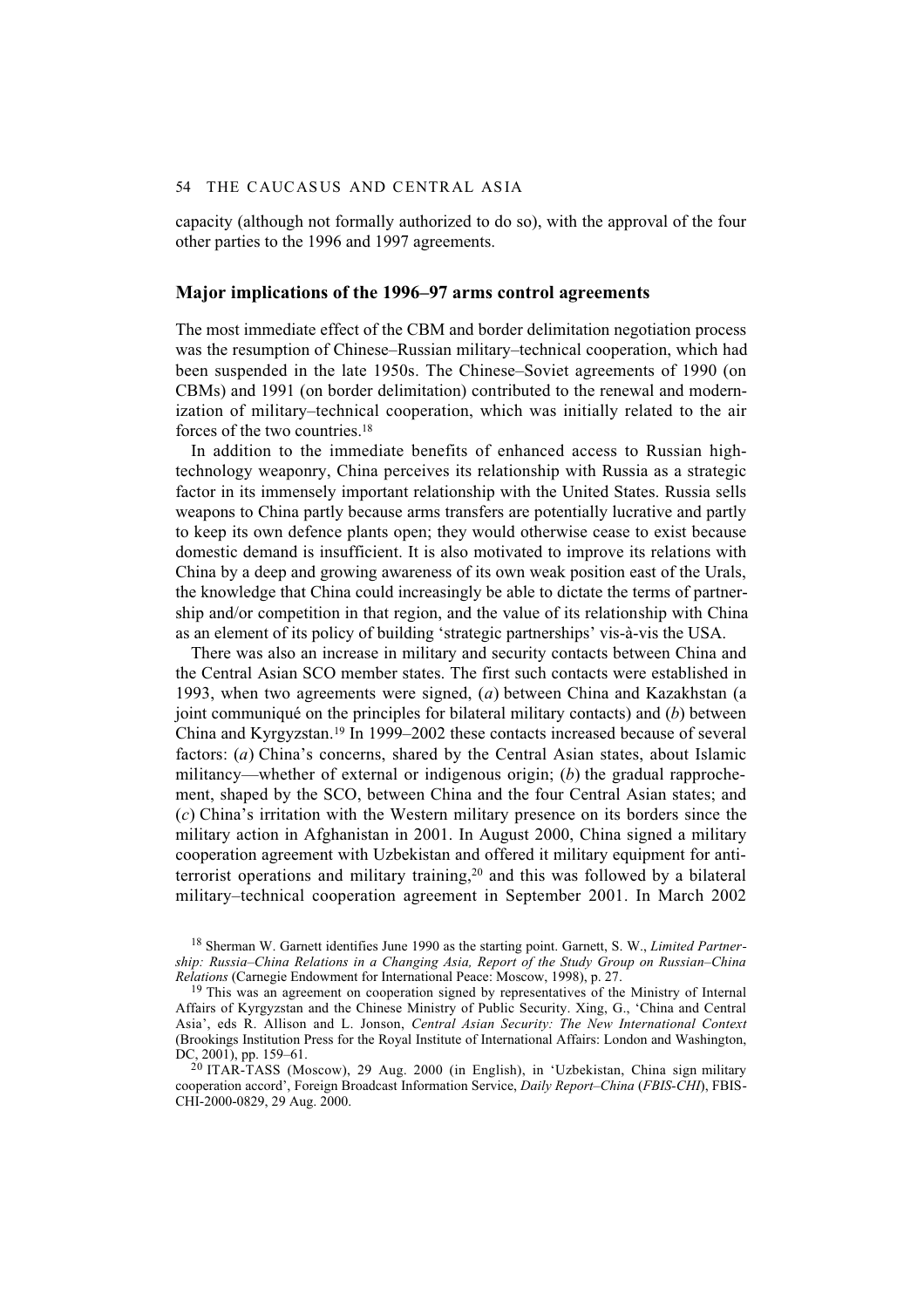China signed military–technical assistance agreements with Kazakhstan and Kyrgyzstan.21 By the end of 2002 cooperation was upgraded to include joint military exercises: in October 2002 joint exercises between the border forces of China and Kyrgyzstan took place, $22$  and similar exercises are scheduled to take place between China and Kazakhstan. The three countries are extremely careful to avoid letting these activities cause concern in Russia or the USA.

## *Delimitation of the Chinese borders with Central Asia*

Until the mid-1990s China's latent territorial claims were troublesome elements in the external affairs of Kyrgyzstan and especially Kazakhstan. In the latter, which is sparsely populated, and to some extent in Kyrgyzstan as well, the proximity of the most densely populated country in the world has always been regarded as threatening because of the spectre of possible demographic expansion. Deeply ingrained apprehensions and bias against the Chinese in Kazakhstan and Kyrgyzstan together with an inability to establish effective control over their borders with China have contributed in no small part to the special relationship Kazakhstan and Kyrgyzstan have with Russia. Nonetheless, despite past grievances, China, Kazakhstan and Kyrgyzstan have demonstrated flexibility and a desire not allow minor border disputes to jeopardize promising bilateral relations. The 1996 and 1997 arms control agreements were a watershed that demonstrated China's definitive renunciation of formerly implicit territorial claims on its Central Asian neighbours. They prepared the way for subsequent bilateral agreements on the delimitation of the borders with Kazakhstan in 1998, with Kyrgyzstan in 1996–99 and with Tajikistan in 2001—and eased tensions between China and the Central Asian states.

# **Conclusions**

In the past decade, arms control between neighbours—whether in Europe or in Asia—has changed from being confrontational to being cooperative, and the arms control process is becoming more political in character. Correspondingly, arms control in Central Asia cannot be viewed primarily as a military security endeavour. Rather, it is related to confidence building or the strengthening of mutual trust between nations.

Some observers believe that the 1996 and 1997 arms control agreements have 'contributed to the emergence of cooperative patterns and mechanisms of interstate relations'.23 The two agreements laid the foundation for a multilateral CBM mechanism that involves two nuclear powers and covers the mainland of Central

<sup>21 &#</sup>x27;Chinese military bearing gifts visit Central Asian neighbors', *Central Asia Report*, vol. 2, no. 11 (21 Mar. 2002), URL <http://www.rferl.org/centralasia/2002/03/11-210302.asp>.

<sup>&</sup>lt;sup>22</sup> Beijing Xinhua Domestic Service, 11 Oct. 2002 (in Chinese), in 'China, Kyrgyzstan hold joint anti-terrorist exercise 10–11 Oct.', FBIS-CHI-2002-1010, 11 Oct. 2002.

<sup>23</sup> Garnett, S. W., Rahr, A. and Watanabe, K., *The New Central Asia: In Search of Stability. A Report to the Trilateral Commission* (Trilateral Commission: New York, Paris and Tokyo, Oct. 2000), p. 74.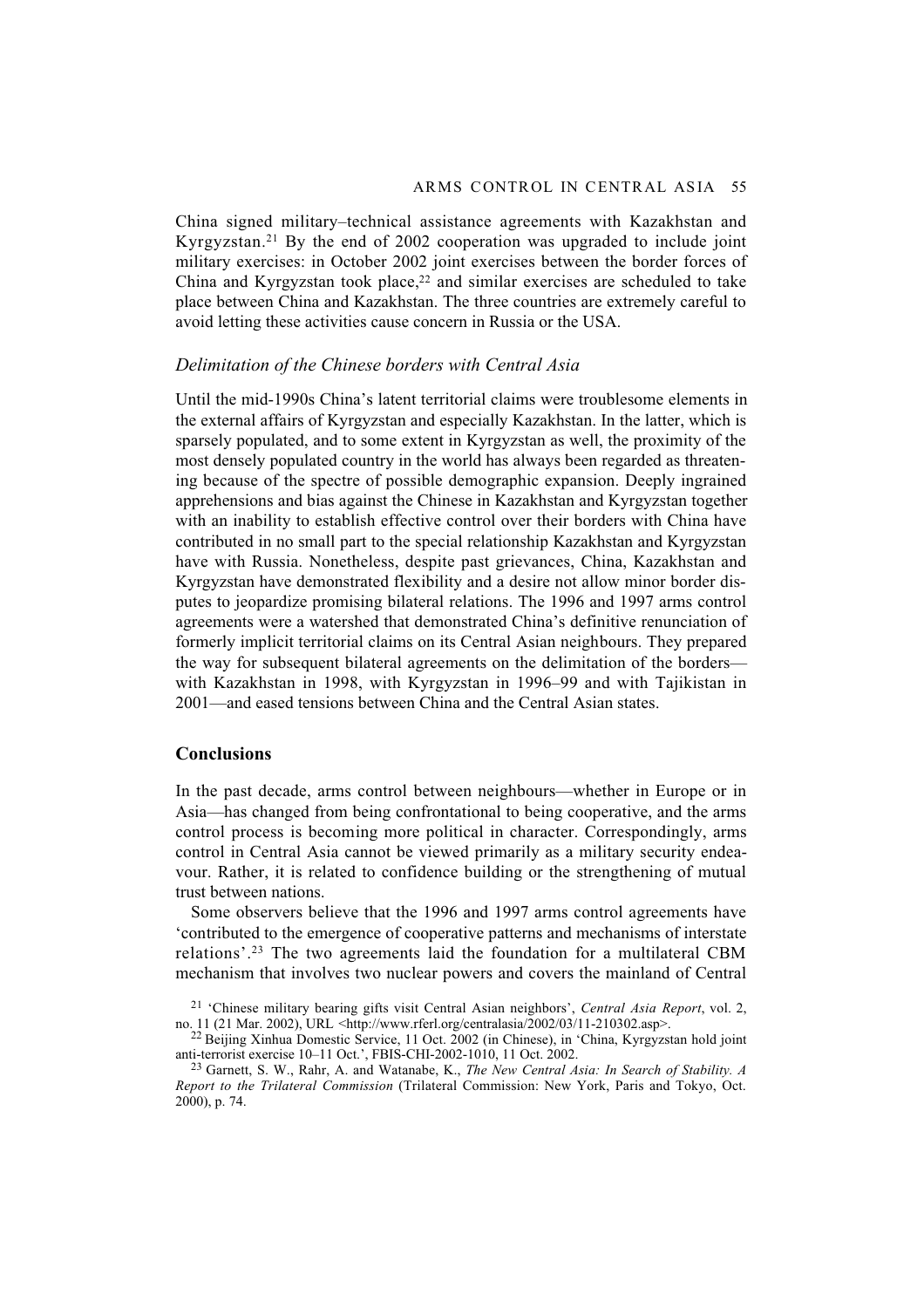Eurasia. As a side effect, they paved the way for corresponding bilateral agreements on the delimitation of boundaries and eliminated deep-rooted tension between China and the four former Soviet republics that are its neighbours. In addition, they created a five-party negotiation mechanism that was later transformed into the Shanghai Cooperation Organization.

It was logical that the evolutionary development of the Shanghai Five would lead its members towards a new model of security and cooperation in Eurasia and would produce an effective mechanism for confidence building in the military sphere. For the most part, although not without problems, that mechanism has succeeded in resolving border questions; regular multilateral meetings and consultations have facilitated a fairly high level of coordination on security policy; and the basis for closer economic cooperation has been established. The major provisions, approaches and principles of the 1996 and 1997 arms control agreements have also been applied, and may be possible to apply, elsewhere in Asia. For example, in November 2000 Kazakhstan and Kyrgyzstan created a zone of 'transparency and trust' along their common border. In addition, the principle of 'renunciation of the unilateral military superiority in the border areas' was inserted in the 2001 SCO Declaration and the 2002 SCO Charter.24 There has been some interest on the part of South Korea in the applicability of similar principles on the Korean Peninsula.

The fact that the two agreements were the first arms reduction and CBM agreements negotiated and signed by China will also be a critical precedent for its future gradual entry into a broader arms control architecture.

The most recent changes in the geopolitical landscape of Central Eurasia have made the cooperation of the major regional and external actors almost inevitable. The policies of the SCO, together with similar Western efforts, can hasten the process of the region's political and economic integration with the wider world. As a side effect, regional powers might find ways to make even better use of the cooperative patterns that are integral to the 1996 and 1997 agreements.

<sup>24</sup> Declaration on the Creation of the Shanghai Cooperation Organization, signed in Shanghai on 15 June 2001 Article 5, available in English at URL <http://russia.shaps.hawaii.edu/fp/russia/ sco 1 20010620.html>; and Charter of the Shanghai Cooperation Organization (signed on 7 June 2002 in St Petersburg), Article 2, available in an unofficial English translation at URL <http://www.In..mid.ru/ns-rasia.nsf/3a0108443c964002432569e7004199c0/900f1c8a16b9fbf643256 cca0027bfe7/\$FILE/English+(43,5+K)'.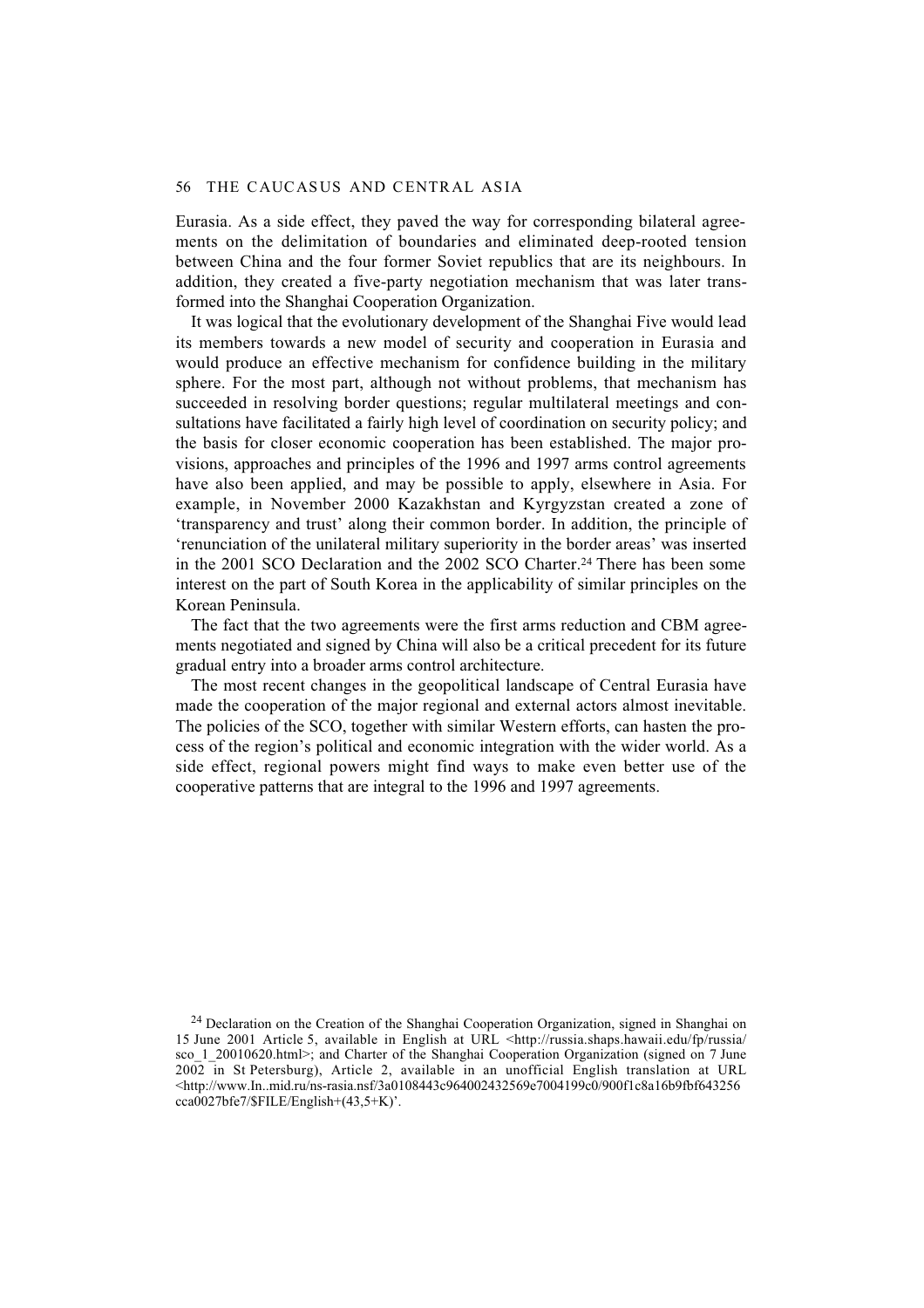|                                      |                          | countries of the South Caucasus and Central Asia, $1992-2002$<br>Entries are alphabetical, by recipient and supplier(s). |                       |                                |                       |                              | <b>Appendix A.</b> Register of major conventional weapons imported by the |
|--------------------------------------|--------------------------|--------------------------------------------------------------------------------------------------------------------------|-----------------------|--------------------------------|-----------------------|------------------------------|---------------------------------------------------------------------------|
| <b>Recipient and</b><br>supplier (S) | ordered<br>ż.            | designation<br>Weapon                                                                                                    | description<br>Weapon | of order/of<br>licence<br>Year | deliveries<br>Year(s) | delivered/<br>produced<br>ż. | Comments                                                                  |
| Armenia                              |                          |                                                                                                                          |                       |                                |                       |                              |                                                                           |
| S: China                             |                          | WM-80                                                                                                                    | MRL                   | (1999)                         | 1999                  |                              |                                                                           |
| Russia                               | $\overline{8}$           | BM-21                                                                                                                    | MRL                   | (1995)                         | 1995-96               | $\left(\frac{8}{18}\right)$  | Ex-Russian Army                                                           |
|                                      |                          |                                                                                                                          | Towed gun             | (1995)                         | 995-96                | $\left(\frac{8}{2}\right)$   | Ex-Russian Army                                                           |
|                                      | 36                       | $D-30$                                                                                                                   | Towed gun             | (1995)                         | 995-96                | $\widehat{\mathcal{C}}$      | Ex-Russian                                                                |
|                                      |                          | M-1943/D-1                                                                                                               | Towed gun             | (1995)                         | 995-96                | (18)                         | Ex-Russian Army                                                           |
|                                      |                          | SS-1 Scud/9P117M                                                                                                         | SSM launcher          | (1995)                         | 1996                  | $\infty$                     | Ex-Russian                                                                |
|                                      | $\mathcal{S}^{\bullet}$  | $BMP-2$                                                                                                                  | FV                    | 1995                           | $96 - 56$             | (50)                         | Ex-Russian Army                                                           |
|                                      |                          | BRDM-2 Spandrel                                                                                                          | Tank destroyer (M)    | (1993)                         | $995 - 96$            | $\bigoplus$                  | Ex-Russian                                                                |
|                                      | 84                       | $T-72$                                                                                                                   | Main battle tank      | 1994                           | 1994-96               | (84)                         | Ex-Russian Army                                                           |
|                                      | $\widehat{\mathfrak{G}}$ | SA-4/2K11 Krug                                                                                                           | SAM system            | (1993)                         | 1994                  | $\odot$                      | Ex-Russian Army                                                           |
|                                      | 945                      | AT-4 Spigot/9M111                                                                                                        | Anti-tank missile     | (1993)                         | 993-96                | (945)                        | Ex-Russian; designation uncertain                                         |
|                                      | 200                      | SA-18 Grouse/Igla                                                                                                        | Portable SAM          | (1995)                         | 1995-96               | (200)                        | Ex-Russian; transfer also includes 40 launchers                           |
|                                      | 349                      | SA-4a Ganef/3M8M1                                                                                                        | <b>NVS</b>            | (1993)                         | 1994                  | (349)                        | Ex-Russian Army                                                           |
|                                      | $rac{4}{3}$              | SA-8b Gecko/9M33M                                                                                                        | <b>NAS</b>            | (1993)                         | 993-94                | $\widehat{\Theta}$           | Ex-Russian                                                                |
|                                      |                          | SS-1c Scud-B/R-17                                                                                                        | <b>NSS</b>            | (1995)                         | 1996                  |                              | Ex-Russian                                                                |
|                                      |                          |                                                                                                                          |                       |                                |                       |                              |                                                                           |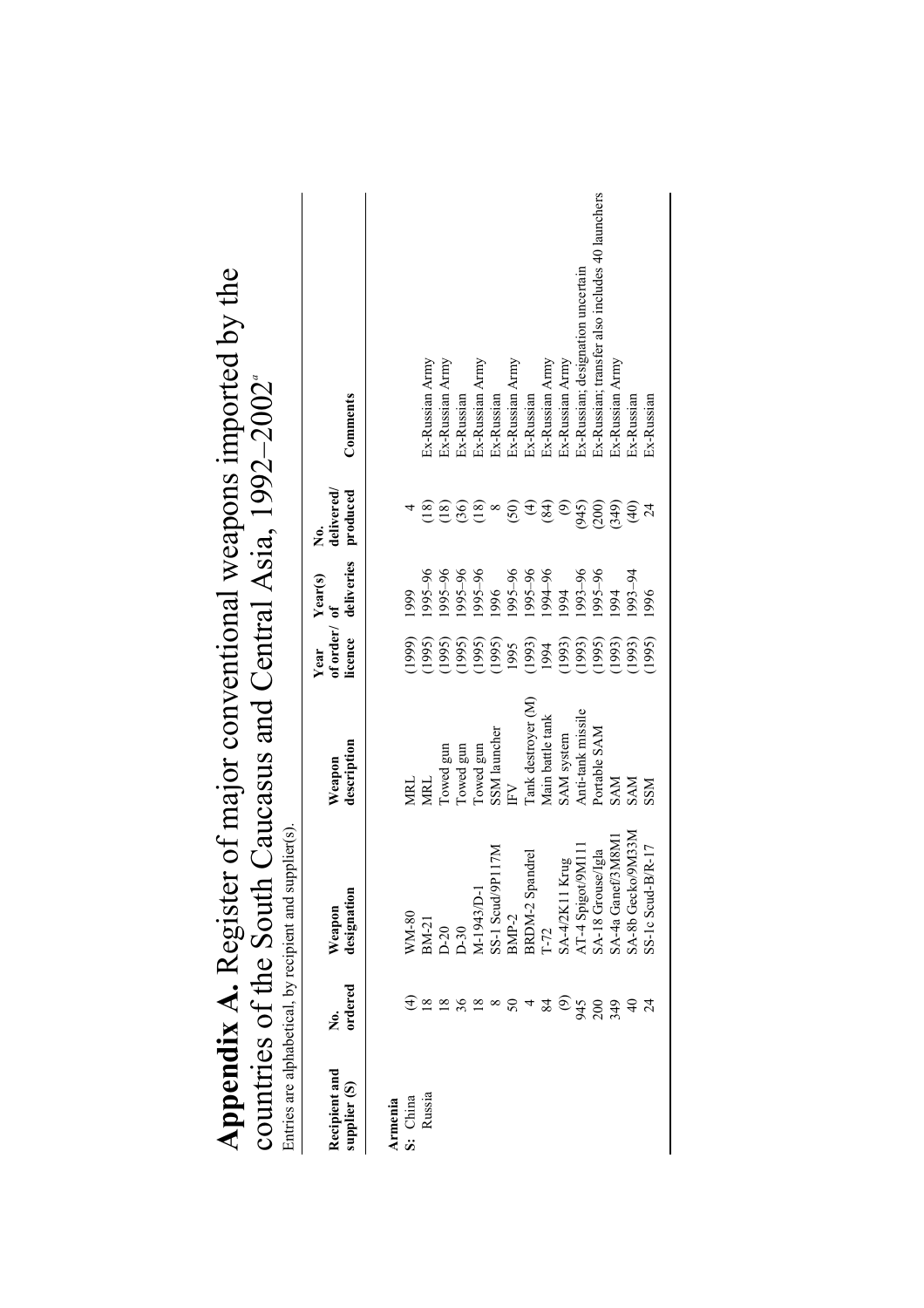| <b>Recipient and</b><br>supplier (S) | ordered<br>ż. | designation<br>Weapon | description<br>Weapon | of order/of<br>licence<br>Year | deliveries<br>Year(s) | delivered/<br>produced<br>ż. | Comments                                                  |
|--------------------------------------|---------------|-----------------------|-----------------------|--------------------------------|-----------------------|------------------------------|-----------------------------------------------------------|
| Azerbaijan                           | ७             | Stenka Class          | FAC(T)                | 1992                           | 1992                  | ७                            | Ex-Russian Navy                                           |
| S: Russia<br>Turkey                  |               | AB-25 Class           | Patrol craft          | (2000)                         | 2000                  |                              | Ex-Turkish                                                |
| Ukraine                              | (150)         | $T-55$                | Main battle tank      | (1993)                         | 1993-94               | 150                          | Ex-Ukrainian                                              |
| Georgia                              |               |                       |                       |                                |                       |                              |                                                           |
| S: Bulgaria                          |               | Vydra Class           | Landing craft         | 2001                           | 2001                  |                              | Ex-Bulgarian; aid                                         |
| Czech Republic                       | ٥             | $D-30$                | Towed gun             | (2001)                         | 2001                  | $\circ$                      | Ex-Czech                                                  |
|                                      | 120           | $-55AM-2$             | Main battle tank      | 1998                           | 2000-2001             | (120)                        | Ex-Czech; incl some T-54 tanks                            |
| Germany                              |               | Lindau Class          | Minesweeper           | 1998                           | 1998                  |                              | Ex-FRG; for Coast Guard; for use as patrol                |
|                                      |               |                       |                       |                                |                       |                              | craft                                                     |
| Russia                               | n             | $T-72$                | Main battle tank      | 1993                           | 1993                  | 5                            | Ex-Russian Army; transferred by Russian                   |
|                                      |               |                       |                       |                                |                       |                              | forces in Georgia                                         |
| Turkey                               |               | Bell-205/UH-1H        | Helicopter            | (2001)                         | 2001                  | $\mathrel{\sim}$             | Ex-Turkish; aid                                           |
|                                      |               | AB-25 Class           | Patrol craft          | 1998                           | 1998                  |                              | Ex-Turkish                                                |
| Ukraine                              | ЭÒ<br>С       | L-29 Delfin           | Jet trainer aircraft  |                                | 1997                  | $\subseteq$                  | Ex-Ukrainian                                              |
|                                      | E             | SS-N-2c StyxP-20M     | Anti-ship missile     | $(1997)$<br>$(1999)$           | 1999                  | E -                          | Ex-Ukrainian; for 1 Matka Class FAC                       |
|                                      |               | Matka Class           | FAC(M)                | 1999                           | 1999                  |                              | Ex-Ukrainian; 1 more delivered for spares only            |
|                                      | Ξ             | Stenka Class          | FAC(T)                | 1998                           | 1998                  | Ξ                            | Ex-Ukrainian; Georgian designation Batumi                 |
|                                      |               |                       |                       |                                |                       |                              | Class                                                     |
| <b>USA</b>                           | ৩             | Bell-205/UH-1H        | Helicopter            | 1999                           | 2001                  | $\circ$                      | Ex-US; aid; in exchange for help in 'war on<br>terrorism' |
|                                      |               |                       |                       |                                |                       |                              |                                                           |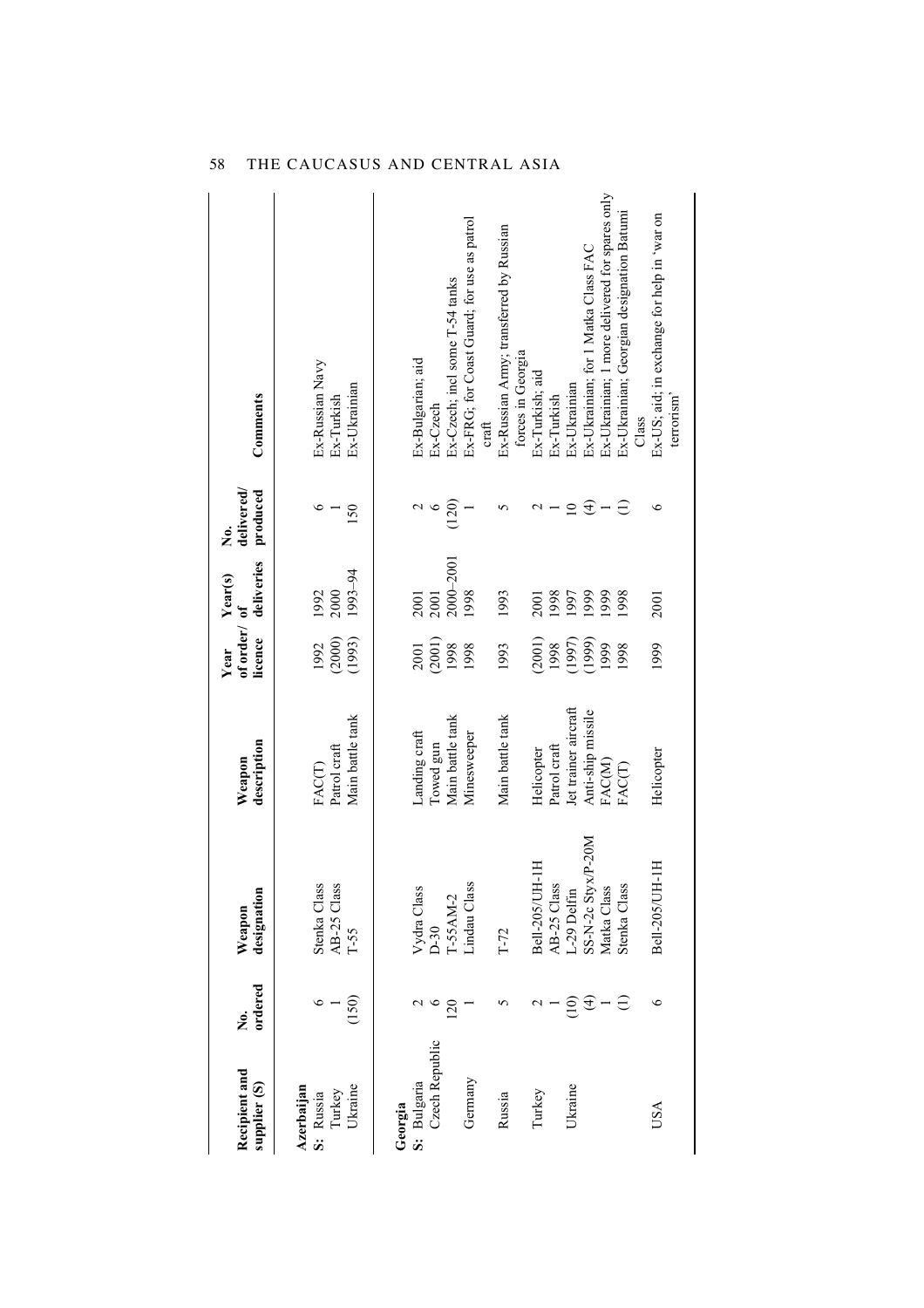| Kazakhstan |                   |                      |                      |        |           |                              |                                                                                                                                                                                                                                                                                                            |
|------------|-------------------|----------------------|----------------------|--------|-----------|------------------------------|------------------------------------------------------------------------------------------------------------------------------------------------------------------------------------------------------------------------------------------------------------------------------------------------------------|
| S: Russia  |                   | Il-76M/Candid-B      | Transport aircraft   | 1998   | 2000      |                              | Ex-Russian                                                                                                                                                                                                                                                                                                 |
|            | $\left(13\right)$ | L-39Z Albatros       | Jet trainer aircraft | (1995) | 1996-2000 | $(13)$                       | Ex-Russian; payment for Russian debt to<br>Kazakhstan                                                                                                                                                                                                                                                      |
|            |                   | Mi-17/Hip-H          | Helicopter           | (2002) | 2002      |                              | Mi-17V5 version                                                                                                                                                                                                                                                                                            |
|            | $\widehat{z}$     | MiG-29/Fulcrum-A     | Fighter aircraft     | 1995   | 1995-96   | (21)                         | Ex-Russian; payment for Russian debt; incl 4                                                                                                                                                                                                                                                               |
|            |                   |                      |                      |        |           |                              | MiG-29UB trainer version                                                                                                                                                                                                                                                                                   |
|            | $\widehat{\pm}$   | ot-A<br>Su-25/Frogfc | Ground attack ac     | 1995   | 1997      | $\left(\frac{4}{1}\right)$   | Ex-Russian Air Force; payment for Russian                                                                                                                                                                                                                                                                  |
|            |                   |                      |                      |        |           |                              | debt                                                                                                                                                                                                                                                                                                       |
|            | (38)              | Su-27S/Flanker-B     | Fighter aircraft     | (1995) | 1996-2002 | (22)                         | Ex-Russian; payment for Russian debt                                                                                                                                                                                                                                                                       |
|            |                   | SA-10c/S-300PMU      | SAM system           | 1998   | 2000      |                              | Probably ex-Russian                                                                                                                                                                                                                                                                                        |
|            | $\mathfrak{S}$    | SA-10 Grumble/SV55R  | <b>SAM</b>           | (1998) | 2000      | ලි                           | For 1 SA-10c/S-300PMU SAM system                                                                                                                                                                                                                                                                           |
| Ukraine    | E                 | AA-11 Archer/R-73    | <b>SRAAM</b>         | (1999) | 1999      | $\widehat{\mathfrak{t}}$     | Possibly ex-Ukrainian                                                                                                                                                                                                                                                                                      |
|            | E                 | AA-7 Apex/R-23R/T    | <b>BVRAAM</b>        | (1999) | 1999      | $\widehat{\mathfrak{t}}$     | Probably ex-Ukrainian                                                                                                                                                                                                                                                                                      |
|            |                   | AS-14 Kedge/Kh-29    | <b>ASM</b>           | (1999) | 1999      | ල                            | Possibly ex-Ukrainian                                                                                                                                                                                                                                                                                      |
|            |                   |                      |                      |        |           |                              |                                                                                                                                                                                                                                                                                                            |
| Tajikistan |                   |                      |                      |        |           |                              |                                                                                                                                                                                                                                                                                                            |
| S: Russia  |                   | Mi-8T/Hip-C          | Helicopter           | 1993   | 1994      | $\left( \frac{1}{2} \right)$ | Ex-Russian Air Force                                                                                                                                                                                                                                                                                       |
|            |                   |                      |                      |        |           |                              |                                                                                                                                                                                                                                                                                                            |
| Uzbekistan |                   |                      |                      |        |           |                              |                                                                                                                                                                                                                                                                                                            |
| S: Russia  | $\overline{50}$   | <b>BTR-80</b>        | <b>APC</b>           | 2001   | 2001-2002 | (50)                         | Deal incl. other weapons                                                                                                                                                                                                                                                                                   |
|            |                   |                      |                      |        |           |                              | (torpedo-armed); FAC (M) = Fast attack craft (missile-armed); ac = Aircraft; SRAAM = Short-range air-to-air missile; BVRAAM = Beyond visual range<br>MRL = Multiple rocket launcher; SSM = Ship-to-ship missile; IFV = Infantry fighting vehicle; SAM = Surface-to-air missile; FAC(T) = Fast attack craft |

 $\mathfrak{a}$ air-to-air missile;  $ASM = Anti$ -ship missile;  $APC = Arm$ oured personal carrier.air-to-air missile;  $ASM = Anti$ -ship missile;  $APC = Armoured$  personnel carrier.

"This register lists orders for major conventional weapons delivered in full or under delivery during the 11 years 1992-2002. *a* This register lists orders for major conventional weapons delivered in full or under delivery during the 11 years 1992–2002. Source: SIPRI arms transfers database. *Source*: SIPRI arms transfers database.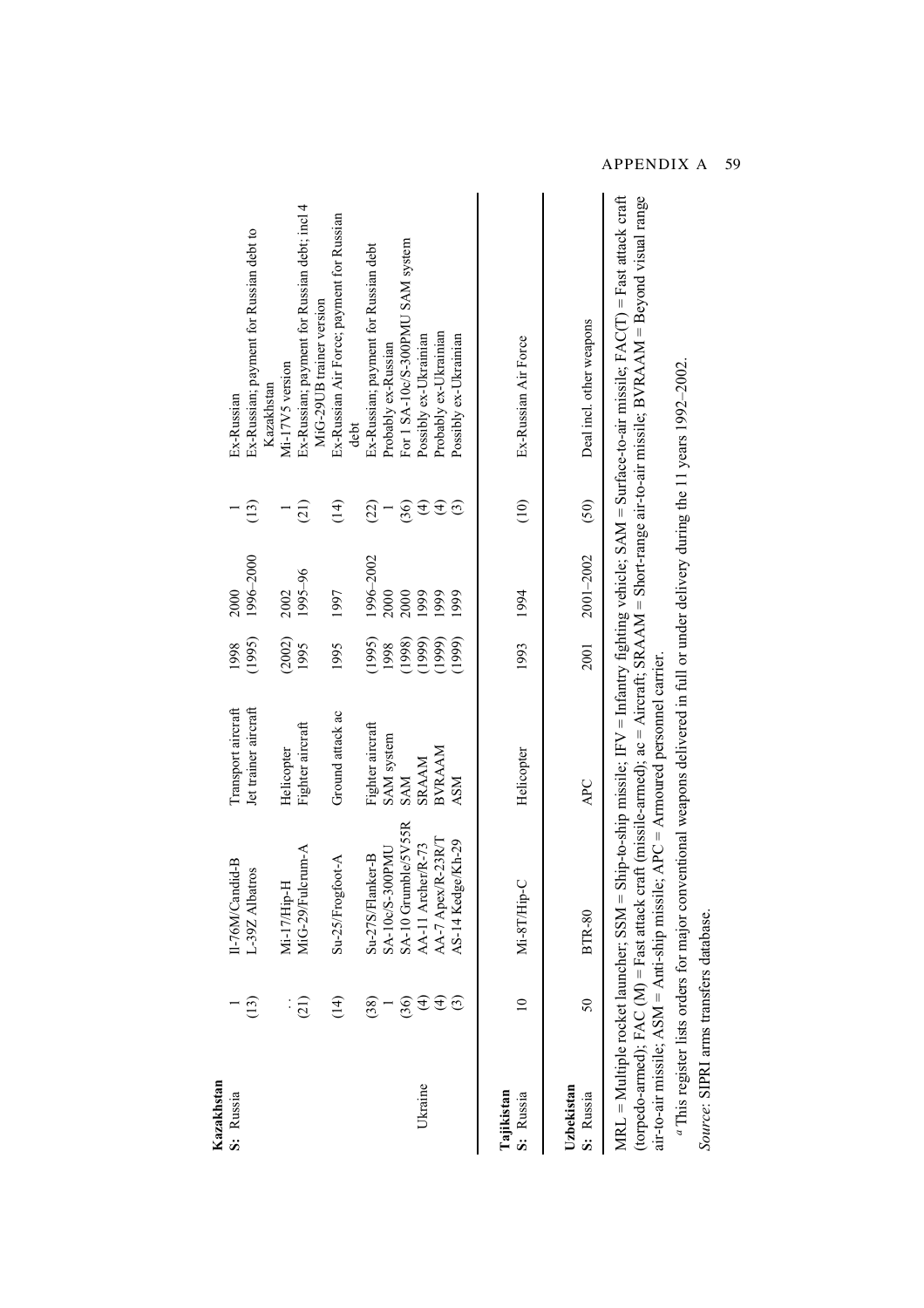|                               |                           | countries of the South Caucasus and Central Asia, 1992–2002<br>Entries are alphabetical by supplier and recipient(s) |                       |                              |                            |                                  |                                                               |
|-------------------------------|---------------------------|----------------------------------------------------------------------------------------------------------------------|-----------------------|------------------------------|----------------------------|----------------------------------|---------------------------------------------------------------|
| Supplier and<br>recipient (R) | ordered<br>,<br>Ž         | designation<br>Weapon                                                                                                | description<br>Weapon | of order/<br>licence<br>Year | deliveries<br>Year(s)<br>ð | delivered/<br>produced<br>ف<br>Z | Comments                                                      |
| R: Congo (DRC)<br>Georgia     | (10)                      | Su-25/Frogfoot-A                                                                                                     | Ground attack ac      | 1999                         | 1999-2000                  | (10)                             | modernized before delivery<br>Possibly second-hand and        |
| Croatia                       | (12)                      | Su-25/Frogfoot-A                                                                                                     | Ground attack ac      | (1995)                       | 1995                       | (12)                             | Ex-Georgian; status uncertain                                 |
| Kazakhstan<br>R: Angola       | $\widehat{\mathbf{\tau}}$ |                                                                                                                      | MRL                   | (1998)                       | 1998                       |                                  | Ex-Kazakh Army                                                |
|                               |                           | BM-21<br>D-30<br>M-46<br>BM-21<br>D-30<br>M-46<br>M-46<br>BTR-80                                                     | Towed gun             | (1998)                       | 66-866                     |                                  | Ex-Kazakh                                                     |
|                               | $\frac{8}{2}$ 4           |                                                                                                                      | Towed gun             | (1998)                       | 1999                       | $28$<br>24                       | Ex-Kazakh                                                     |
| Congo                         |                           |                                                                                                                      | MRL                   | (1999)                       | 0007-666                   | $\mathfrak{c}$                   | Ex-Kazakh; recipient could be DRC                             |
| Ethiopia                      | 100                       |                                                                                                                      | Towed gun             | (1999)                       | 2000                       | 100                              | Ex-Kazakh                                                     |
|                               | ∘                         |                                                                                                                      | Towed gun             | (1999)                       | 2000                       | ७                                | Ex-Kazakh                                                     |
| Macedonia                     |                           | $R-80$                                                                                                               | APC                   | 1998                         | 1998                       | $\overline{2}$                   | Ex-Kazakh Army; first armoured                                |
|                               |                           |                                                                                                                      |                       |                              |                            |                                  | vehicles for Macedonia                                        |
| Nepal                         | $\mathcal{C}$             | Mi-17/Hip-H                                                                                                          | Helicopter            | (1999)                       | 2001                       | $\scriptstyle\sim$               | Second-hand; modernized before                                |
|                               |                           |                                                                                                                      |                       |                              |                            |                                  | delivery; for use against Maoist<br>rebels; supplier could be |
|                               |                           |                                                                                                                      |                       |                              |                            |                                  | Kyrgyzstan                                                    |
| North Korea                   | (34)                      | MiG-21bis/Fishbed-N                                                                                                  | Fighter aircraft      | (1998)                       | 1999                       | (34)                             | Ex-Kazakh; 6 more confiscated in                              |
|                               |                           |                                                                                                                      |                       |                              |                            |                                  | Azerbaijan while being delivered                              |
|                               | $\mathcal{Z}$             | KS-19                                                                                                                | Anti-aircraft gun     | 1995                         | 1995                       | $\overline{24}$                  | Ex-Kazakh                                                     |
|                               |                           | Fire Can/SON-9                                                                                                       | Fire control radar    | 1995                         | 1995                       | 4                                | Ex-Kazakh; for use with KS-19                                 |
|                               |                           |                                                                                                                      |                       |                              |                            |                                  | 100-mm AA guns                                                |

**Appendix B.** Register of major conventional weapons exported by the **Appendix B.** Register of major conventional weapons exported by the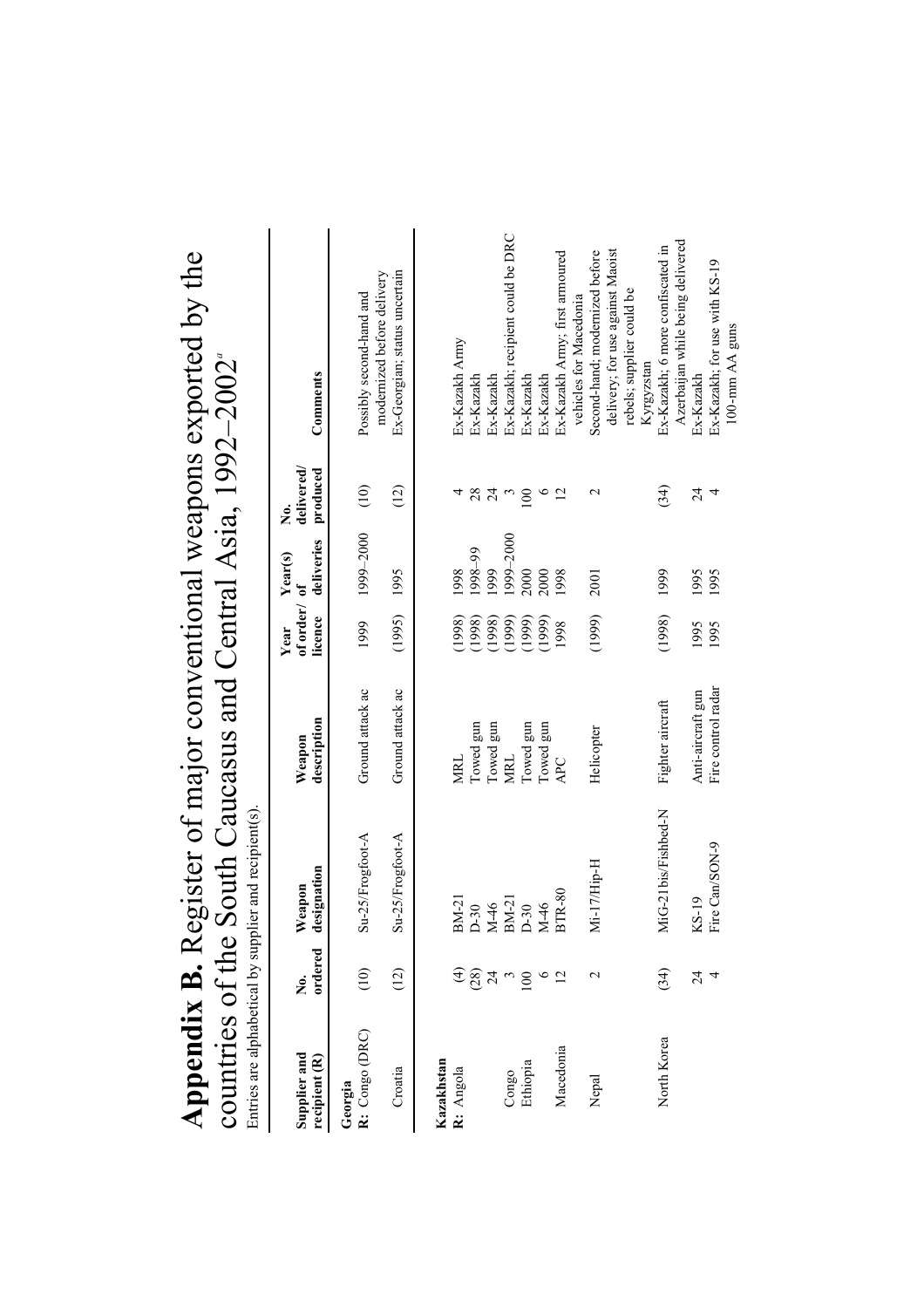| Sri Lanka              |         | An-24/Coke              | Transport aircraft | $(1995)$ 1996 |      |                    | Second-hand; lease; flown by                                                                                                                                                                                                                                    |
|------------------------|---------|-------------------------|--------------------|---------------|------|--------------------|-----------------------------------------------------------------------------------------------------------------------------------------------------------------------------------------------------------------------------------------------------------------|
| Yugoslavia (FRY) 226   |         | SA-16 Gimlet/Igla-1     | Portable SAM       | 1995          | 1995 | 226                | Deal incl also 57 launchers; ex-<br>Kazakh crew<br>Kazakh                                                                                                                                                                                                       |
| Kyrgyzstan<br>R: India | (15)    | i-24V/Mi-35/Hind-E<br>Σ | Combat helicopter  | $(1994)$ 1995 |      |                    | Second-hand; designation uncertain                                                                                                                                                                                                                              |
| Sudan                  |         | i-24D/Mi-25/Hind-D<br>⋝ | Combat helicopter  | (1995)        | 1995 |                    | Ex-Kyrgyz                                                                                                                                                                                                                                                       |
| Uzbekistan<br>R: India |         | Il-76M/Candid-B         | Transport aircraft | 2002          |      |                    | Sold via Russia; for modification to<br>A-50EhI AEW&C aircraft in                                                                                                                                                                                               |
|                        |         | Il-78M/Midas            | Tanker aircraft    | 2001          | 2003 |                    | Il-78MK version; no. ordered could<br>Israel; delivery from 2005;<br>contract not yet signed                                                                                                                                                                    |
| Russia                 | $\odot$ | Il-76M/Candid-B         | Transport aircraft | (2001) 2002   |      | $\widehat{\infty}$ | No. ordered could be 7<br>be 4; delivery 2003                                                                                                                                                                                                                   |
|                        |         |                         |                    |               |      |                    | DRC = Democratic Republic of the Congo; ac = Aircraft; MRL = Multiple rocket launcher; APC = Armoured personnel carrier;<br>AA = Anti-aircraft: FRY = Federal Republic of Yugoslavia: SAM = Surface-to-air missile: AFW&C = Airborne early warning and control. |

AA = Anti-aircraft; FRY = Federal Republic of Yugoslavia; SAM = Surface-to-air missile; AEW&C = Airborne early warning and control.  $\frac{4}{10}$ <sup>a</sup> This register lists orders for major conventional weapons delivered in full or under delivery during the 11 years 1992-2002. *a* This register lists orders for major conventional weapons delivered in full or under delivery during the 11 years 1992–2002. י<br>ו  $\frac{5}{2}$  $\ddot{\phantom{0}}$ 

Source: SIPRI arms transfers database. *Source*: SIPRI arms transfers database.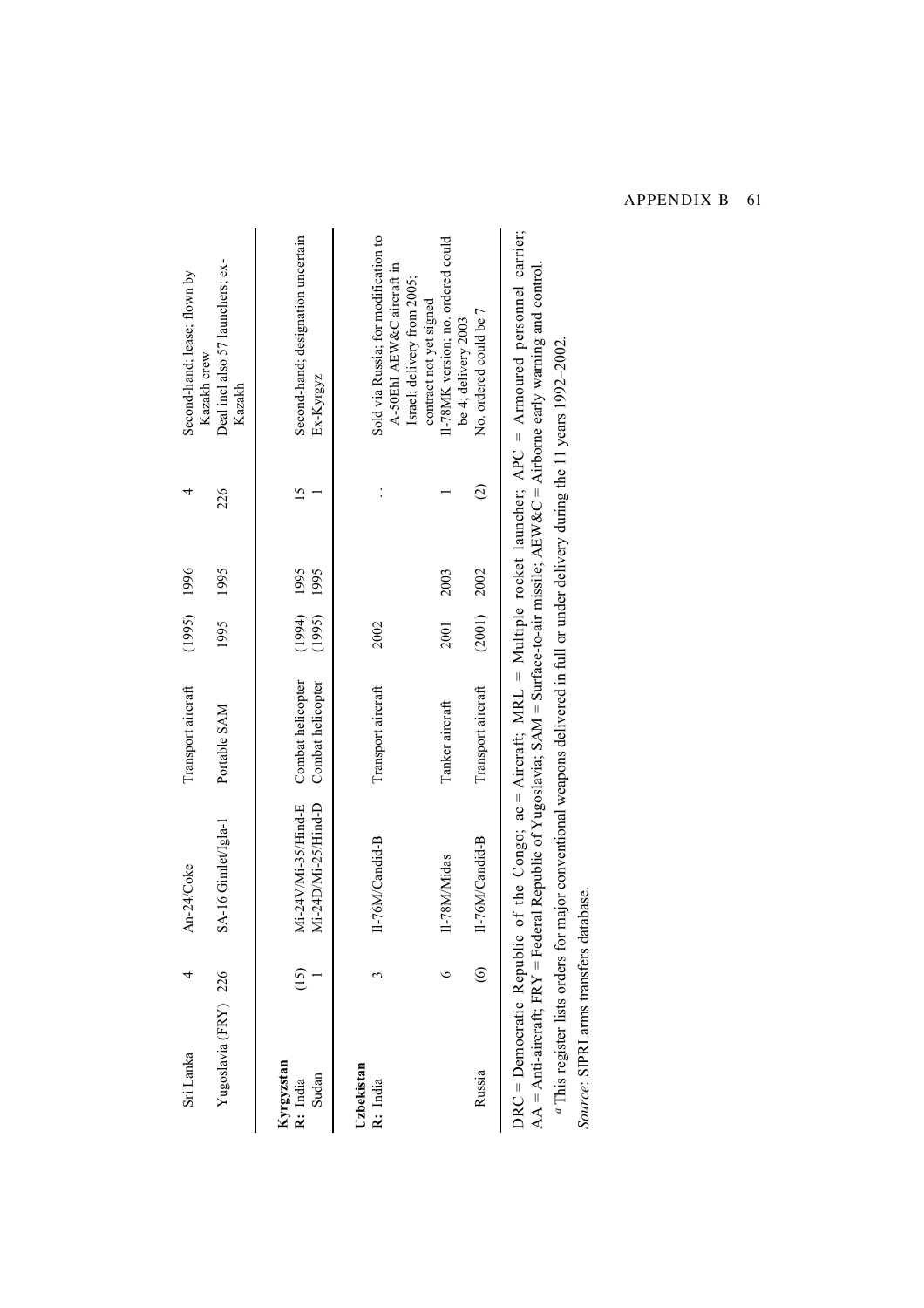# **About the authors**

**Alyson J. K. Bailes** (United Kingdom) became Director of SIPRI in July 2002. She served in the British Diplomatic Service for 33 years, most recently as British Ambassador to Finland. She has spent several periods on detachment outside the Service, including two academic sabbaticals, a two-year period with the British Ministry of Defence, and assignments to the European Union and the Western European Union. Her main analytical interests are politico-military affairs, European integration and Central European affairs. She has published extensively in international journals on these subjects as well as on Chinese foreign policy.

**Dr Björn Hagelin** (Sweden) is the Leader of the SIPRI Arms Transfers Project. Before joining SIPRI in 1998, he was a Researcher and Associate Professor at the Department of Peace and Conflict Research, Uppsala University, for 10 years, and before that a security analyst at the Swedish National Defence Research Institute (FOA). His publications include books, chapters and articles about security policy, the military industry, arms transfers and related topics. He recently contributed to Maciejewski, W. (ed.), *The Baltic Sea Region: Cultures, Politics, Societies* (Baltic University Press: Uppsala, 2002).

**Dr Zdzislaw Lachowski** (Poland), Leader of the SIPRI Project on Conventional Arms Control, worked formerly at the Polish Institute of International Affairs in Warsaw. He has published extensively on the problems of European military security and arms control as well as on European politico-military integration, is the author of *The Adapted CFE Treaty and the Admission of the Baltic States to NATO* (SIPRI Policy Paper, 2002), and has contributed to the *SIPRI Yearbook* since 1992.

**Dr Sam Perlo-Freeman** (United Kingdom) is currently a Lecturer in Economics at the University of the West of England, Bristol. He worked from November 2002 to July 2003 on the SIPRI Military Expenditure and Arms Production Project as the Research Assistant responsible for Latin America and Europe. His PhD thesis was on 'The demand for military spending in developing countries' and he is the co-author of several papers on military expenditure published or forthcoming in the *International Review of Applied Economics* and *Defence and Peace Economics*, as well as the chapter on military expenditure of the *SIPRI Yearbook 2003*.

**Petter Stålenheim** (Sweden) is a Researcher on the SIPRI Military Expenditure and Arms Production Project where he is responsible for the military expenditure database and for the collection and analysis of military expenditure data in Asia and the former Soviet Union. He has contributed to the *SIPRI Yearbook* since 1998, and has been a consultant to the International Institute for Democracy and Electoral Assistance (International IDEA) in Stockholm and lectured at a George C. Marshall Center course in military economics.